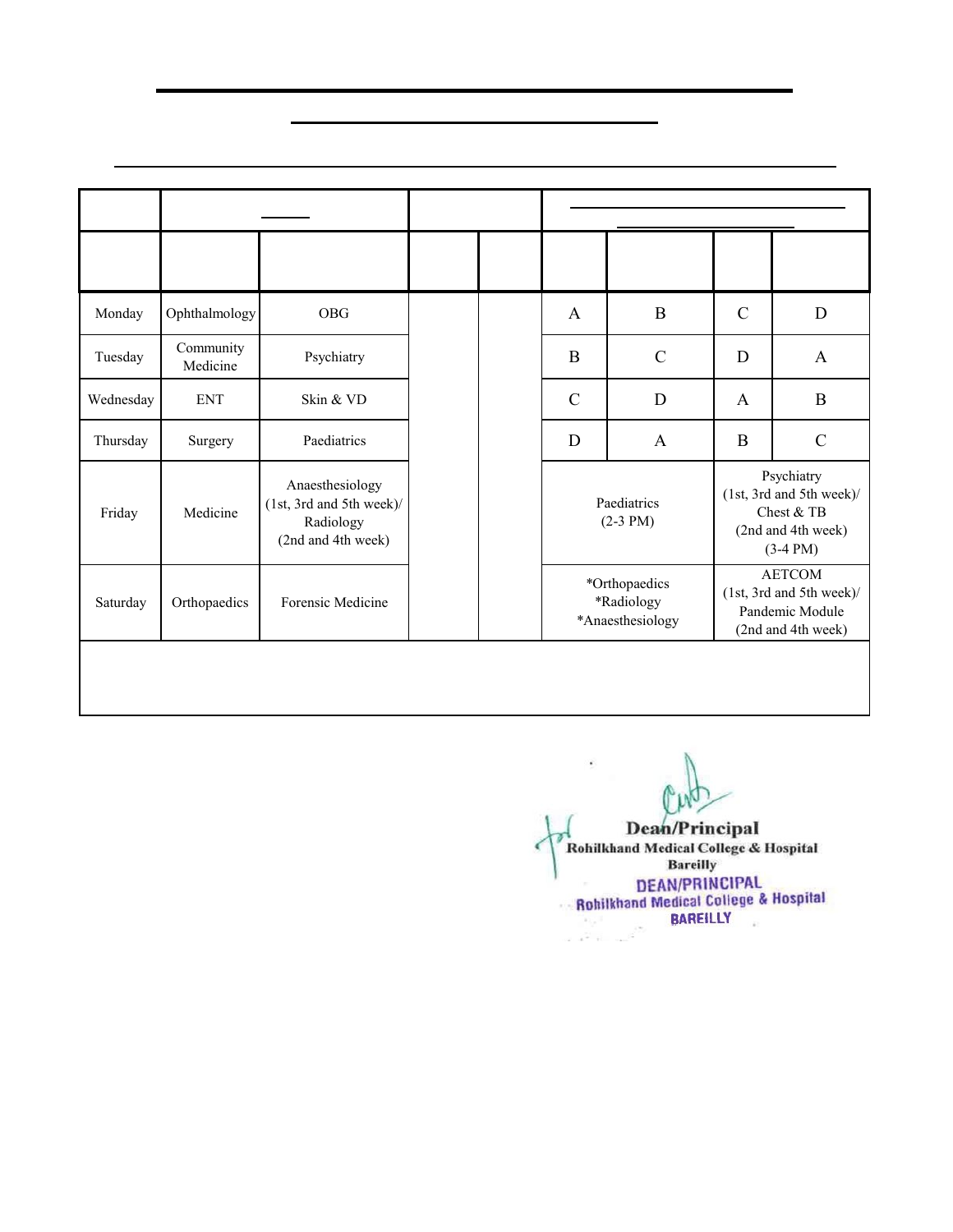**Pilibhit By-Pass Road, Bareilly (U.P.)**

#### **Teaching Schedule for MBBS 3rd Professional (Part - I) Batch-2019 from 01.08.2022 to 31.12.2022**

|           |                                                                                | <b>Theory</b>                                                                                |                                                    |                       | Practical/Seminar/Tutorial/                                                                           |           |
|-----------|--------------------------------------------------------------------------------|----------------------------------------------------------------------------------------------|----------------------------------------------------|-----------------------|-------------------------------------------------------------------------------------------------------|-----------|
| Day       | $8 - 9 AM$                                                                     | $9 - 10$ AM                                                                                  | $10 - 1$ PM                                        | $1 - 2 PM$            | <b>Small Group Discussion/</b><br>$SDL(2-4 PM)$                                                       |           |
| Monday    | Ophthalmology                                                                  | Surgery                                                                                      |                                                    |                       | Medicine                                                                                              |           |
| Tuesday   | Paediatrics                                                                    | Psychiatry                                                                                   |                                                    |                       | <b>OBG</b>                                                                                            |           |
| Wednesday | Forensic Medicine                                                              | Orthopaedics                                                                                 | $\mathbf C$                                        |                       | Surgery                                                                                               |           |
| Thursday  | <b>ENT</b>                                                                     | Medicine                                                                                     | L<br>$\mathbf I$                                   | L<br>$\mathbf U$      | <b>Community Medicine</b>                                                                             |           |
| Friday    | Radiology<br>(1st, 3rd and 5th week)/<br>Anaesthesiology<br>(2nd and 4th week) | <b>Community Medicine</b><br>(1st, 3rd and 5th week)/<br><b>AETCOM</b><br>(2nd and 4th week) | N<br>$\mathbf I$<br>$\overline{C}$<br>$\mathbf{A}$ | N<br>$\mathbf C$<br>H | Ophthalmology                                                                                         |           |
| Saturday  | <b>OBG</b>                                                                     | Chest & TB                                                                                   | L                                                  |                       | <b>ENT</b><br>(1st, 3rd and 5th week)<br><b>AETCOM</b><br>(2nd week)<br>Pandemic Module<br>(4th week) | Skin & VD |

**Dean/Principal** Rohilkhand Medical College & Hospital **Bareilly DEAN/PRINCIPAL Bohilkhand Medical College & Hospital BAREILLY**  $\frac{1}{\sqrt{2}}\sum_{k=1}^{N-1}\frac{1}{\sqrt{2}}\frac{1}{k!}\sum_{k=1}^{N-1}\frac{1}{k!}\sum_{k=1}^{N-1}\frac{1}{k!}\sum_{k=1}^{N-1}\frac{1}{k!}\sum_{k=1}^{N-1}\frac{1}{k!}\sum_{k=1}^{N-1}\frac{1}{k!}\sum_{k=1}^{N-1}\frac{1}{k!}\sum_{k=1}^{N-1}\frac{1}{k!}\sum_{k=1}^{N-1}\frac{1}{k!}\sum_{k=1}^{N-1}\frac{1}{k!}\sum_{k=1}^{N-1}\frac{1}{k!}\sum$  $\frac{1}{2}$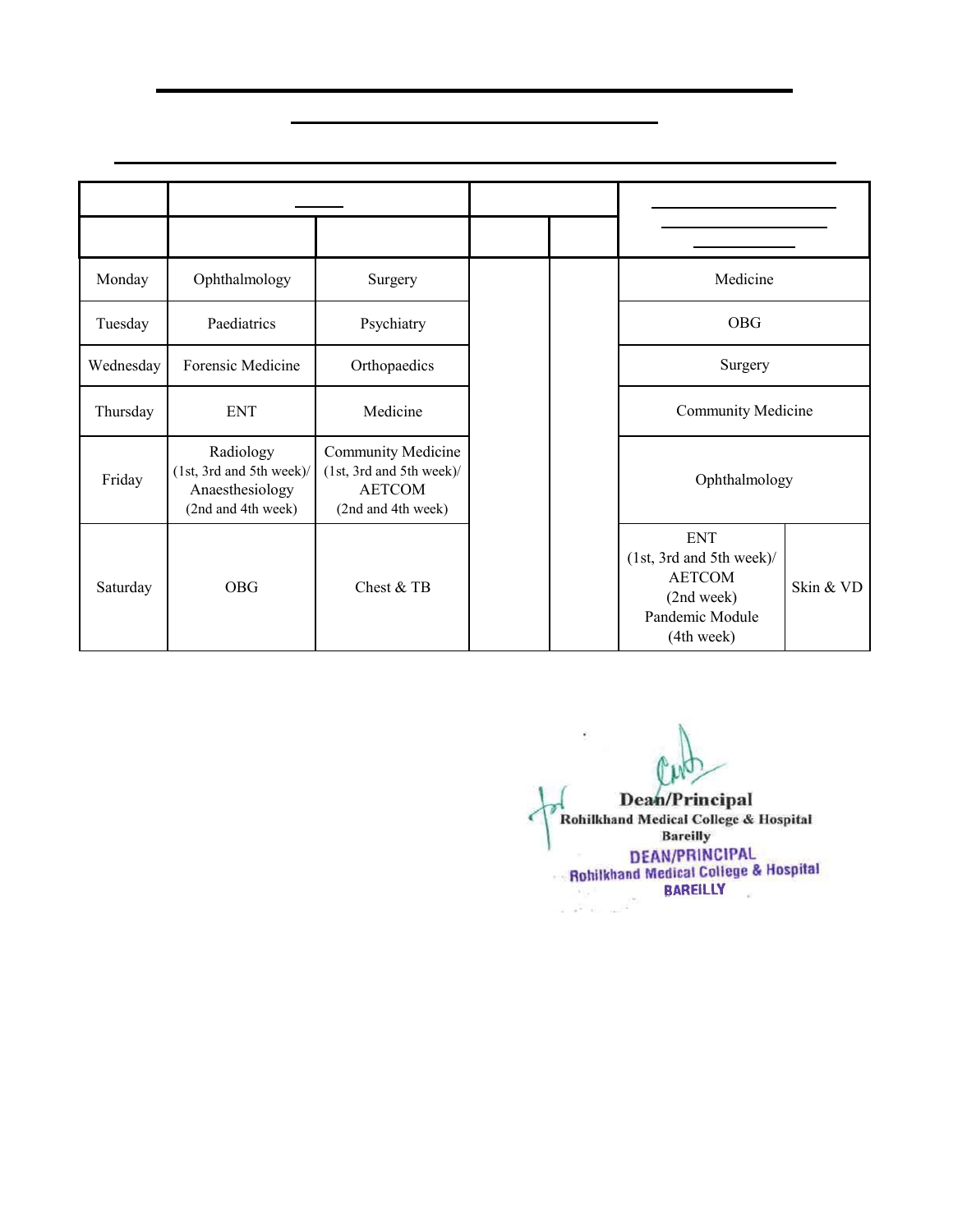|                               | <b>Rohilkhand Medical College &amp; Hospital</b><br><b>ACADEMIC CELL</b>                                                                                          |                                                                                                                                                           |                             |                                                                                                      |                                                                                                      |                                                                                                                                                         |                                                                                                                                                                                                               |                                                                                                      |                                                                                |                                                                                                                                                         |                                                                                          |
|-------------------------------|-------------------------------------------------------------------------------------------------------------------------------------------------------------------|-----------------------------------------------------------------------------------------------------------------------------------------------------------|-----------------------------|------------------------------------------------------------------------------------------------------|------------------------------------------------------------------------------------------------------|---------------------------------------------------------------------------------------------------------------------------------------------------------|---------------------------------------------------------------------------------------------------------------------------------------------------------------------------------------------------------------|------------------------------------------------------------------------------------------------------|--------------------------------------------------------------------------------|---------------------------------------------------------------------------------------------------------------------------------------------------------|------------------------------------------------------------------------------------------|
|                               |                                                                                                                                                                   | Teaching Schedule MBBS 3rd Professional (Part - I) Batch - 2019 from 01.02.2022 to 31.12.2022                                                             |                             |                                                                                                      |                                                                                                      |                                                                                                                                                         |                                                                                                                                                                                                               |                                                                                                      |                                                                                |                                                                                                                                                         |                                                                                          |
| Day                           | $8 - 9$ AM                                                                                                                                                        | $9 - 10$ AM                                                                                                                                               | 10 - 1 PM $1 - 2$ PM        |                                                                                                      |                                                                                                      |                                                                                                                                                         | <b>Practical/Seminar/Tutorial</b><br>2 - 4 PM                                                                                                                                                                 |                                                                                                      |                                                                                |                                                                                                                                                         |                                                                                          |
| 1-Feb-2022<br>Tuesday         | <b>CM Lecture</b><br><b>Typhoid</b><br>CM 3.3                                                                                                                     | <b>Psychiatry</b><br>Doctor patient relationship PS1.2                                                                                                    | C<br>N<br>C<br>L.<br>A      | <b>Forensic Medicine</b><br>FM: 14.5<br>(Autopsy/SGD/DOA<br>P)<br><b>Preparation of PM</b><br>Report | <b>Ophthalmology</b><br><b>Visual Acuity</b><br>Assement - OP 1.5<br>(SGT)                           | <b>ENT Practical</b><br><b>EN4.2: Diseases of</b><br>the external Ear:<br><b>Clinical features.</b><br><b>Investigations &amp;</b><br><b>Management</b> | <b>CM Practical</b><br><b>Research</b><br><b>Methodology</b><br>CM 6.1, 6.4<br>(Batch A)                                                                                                                      |                                                                                                      |                                                                                |                                                                                                                                                         |                                                                                          |
| 2-Feb-2022<br>Wednesdav       | <b>ENT Lecture</b><br>EN1.1 Anatomy & Physiology of ear,<br>nose, throat head & neck                                                                              | <b>Dermatology</b><br>Introduction + Type of lesion +<br><b>Examination</b>                                                                               |                             |                                                                                                      |                                                                                                      |                                                                                                                                                         |                                                                                                                                                                                                               | <b>Forensic Medicine</b><br>FM: 14.5<br>(Autopsy/SGD/DOA<br>P)<br><b>Preparation of PM</b><br>Report | <b>Ophthalmology</b><br><b>Visual Acuity</b><br><b>Assement-OP</b><br>1.5(SGT) | <b>ENT Practical</b><br><b>EN4.2: Diseases of</b><br>the external Ear:<br><b>Clinical features.</b><br><b>Investigations &amp;</b><br><b>Management</b> | <b>CM Practical</b><br><b>Research</b><br><b>Methodology</b><br>CM 6.1, 6.4<br>(Batch B) |
| 3-Feb-2022<br><b>Thursday</b> | <b>Surgery</b><br>(SU17.1) Principles of FIRST AID                                                                                                                | <b>Paediatrics PE1.1</b><br>Define the terminologies Growth and<br>development and discuss the factors<br>affecting normal growth and<br>development. (L) | P<br>O<br>S<br>$\mathbf{T}$ | U<br>N<br>C<br>H                                                                                     | <b>Forensic Medicine</b><br>FM: 14.5<br>(Autopsy/SGD/DOA<br><b>Preparation of PM</b><br>Report       | <b>Ophthalmology</b><br><b>Visual Acuity</b><br><b>Assement- OP 1.5</b><br>(SGT)                                                                        | <b>ENT Practical</b><br><b>EN4.2: Diseases of</b><br>the external Ear:<br><b>Clinical features.</b><br><b>Investigations &amp;</b><br><b>Management</b>                                                       | <b>CM Practical</b><br><b>Research</b><br><b>Methodology</b><br>CM 6.1, 6.4<br>(Batch C)             |                                                                                |                                                                                                                                                         |                                                                                          |
| 4-Feb-2022<br>Friday          | <b>General Medicine</b><br>IM16.1<br>Describe and discuss the aetiology of<br>acute and chronic diarrhea including<br>infectious and non infectious causes<br>(L) | Anaesthesiology<br><b>AS1</b><br>Pre anaesthetic check up.<br>Lecture                                                                                     | N<br>G                      |                                                                                                      |                                                                                                      | <b>Paediatrics</b><br>PE1.2 Discuss and describe the<br>patterns of growth in infants, children<br>and adolescents. (S)                                 | <b>Psychiatry</b><br>Doctor patient relationship PS1.1, PS1.3,<br><b>PS1.4</b><br><b>AETCOM</b><br><b>Module 3.1 The Foundation of</b><br>communication-3<br>(I/C Community Medicine)<br><b>ENT Practical</b> |                                                                                                      |                                                                                |                                                                                                                                                         |                                                                                          |
| 5-Feb-2022<br><b>Saturday</b> | <b>Orthopaedics</b><br><b>OR1.5 Hip Dislocation</b><br>Lecuture                                                                                                   | <b>Forensic Medicine</b><br>FM: 4.19 (L)<br><b>Inform Consent</b>                                                                                         |                             |                                                                                                      |                                                                                                      | <b>Orthopaedics</b><br><b>OR1.6 Close reduction of Shoulder</b><br>dislocation and hip dislocation                                                      |                                                                                                                                                                                                               |                                                                                                      |                                                                                |                                                                                                                                                         |                                                                                          |
| 7-Feb-2022<br><b>Monday</b>   | <b>Ophthalmology</b><br><b>Physiology of vision &amp; visual acuity</b><br>assessment - OP 1.1 (LGT)                                                              | <b>OBG</b><br>(1.1) Maternal mortality and morbidity                                                                                                      |                             |                                                                                                      | <b>Forensic Medicine</b><br>FM: 14.5<br>(Autopsy/SGD/DOA<br>P)<br><b>Preparation of PM</b><br>Report | <b>Ophthalmology</b><br><b>Lids and Adnexa -</b><br><b>OP 2.4(SGT)</b>                                                                                  | <b>EN4.3Elicit</b><br>document and ENT<br>present a correct<br>history, choose the<br>correct<br>investigations and<br>describe the<br>principles of<br>management of<br><b>ASOM</b>                          | <b>CM Practical</b><br><b>Research</b><br><b>Methodology</b><br>CM 6.1, 6.4<br>(Batch D)             |                                                                                |                                                                                                                                                         |                                                                                          |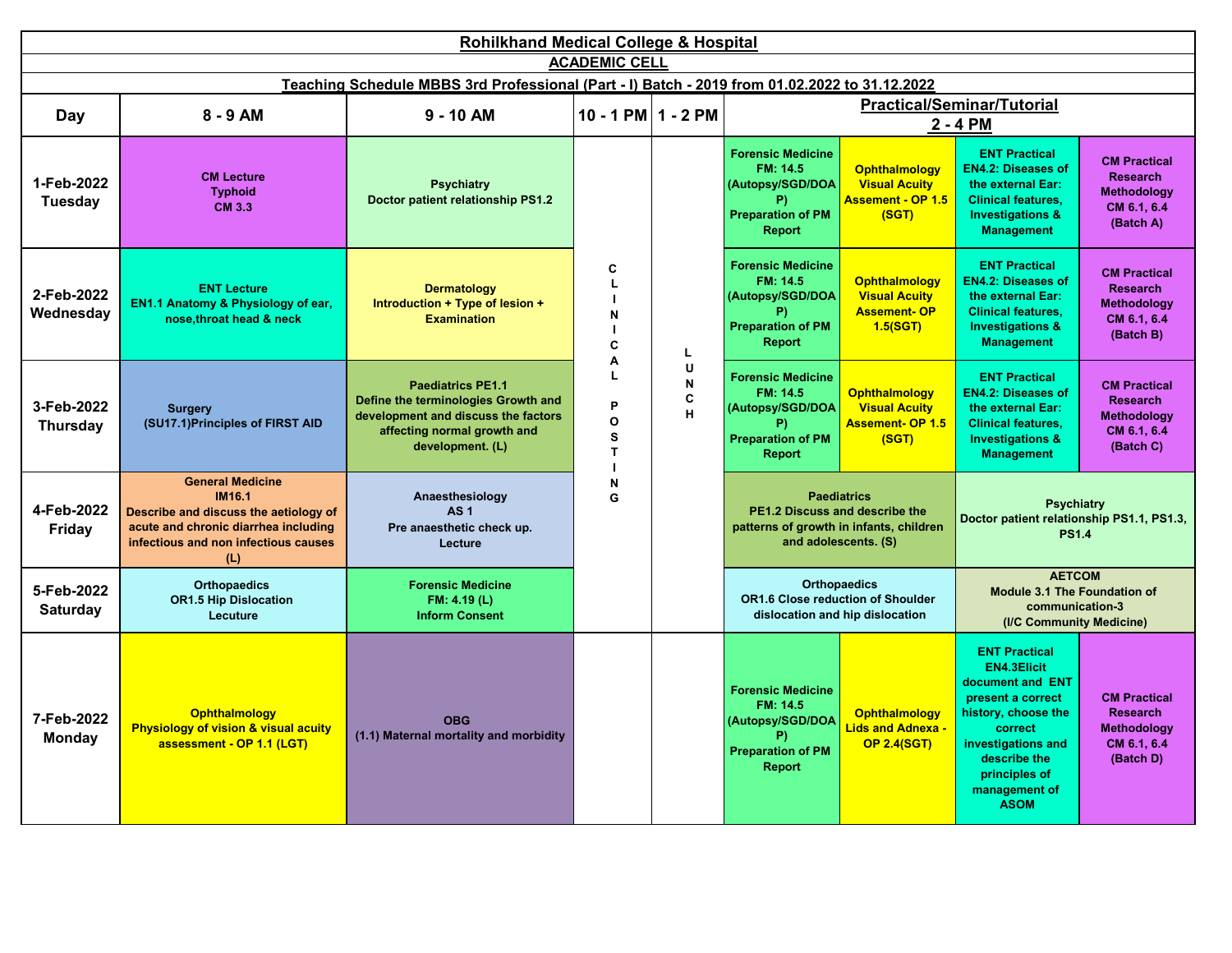|                                | <b>Rohilkhand Medical College &amp; Hospital</b>                                                                                                   |                                                                                                                                                                                                                             |                        |                        |                                                                                                              |                                                                               |                                                                                                                              |                                                                                                                        |  |  |  |
|--------------------------------|----------------------------------------------------------------------------------------------------------------------------------------------------|-----------------------------------------------------------------------------------------------------------------------------------------------------------------------------------------------------------------------------|------------------------|------------------------|--------------------------------------------------------------------------------------------------------------|-------------------------------------------------------------------------------|------------------------------------------------------------------------------------------------------------------------------|------------------------------------------------------------------------------------------------------------------------|--|--|--|
|                                |                                                                                                                                                    | Teaching Schedule MBBS 3rd Professional (Part - I) Batch - 2019 from 01.02.2022 to 31.12.2022                                                                                                                               | <b>ACADEMIC CELL</b>   |                        |                                                                                                              |                                                                               |                                                                                                                              |                                                                                                                        |  |  |  |
| Day                            | 8 - 9 AM                                                                                                                                           | $9 - 10$ AM                                                                                                                                                                                                                 | $10 - 1$ PM $1 - 2$ PM |                        |                                                                                                              |                                                                               | <b>Practical/Seminar/Tutorial</b>                                                                                            |                                                                                                                        |  |  |  |
|                                |                                                                                                                                                    |                                                                                                                                                                                                                             |                        |                        |                                                                                                              |                                                                               | 2 - 4 PM                                                                                                                     |                                                                                                                        |  |  |  |
| 8-Feb-2022<br><b>Tuesday</b>   | <b>CM Lecture</b><br><b>CVD</b><br>CM 8.2, 8.5                                                                                                     | <b>Psychiatry</b><br>What is importance of Mental Health<br><b>PS2.1, PS2.2</b>                                                                                                                                             | C<br>N                 |                        | <b>Forensic Medicine</b><br>FM: 14.5<br>(Autopsy/SGD/DOA<br>P)<br><b>Preparation of PM</b><br><b>Report</b>  | <b>Ophthalmology</b><br>Lids and Adnexa -<br><b>OP 2.4</b>                    | <b>ENT Practical</b><br><b>EN4.3: ASOM:</b><br><b>Clinical features,</b><br><b>Investigations &amp;</b><br><b>Management</b> | <b>CM Practical</b><br><b>Descriptive &amp;</b><br>Inferential<br><b>Statistics</b><br>CM 6.1, 6.4<br>(Batch A)        |  |  |  |
| 9-Feb-2022<br>Wednesday        | <b>ENT Lecture</b><br><b>EN 4.5 Clinical features,</b><br>investigations and the principles of<br>management of OME                                | <b>Dermatology</b><br><b>Acne DR1.1, DR1.3</b>                                                                                                                                                                              | C<br>Α<br>P<br>O<br>s  | L.<br>U<br>N<br>C<br>н | <b>Forensic Medicine</b><br>FM: 14.5<br>(Autopsy/SGD/DOA<br><b>Preparation of PM</b><br><b>Report</b>        | <b>Ophthalmology</b><br><mark>Lids and Adnexa -</mark><br><b>OP 2.4 (SGT)</b> | <b>ENT Practical</b><br><b>EN4.3: ASOM:</b><br><b>Clinical features,</b><br><b>Investigations &amp;</b><br><b>Management</b> | <b>CM Practical</b><br><b>Descriptive &amp;</b><br><b>Inferential</b><br><b>Statistics</b><br>CM 6.1, 6.4<br>(Batch B) |  |  |  |
| 10-Feb-2022<br><b>Thursday</b> | <b>Surgery</b><br>(SU17.2)Steps in Basic Life Support.<br>Transport of injured patient in a<br>simulated environment                               | <b>Paediatrics</b><br><b>PE1.3</b><br>Discuss and describe the methods of<br>assessment of growth including use of<br>WHO and Indian national standard.<br>Enumerate the parameters used for<br>assessment of physicall (L) | Т<br>N<br>G            |                        | <b>Forensic Medicine</b><br>FM: 14.5<br>(Autopsy/SGD/DOA<br><b>Preparation of PM</b><br><b>Report</b>        | <b>Ophthalmology</b><br><mark>Lids and Adnexa -</mark><br><b>OP 2.4 (SGT)</b> | <b>ENT Practical</b><br><b>EN4.3: ASOM:</b><br><b>Clinical features,</b><br><b>Investigations &amp;</b><br><b>Management</b> | <b>CM Practical</b><br><b>Descriptive &amp;</b><br><b>Inferential</b><br><b>Statistics</b><br>CM 6.1, 6.4<br>(Batch C) |  |  |  |
| 11-Feb-2022<br>Friday          | <b>General Medicine</b><br>IM16.2 Describe and discuss the acute<br>systemic consequences of diarrhea<br>including its impact on fluid balance (L) | Radiology<br>(T) RD1.1 Radiation & Interaction of<br><b>Radiation</b>                                                                                                                                                       |                        |                        |                                                                                                              | Paediatrics PE1.6 Discuss the methods<br>of assessment of development (S)     | <b>Chest &amp; TB</b><br><b>CT-1.7 Tutorial</b>                                                                              | <b>Mantoux</b>                                                                                                         |  |  |  |
| 12-Feb-2022<br><b>Saturday</b> | <b>Orthopaedics</b><br><b>OR1.5 Shoulder Dislocation</b><br>Lecture                                                                                | <b>Forensic Medicine</b><br>FM: 4.20 & 4.21 (L)<br>Therapeutic privilege & Misadventure,<br>Prof. Secrecy, Human Experimentation.<br>Products liability, Med.Indemnity Insur.                                               |                        |                        |                                                                                                              | <b>Orthopaedics OR3.2 Joint aspiration</b>                                    | <b>Pandemic Module 3.1</b><br><b>Outbreak management</b><br>(I/C Community medicine)                                         |                                                                                                                        |  |  |  |
| 14-Feb-2022<br><b>Monday</b>   | <b>Ophthalmology</b><br>Refractive Errors - OP 1.2(LGT)                                                                                            | OBG (1.2) perinatal and morbidity and<br>morbidity audit                                                                                                                                                                    |                        |                        | <b>Forensic Medicine</b><br>FM: 14.5<br>(Autopsy/SGD/DOA<br>(P)<br><b>Preparation of PM</b><br><b>Report</b> | <b>Ophthalmology</b><br>Lids and Adnexa -<br><b>OP 2.4(SGT)</b>               | <b>ENT Practical</b><br><b>EN4.5: OME:</b><br><b>Clinical featiures.</b><br><b>Investigations &amp;</b><br><b>Management</b> | <b>CM Practical</b><br><b>Descriptive &amp;</b><br><b>Inferential</b><br><b>Statistics</b><br>CM 6.1, 6.4<br>(Batch D) |  |  |  |
| 15-Feb-2022<br><b>Tuesday</b>  | <b>CM Lecture</b><br><b>Stroke</b><br>CM 8.2, 8.5                                                                                                  | <b>Psychiatry</b><br>Sign of +Ve Mental health/ Sign of -Ve<br><b>Mental Health</b><br><b>PS2.3</b>                                                                                                                         | С<br>N                 |                        | <b>Forensic Medicine</b><br>FM: 14.5<br>(Autopsy/SGD/DOA<br>P)<br><b>Preparation of PM</b><br><b>Report</b>  | <b>Ophthalmology</b><br><b>Lids and Adnexa -</b><br><b>OP 2.4</b>             | <b>ENT Practical</b><br><b>EN4.5: OME:</b><br><b>Clinical featiures,</b><br><b>Investigations &amp;</b><br><b>Management</b> | <b>CM Practical</b><br>Demographic<br>assessment of<br>family<br><b>CM 2.1</b><br>(Batch A)                            |  |  |  |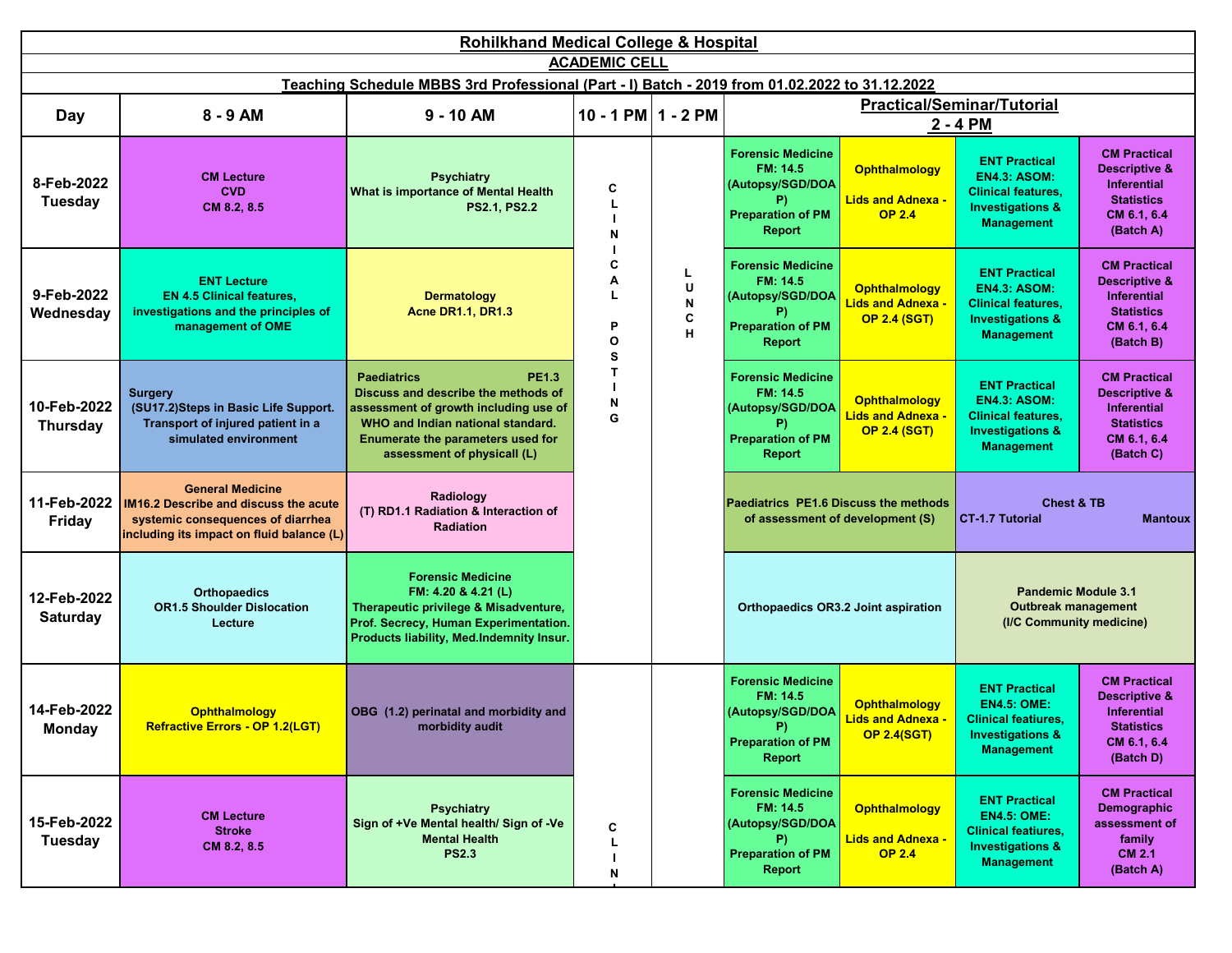|                                | <b>Rohilkhand Medical College &amp; Hospital</b>                                                                                                                     |                                                                                                                                                                                   |                                  |                               |                                                                                                                             |                                                                      |                                                                                                                              |                                                                                                                                |  |  |
|--------------------------------|----------------------------------------------------------------------------------------------------------------------------------------------------------------------|-----------------------------------------------------------------------------------------------------------------------------------------------------------------------------------|----------------------------------|-------------------------------|-----------------------------------------------------------------------------------------------------------------------------|----------------------------------------------------------------------|------------------------------------------------------------------------------------------------------------------------------|--------------------------------------------------------------------------------------------------------------------------------|--|--|
| <b>ACADEMIC CELL</b>           |                                                                                                                                                                      |                                                                                                                                                                                   |                                  |                               |                                                                                                                             |                                                                      |                                                                                                                              |                                                                                                                                |  |  |
|                                |                                                                                                                                                                      | Teaching Schedule MBBS 3rd Professional (Part - I) Batch - 2019 from 01.02.2022 to 31.12.2022                                                                                     |                                  |                               |                                                                                                                             |                                                                      |                                                                                                                              |                                                                                                                                |  |  |
| Day                            | 8 - 9 AM                                                                                                                                                             | $9 - 10$ AM                                                                                                                                                                       | 10 - 1 PM   1 - 2 PM             |                               |                                                                                                                             |                                                                      | <b>Practical/Seminar/Tutorial</b><br>2 - 4 PM                                                                                |                                                                                                                                |  |  |
| 16-Feb-2022<br>Wednesday       | <b>ENT Lecture</b><br><b>EN4.7 Clinical features, choose the</b><br>correct investigations and describe the<br>principles of management of CSOM                      | <b>Dermatology</b><br><b>Vitiligo</b><br><b>DR2.2</b>                                                                                                                             | C<br>А<br>P<br>$\mathbf{o}$<br>s | L<br>U<br>${\sf N}$<br>C<br>H | <b>Forensic Medicine</b><br>FM: 14.5<br>(Autopsy/SGD/DOA<br>P)<br><b>Preparation of PM</b><br><b>Report</b>                 | <b>Ophthalmology</b><br><b>Lids and Adnexa</b><br><b>OP 2.4(SGT)</b> | <b>ENT Practical</b><br><b>EN4.5: OME:</b><br><b>Clinical featiures,</b><br><b>Investigations &amp;</b><br><b>Management</b> | <b>CM Practical</b><br>Demographic<br>assessment of<br>family<br><b>CM 2.1</b><br>(Batch B)                                    |  |  |
| 17-Feb-2022<br><b>Thursday</b> | <b>Surgery</b><br>(SU 17.3) Principles in management of<br>mass casualties                                                                                           | <b>Paediatrics</b><br>PE 1.5 Define development and<br>discuss the normal developmental<br>mile stones with respect to motor,<br>behaviour, social, adaptive and<br>language. (L) | т<br>N<br>G                      |                               | <b>Forensic Medicine</b><br>FM: 14.5<br>(Autopsy/SGD/DOA<br>P)<br><b>Preparation of PM</b><br><b>Report</b>                 | <b>Ophthalmology</b><br><b>Lids and Adnexa</b><br><b>OP 2.4(SGT)</b> | <b>ENT Practical</b><br><b>EN4.5: OME:</b><br><b>Clinical featiures,</b><br><b>Investigations &amp;</b><br><b>Management</b> | <b>CM Practical</b><br>Demographic<br>assessment of<br>family<br><b>CM 2.1</b><br>(Batch C)                                    |  |  |
| 18-Feb-2022<br><b>Friday</b>   | <b>General Medicine</b><br>IM 16.3 Describe and discuss the<br>chronic effects of diarrhea including<br>malabsorption (L)                                            | Anaesthesiology<br>As 2 & SU 11<br><b>CPR (Adult &amp; Pediatric)</b><br>Lecture                                                                                                  |                                  |                               | <b>Paediatrics</b><br>PE5.4 Describe the clinical features,<br>diagnosis and management of Breath<br><b>Holding spells.</b> |                                                                      | <b>Psychiatry</b><br><b>Introduction to psychiatry</b><br>PS3.3, PS3.4, PS3.5, PS3.9                                         |                                                                                                                                |  |  |
| 19-Feb-2022<br><b>Saturday</b> | <b>Orthopaedics</b><br><b>OR2.1 Clavicle Fracture Lecture</b>                                                                                                        | <b>Forensic Medicine</b><br>FM: 4.22 & 4.23 (SDL)<br><b>Oaths, Declaration of Geneva</b>                                                                                          |                                  |                               |                                                                                                                             | <b>Orthopaedics</b><br>OR13.1 slab and cast                          | <b>ALTVUM</b><br><b>Module 3.1 The Foundation of</b><br>communication-3<br><b><i><u>IIC Community Modicinal</u></i></b>      |                                                                                                                                |  |  |
| 21-Feb-2022<br>Monday          | <b>Ophthalmology</b><br><b>Refractive Errors - OP 1.2(LGT)</b>                                                                                                       | <b>OBG</b><br>(1.3) Still birth and abortion                                                                                                                                      |                                  |                               | <b>Forensic Medicine</b><br>FM: 14.5<br>(Autopsy/SGD/DOA<br>P)<br><b>Preparation of PM</b><br><b>Report</b>                 | <b>Ophthalmology</b><br><b>Proptosis - OP</b><br>2.6(SGT)            | <b>ENT Practical</b><br><b>EN4.6: Approach to</b><br>a case of<br><b>Discharging ear</b>                                     | <b>CM Practical</b><br>Demographic<br>assessment of<br>family<br><b>CM 2.1</b><br>(Batch D)                                    |  |  |
| 22-Feb-2022<br><b>Tuesday</b>  | <b>CM Lecture</b><br><b>Obesity</b><br>CM 8.2, 8.5                                                                                                                   | <b>Psychiatry</b><br>Looking after mental health and<br>improving resilience<br><b>PS2.4, PS2.5</b>                                                                               | C                                |                               | <b>Forensic Medicine</b><br>FM: 14.5<br>(Autopsy/SGD/DOA<br>P)<br><b>Preparation of PM</b><br><b>Report</b>                 | <b>Ophthalmology</b><br><b>Proptosis - OP</b><br>2.6(SGT)            | <b>ENT Practical</b><br><b>EN4.6: Approach to</b><br>a case of<br><b>Discharging ear</b>                                     | <b>CM Practical</b><br><b>Assessment of</b><br>socio economic<br>condition &<br>cultural factors<br><b>CM 2.2</b><br>(Batch A) |  |  |
| 23-Feb-2022<br>Wednesday       | <b>ENT Lecture</b><br><b>EN4.8 Clinical features, choose the</b><br>correct investigations and describe the<br>principles of management of<br>squamosal type of CSOM | <b>Dermatology</b><br>Papulosquamous Disorders DR3.1,<br><b>DR3.3</b>                                                                                                             | c<br>Α<br>P<br>О                 | Ч<br>U<br>N<br>С<br>н         | <b>Forensic Medicine</b><br>FM: 14.5<br>(Autopsy/SGD/DOA<br>P)<br><b>Preparation of PM</b><br><b>Report</b>                 | <b>Ophthalmology</b><br><b>Proptosis - OP</b><br>2.6(SGT)            | <b>ENT Practical</b><br><b>EN4.6: Approach to</b><br>a case of<br><b>Discharging ear</b>                                     | <b>CM Practical</b><br><b>Assessment of</b><br>socio economic<br>condition &<br>cultural factors<br><b>CM 2.2</b><br>(Batch B) |  |  |
| 24-Feb-2022<br><b>Thursday</b> | <b>Surgery</b><br>(SU17.4) Pathophysiology, mechanism<br>of head injuries                                                                                            | <b>Paediatrics</b><br>PE2.1 Discuss the etio-Pathogenesis,<br>clinical features and management of a<br>child who fails to thrive. (L)                                             | s<br>т<br>N<br>G                 |                               | <b>Forensic Medicine</b><br>FM: 14.5<br>(Autopsy/SGD/DOA<br>P)<br><b>Preparation of PM</b><br><b>Report</b>                 | <b>Ophthalmology</b><br><b>Proptosis - OP</b><br>2.6(SGT)            | <b>ENT Practical</b><br><b>EN4.6: Approach to</b><br>a case of<br><b>Discharging ear</b>                                     | <b>CM Practical</b><br><b>Assessment of</b><br>socio economic<br>condition &<br>cultural factors<br><b>CM 2.2</b><br>(Batch C) |  |  |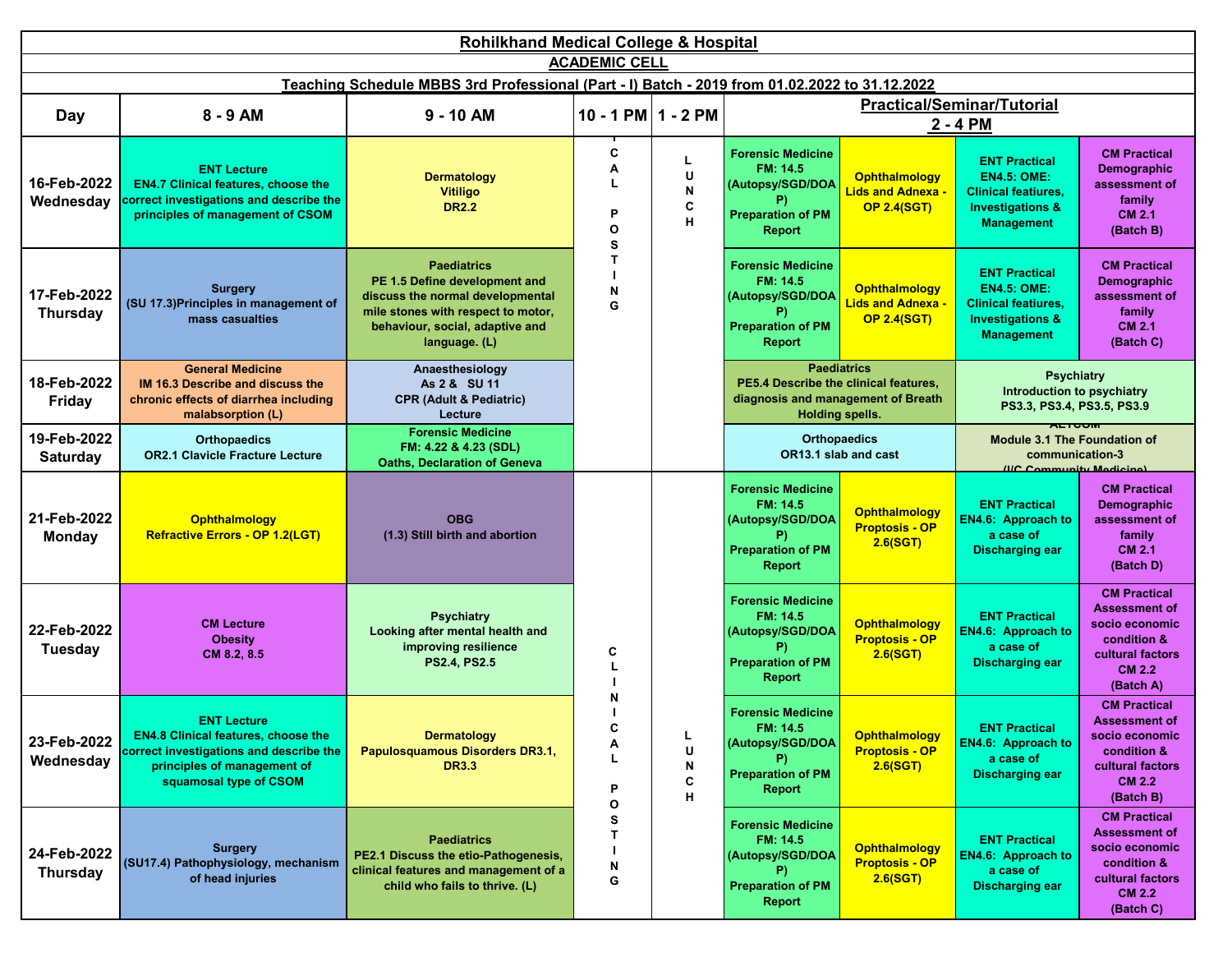| <b>Rohilkhand Medical College &amp; Hospital</b> |                                                                                                                                                                                                     |                                                                                                                                      |                        |                          |                                                                                                      |                                                                       |                                                                                                                          |                                                                                                                                |  |
|--------------------------------------------------|-----------------------------------------------------------------------------------------------------------------------------------------------------------------------------------------------------|--------------------------------------------------------------------------------------------------------------------------------------|------------------------|--------------------------|------------------------------------------------------------------------------------------------------|-----------------------------------------------------------------------|--------------------------------------------------------------------------------------------------------------------------|--------------------------------------------------------------------------------------------------------------------------------|--|
|                                                  |                                                                                                                                                                                                     |                                                                                                                                      | <b>ACADEMIC CELL</b>   |                          |                                                                                                      |                                                                       |                                                                                                                          |                                                                                                                                |  |
|                                                  |                                                                                                                                                                                                     | Teaching Schedule MBBS 3rd Professional (Part - I) Batch - 2019 from 01.02.2022 to 31.12.2022                                        |                        |                          |                                                                                                      |                                                                       |                                                                                                                          |                                                                                                                                |  |
| <b>Day</b>                                       | $8 - 9$ AM                                                                                                                                                                                          | $9 - 10$ AM                                                                                                                          | $10 - 1$ PM $1 - 2$ PM |                          | <b>Practical/Seminar/Tutorial</b><br>2 - 4 PM                                                        |                                                                       |                                                                                                                          |                                                                                                                                |  |
| 25-Feb-2022<br>Friday                            | <b>General Medicine</b><br>IM16.6<br>Distinguish between diarrhea and<br>dysentery based on clinical features<br>(L)                                                                                | Radiology (T) RD1.2 Equipments in<br>current Era                                                                                     |                        |                          | PE6.3 Discuss the general health                                                                     | <b>Paediatrics</b><br>problems during adolescence (S)                 | <b>Chest &amp; TB</b><br><b>CT-1.6 Practical Examination of</b><br>respiratory System.                                   |                                                                                                                                |  |
| 26-Feb-2022<br><b>Saturday</b>                   | <b>Orthopaedics</b><br><b>OR2.2 Proximal Humerus fracture</b><br>Lecture                                                                                                                            | <b>Forensic Medicine</b><br>FM: 4.24 (L)<br>Rights, privileges & duties of RMP                                                       |                        |                          |                                                                                                      | <b>Orthopaedics</b><br>OR13.1 Splint for the fracture                 | <b>Pandemic Module 3.1 SDL</b><br><b>Outbreak management</b><br>(I/C Community medicine)                                 |                                                                                                                                |  |
| 28-Feb-2022<br><b>Monday</b>                     | <b>Ophthalmology</b><br>Refractive Surgeries - OP 1.4 (LGT)                                                                                                                                         | <b>OBG</b><br>(8.8) Ultrasound in the initial<br>assessment and monitoring in<br>pregnancy - I                                       |                        |                          | <b>Forensic Medicine</b><br>FM: 14.5<br>(Autopsy/SGD/DOA<br><b>Preparation of PM</b><br>Report       | <b>Ophthalmology</b><br><b>Ocular tomours -</b><br><b>OP 2.7(SGT)</b> | <b>ENT Practical</b><br>EN4.17: Audiogram:<br><b>Indications &amp;</b><br><b>Interpretations</b>                         | <b>CM Practical</b><br><b>Assessment of</b><br>socio economic<br>condition &<br>cultural factors<br><b>CM 2.2</b><br>(Batch D) |  |
| 01-Mar-2022<br>Tudadav                           |                                                                                                                                                                                                     | Holiday                                                                                                                              |                        |                          |                                                                                                      |                                                                       | Holiday                                                                                                                  |                                                                                                                                |  |
| 2-Mar-2022<br>Wednesday                          | <b>ENT Lecture</b><br><b>EN4.13 Clinical features,</b><br>investigations & principles of<br>management of Otosclerosis                                                                              | <b>Dermatology</b><br><b>Lichen Planus DR4.2</b>                                                                                     | C<br>L<br>N<br>C<br>A  | L.<br>U                  | <b>Forensic Medicine</b><br>FM: 14.5<br>(Autopsy/SGD/DOA<br><b>Preparation of PM</b><br>Report       | <b>Ophthalmology</b><br><b>Ocular tomours -</b><br><b>OP 2.7(SGT)</b> | <b>ENT Practical</b><br><b>EN4.21: Tinnitus:</b><br><b>Clinical features,</b><br>investigations and<br><b>Management</b> | <b>CM Practical</b><br><b>Assessment of</b><br><b>Physical</b><br>environment family<br>CM 3.5<br>(Batch B)                    |  |
| 3-Mar-2022<br><b>Thursday</b>                    | Surgery (SU 17.5) Clinical features for<br>neurological assessment and GCS in<br>head injuries                                                                                                      | <b>Paediatrics</b><br>PE2.4 Discuss the etio-pathogenesis,<br>clinical features and management of a<br>child with short stature. (L) | L<br>P<br>O<br>S<br>T  | N<br>C<br>$\overline{H}$ | <b>Forensic Medicine</b><br>FM: 14.5<br>(Autopsy/SGD/DOA<br>P)<br><b>Preparation of PM</b><br>Report | <b>Ophthalmology</b><br><b>Ocular tomours -</b><br><b>OP 2.7(SGT)</b> | <b>ENT Practical</b><br><b>EN4.21: Tinnitus:</b><br>Clinical features,<br>investigations and<br><b>Management</b>        | <b>CM Practical</b><br><b>Assessment of</b><br><b>Physical</b><br>environment family<br>CM 3.5<br>(Batch C)                    |  |
| 4-Mar-2022<br>Friday                             | <b>General Medicine</b><br><b>IM16.7 Generate a differential</b><br>diagnosis based on the presenting<br>symptoms and clinical features and<br>prioritise based on the most likely<br>diagnosis (L) | Anaesthesiology<br><b>AS3</b><br>Pre anaesthetic check up.<br>Lecture                                                                | N<br>G                 |                          | PE6.12 Enumerate the importance of<br>obesity and other NCD in adolescents.                          | <b>Paediatrics</b><br>(S)                                             | <b>Psychiatry</b><br>Substance use disorders PS4.2, PS4.3,<br><b>PS4.5</b>                                               |                                                                                                                                |  |
| 5-Mar-2022<br><b>Saturday</b>                    | <b>Orthopaedics</b><br><b>OR2.4 Fracture shaft of humerus</b><br>Lecture                                                                                                                            | <b>Forensic Medicine</b><br>FM: 4.25 & 4.26 (SGD)<br><b>Clinical research &amp; Ethics, Ethics</b><br><b>Committee</b>               |                        |                          | PM7.3 Neurological examination-1                                                                     | <b>Orthopaedics</b>                                                   | <b>AETCOM</b><br><b>Module 3.1 The Foundation of</b><br>communication-3<br>(I/C Community Medicine)                      |                                                                                                                                |  |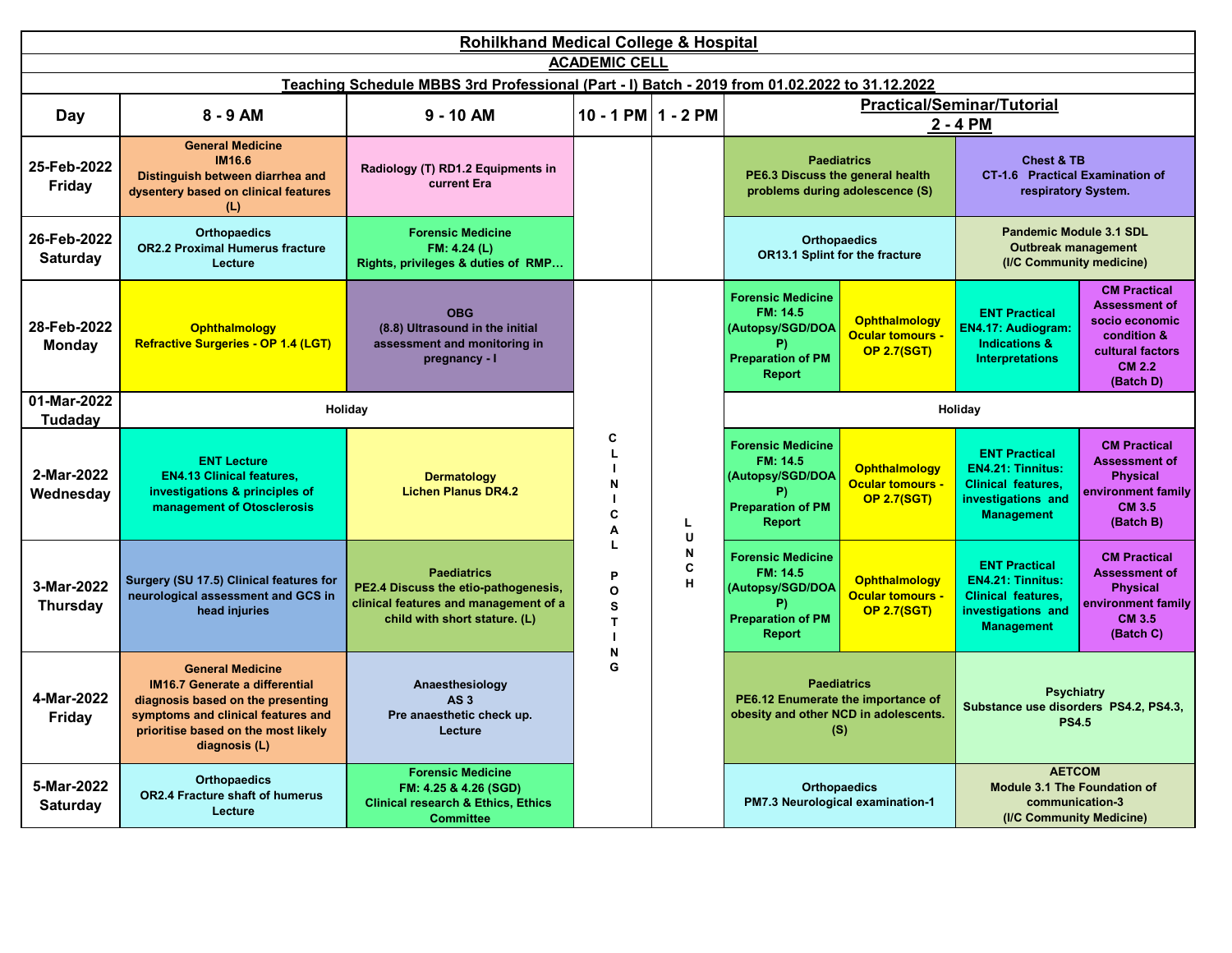|                                | <b>Rohilkhand Medical College &amp; Hospital</b>                                                                                                                                  |                                                                                                                                                                     |                            |                       |                                                                                                             |                                                                         |                                                                                                                    |                                                                                                                    |                                                                                                              |                                                                                                                    |                                                                                                             |                                                                         |
|--------------------------------|-----------------------------------------------------------------------------------------------------------------------------------------------------------------------------------|---------------------------------------------------------------------------------------------------------------------------------------------------------------------|----------------------------|-----------------------|-------------------------------------------------------------------------------------------------------------|-------------------------------------------------------------------------|--------------------------------------------------------------------------------------------------------------------|--------------------------------------------------------------------------------------------------------------------|--------------------------------------------------------------------------------------------------------------|--------------------------------------------------------------------------------------------------------------------|-------------------------------------------------------------------------------------------------------------|-------------------------------------------------------------------------|
|                                |                                                                                                                                                                                   |                                                                                                                                                                     | <b>ACADEMIC CELL</b>       |                       |                                                                                                             |                                                                         |                                                                                                                    |                                                                                                                    |                                                                                                              |                                                                                                                    |                                                                                                             |                                                                         |
|                                |                                                                                                                                                                                   | Teaching Schedule MBBS 3rd Professional (Part - I) Batch - 2019 from 01.02.2022 to 31.12.2022                                                                       |                            |                       |                                                                                                             |                                                                         |                                                                                                                    |                                                                                                                    |                                                                                                              |                                                                                                                    |                                                                                                             |                                                                         |
| Day                            | $8 - 9$ AM                                                                                                                                                                        | $9 - 10$ AM                                                                                                                                                         | 10 - 1 PM $1 - 2$ PM       |                       |                                                                                                             |                                                                         | <b>Practical/Seminar/Tutorial</b><br>2 - 4 PM                                                                      |                                                                                                                    |                                                                                                              |                                                                                                                    |                                                                                                             |                                                                         |
|                                |                                                                                                                                                                                   |                                                                                                                                                                     |                            |                       |                                                                                                             |                                                                         |                                                                                                                    |                                                                                                                    |                                                                                                              |                                                                                                                    |                                                                                                             |                                                                         |
| 7-Mar-2022<br><b>Monday</b>    | <b>Ophthalmology</b><br>Hordeolum Externum, Hordeolum<br>Internum, Chalazion, Blepharitis,<br><b>Preseptal Cellulitis, Dacryocystitis OP</b><br>2.1(LGT)                          | <b>OBG</b><br>(8.8) Ultrasound in2nd and 3rd<br>trimester of pregnancy - II                                                                                         | C<br>N<br>C<br>Α<br>L<br>P |                       |                                                                                                             |                                                                         | <b>Forensic Medicine</b><br>FM: 14.5<br>(Autopsy/SGD/DOA<br>P).<br><b>Preparation of PM</b><br><b>Report</b>       | <b>Ophthalmology</b><br><b>Orbital tumours -</b><br><b>OP 2.8 (SGT)</b>                                            | <b>ENT Practical</b><br><b>EN4.23: DNS:</b><br><b>Clinical features,</b><br>investigations and<br>management | <b>CM Practical</b><br><b>Assessment of</b><br><b>Physical</b><br>environment family<br><b>CM 3.5</b><br>(Batch D) |                                                                                                             |                                                                         |
| 8-Mar-2022<br><b>Tuesday</b>   | <b>CM Lecture</b><br><b>Cancer</b><br>CM 8.2, 8.5                                                                                                                                 | <b>Psychiatry</b><br><b>History of Psychiatry</b><br><b>PS3.1, PS3.2</b>                                                                                            |                            |                       |                                                                                                             |                                                                         |                                                                                                                    |                                                                                                                    |                                                                                                              |                                                                                                                    | <b>Forensic Medicine</b><br>FM: 14.5<br>(Autopsy/SGD/DOA<br>P)<br><b>Preparation of PM</b><br><b>Report</b> | <b>Ophthalmology</b><br><b>Orbital tumours -</b><br><b>OP 2.8 (SGT)</b> |
| 9-Mar-2022<br>Wednesday        | <b>ENT Lecture</b><br><b>EN4.18 Clinical features.</b><br>investigations and principles of<br>management of Facial Nerve palsy                                                    | <b>Dermatology</b><br>Scabies DR5.1, DR5.3                                                                                                                          |                            | L<br>U<br>N<br>C<br>н | <b>Forensic Medicine</b><br>FM: 14.5<br>(Autopsy/SGD/DOA<br>P)<br><b>Preparation of PM</b><br>Report        | <b>Ophthalmology</b><br><b>Orbital tumours -</b><br><b>OP 2.8 (SGT)</b> | <b>ENT Practical</b><br><b>EN4.23: DNS:</b><br><b>Clinical features,</b><br>investigations and<br>management       | <b>CM Practical</b><br><b>Assessment of</b><br><b>Physical</b><br>environment family<br><b>CM 3.5</b><br>(Batch B) |                                                                                                              |                                                                                                                    |                                                                                                             |                                                                         |
| 10-Mar-2022<br><b>Thursday</b> | <b>Surgery</b><br>(SU17.6) Chose appropriate<br>investigations and discuss the<br>principles of management of head<br><i>injuries</i>                                             | <b>Paediatrics</b><br>PE3.8 Discuss the etio-pathogenesis,<br>clinical presentation and multi-<br>disciplinary approach in the<br>management of Cerebral palsy. (L) | O<br>S<br>T<br>N<br>G      |                       | <b>Forensic Medicine</b><br>FM: 14.5<br>(Autopsy/SGD/DOA<br>P)<br><b>Preparation of PM</b><br><b>Report</b> | <b>Ophthalmology</b><br><b>Orbital tumours -</b><br><b>OP 2.8 (SGT)</b> | <b>CM Practical</b><br><b>Assessment of</b><br><b>Physical</b><br>environment family<br><b>CM 3.5</b><br>(Batch C) |                                                                                                                    |                                                                                                              |                                                                                                                    |                                                                                                             |                                                                         |
| 11-Mar-2022<br>Friday          | <b>General Medicine</b><br><b>IM16.8 Choose and interpret</b><br>diagnostic tests based on the clinical<br>diagnosis including complete blood<br>count, and stool examination (L) | Radiology<br>(T) RD1.3 Radiological Investigation<br><b>ENT</b>                                                                                                     |                            |                       | PE7.1 Awareness on the culture beliefs                                                                      | <b>Paediatrics</b><br>and practices of breast feeding (S)               | <b>Chest &amp; TB</b><br><b>CT-1.8 SDL</b>                                                                         | <b>Differential diagnosis TB.</b>                                                                                  |                                                                                                              |                                                                                                                    |                                                                                                             |                                                                         |
| 12-Mar-2022<br><b>Saturdav</b> | <b>Orthopaedics</b><br>OR2.5 Fracture both bone forearm<br>Lecture                                                                                                                | <b>Forensic Medicine</b><br><b>FM: 4.27 (SGD)</b><br><b>Ethical Guidelines for Biomedical</b><br>Research                                                           |                            |                       |                                                                                                             | <b>Orthopaedics</b><br>PM7.3 Neurological examination-2                 | <b>Pandemic Module 3.1</b><br><b>Outbreak management</b><br>(I/C Community medicine)                               |                                                                                                                    |                                                                                                              |                                                                                                                    |                                                                                                             |                                                                         |
| 14-Mar-2022<br><b>Monday</b>   | Ophthalmology<br>Heamangioma, Dermoid, Prosis,<br>Entropion, Lagophthalmos OP 2.1(LGT)                                                                                            | <b>OBG</b><br>(12.2) anemia in pregnancy - I                                                                                                                        |                            |                       | <b>Forensic Medicine</b><br>FM: 14.5<br>(Autopsy/SGD/DOA<br>P)<br><b>Preparation of PM</b><br><b>Report</b> | <b>Ophthalmology</b><br>Cojunctiva - OP 3.4<br>(SGT)                    | <b>ENT Practical</b><br>EN4.25: Nasal<br><b>Polyps: Clinical</b><br>features,<br>investigations and<br>management  | <b>CM Practical</b><br><b>Assessment of</b><br><b>Physical</b><br>environment family<br>CM 3.5<br>(Batch D)        |                                                                                                              |                                                                                                                    |                                                                                                             |                                                                         |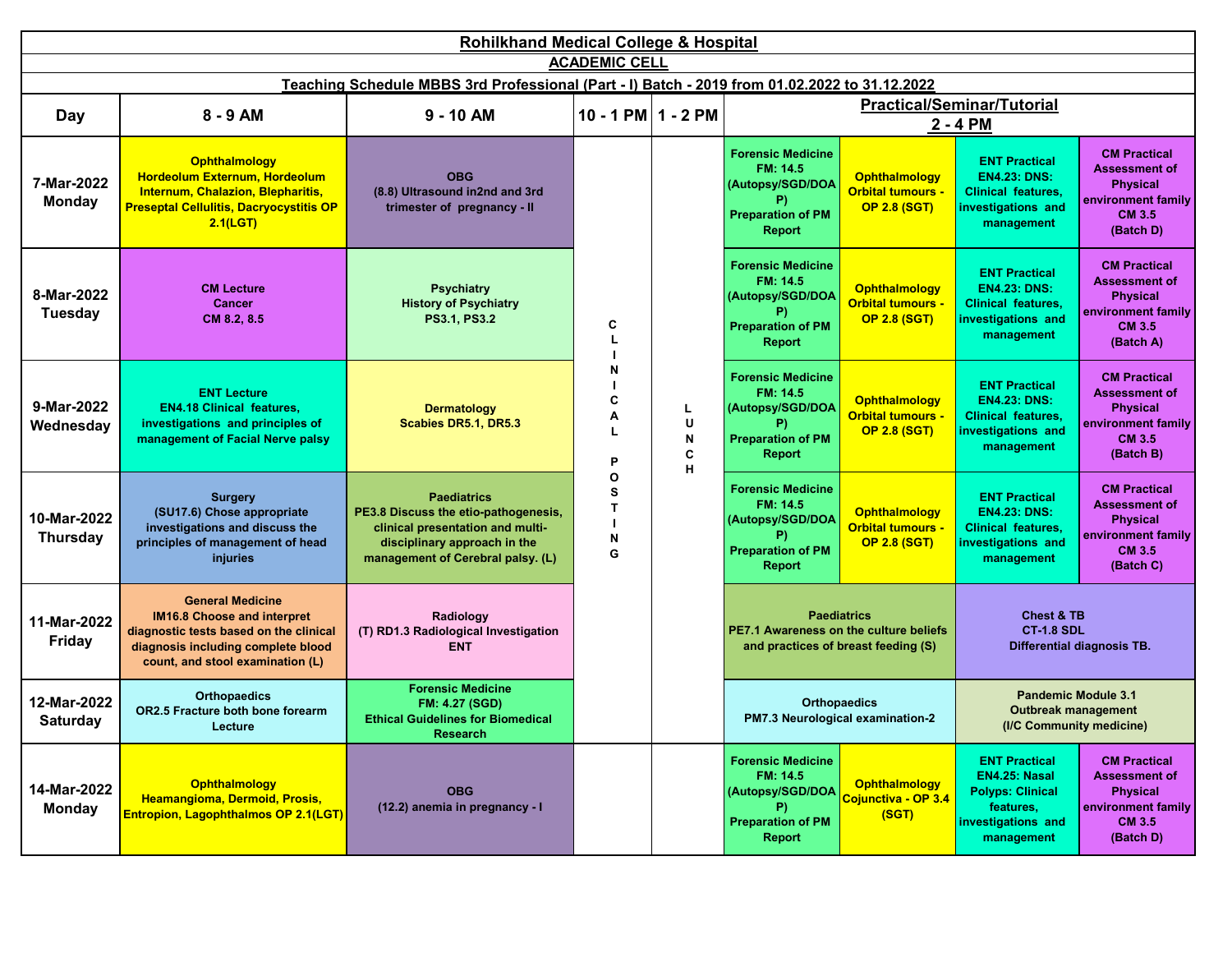|                                | <b>Rohilkhand Medical College &amp; Hospital</b>                                                                           |                                                                                                                              |                                  |                          |                                                                                                              |                                                                      |                                                                                                                   |                                                                                                                           |  |  |  |
|--------------------------------|----------------------------------------------------------------------------------------------------------------------------|------------------------------------------------------------------------------------------------------------------------------|----------------------------------|--------------------------|--------------------------------------------------------------------------------------------------------------|----------------------------------------------------------------------|-------------------------------------------------------------------------------------------------------------------|---------------------------------------------------------------------------------------------------------------------------|--|--|--|
|                                |                                                                                                                            |                                                                                                                              | <b>ACADEMIC CELL</b>             |                          |                                                                                                              |                                                                      |                                                                                                                   |                                                                                                                           |  |  |  |
|                                |                                                                                                                            | Teaching Schedule MBBS 3rd Professional (Part - I) Batch - 2019 from 01.02.2022 to 31.12.2022                                |                                  |                          |                                                                                                              |                                                                      |                                                                                                                   |                                                                                                                           |  |  |  |
| <b>Day</b>                     | 8 - 9 AM                                                                                                                   | $9 - 10$ AM                                                                                                                  | $10 - 1$ PM $1 - 2$ PM           |                          |                                                                                                              |                                                                      | <b>Practical/Seminar/Tutorial</b><br>2 - 4 PM                                                                     |                                                                                                                           |  |  |  |
| 15-Mar-2022<br><b>Tuesday</b>  | <b>CM Lecture</b><br><b>Blindness</b><br>CM 8.2, 8.5                                                                       | <b>Psychiatry</b><br><b>History of psychiatry</b><br><b>PS3.6</b>                                                            | C<br>L<br>N<br>C<br>A            | L                        | <b>Forensic Medicine</b><br>FM: 14.5<br>(Autopsy/SGD/DOA<br>P).<br><b>Preparation of PM</b><br><b>Report</b> | <b>Ophthalmology</b><br>Cojunctiva - OP<br>3.4(SGT)                  | <b>ENT Practical</b><br>EN4.25: Nasal<br><b>Polyps: Clinical</b><br>features,<br>investigations and<br>management | <b>CM Practical</b><br><b>Assessment of</b><br><b>Physical</b><br>environment family<br>CM 3.5<br>(Batch A)               |  |  |  |
| 16-Mar-2022<br>Wednesday       | <b>ENT Lecture</b><br><b>EN4.20 Clinical features,</b><br>investigations and principles<br>management of Meniere's Disease | <b>Dermatology</b><br><b>Pediculosis DR6.1</b>                                                                               | L<br>P<br>$\mathbf{o}$<br>S<br>T | U<br>${\sf N}$<br>C<br>н | <b>Forensic Medicine</b><br>FM: 14.5<br>(Autopsy/SGD/DOA<br>P).<br><b>Preparation of PM</b><br><b>Report</b> | <b>Ophthalmology</b><br>Cojunctiva - OP<br>3.4(SGT)                  | <b>ENT Practical</b><br>EN4.25: Nasal<br><b>Polyps: Clinical</b><br>features,<br>investigations and<br>management | <b>CM Practical</b><br><b>Assessment of</b><br><b>Biological</b><br>environment of<br>house<br><b>CM 3.7</b><br>(Batch C) |  |  |  |
| 17-Mar-2022                    |                                                                                                                            | Holiday                                                                                                                      | N<br>G                           |                          |                                                                                                              |                                                                      | Holiday                                                                                                           |                                                                                                                           |  |  |  |
| <b>Thursday</b><br>18-Mar-2022 |                                                                                                                            |                                                                                                                              |                                  |                          |                                                                                                              |                                                                      |                                                                                                                   |                                                                                                                           |  |  |  |
| <b>Friday</b>                  |                                                                                                                            | Holiday                                                                                                                      |                                  |                          |                                                                                                              |                                                                      | Holiday                                                                                                           |                                                                                                                           |  |  |  |
| 19-Mar-2022<br><b>Saturday</b> | <b>Orthopaedics</b><br>OR2.5 Galeazzi fracture dislocation<br>Lecture                                                      | <b>Forensic Medicine</b><br><b>FM: 4.28 (SDL)</b><br>Laws relating to medical practice and<br>Ethical code of conduct by MCI |                                  |                          | Orthopaedics<br>PM5.4 orthosis prosthosis-1                                                                  |                                                                      | <b>AETCOM</b><br>Module 3.1 The Foundation of<br>communication-3<br>(I/C Community Medicine)                      |                                                                                                                           |  |  |  |
| 21-Mar-2022<br><b>Monday</b>   | Ophthalmology<br><b>Proptosis OP 2.6 (LGT)</b>                                                                             | <b>OBG</b><br>(12.2) anemia in pregnancy - II                                                                                |                                  |                          | <b>Forensic Medicine</b><br>FM: 14.5<br>(Autopsy/SGD/DOA<br>P).<br><b>Preparation of PM</b><br><b>Report</b> | <b>Ophthalmology</b><br><mark>Vernal catarrh - OP</mark><br>3.5(SGT) | <b>ENT Practical</b><br><b>EN4.26: Adenoids:</b><br><b>Clinical features,</b><br>investigations and<br>management | <b>CM Practical</b><br><b>Assessment of</b><br><b>Biological</b><br>environment of<br>house<br><b>CM 3.7</b><br>(Batch D) |  |  |  |
| 22-Mar-2022<br><b>Tuesday</b>  | <b>CM Lecture</b><br><b>Accidents &amp; Injuries</b><br>CM 8.2, 8.5                                                        | <b>Psychiatry</b><br><b>Contribution of Psychiatry towards</b><br>society PS3.7, PS3.8                                       | С                                |                          | <b>Forensic Medicine</b><br>FM: 14.5<br>(Autopsy/SGD/DOA<br>P)<br><b>Preparation of PM</b><br><b>Report</b>  | <b>Ophthalmology</b><br><mark>Vernal catarrh - OP</mark><br>3.5(SGT) | <b>ENT Practical</b><br><b>EN4.26: Adenoids:</b><br><b>Clinical features,</b><br>investigations and<br>management | <b>CM Practical</b><br><b>Assessment of</b><br><b>Biological</b><br>environment of<br>house<br><b>CM 3.7</b><br>(Batch A) |  |  |  |
| 23-Mar-2022<br>Wednesday       | <b>ENT Lecture</b><br><b>EN4.23 Clinical features,</b><br>investigations and principles of<br>management of DNS            | <b>Dermatology</b><br><b>Fungal Infections DR7.1, DR7.3</b>                                                                  | L<br>N<br>C<br>Α<br>L            | L<br>U<br>N              | <b>Forensic Medicine</b><br>FM: 14.5<br>(Autopsy/SGD/DOA<br>P)<br><b>Preparation of PM</b><br><b>Report</b>  | <b>Ophthalmology</b><br><mark>Vernal catarrh - OP</mark><br>3.5(SGT) | <b>ENT Practical</b><br><b>EN4.26: Adenoids:</b><br><b>Clinical features,</b><br>investigations and<br>management | <b>CM Practical</b><br><b>Assessment of</b><br><b>Biological</b><br>environment of<br>house<br><b>CM 3.7</b><br>(Batch B) |  |  |  |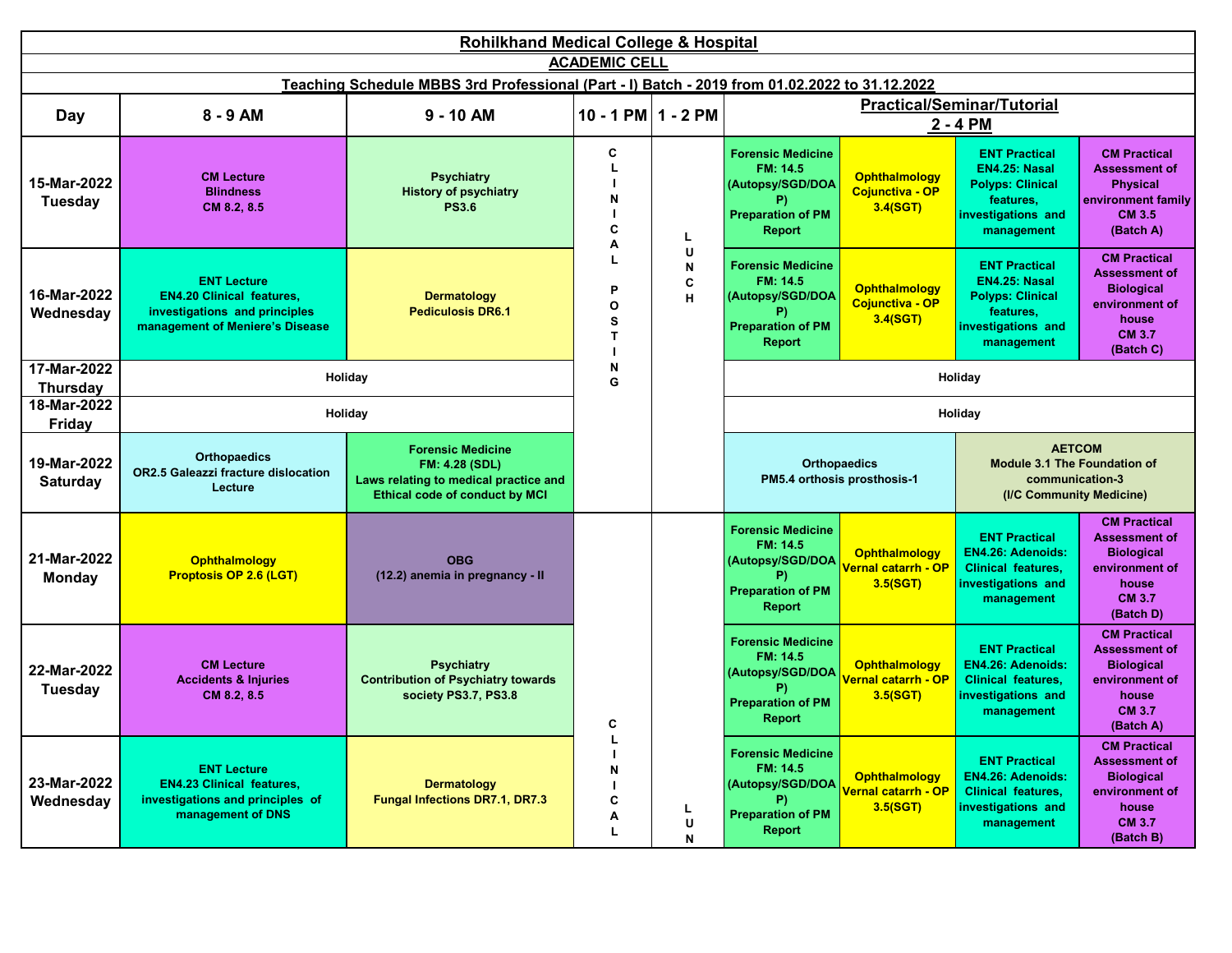|                                | <b>Rohilkhand Medical College &amp; Hospital</b>                                                                                                                                                                          |                                                                                                                                                |                                       |                             |                                                                                                             |                                                                      |                                                                                                                                               |                                                                                                                                                |  |  |  |
|--------------------------------|---------------------------------------------------------------------------------------------------------------------------------------------------------------------------------------------------------------------------|------------------------------------------------------------------------------------------------------------------------------------------------|---------------------------------------|-----------------------------|-------------------------------------------------------------------------------------------------------------|----------------------------------------------------------------------|-----------------------------------------------------------------------------------------------------------------------------------------------|------------------------------------------------------------------------------------------------------------------------------------------------|--|--|--|
|                                |                                                                                                                                                                                                                           |                                                                                                                                                | <b>ACADEMIC CELL</b>                  |                             |                                                                                                             |                                                                      |                                                                                                                                               |                                                                                                                                                |  |  |  |
|                                |                                                                                                                                                                                                                           | Teaching Schedule MBBS 3rd Professional (Part - I) Batch - 2019 from 01.02.2022 to 31.12.2022                                                  |                                       |                             |                                                                                                             |                                                                      |                                                                                                                                               |                                                                                                                                                |  |  |  |
| Day                            | 8 - 9 AM                                                                                                                                                                                                                  | $9 - 10$ AM                                                                                                                                    | 10 - 1 PM $1 - 2$ PM                  |                             |                                                                                                             |                                                                      | <b>Practical/Seminar/Tutorial</b>                                                                                                             |                                                                                                                                                |  |  |  |
|                                |                                                                                                                                                                                                                           |                                                                                                                                                |                                       |                             |                                                                                                             |                                                                      | 2 - 4 PM                                                                                                                                      |                                                                                                                                                |  |  |  |
| 24-Mar-2022<br><b>Thursday</b> | <b>Surgery</b><br>(SU17.7) Clinical features of soft<br>tissue injuries. Chose appropriate<br>investigations and discuss the<br>principles of management.                                                                 | <b>Paediatrics</b><br>PE4.2 Discuss the etiology, clinical<br>features, diagnosis and management<br>of a child with Learning Disabilities. (L) | P<br>$\Omega$<br>s<br>T<br>N<br>G     | c<br>H                      | <b>Forensic Medicine</b><br>FM: 14.5<br>(Autopsy/SGD/DOA<br>P)<br><b>Preparation of PM</b><br><b>Report</b> | <b>Ophthalmology</b><br><mark>Vernal catarrh - OP</mark><br>3.5(SGT) | <b>ENT Practical</b><br>EN4.26: Adenoids:<br>Clinical features,<br>investigations and<br>management                                           | <b>CM Practical</b><br><b>Assessment of</b><br><b>Psychological &amp;</b><br>cultural<br>environment of<br>house<br><b>CM 3.7</b><br>(Batch C) |  |  |  |
| 25-Mar-2022<br>Friday          | <b>General Medicine</b><br>IM16.12 Enumerate and discuss the<br>indications for further investigations<br>including antibodies, colonoscopy,<br>diagnostic imaging and biopsy in the<br>diagnosis of chronic diarrhea (L) | Radiology<br>(T) RD1.4 Radiological Investigations<br>Obst. & Gynae.                                                                           |                                       |                             | PE7.2 Explain the physiology of<br>lactation (S)                                                            | <b>Paediatrics</b>                                                   | <b>Chest &amp; TB</b><br><b>CT-1.9 Seminar Various diagnostic test</b><br>for TB.                                                             |                                                                                                                                                |  |  |  |
| 26-Mar-2022<br><b>Saturday</b> | <b>Orthopaedics</b><br>OR2.5 Monteggia fracture dislocation<br>Lecture                                                                                                                                                    | <b>Forensic Medicine</b><br>FM: 4.29 & 4.30 (SDL)<br>ability to communicate & conduct<br>research                                              |                                       |                             | <b>Orthopaedics</b><br>PM5.4 orthosis prosthosis-2                                                          |                                                                      | <b>Pandemic Module 3.1</b><br><b>Outbreak management</b><br>(I/C Community medicine)                                                          |                                                                                                                                                |  |  |  |
| 28-Mar-2022<br><b>Monday</b>   | <b>Ophthalmology</b><br>Conjunctivitis - I OP 3.1 (LGT)                                                                                                                                                                   | <b>OBG</b><br>(12.2) anemia in pregnancy - III                                                                                                 |                                       |                             | <b>Forensic Medicine</b><br>FM: 14.5<br>(Autopsy/SGD/DOA<br>P)<br><b>Preparation of PM</b><br><b>Report</b> | <b>Ophthalmology</b><br>Pterygium - OP<br>3.6(SGT)                   | <b>ENT Practical</b><br>EN4.27: Allergic<br><b>Rhinitis: Clinical</b><br>Features,<br><b>Investigations &amp;</b><br><b>Management</b>        | <b>CM Practical</b><br><b>Assessment of</b><br><b>Psychological &amp;</b><br>cultural<br>environment of<br>house<br><b>CM 3.7</b><br>(Batch D) |  |  |  |
| 29-Mar-2022<br><b>Tuesday</b>  | <b>CM Lecture</b><br><b>Classification of Food items, Concept</b><br>of Balanced diet<br><b>CM 5.1</b>                                                                                                                    | <b>Psychiatry</b><br><b>Classification system in Psychiatry</b><br>PS3.10, PS3.11                                                              | C                                     |                             | <b>Forensic Medicine</b><br>FM: 14.5<br>(Autopsy/SGD/DOA<br>P)<br><b>Preparation of PM</b><br><b>Report</b> | <b>Ophthalmology</b><br>Pterygium - OP<br>3.6(SGT)                   | <b>ENT Practical</b><br><b>EN4.27: Allergic</b><br><b>Rhinitis: Clinical</b><br>Features.<br><b>Investigations &amp;</b><br><b>Management</b> | <b>CM Practical</b><br><b>Assessment of</b><br><b>Psychological &amp;</b><br>cultural<br>environment of<br>house<br><b>CM 3.7</b><br>(Batch A) |  |  |  |
| 30-Mar-2022<br>Wednesday       | <b>ENT Lecture</b><br><b>EN4.25 Clinical features, choose the</b><br>correct investigations and describe the<br>principles of management of Nasal<br><b>Polyps</b>                                                        | <b>Dermatology</b><br><b>Viral Infections</b><br>DR8 .1, DR8 .7                                                                                | N<br>C<br>A<br>L<br>P<br>$\mathbf{o}$ | Ц<br>$\sf U$<br>N<br>C<br>н | <b>Forensic Medicine</b><br>FM: 14.5<br>(Autopsy/SGD/DOA<br><b>Preparation of PM</b><br><b>Report</b>       | Ophthalmology<br>Pterygium - OP<br>3.6(SGT)                          | <b>ENT Practical</b><br><b>EN4.27: Alleraic</b><br><b>Rhinitis: Clinical</b><br>Features,<br><b>Investigations &amp;</b><br><b>Management</b> | <b>CM Practical</b><br><b>Assessment of</b><br><b>Psychological &amp;</b><br>cultural<br>environment of<br>house<br><b>CM 3.7</b><br>(Batch B) |  |  |  |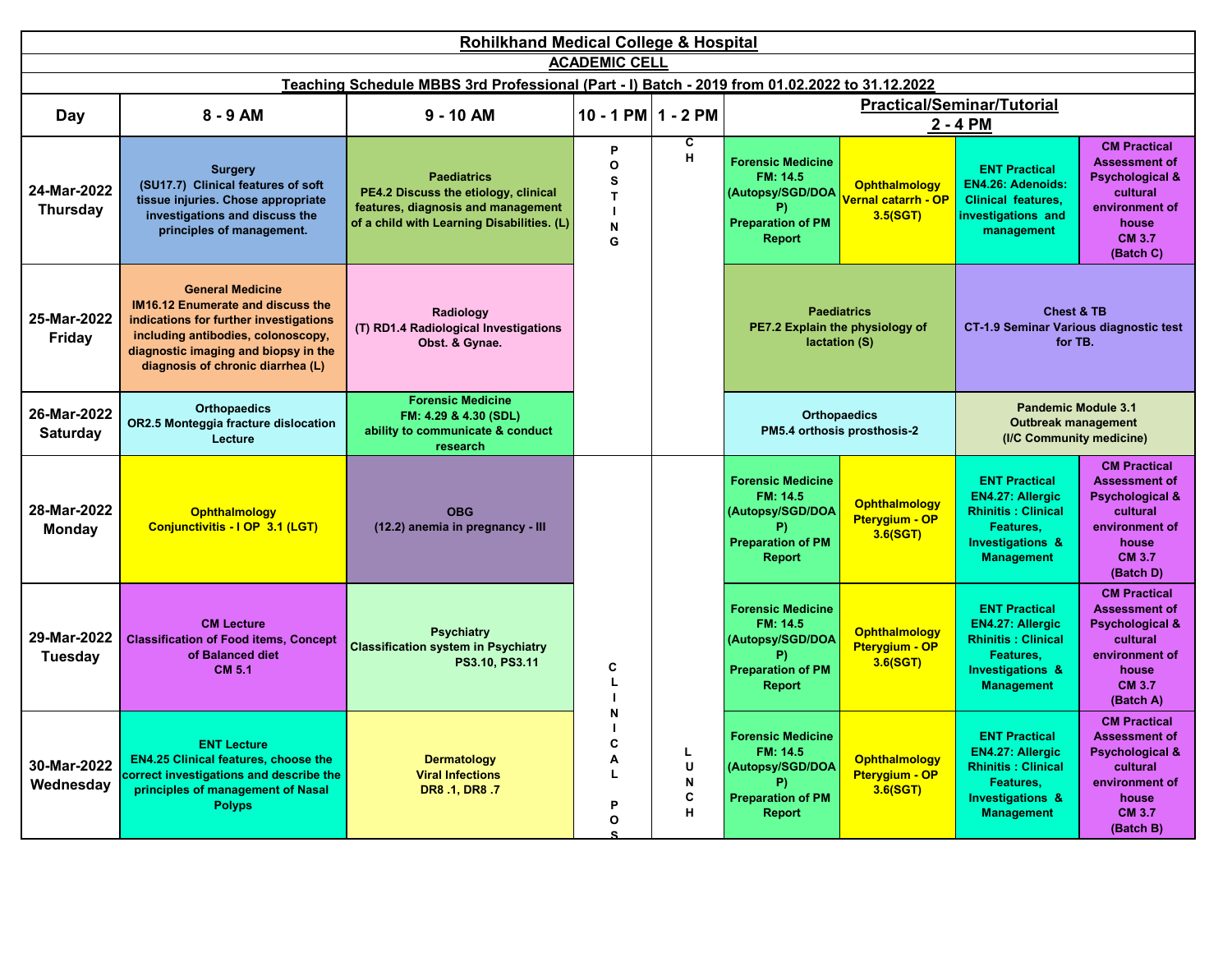|                                | <b>Rohilkhand Medical College &amp; Hospital</b>                                                                                                                           |                                                                                                                                                                                                      |                                  |                       |                                                                                                             |                                                              |                                                                                                                                                                    |                                                                                                                                            |  |  |
|--------------------------------|----------------------------------------------------------------------------------------------------------------------------------------------------------------------------|------------------------------------------------------------------------------------------------------------------------------------------------------------------------------------------------------|----------------------------------|-----------------------|-------------------------------------------------------------------------------------------------------------|--------------------------------------------------------------|--------------------------------------------------------------------------------------------------------------------------------------------------------------------|--------------------------------------------------------------------------------------------------------------------------------------------|--|--|
|                                |                                                                                                                                                                            |                                                                                                                                                                                                      | <b>ACADEMIC CELL</b>             |                       |                                                                                                             |                                                              |                                                                                                                                                                    |                                                                                                                                            |  |  |
|                                |                                                                                                                                                                            | Teaching Schedule MBBS 3rd Professional (Part - I) Batch - 2019 from 01.02.2022 to 31.12.2022                                                                                                        |                                  |                       |                                                                                                             |                                                              | <b>Practical/Seminar/Tutorial</b>                                                                                                                                  |                                                                                                                                            |  |  |
| Day                            | $8 - 9$ AM                                                                                                                                                                 | $9 - 10$ AM                                                                                                                                                                                          | 10 - 1 PM $1 - 2$ PM             |                       |                                                                                                             |                                                              | 2 - 4 PM                                                                                                                                                           |                                                                                                                                            |  |  |
| 31-Mar-2022<br><b>Thursday</b> | <b>Surgery</b><br>(SU17.8) Pathophysiology of chest<br>injuries.                                                                                                           | <b>Paediatrics</b><br>PE4.4 Discuss the etiology, clinical<br>features, diagnosis and management<br>of a child with Autism. (L)                                                                      | T<br>N<br>G                      |                       | <b>Forensic Medicine</b><br>FM: 14.5<br>(Autopsy/SGD/DOA<br>P)<br><b>Preparation of PM</b><br><b>Report</b> | <b>Ophthalmology</b><br>Pterygium - OP<br>3.6(SGT)           | <b>ENT Practical</b><br><b>EN4.27: Allergic</b><br><b>Rhinitis: Clinical</b><br>Features,<br><b>Investigations &amp;</b><br><b>Management</b>                      | <b>CM Practical</b><br><b>Nutritional</b><br><b>Assessment at</b><br>Community /<br><b>Family Level</b><br>CM 5.2, 5.4<br>(Batch C)        |  |  |
| 1-Apr-2022<br>Friday           | <b>General Medicine</b><br>IM 16.13 Describe and enumerate the<br>indications, pharmacology and side<br>effects of pharmacotherapy for<br>parasitic causes of diarrhea (L) | Anaesthesiology<br>AS <sub>3</sub><br>Commonly used drug in Anaesthesia<br>Lecture                                                                                                                   |                                  |                       | PE7.6 Enumerate the baby friendly                                                                           | <b>Paediatrics</b><br>hospital initiatives (S)               | <b>Psychiatry</b><br>Psychotic disorders PS5.2, PS5.4                                                                                                              |                                                                                                                                            |  |  |
| 2-Apr-2022<br><b>Saturday</b>  | <b>Orthopaedics OR2.6 Fracture distal</b><br>radius Lecture                                                                                                                | <b>Forensic Medicine</b><br>FM: 5.1 & 5.2 (L)<br>common mental illnesses & PTSD;<br>delusions, hallucinations                                                                                        |                                  |                       | Radiology (S) RD1.1 Radiation &                                                                             | <b>Interaction of Radiation</b>                              | <b>AETCOM</b><br><b>Module 3.1 The Foundation of</b><br>communication-3<br>(I/C Community Medicine)                                                                |                                                                                                                                            |  |  |
| 4-Apr-2022<br><b>Monday</b>    | Ophthalmology<br>Conjuntivitis - Il OP 3.2(LGT)                                                                                                                            | <b>OBG</b><br>(12.5) Urinary tract infections in<br>pregnancy                                                                                                                                        |                                  |                       | <b>Forensic Medicine</b><br>FM: 14.1<br>(Demo/Pr.)<br><b>MLR</b> of injured<br>person                       | <b>Ophthalmology</b><br>Symblepharon -<br><b>OP 3.7(SGT)</b> | <b>ENT Practical</b><br><b>EN4.39: Acute &amp;</b><br><b>Chronic Tonsillitis:</b><br><b>Clinical Features,</b><br><b>Investigations &amp;</b><br><b>Management</b> | <b>CM Practical</b><br><b>Nutritional</b><br><b>Assessment at</b><br><b>Community /</b><br><b>Family Level</b><br>CM 5.2, 5.4<br>(Batch D) |  |  |
| 5-Apr-2022<br>Tuesday          | <b>CM Lecture</b><br><b>Work and sources of Proximate</b><br>principals of diet (Macro Nutrients)<br>CM 5.3                                                                | <b>Psychiatry</b><br>Substance use disorders PS4.1                                                                                                                                                   | C                                |                       | <b>Forensic Medicine</b><br>FM: 14.1<br>(Demo/Pr.)<br><b>MLR</b> of injured<br>person                       | <b>Ophthalmology</b><br>Symblepharon -<br><b>OP 3.7(SGT)</b> | <b>ENT Practical</b><br><b>EN4.39: Acute &amp;</b><br><b>Chronic Tonsillitis:</b><br><b>Clinical Features,</b><br><b>Investigations &amp;</b><br><b>Management</b> | <b>CM Practical</b><br><b>Nutritional</b><br><b>Assessment at</b><br>Community /<br><b>Family Level</b><br>CM 5.2, 5.4<br>(Batch A)        |  |  |
| 6-Apr-2022<br>Wednesday        | <b>ENT Lecture</b><br><b>EN4.27 Clinical features, choose the</b><br>correct investigations and describe the<br>principles of management of Allergic<br><b>Rhinitis</b>    | <b>Dermatology</b><br>Leprosy DR 9.1, DR 9.4                                                                                                                                                         | N<br>C<br>Α<br>P                 | L<br>U<br>N<br>c<br>H | <b>Forensic Medicine</b><br>FM: 14.1<br>(Demo/Pr.)<br><b>MLR</b> of injured<br>person                       | <b>Ophthalmology</b><br>Symblepharon -<br><b>OP 3.7(SGT)</b> | <b>ENT Practical</b><br><b>EN4.39: Acute &amp;</b><br><b>Chronic Tonsillitis:</b><br><b>Clinical Features,</b><br><b>Investigations &amp;</b><br>Management        | <b>CM Practical</b><br><b>Nutritional</b><br><b>Assessment at</b><br>Community /<br><b>Family Level</b><br>CM 5.2, 5.4<br>(Batch B)        |  |  |
| 7-Apr-2022<br><b>Thursday</b>  | <b>Surgery</b><br>(SU17.9) Clinical features and<br>principles of management of chest<br>injuries.                                                                         | <b>Paediatrics</b><br>PE5.1, 5.3, 5.5, 5.6 Describe the clinical<br>features, diagnosis and management<br>of Behavioral Disorders like Thumb<br>Sucking, Nail Biting, temper tantrums,<br>Pica $(L)$ | $\mathbf{o}$<br>s<br>Т<br>N<br>G |                       | <b>Forensic Medicine</b><br>FM: 14.1<br>(Demo/Pr.)<br><b>MLR</b> of injured<br>person                       | <b>Ophthalmology</b><br>Symblepharon -<br><b>OP 3.7(SGT)</b> | <b>ENT Practical</b><br><b>EN4.39:Acute &amp;</b><br><b>Chronic Tonsillitis:</b><br><b>Clinical Features,</b><br><b>Investigations &amp;</b><br><b>Management</b>  | <b>CM Practical</b><br><b>Nutritional</b><br><b>Assessment at</b><br><b>Individual Level</b><br>CM 5.2, 5.5<br>(Batch C)                   |  |  |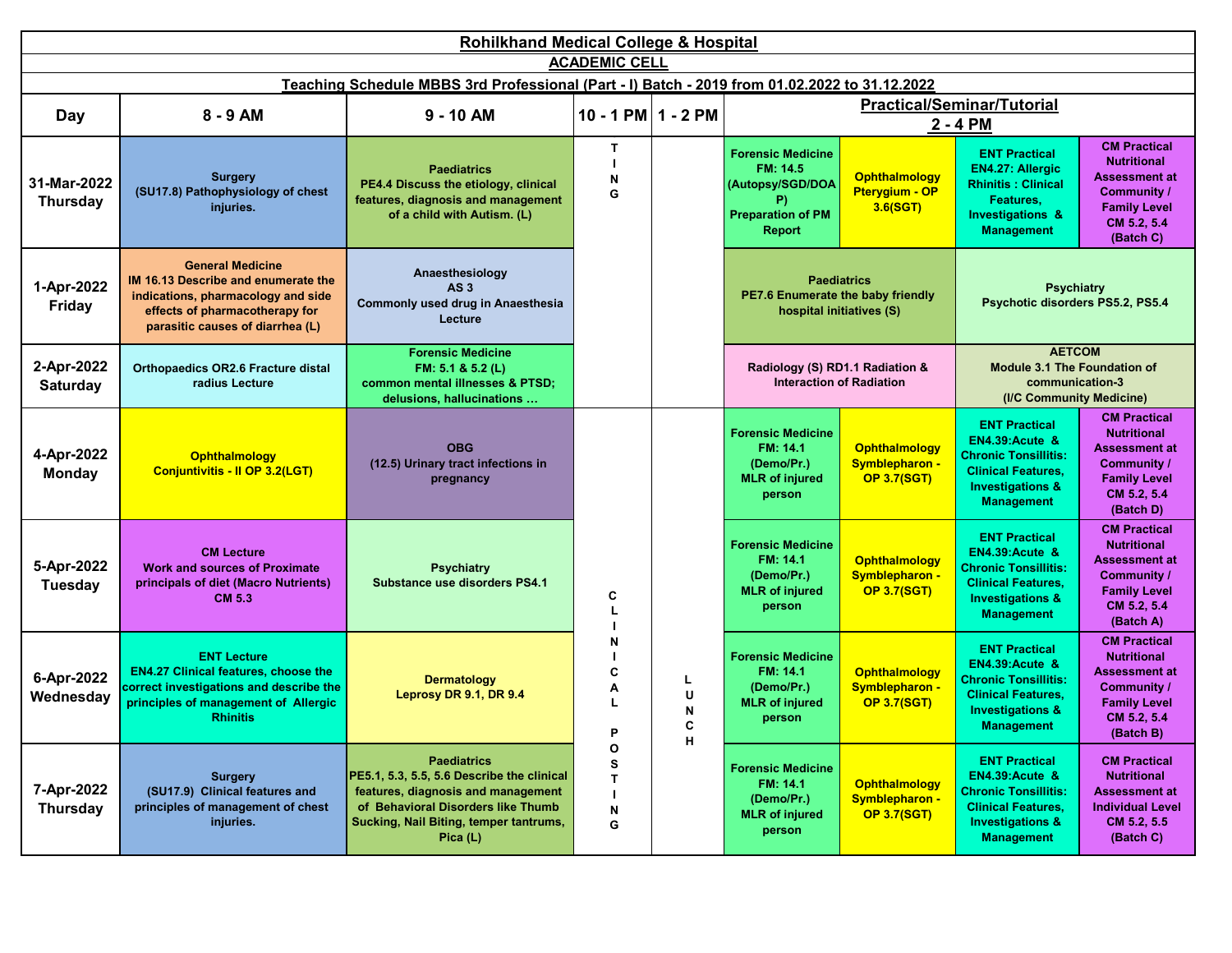|                               | <b>Rohilkhand Medical College &amp; Hospital</b>                                                                                                                       |                                                                                                                                        |                            |                  |                                                                                                                                                   |                                                        |                                                                                                                                                         |                                                                                                                          |  |  |  |
|-------------------------------|------------------------------------------------------------------------------------------------------------------------------------------------------------------------|----------------------------------------------------------------------------------------------------------------------------------------|----------------------------|------------------|---------------------------------------------------------------------------------------------------------------------------------------------------|--------------------------------------------------------|---------------------------------------------------------------------------------------------------------------------------------------------------------|--------------------------------------------------------------------------------------------------------------------------|--|--|--|
|                               | <b>ACADEMIC CELL</b><br>Teaching Schedule MBBS 3rd Professional (Part - I) Batch - 2019 from 01.02.2022 to 31.12.2022                                                  |                                                                                                                                        |                            |                  |                                                                                                                                                   |                                                        |                                                                                                                                                         |                                                                                                                          |  |  |  |
|                               |                                                                                                                                                                        |                                                                                                                                        |                            |                  |                                                                                                                                                   |                                                        |                                                                                                                                                         |                                                                                                                          |  |  |  |
| Day                           | 8 - 9 AM                                                                                                                                                               | $9 - 10$ AM                                                                                                                            | $10 - 1$ PM $1 - 2$ PM     |                  | <b>Practical/Seminar/Tutorial</b><br>$2 - 4 PM$                                                                                                   |                                                        |                                                                                                                                                         |                                                                                                                          |  |  |  |
| 8-Apr-2022<br>Friday          | <b>General Medicine</b><br><b>IM16.15</b><br>Distinguish based on the clinical<br>presentation Crohn's disease from<br><b>Ulcerative Colitis (L)</b>                   | Radiology<br>(T) RD1.5 Radiological Investigation<br><b>Internal Medicine</b>                                                          |                            |                  | PE 8.3 Enumerate the common                                                                                                                       | <b>Paediatrics</b><br>complimentary foods (S)          | <b>Chest &amp; TB</b><br>CT-1.10 (Practical) AFB stain.                                                                                                 |                                                                                                                          |  |  |  |
| 9-Apr-2022<br><b>Saturday</b> | <b>Orthopaedics</b><br><b>OR2.7 Pelvic injury</b><br>Lecture                                                                                                           | <b>Forensic Medicine</b><br>FM: 5.3, 5.4, 5.5 (L)<br>Civil and criminal responsibilities; true<br>& feigned insanity; Delirium tremens |                            |                  | (S) RD1.2 Radiological Equipments in                                                                                                              | Radiology<br>current Era                               | <b>Pandemic Module 3.1</b><br><b>Outbreak management</b><br>(I/C Community medicine)                                                                    |                                                                                                                          |  |  |  |
| 11-Apr-2022<br><b>Monday</b>  | <b>Ophthalmology</b><br>Corneal Ulcers - I OP 4.1 (LGT)                                                                                                                | <b>OBG</b><br>(12.7) HIV in pregnancy                                                                                                  |                            |                  | <b>Forensic Medicine</b><br>FM: 14.2, 14.3<br>(Demo/Pr.)<br>clinical<br>examination of<br>poisoning & MLR<br>prepareation;<br>exhibits collection | <b>Ophthalmology</b><br><b>Cornea - OP</b><br>4.3(SGT) | <b>ENT Practical</b><br><b>EN4.42:</b><br><b>Hoarseness of</b><br>voice: Differential<br>Diagnosis,<br><b>Investigations &amp;</b><br><b>Management</b> | <b>CM Practical</b><br><b>Nutritional</b><br><b>Assessment at</b><br><b>Individual Level</b><br>CM 5.2, 5.5<br>(Batch D) |  |  |  |
| 12-Apr-2022<br><b>Tuesday</b> | <b>CM Lecture</b><br><b>Work and sources of Vitamins</b><br><b>CM 5.3</b>                                                                                              | <b>Psychiatry</b><br>Substance use disorders PS4.4, PS4.6,<br><b>PS4.7</b>                                                             | C<br>N<br>С<br>А           | L<br>U<br>N<br>C | <b>Forensic Medicine</b><br>FM: 14.2, 14.3<br>(Demo/Pr.)<br>clinical<br>examination of<br>poisoning & MLR<br>prepareation;<br>exhibits collection | <b>Ophthalmology</b><br>Cornea - OP<br>4.3(SGT)        | <b>ENT Practical</b><br><b>EN4.42:</b><br><b>Hoarseness of</b><br>voice: Differential<br>Diagnosis,<br><b>Investigations &amp;</b><br><b>Management</b> | <b>CM Practical</b><br><b>Nutritional</b><br><b>Assessment at</b><br><b>Individual Level</b><br>CM 5.2, 5.5<br>(Batch A) |  |  |  |
| 13-Apr-2022<br>Wednesday      | <b>ENT Lecture</b><br>EN4.29 Clinical feature, choose the<br>correct investigations and describe the<br>principles of management of Acute &<br><b>Chronic Rhinitis</b> | <b>Dermatology</b><br>Leprosy DR9.5, DR9.6, DR9.7                                                                                      | P<br>O<br>s<br>т<br>N<br>G | н                | <b>Forensic Medicine</b><br>FM: 14.2, 14.3<br>(Demo/Pr.)<br>clinical<br>examination of<br>poisoning & MLR<br>prepareation;<br>exhibits collection | <b>Ophthalmology</b><br>Cornea - OP<br>4.3(SGT)        | <b>ENT Practical</b><br><b>EN4.42:</b><br><b>Hoarseness of</b><br>voice: Differential<br>Diagnosis,<br><b>Investigations &amp;</b><br><b>Management</b> | <b>CM Practical</b><br><b>Nutritional</b><br><b>Assessment at</b><br><b>Individual Level</b><br>CM 5.2, 5.5<br>(Batch B) |  |  |  |
| 14-Apr-2022<br>Thursday       | Holiday                                                                                                                                                                |                                                                                                                                        |                            |                  |                                                                                                                                                   |                                                        | Holiday                                                                                                                                                 |                                                                                                                          |  |  |  |
| 15-Apr-2022                   |                                                                                                                                                                        | Holiday                                                                                                                                |                            |                  |                                                                                                                                                   |                                                        | Holiday                                                                                                                                                 |                                                                                                                          |  |  |  |
| Friday                        |                                                                                                                                                                        |                                                                                                                                        |                            |                  |                                                                                                                                                   |                                                        |                                                                                                                                                         |                                                                                                                          |  |  |  |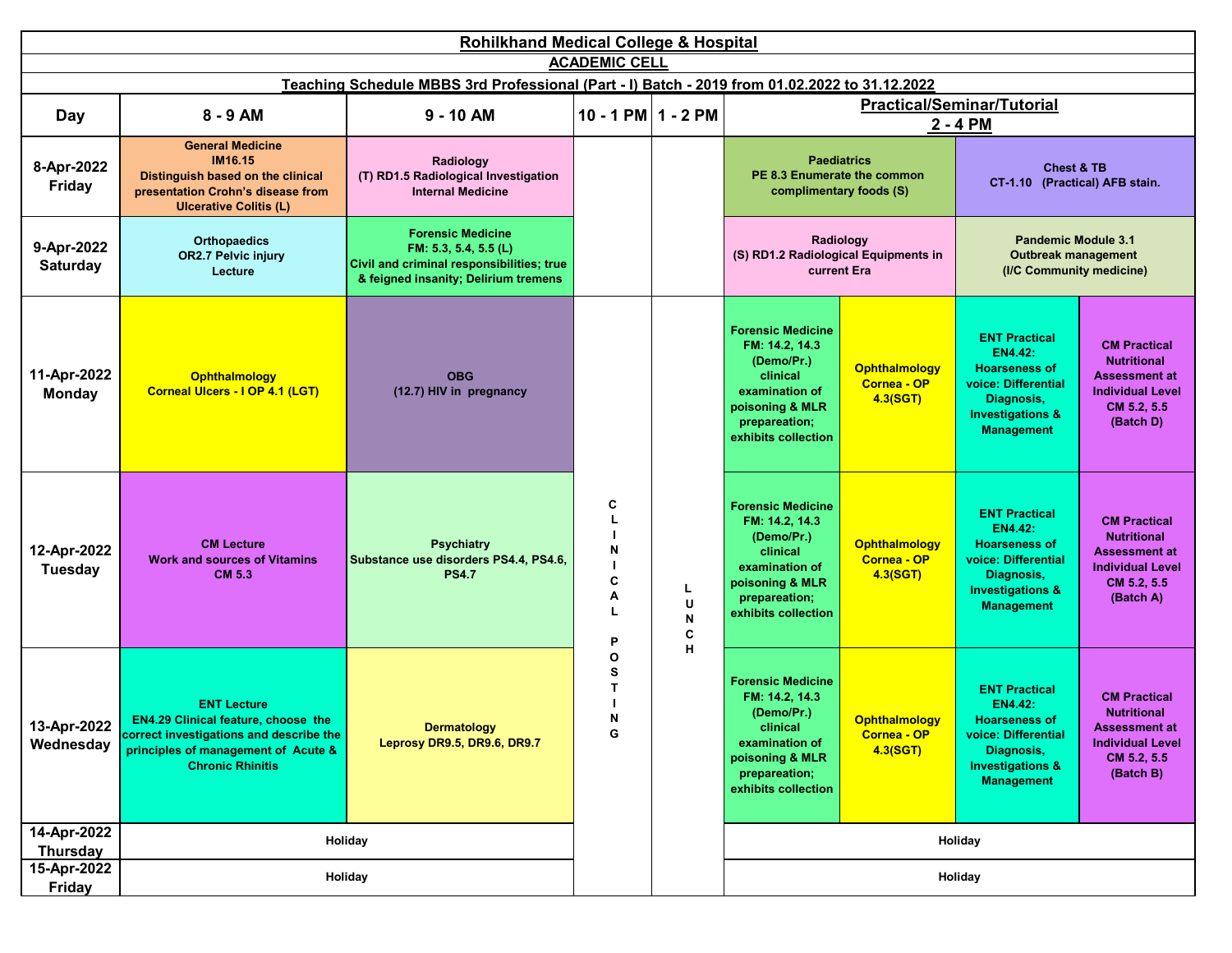| <b>Rohilkhand Medical College &amp; Hospital</b> |                                                                                                                                                                                                                                                                                    |                                                                                                                                                                                 |                                                  |             |                                                                                                                                                                                                           |                                                                                                                                                                                                                                                                                                                                                                                                                                                                                                                                                                                                                                                                                                                                                                                                                                                                                                                                                                                                                                                                                                                                                                                                |  |  |
|--------------------------------------------------|------------------------------------------------------------------------------------------------------------------------------------------------------------------------------------------------------------------------------------------------------------------------------------|---------------------------------------------------------------------------------------------------------------------------------------------------------------------------------|--------------------------------------------------|-------------|-----------------------------------------------------------------------------------------------------------------------------------------------------------------------------------------------------------|------------------------------------------------------------------------------------------------------------------------------------------------------------------------------------------------------------------------------------------------------------------------------------------------------------------------------------------------------------------------------------------------------------------------------------------------------------------------------------------------------------------------------------------------------------------------------------------------------------------------------------------------------------------------------------------------------------------------------------------------------------------------------------------------------------------------------------------------------------------------------------------------------------------------------------------------------------------------------------------------------------------------------------------------------------------------------------------------------------------------------------------------------------------------------------------------|--|--|
|                                                  |                                                                                                                                                                                                                                                                                    |                                                                                                                                                                                 | <b>ACADEMIC CELL</b>                             |             |                                                                                                                                                                                                           |                                                                                                                                                                                                                                                                                                                                                                                                                                                                                                                                                                                                                                                                                                                                                                                                                                                                                                                                                                                                                                                                                                                                                                                                |  |  |
|                                                  |                                                                                                                                                                                                                                                                                    | Teaching Schedule MBBS 3rd Professional (Part - I) Batch - 2019 from 01.02.2022 to 31.12.2022                                                                                   |                                                  |             |                                                                                                                                                                                                           |                                                                                                                                                                                                                                                                                                                                                                                                                                                                                                                                                                                                                                                                                                                                                                                                                                                                                                                                                                                                                                                                                                                                                                                                |  |  |
| Day                                              | 8 - 9 AM                                                                                                                                                                                                                                                                           | $9 - 10$ AM                                                                                                                                                                     | $10 - 1$ PM $1 - 2$ PM                           |             |                                                                                                                                                                                                           |                                                                                                                                                                                                                                                                                                                                                                                                                                                                                                                                                                                                                                                                                                                                                                                                                                                                                                                                                                                                                                                                                                                                                                                                |  |  |
| 16-Apr-2022<br><b>Saturday</b>                   | <b>Orthopaedics</b><br>OR2.8 Thoracolumber Spine injury<br>Lecture                                                                                                                                                                                                                 | <b>Forensic Medicine</b><br><b>FM: 5.6 (SDL)</b><br>Indian Mental Health Act, 1987                                                                                              |                                                  |             | ACTOUR<br>Radiology<br>(S) RD1.3 Common Radiological<br><b>Investigations ENT</b>                                                                                                                         |                                                                                                                                                                                                                                                                                                                                                                                                                                                                                                                                                                                                                                                                                                                                                                                                                                                                                                                                                                                                                                                                                                                                                                                                |  |  |
|                                                  |                                                                                                                                                                                                                                                                                    |                                                                                                                                                                                 | <b>AITO DIABETES</b>                             |             |                                                                                                                                                                                                           |                                                                                                                                                                                                                                                                                                                                                                                                                                                                                                                                                                                                                                                                                                                                                                                                                                                                                                                                                                                                                                                                                                                                                                                                |  |  |
| 18-Apr-2022<br><b>Monday</b>                     | <b>General Medicine</b><br>Define and classify Diabetes, Describe<br>and discuss the epidemiology and<br>pathogenesis and risk factors with<br><b>clinical correlation for Diabetes</b><br><b>Mellitus.</b><br>IM 11.1, 11.2, 11.3                                                 | <b>Pathology - Integrated Seminar</b><br><b>General Medicine</b><br><b>SEMINAR on Genetic background and</b><br>influence of environment in Diabetes.<br><b>IM 11.4, PA32.4</b> |                                                  |             |                                                                                                                                                                                                           |                                                                                                                                                                                                                                                                                                                                                                                                                                                                                                                                                                                                                                                                                                                                                                                                                                                                                                                                                                                                                                                                                                                                                                                                |  |  |
| 19-Apr-2022<br><b>Tuesday</b>                    | <b>General Medicine</b><br><b>Describe clinical features and</b><br>differential diagnosis in Diabetes<br>Mellitus.<br>IM 11.9, 11.10                                                                                                                                              | <b>Pathology- Integrated Seminar</b><br><b>Physiology, General Medicine,</b><br><b>SEMINAR on Progression and</b><br>complications of Diabetes Mellitus.<br><b>PA 32.4</b>      |                                                  |             |                                                                                                                                                                                                           |                                                                                                                                                                                                                                                                                                                                                                                                                                                                                                                                                                                                                                                                                                                                                                                                                                                                                                                                                                                                                                                                                                                                                                                                |  |  |
| 20-Apr-2022<br>Wednesday                         | <b>Community Medicine, General Medicine</b><br>Describe and discuss the<br>epidemiological and control measures<br>including the use of essential<br>laboratory tests at the primary care<br>level for Non Communicable diseases<br><b>like Diabetes Mellitus</b><br><b>CM 8.2</b> | <b>General Medicine</b><br>Write in detail the management of a<br>patient of Diabetes Mellitus.<br>IM 11.15, 11.16, 11.17                                                       | C<br>N<br>C<br>Α<br>L                            | L<br>U<br>N |                                                                                                                                                                                                           | <b>Practical/Seminar/Tutorial</b><br>2 - 4 PM<br>Module 3.2 Case studies in bioethics-<br><b>Disclosure of medical errors</b><br>(IIC Enrangic Modicina)<br><b>General Medicine</b><br>Elicit, document and describe various clinical history in a patient of Diabetes to<br>differentiate it from other diseases.<br>Write how will you perform a systemic examination to establish a diagnosis and<br>severity of Diabetes.<br>IM 11.7, 11.8<br><b>General Medicine, Biochemistry</b><br>Describe Lab diagnosis of diabetes in detail. Explain the basis and rationale of<br>biochemical tests in Diabetes Mellitus.<br>IM 11.11, 11.12, 11.13, 11.17<br><b>Pharmacology - Integrated Seminar + Assessment</b><br>SEMINAR on Pharmacological indications and contraindications, adverse drug<br>reactions and doses of drugs used in Diabetes Mellitus. Assessment on Diabetes<br><b>Mellitus</b><br>PH 1.36<br><b>CM Practical</b><br><b>ENT</b><br><b>EN4.50:Tracheostom</b><br>y: Indications steps<br>& Care<br>12.3<br>(Batch C)<br>Chest & TB CT-1.1 SDL<br>Epidemiology of tuberculosis.<br><b>Pandemic Module 3.2</b><br>Interdisciplinary collaboration<br>(I/C Community Medicine) |  |  |
| 21-Apr-2022<br><b>Thursday</b>                   | <b>Surgery</b><br>(17.10) Demonstrate Airway<br>maintenance. Recognize and manage<br>tension pneumothorax, hemothorax<br>and flail chest in simulated<br>environment                                                                                                               | <b>Paediatrics</b><br>PE5.2, 6.1 Describe the clinical<br>features, diagnosis and management<br>of Feeding problems, Define<br>Adolescence and stages of<br>adolescence (L)     | P<br>$\mathbf{o}$<br>S<br>$\mathbf{T}$<br>N<br>G | C<br>н      | <b>Forensic Medicine</b><br>FM: 14.2, 14.3<br>(Demo/Pr.)<br>Ophthalmology<br>clinical<br><b>Tarsorraphy - OP</b><br>examination of<br>4.7(SGT)<br>poisoning & MLR<br>prepareation;<br>exhibits collection | <b>Health assessment</b><br>of Index cases<br>CM 10.1, 10.3, 10.8,                                                                                                                                                                                                                                                                                                                                                                                                                                                                                                                                                                                                                                                                                                                                                                                                                                                                                                                                                                                                                                                                                                                             |  |  |
| 22-Apr-2022<br>Friday                            | <b>General Medicine</b><br><b>IM16.16</b><br>Describe and enumerate the<br>indications, pharmacology and side<br>effects of pharmacotherapy including<br>immunotherapy (L)                                                                                                         | Radiology (T) RD1.6 Radiological<br><b>Investigation Surgery</b>                                                                                                                |                                                  |             | <b>Paediatrics</b><br>PE 9.2 Describe the tools and methods<br>for assessment and classification of<br>nutritional status of children and<br>adolescents (S)                                              |                                                                                                                                                                                                                                                                                                                                                                                                                                                                                                                                                                                                                                                                                                                                                                                                                                                                                                                                                                                                                                                                                                                                                                                                |  |  |
| 23-Apr-2022<br><b>Saturday</b>                   | <b>Orthopaedics</b><br><b>OR2.9 Acetabulum fracture</b><br>Lecture                                                                                                                                                                                                                 | <b>Forensic Medicine</b><br>FM: 6.1 (L)<br><b>Specimen and tissues collection;</b><br><b>Locard's Exchange Principle</b>                                                        |                                                  |             | Radiology<br>(S) RD1.4 Radiological Investigations<br>Obst. & Gynae.                                                                                                                                      |                                                                                                                                                                                                                                                                                                                                                                                                                                                                                                                                                                                                                                                                                                                                                                                                                                                                                                                                                                                                                                                                                                                                                                                                |  |  |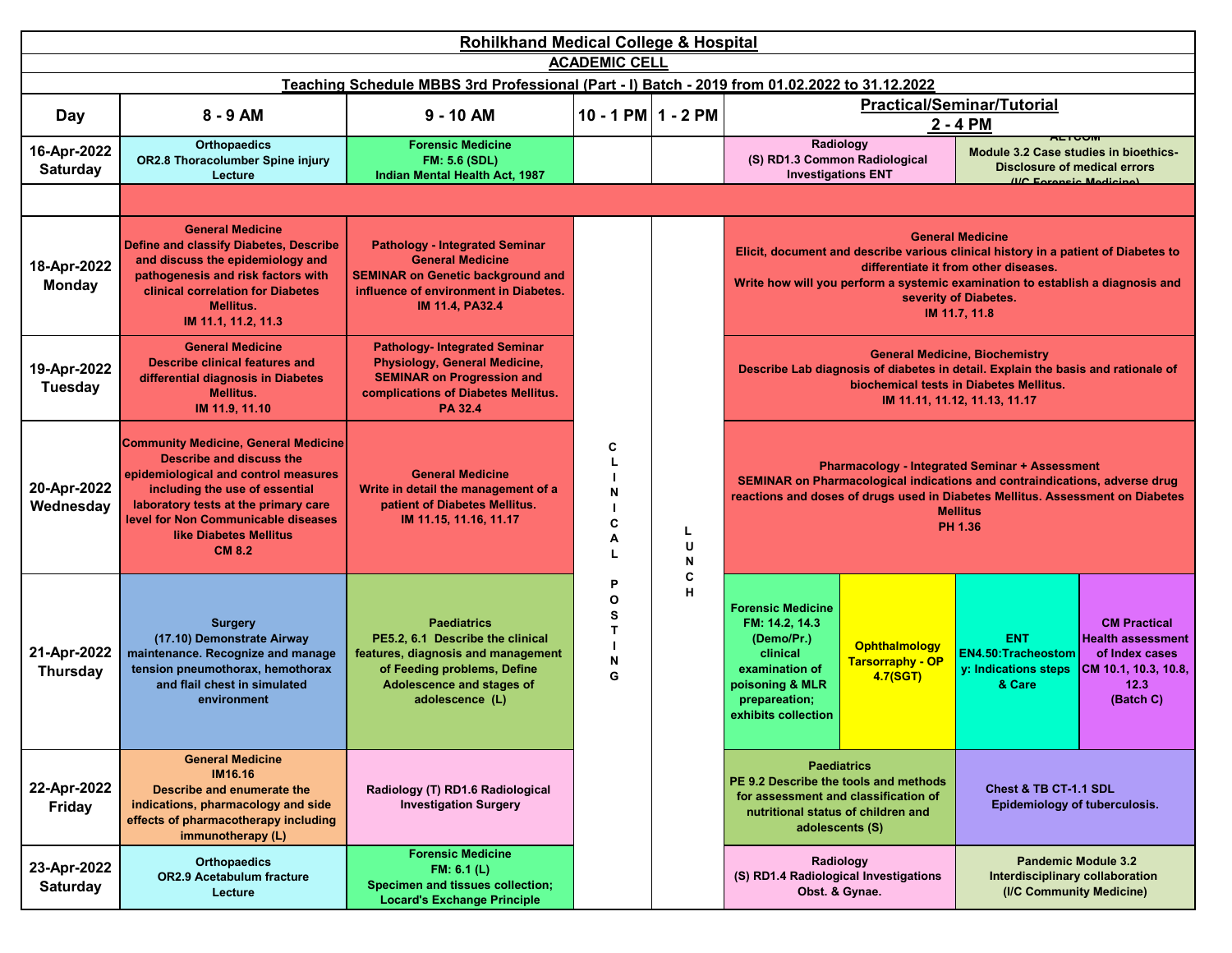|                                | <b>Rohilkhand Medical College &amp; Hospital</b><br><b>ACADEMIC CELL</b>                                                                   |                                                                                                                                                                         |                            |                  |                                                                                                                   |                                                                                                                |                                                                                                                                                          |                                                                                                                |                                                                                                                |  |  |                                                                                       |                                                        |                                                                                |                                                                                                                |
|--------------------------------|--------------------------------------------------------------------------------------------------------------------------------------------|-------------------------------------------------------------------------------------------------------------------------------------------------------------------------|----------------------------|------------------|-------------------------------------------------------------------------------------------------------------------|----------------------------------------------------------------------------------------------------------------|----------------------------------------------------------------------------------------------------------------------------------------------------------|----------------------------------------------------------------------------------------------------------------|----------------------------------------------------------------------------------------------------------------|--|--|---------------------------------------------------------------------------------------|--------------------------------------------------------|--------------------------------------------------------------------------------|----------------------------------------------------------------------------------------------------------------|
|                                |                                                                                                                                            |                                                                                                                                                                         |                            |                  |                                                                                                                   |                                                                                                                |                                                                                                                                                          |                                                                                                                |                                                                                                                |  |  |                                                                                       |                                                        |                                                                                |                                                                                                                |
|                                |                                                                                                                                            | Teaching Schedule MBBS 3rd Professional (Part - I) Batch - 2019 from 01.02.2022 to 31.12.2022                                                                           |                            |                  |                                                                                                                   |                                                                                                                | <b>Practical/Seminar/Tutorial</b>                                                                                                                        |                                                                                                                |                                                                                                                |  |  |                                                                                       |                                                        |                                                                                |                                                                                                                |
| Day                            | $8 - 9$ AM                                                                                                                                 | $9 - 10$ AM                                                                                                                                                             | 10 - 1 PM $1 - 2$ PM       |                  |                                                                                                                   |                                                                                                                | $2 - 4 PM$                                                                                                                                               |                                                                                                                |                                                                                                                |  |  |                                                                                       |                                                        |                                                                                |                                                                                                                |
| 25-Apr-2022<br><b>Monday</b>   | Ophthalmology<br><b>Corneal Ulcers - II OP 4.1(LGT)</b>                                                                                    | <b>OBG</b><br>(14.1) Maternal pelvis and types - I                                                                                                                      | C                          |                  |                                                                                                                   |                                                                                                                |                                                                                                                                                          |                                                                                                                |                                                                                                                |  |  | <b>Forensic Medicine</b><br>FM: 14.4<br>(Demo/Pr.)<br><b>MLR</b> of age<br>estimation | <b>Ophthalmology</b><br><b>Sclera - OP</b><br>5.1(SGT) | <b>ENT Practical</b><br>EN2.10:Instruments:<br><b>Identification &amp; use</b> | <b>CM Practical</b><br><b>Health assessment</b><br>of Index cases<br>CM 10.1, 10.3, 10.8,<br>12.3<br>(Batch D) |
| 26-Apr-2022<br><b>Tuesday</b>  | <b>CM Lecture</b><br><b>Work and sources of Minerals</b><br><b>CM 5.3</b>                                                                  | <b>Psychiatry</b><br><b>Psychotic disorders PS 5.1</b>                                                                                                                  |                            |                  |                                                                                                                   | <b>Forensic Medicine</b><br>FM: 14.4<br>(Demo/Pr.)<br><b>MLR</b> of age<br>estimation                          | <b>Ophthalmology</b><br><b>Sclera - OP</b><br>5.1(SGT)                                                                                                   | <b>ENT Practical</b><br><b>EN2.10:Instruments:</b><br><b>Identification &amp; use</b>                          | <b>CM Practical</b><br><b>Health assessment</b><br>of Index cases<br>CM 10.1, 10.3, 10.8,<br>12.3<br>(Batch A) |  |  |                                                                                       |                                                        |                                                                                |                                                                                                                |
| 27-Apr-2022<br>Wednesday       | <b>ENT Lecture</b><br><b>EN4.32 Clinical features,</b><br>investigations and principles of<br>management of nasopharyngeal<br>Angiofibroma | <b>Dermatology</b><br><b>Sexually Transmitted Diseases</b><br>DR10.3, DR10.4                                                                                            | N<br>C<br>Α<br>L           | L<br>U<br>N<br>C | <b>Forensic Medicine</b><br>FM: 14.4<br>(Demo/Pr.)<br><b>MLR</b> of age<br>estimation                             | <b>Ophthalmology</b><br><b>Sclera - OP</b><br>5.1(SGT)                                                         | <b>ENT Practical</b><br>EN2.10:Instruments:<br><b>Identification &amp; use</b>                                                                           | <b>CM Practical</b><br><b>Health assessment</b><br>of Index cases<br>CM 10.1, 10.3, 10.8,<br>12.3<br>(Batch B) |                                                                                                                |  |  |                                                                                       |                                                        |                                                                                |                                                                                                                |
| 28-Apr-2022<br><b>Thursday</b> | <b>Surgery</b><br>(SU18.1) Pathogenesis, clinical<br>features and management of various<br>cutaneous and subcutaneous<br><b>infections</b> | <b>Paediatrics</b><br>PE 7.2 Explain the physiology of<br>lactation (L)                                                                                                 | P<br>O<br>S<br>Т<br>N<br>G | H                | <b>Forensic Medicine</b><br>FM: 14.4<br>(Demo/Pr.)<br><b>MLR</b> of age<br>estimation                             | <b>CM Practical</b><br><b>Health assessment</b><br>of Index cases<br>CM 10.1, 10.3, 10.8,<br>12.3<br>(Batch C) |                                                                                                                                                          |                                                                                                                |                                                                                                                |  |  |                                                                                       |                                                        |                                                                                |                                                                                                                |
| 29-Apr-2022<br>Friday          | <b>General Medicine</b><br>IM16.17 Describe and enumerate the<br>indications for surgery in inflammatory<br>bowel disease (L)              | Anaesthesiology<br>AS <sub>4</sub><br>Administration of GA including stages<br>of anaesthesia & balanced anaesthesia<br>Lecture                                         |                            |                  | PE 10.6 Enumerate the role of locally<br>prepared therapeutic diets and ready to                                  | <b>Paediatrics</b><br>use therapeutic diets (S)                                                                | <b>Psychiatry</b><br>Depression PS6.2, PS6.3, PS6.5                                                                                                      |                                                                                                                |                                                                                                                |  |  |                                                                                       |                                                        |                                                                                |                                                                                                                |
| 30-Apr-2022<br><b>Saturday</b> | <b>Orthopaedics</b><br>OR2.10 Fracture neck femur<br>lecture                                                                               | <b>Forensic Medicine</b><br>FM: 6.2 & 6.3 (SGD)<br>Sample collection, preservation,<br>labelling, dispatch, & interpretation of<br>reports; Demonstrate professionalism |                            |                  | (S) RD1.5 Radiological Investigations                                                                             | Radiology<br><b>Internal Medicine</b>                                                                          | <b>AETCOM SDL</b><br>Module 3.2 Case studies in bioethics-<br><b>Disclosure of medical errors</b><br>(I/C Forensic Medicine)                             |                                                                                                                |                                                                                                                |  |  |                                                                                       |                                                        |                                                                                |                                                                                                                |
| 2-May-2022<br><b>Monday</b>    | Ophthalmology<br><b>Infevtive Keratitis - OP 4.2(LGT)</b>                                                                                  | <b>OBG</b><br>(14.2) Mechanism of normal                                                                                                                                |                            |                  | <b>Forensic Medicine</b><br>FM: 14.6<br>(Demo/Pr.)<br>examination of<br>hair, fibre, semen<br>& biological fluids | <b>Ophthalmology</b><br><b>Scleritis - OP</b><br>5.2(SGT)                                                      | <b>ENT Practical</b><br>EN2.11: Malignant &<br>pre- malignant ENT<br>diseases: Clinical<br>Features,<br><b>Investigations &amp;</b><br><b>Management</b> | <b>CM Practical</b><br>Health assessment<br>of Index cases<br>CM 10.1, 10.3, 10.8,<br>12.3<br>(Batch D)        |                                                                                                                |  |  |                                                                                       |                                                        |                                                                                |                                                                                                                |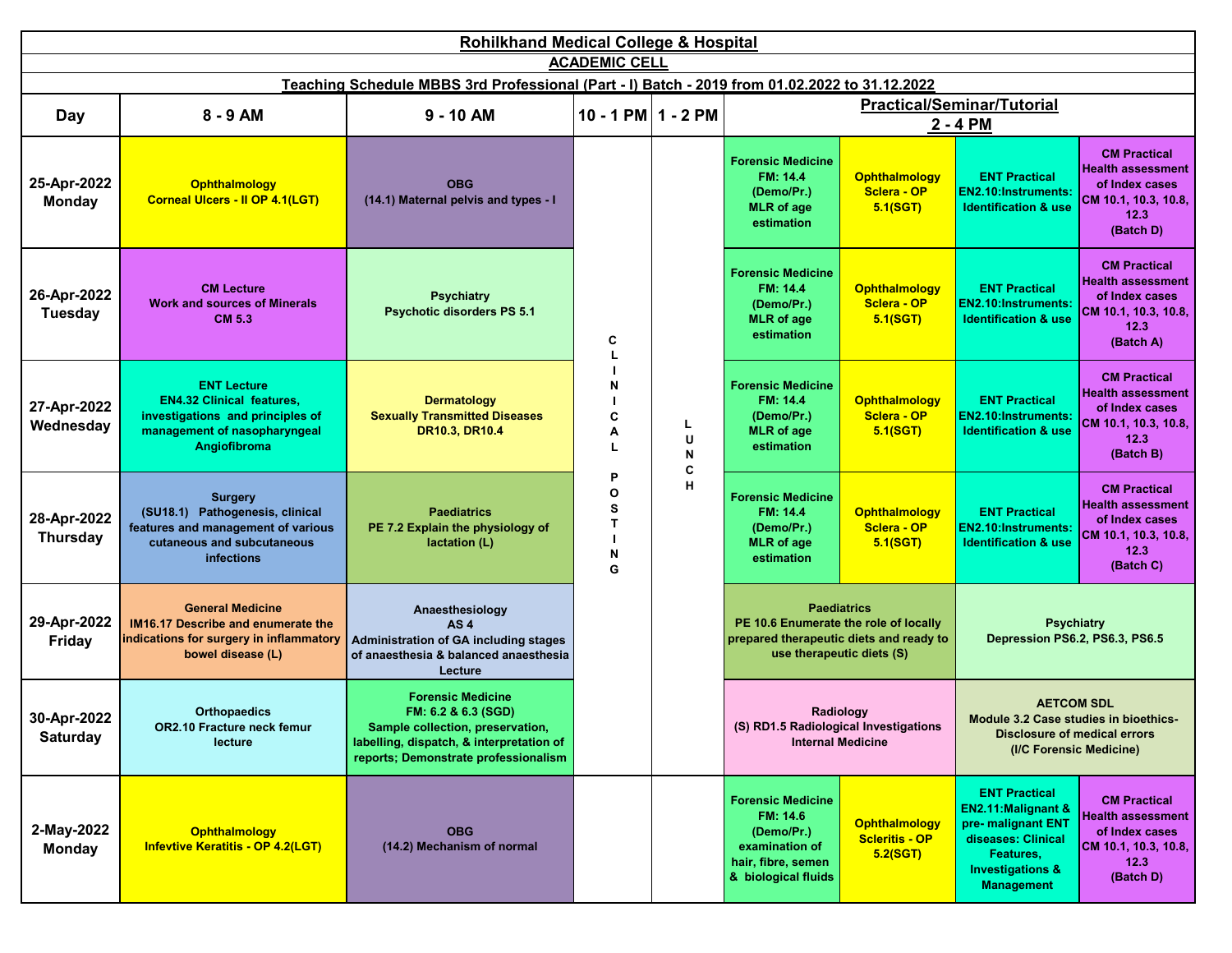| <b>Rohilkhand Medical College &amp; Hospital</b><br><b>ACADEMIC CELL</b> |                                                                                                                                                                          |                                                                                                           |                            |              |                                                                                                                                                                                             |                                                                                     |                                                                                                                                                          |                                                                                                                                                        |  |  |
|--------------------------------------------------------------------------|--------------------------------------------------------------------------------------------------------------------------------------------------------------------------|-----------------------------------------------------------------------------------------------------------|----------------------------|--------------|---------------------------------------------------------------------------------------------------------------------------------------------------------------------------------------------|-------------------------------------------------------------------------------------|----------------------------------------------------------------------------------------------------------------------------------------------------------|--------------------------------------------------------------------------------------------------------------------------------------------------------|--|--|
|                                                                          |                                                                                                                                                                          | Teaching Schedule MBBS 3rd Professional (Part - I) Batch - 2019 from 01.02.2022 to 31.12.2022             |                            |              |                                                                                                                                                                                             |                                                                                     |                                                                                                                                                          |                                                                                                                                                        |  |  |
| Day                                                                      | 8 - 9 AM                                                                                                                                                                 | $9 - 10$ AM                                                                                               | 10 - 1 PM $1 - 2$ PM       |              |                                                                                                                                                                                             |                                                                                     | <b>Practical/Seminar/Tutorial</b>                                                                                                                        |                                                                                                                                                        |  |  |
| 3-May-2022                                                               |                                                                                                                                                                          | Holiday                                                                                                   |                            |              |                                                                                                                                                                                             |                                                                                     | 2 - 4 PM<br>Holiday                                                                                                                                      |                                                                                                                                                        |  |  |
| Tuesday                                                                  |                                                                                                                                                                          |                                                                                                           | C                          |              |                                                                                                                                                                                             |                                                                                     |                                                                                                                                                          |                                                                                                                                                        |  |  |
| 4-May-2022<br>Wednesday                                                  | <b>ENT Lecture</b><br><b>EN4.33 Clinical features, choose the</b><br>correct investigations and describe the<br>principles of management of Acute<br>& Chronic Sinusitis | <b>Dermatology</b><br><b>Sexually Transmitted Diseases DR10.6,</b><br><b>DR10.8</b>                       | N<br>С<br>A<br>L           | L.<br>U<br>N | <b>Forensic Medicine</b><br>FM: 14.6<br>(Demo/Pr.)<br>examination of<br>hair, fibre, semen<br>& biological fluids                                                                           | <b>Ophthalmology</b><br><b>Scleritis - OP</b><br>5.2(SGT)                           | <b>ENT Practical</b><br>EN2.11: Malignant &<br>pre- malignant ENT<br>diseases: Clinical<br>Features.<br><b>Investigations &amp;</b><br><b>Management</b> | <b>CM Practical</b><br><b>Health assessment</b><br>of Index cases<br>CM 10.1, 10.3, 10.8,<br>12.3<br>(Batch B)                                         |  |  |
| 5-May-2022<br><b>Thursday</b>                                            | <b>Surgery</b><br>(SU18.2) Classify skin tumors,<br>Differentiate different skin tumors and<br>discuss their management.                                                 | <b>Paediatrics</b><br>PE7.4 Discuss the advantages of<br>breast milk (L)                                  | P<br>O<br>s<br>т<br>N<br>G | C<br>н       | <b>Forensic Medicine</b><br>FM: 14.6<br>(Demo/Pr.)<br>examination of<br>hair, fibre, semen<br>& biological fluids                                                                           | <b>Ophthalmology</b><br><b>Scleritis - OP</b><br>5.2(SGT)                           | <b>ENT Practical</b><br>EN2.11:Malignant &<br>pre- malignant ENT<br>diseases: Clinical<br>Features,<br><b>Investigations &amp;</b><br><b>Management</b>  | <b>CM Practical</b><br><b>Demonstration of</b><br><b>Health education</b><br>and preventive<br>measurement for<br>family<br><b>CM 4.3</b><br>(Batch C) |  |  |
| 6-May-2022<br>Friday                                                     | <b>General Medicine</b><br><b>IM5.1 Describe and discuss the</b><br>physiologic and biochemical basis of<br>hyperbilirubinemia (L)                                       | Anaesthesiology<br><b>AS 5</b><br>Spinal and epidural anaesthesia<br>Lecture                              |                            |              | PE 11.1 Describe the common etiology,<br>clinical features and management of                                                                                                                | <b>Paediatrics</b><br>obesity in children (S)                                       | <b>Psychiatry</b><br>Anxiety disorders PS8.2, PS8.3, PS8.5                                                                                               |                                                                                                                                                        |  |  |
| 7-May-2022<br><b>Saturday</b>                                            | <b>Orthopaedics</b><br>OR2.10 Intertrochanteric fracture<br>Lecture                                                                                                      | <b>Forensic Medicine</b><br>FM: 7.1 (L)<br><b>DNA profiling, Narcoanalysis,</b><br><b>Virtual Autopsy</b> |                            |              | (S) RD1.6 Common Radiological                                                                                                                                                               | Radiology<br><b>Investigations Surgery</b>                                          | <b>AETCOM SDL</b><br>Module 3.2 Case studies in bioethics-<br><b>Disclosure of medical errors</b><br>(I/C Forensic Medicine)                             |                                                                                                                                                        |  |  |
| 9-May-2022<br><b>Monday</b>                                              | Ophthalmology<br>Dry Eye - OP 4.4 (LGT)                                                                                                                                  | <b>OBG</b><br>(14.2) Mechanism of normal                                                                  |                            |              | <b>Forensic Medicine</b><br>FM: 14.7 & 14.8<br>(Demo/Pr.)<br>blood stain; &<br>ABO & Rh group<br>indentification                                                                            | <b>Ophthalmology</b><br><b>Iris and Anterior</b><br><b>Chamber - OP</b><br>6.3(SGT) | <b>ENT Practical</b><br><b>EN4.1: Otalgia:</b><br><b>Clinical Features,</b><br><b>Differential</b><br>Diagnosis, Investigati<br>ons & Management         | <b>CM Practical</b><br><b>Demonstration of</b><br><b>Health education</b><br>and preventive<br>measurement for<br>family<br><b>CM 4.3</b><br>(Batch D) |  |  |
| 10-May-2022<br><b>Tuesday</b>                                            | <b>CM Lecture</b><br><b>Assessment of Nutritional status</b><br><b>CM 5.2</b>                                                                                            | <b>Psychiatry</b><br>Psychotic disorders PS 5.3, PS5.5,<br><b>PS5.6</b>                                   | C<br>N                     |              | <b>Forensic Medicine</b><br>FM: 14.6<br>examination of<br>hair, fibre, semen<br>& biological fluids<br>FM: 14.7 & 14.8<br>(Demo/Pr.)<br>blood stain; &<br>ABO & Rh group<br>indentification | <b>Ophthalmology</b><br><b>Iris and Anterior</b><br><b>Chamber - OP</b><br>6.3(SGT) | <b>ENT Practical</b><br><b>EN4.1: Otalgia:</b><br><b>Clinical Features,</b><br><b>Differential</b><br>Diagnosis, Investigati<br>ons & Management         | <b>CM Practical</b><br><b>Demonstration of</b><br><b>Health education</b><br>and preventive<br>measurement for<br>family<br><b>CM 4.3</b><br>(Batch A) |  |  |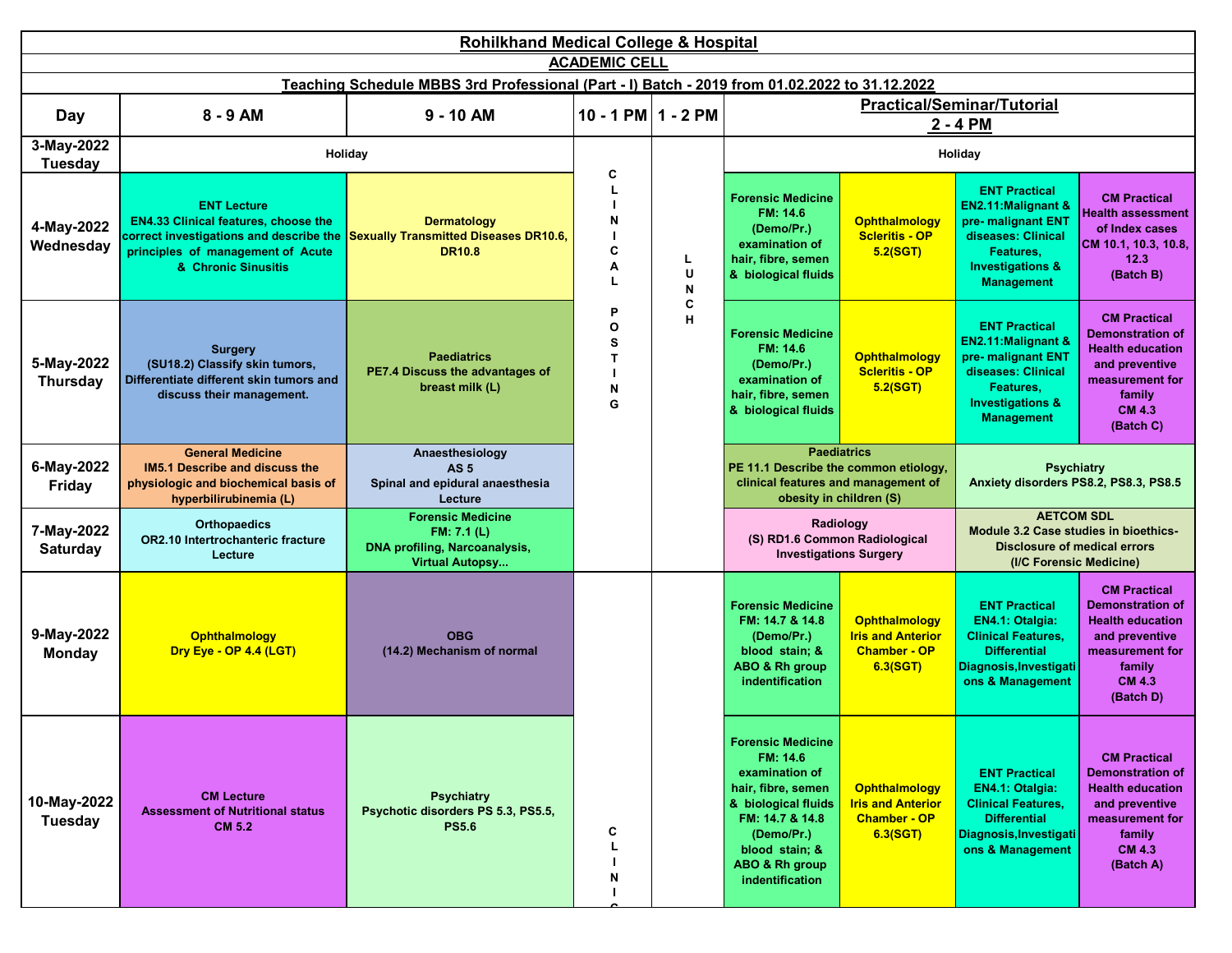|                                | <b>Rohilkhand Medical College &amp; Hospital</b>                                                                                                                                                                |                                                                                                                     |                            |                  |                                                                                                                             |                                                                                     |                                                                                                                                           |                                                                                                                                                        |  |  |  |
|--------------------------------|-----------------------------------------------------------------------------------------------------------------------------------------------------------------------------------------------------------------|---------------------------------------------------------------------------------------------------------------------|----------------------------|------------------|-----------------------------------------------------------------------------------------------------------------------------|-------------------------------------------------------------------------------------|-------------------------------------------------------------------------------------------------------------------------------------------|--------------------------------------------------------------------------------------------------------------------------------------------------------|--|--|--|
|                                |                                                                                                                                                                                                                 |                                                                                                                     | <b>ACADEMIC CELL</b>       |                  |                                                                                                                             |                                                                                     |                                                                                                                                           |                                                                                                                                                        |  |  |  |
|                                |                                                                                                                                                                                                                 | Teaching Schedule MBBS 3rd Professional (Part - I) Batch - 2019 from 01.02.2022 to 31.12.2022                       |                            |                  |                                                                                                                             |                                                                                     |                                                                                                                                           |                                                                                                                                                        |  |  |  |
| Day                            | 8 - 9 AM                                                                                                                                                                                                        | $9 - 10$ AM                                                                                                         | 10 - 1 PM 1 - 2 PM         |                  |                                                                                                                             |                                                                                     | <b>Practical/Seminar/Tutorial</b>                                                                                                         |                                                                                                                                                        |  |  |  |
|                                |                                                                                                                                                                                                                 |                                                                                                                     |                            | L                |                                                                                                                             |                                                                                     | 2 - 4 PM                                                                                                                                  |                                                                                                                                                        |  |  |  |
| 11-May-2022<br>Wednesday       | <b>ENT Lecture</b><br><b>EN4.34 Clinical features,</b><br>investigations and principles of<br>management of Tumors of Maxilla                                                                                   | <b>Dermatology</b><br><b>Sexually Transmitted Diseases DR10.9,</b><br>DR10.10, DR10.11                              | A<br>Р<br>O<br>s<br>T<br>N | U<br>N<br>C<br>н | <b>Forensic Medicine</b><br>FM: 14.7 & 14.8<br>(Demo/Pr.)<br>blood stain; &<br><b>ABO &amp; Rh group</b><br>indentification | Ophthalmology<br><b>Iris and Anterior</b><br><b>Chamber - OP</b><br>6.3(SGT)        | <b>ENT Practical</b><br>EN4.1: Otalgia:<br><b>Clinical Features,</b><br><b>Differential</b><br>Diagnosis, Investigati<br>ons & Management | <b>CM Practical</b><br><b>Demonstration of</b><br><b>Health education</b><br>and preventive<br>measurement for<br>family<br><b>CM 4.3</b><br>(Batch B) |  |  |  |
| <b>Thursday</b>                | <b>Surgery</b><br>(SU18.3) Clinical examination of<br>12-May-2022 surgical patient including swelling and<br>order relevant investigation for<br>diagnosis. Describe and discuss<br>appropriate treatment plan. | <b>Paediatrics</b><br>PE 8.1 Define the term complementary<br>feeding (L)                                           | G                          |                  | <b>Forensic Medicine</b><br>FM: 14.7 & 14.8<br>(Demo/Pr.)<br>blood stain; &<br>ABO & Rh group<br>indentification            | <b>Ophthalmology</b><br><b>Iris and Anterior</b><br><b>Chamber - OP</b><br>6.3(SGT) | <b>ENT Practical</b><br>EN4.1: Otalgia:<br><b>Clinical Features.</b><br><b>Differential</b><br>Diagnosis, Investigati<br>ons & Management | <b>CM Practical</b><br><b>Demonstration of</b><br><b>Health education</b><br>and preventive<br>measurement for<br>family<br><b>CM 4.3</b><br>(Batch C) |  |  |  |
| 13-May-2022<br><b>Friday</b>   | <b>General Medicine</b><br>IM5.2 Describe and discuss the<br>aetiology and pathophysiology of liver<br>injury (L)                                                                                               | Radiology<br>(T) RD1.7 Radiological Investigations<br><b>Paediatrics</b>                                            |                            |                  | PE 11.2 Discuss the risk approach for<br>obesity and discuss the prevention                                                 | <b>Paediatrics</b><br>strategies (S)                                                | <b>Chest &amp; TB</b><br>CT-1.13 (SDL) BCG Vaccine                                                                                        |                                                                                                                                                        |  |  |  |
| 14-May-2022<br><b>Saturday</b> | <b>Orthopaedics</b><br><b>OR2.12 Fracture shaft femur Lecture</b>                                                                                                                                               | <b>Forensic Medicine</b><br>FM: 8.1, 8.2, 8.3 (L)<br>Toxicology: history, terms, types, &<br>diagnosis of poisoning |                            |                  | (S) RD1.7 Common Radiological                                                                                               | Radiology<br><b>Investigations Paediatrics</b>                                      | Pandemic Module 3.2 SDL<br><b>Principles of Public Health</b><br>(I/C Community Medicine)                                                 |                                                                                                                                                        |  |  |  |
| 16-May-2022<br><b>Monday</b>   | <b>Ophthalmology</b><br><b>Corneal Blindness - OP 4.5(LGT)</b>                                                                                                                                                  | <b>OBG</b><br>(14.2) Obstructed labour                                                                              |                            |                  | <b>Forensic Medicine</b><br>FM: 14.9<br>(Demp/Pr.)<br><b>Exam. of skeletal</b><br>remains                                   | <b>Ophthalmology</b><br><b>Hyphema and</b><br>hypopyon - OP<br>6.4(SGT)             | <b>ENT Practical</b><br><b>EN4.18: Facial Nerve</b><br>palsy: Clinical<br>Features,<br><b>Investigations &amp;</b><br><b>Management</b>   | <b>CM Practical</b><br><b>Demonstration of</b><br><b>Health education</b><br>and preventive<br>measurement for<br>family<br><b>CM 4.3</b><br>(Batch D) |  |  |  |
| 17-May-2022<br><b>Tuesday</b>  | <b>CM Lecture</b><br>Food Hygiene & Food borne diseases<br>CM 5.3, 5.7                                                                                                                                          | <b>Psychiatry</b><br>Depression PS6.1, PS6.4, PS6.6, PS6.7                                                          | C<br>L<br>N                |                  | <b>Forensic Medicine</b><br>FM: 14.9<br>(Demp/Pr.)<br>Exam. of skeletal<br>remains                                          | <b>Ophthalmology</b><br><b>Hyphema and</b><br>hypopyon - OP<br>6.4(SGT)             | <b>ENT Practical</b><br><b>EN4.18: Facial Nerve</b><br>palsy: Clinical<br>Features,<br><b>Investigations &amp;</b><br><b>Management</b>   | <b>CM Practical</b><br><b>Demonstration of</b><br><b>Health education</b><br>and preventive<br>measurement for<br>family<br><b>CM 4.3</b><br>(Batch A) |  |  |  |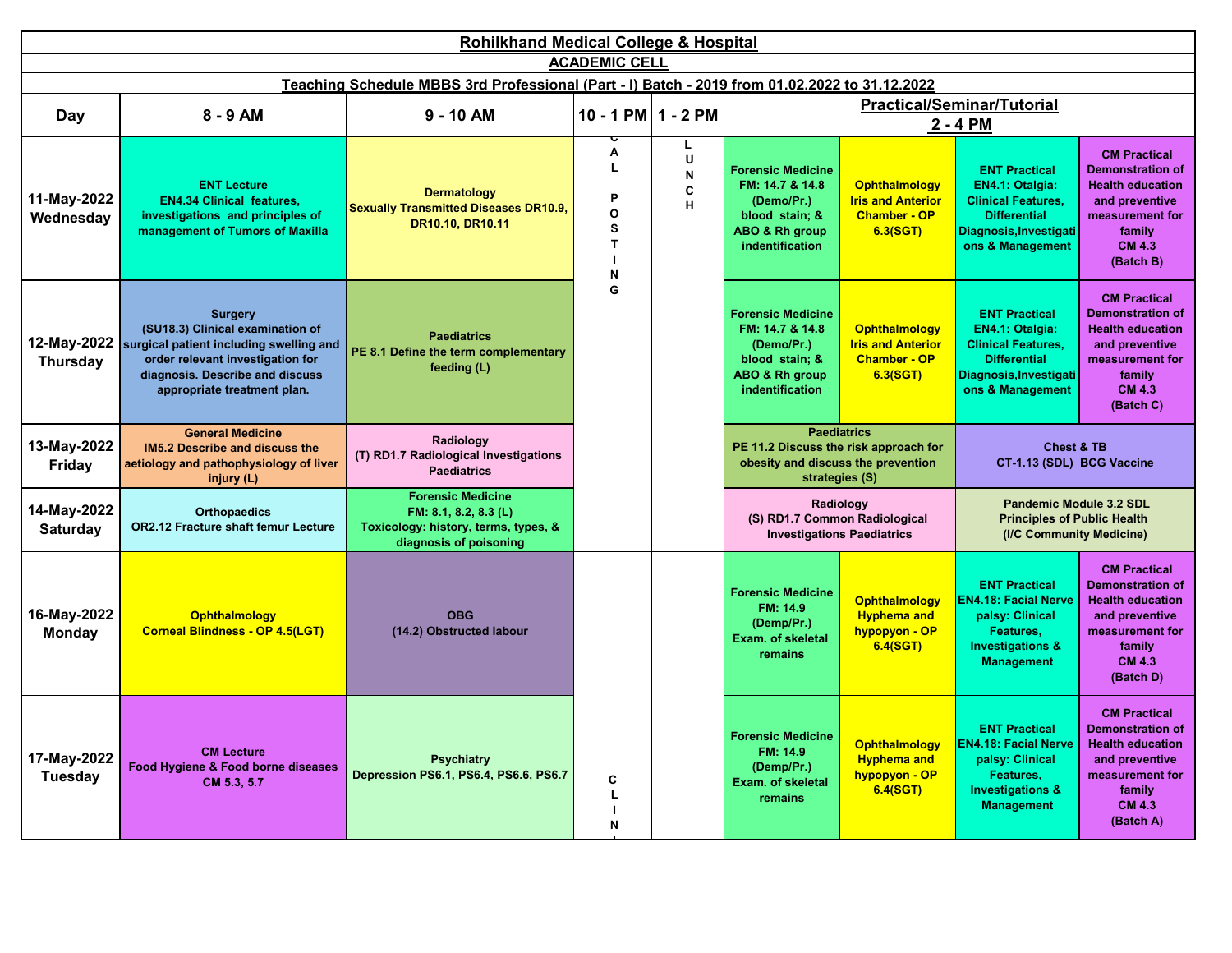|                                | <b>Rohilkhand Medical College &amp; Hospital</b>                                                                                            |                                                                                                                                                                                    |                                   |                       |                                                                                                                     |                                                                                         |                                                                                                                                                               |                                                                                                                                                        |  |  |  |
|--------------------------------|---------------------------------------------------------------------------------------------------------------------------------------------|------------------------------------------------------------------------------------------------------------------------------------------------------------------------------------|-----------------------------------|-----------------------|---------------------------------------------------------------------------------------------------------------------|-----------------------------------------------------------------------------------------|---------------------------------------------------------------------------------------------------------------------------------------------------------------|--------------------------------------------------------------------------------------------------------------------------------------------------------|--|--|--|
|                                |                                                                                                                                             |                                                                                                                                                                                    | <b>ACADEMIC CELL</b>              |                       |                                                                                                                     |                                                                                         |                                                                                                                                                               |                                                                                                                                                        |  |  |  |
|                                |                                                                                                                                             | Teaching Schedule MBBS 3rd Professional (Part - I) Batch - 2019 from 01.02.2022 to 31.12.2022                                                                                      |                                   |                       |                                                                                                                     |                                                                                         | <b>Practical/Seminar/Tutorial</b>                                                                                                                             |                                                                                                                                                        |  |  |  |
| Day                            | 8 - 9 AM                                                                                                                                    | $9 - 10$ AM                                                                                                                                                                        | 10 - 1 PM $1 - 2$ PM              |                       |                                                                                                                     |                                                                                         | 2 - 4 PM                                                                                                                                                      |                                                                                                                                                        |  |  |  |
| 18-May-2022<br>Wednesday       | <b>ENT Lecture</b><br><b>EN4.35 Clinical features,</b><br>investigations and principles of<br>management of Tumors of<br><b>Nasopharynx</b> | <b>Dermatology</b><br><b>HIV DR11.1, DR11.3</b>                                                                                                                                    | C<br>А<br>P<br>$\Omega$<br>S<br>Т | L<br>U<br>N<br>C<br>н | <b>Forensic Medicine</b><br>FM: 14.9<br>(Demp/Pr.)<br>Exam. of skeletal<br>remains                                  | Ophthalmology<br><b>Hyphema and</b><br>hypopyon - OP<br>6.4(SGT)                        | <b>ENT Practical</b><br><b>EN4.18: Facial Nerve</b><br>palsy: Clinical<br>Features,<br><b>Investigations &amp;</b><br><b>Management</b>                       | <b>CM Practical</b><br><b>Demonstration of</b><br><b>Health education</b><br>and preventive<br>measurement for<br>family<br><b>CM 4.3</b><br>(Batch B) |  |  |  |
| 19-May-2022<br><b>Thursday</b> | <b>Surgery</b><br>(SU19.1) Etiology and classification of<br>cleft lip and palate                                                           | <b>Paediatrics</b><br>PE 8.2 Discuss the principles, the<br>initiation, attributes, frequency,<br>techniques and hygeine related to<br>complementary feeding including IYCF<br>(L) | N<br>G                            |                       | <b>Forensic Medicine</b><br>FM: 14.9<br>(Demp/Pr.)<br><b>Exam. of skeletal</b><br>remains                           | <b>Ophthalmology</b><br><b>Hyphema and</b><br>hypopyon - OP<br>6.4(SGT)                 | <b>ENT Practical</b><br><b>EN4.18: Facial Nerve</b><br>palsy: Clinical<br>Features,<br><b>Investigations &amp;</b><br><b>Management</b>                       | <b>CM Practical</b><br>Epidemiological<br><b>Exercises</b><br>CM 7.4, 7.6, 7.7, 7.9<br>(Batch C)                                                       |  |  |  |
| 20-May-2022<br><b>Friday</b>   | <b>General Medicine</b><br>IM5.3 Describe and discuss the<br>pathologic changes in various forms<br>of liver disease (L)                    | Anaesthesiology<br>AS <sub>6</sub><br>Post operative complications & their<br>treatment<br>Lecture                                                                                 |                                   |                       | PE 12.5 Discuss the vitamin A<br>prophylaxis program and their                                                      | <b>Paediatrics</b><br>recommendations (S)                                               | <b>Psychiatry</b><br>Stress related disorders PS9.2, PS9.3,<br><b>PS9.5</b>                                                                                   |                                                                                                                                                        |  |  |  |
| 21-May-2022<br><b>Saturday</b> | <b>Orthopaedics</b><br><b>OR2.12 Fat embolism Lecture</b>                                                                                   | <b>Forensic Medicine</b><br>FM: 8.4 & 8.5 (L)<br>Laws in relations to poisons Medico-<br>legal Autopsy of poisoning                                                                |                                   |                       | (S) RD1.8 Common Radiological                                                                                       | Radiology<br><b>Investigations Malignancies</b>                                         | <b>AETCOM</b><br>Module 3.2 Case studies in bioethics-<br><b>Disclosure of medical errors</b><br>(I/C Forensic Medicine)                                      |                                                                                                                                                        |  |  |  |
| 23-May-2022<br><b>Monday</b>   | <b>Ophthalmology</b><br><b>Keratoplasty - OP 4.6(LGT)</b>                                                                                   | <b>OBG</b><br>(14.3) Rupture uterus                                                                                                                                                |                                   |                       | <b>Forensic Medicine</b><br>FM: 14.10 & 14.11<br>(Demo/Pr.)<br><b>ML</b> inference from<br>injuries; and<br>weapons | <b>Ophthalmology</b><br><b>Angle of the</b><br>anterior chamber -<br><b>OP 6.5(SGT)</b> | <b>ENT Practical</b><br>EN4.19: Vertigo:<br><b>Clinical Features,</b><br><b>Diffrential</b><br>Diagnosis,<br><b>Investigations &amp;</b><br><b>Management</b> | <b>CM Practical</b><br>Epidemiological<br><b>Exercises</b><br>CM 7.4, 7.6, 7.7, 7.9<br>(Batch D)                                                       |  |  |  |
| 24-May-2022<br><b>Tuesday</b>  | <b>CM Lecture</b><br><b>Food fortification &amp; Food adulteration</b><br><b>CM 5.8</b>                                                     | <b>Psychiatry</b><br><b>Bipolar disorders PS7.1</b>                                                                                                                                | C                                 |                       | <b>Forensic Medicine</b><br>FM: 14.10 & 14.11<br>(Demo/Pr.)<br><b>ML</b> inference from<br>injuries; and<br>weapons | <b>Ophthalmology</b><br><b>Angle of the</b><br>anterior chamber -<br><b>OP 6.5(SGT)</b> | <b>ENT Practical</b><br>EN4.19: Vertigo:<br><b>Clinical Features,</b><br><b>Diffrential</b><br>Diagnosis,<br><b>Investigations &amp;</b><br><b>Management</b> | <b>CM Practical</b><br>Epidemiological<br><b>Exercises</b><br>CM 7.4, 7.6, 7.7, 7.9<br>(Batch A)                                                       |  |  |  |
| 25-May-2022<br>Wednesday       | <b>ENT Lecture</b><br><b>EN4.37 Clinical features,</b><br>investigations and principles of<br>management of Ludwig's angina                 | <b>Dermatology</b><br>Dermatitis and Eczema DR12.1,<br>DR12.3, DR12.4                                                                                                              | N<br>С<br>А                       | L<br>U<br>N<br>С      | <b>Forensic Medicine</b><br>FM: 14.10 & 14.11<br>(Demo/Pr.)<br><b>ML</b> inference from<br>injuries; and<br>weapons | <b>Ophthalmology</b><br><b>Angle of the</b><br>anterior chamber -<br><b>OP 6.5</b>      | <b>ENT Practical</b><br>EN4.19: Vertigo:<br><b>Clinical Features,</b><br><b>Diffrential</b><br>Diagnosis,<br><b>Investigations &amp;</b><br><b>Management</b> | <b>CM Practical</b><br>Epidemiological<br><b>Exercises</b><br>CM 7.4, 7.6, 7.7, 7.9<br>(Batch B)                                                       |  |  |  |

 **H**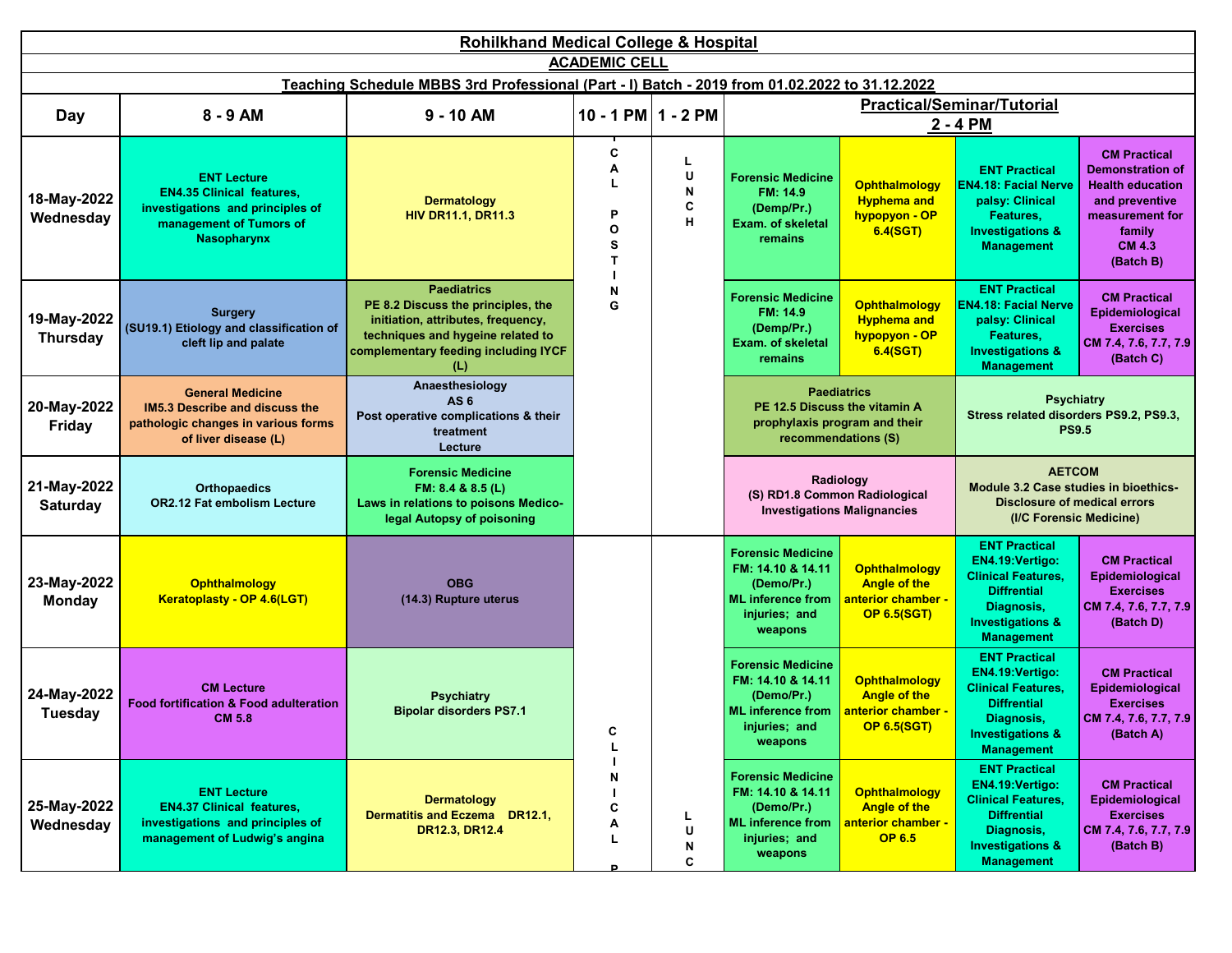|                                | <b>Rohilkhand Medical College &amp; Hospital</b>                                                                                                                           |                                                                                                                                                                |                                             |                       |                                                                                                                                                   |                                                                                             |                                                                                                                                                                        |                                                                                                  |  |  |  |
|--------------------------------|----------------------------------------------------------------------------------------------------------------------------------------------------------------------------|----------------------------------------------------------------------------------------------------------------------------------------------------------------|---------------------------------------------|-----------------------|---------------------------------------------------------------------------------------------------------------------------------------------------|---------------------------------------------------------------------------------------------|------------------------------------------------------------------------------------------------------------------------------------------------------------------------|--------------------------------------------------------------------------------------------------|--|--|--|
|                                | <b>ACADEMIC CELL</b><br>Teaching Schedule MBBS 3rd Professional (Part - I) Batch - 2019 from 01.02.2022 to 31.12.2022                                                      |                                                                                                                                                                |                                             |                       |                                                                                                                                                   |                                                                                             |                                                                                                                                                                        |                                                                                                  |  |  |  |
|                                |                                                                                                                                                                            |                                                                                                                                                                |                                             |                       |                                                                                                                                                   |                                                                                             |                                                                                                                                                                        |                                                                                                  |  |  |  |
| Day                            | 8 - 9 AM                                                                                                                                                                   | $9 - 10$ AM                                                                                                                                                    | $10 - 1$ PM $1 - 2$ PM                      |                       |                                                                                                                                                   |                                                                                             | <b>Practical/Seminar/Tutorial</b><br>2 - 4 PM                                                                                                                          |                                                                                                  |  |  |  |
| 26-May-2022<br><b>Thursday</b> | <b>Surgery</b><br>(SU19.2) Principles of reconstruction<br>of cleft lip and palate                                                                                         | <b>Paediatrics</b><br>PE9.1 Describe the age related<br>nutritional needs of infants, children<br>and adolescents including<br>micronutrients and vitamins (L) | $\mathbf{o}$<br>s<br>$\mathbf{T}$<br>N<br>G | н                     | <b>Forensic Medicine</b><br>FM: 14.10 & 14.11<br>(Demo/Pr.)<br><b>ML</b> inference from<br>injuries; and<br>weapons                               | <b>Ophthalmology</b><br><b>Angle of the</b><br>anterior chamber -<br><b>OP 6.5(SGT)</b>     | <b>ENT Practical</b><br>EN4.19:Vertigo:<br><b>Clinical Features,</b><br><b>Diffrential</b><br>Diagnosis,<br><b>Investigations &amp;</b><br><b>Management</b>           | <b>CM Practical</b><br>Epidemiological<br><b>Exercises</b><br>CM 7.4, 7.6, 7.7, 7.9<br>(Batch C) |  |  |  |
| 27-May-2022<br><b>Friday</b>   | <b>General Medicine</b><br>IM5.4 Describe and discuss the<br>epidemiology, microbiology,<br>immunology and clinical evolution of<br>infective (viral) hepatitis (L)        | Radiology<br>(T) RD1.8 Radiological Investigations<br><b>Malignancy</b>                                                                                        |                                             |                       | PE 14.5 Discuss the risk factors,                                                                                                                 | <b>Paediatrics</b><br>clinical features, diagnosis and<br>management of Oxygen toxicity (S) | <b>Chest &amp; TB</b><br>CT-1.15 (SDL)<br><b>DOTS</b>                                                                                                                  |                                                                                                  |  |  |  |
| 28-May-2022<br><b>Saturday</b> | <b>Orthopaedics</b><br><b>OR2.15 Fracture non union Lecture</b>                                                                                                            | <b>Forensic Medicine</b><br>FM: 8.6(L)<br>Symptoms, diagnosis & management<br>of common poisons.                                                               |                                             |                       |                                                                                                                                                   | Radiology<br>(S) RD1.9 Interventional Radiology in<br>common clinical conditions            | <b>Public Health Administration</b><br>(I/C Community Medicine)                                                                                                        | <b>Pandemic Module 3.2</b>                                                                       |  |  |  |
| 30-May-2022<br><b>Monday</b>   | <b>Ophthalmology</b><br><b>Eye Donation &amp; Eye Banking - OP</b><br>4.9(LGT)                                                                                             | <b>OBG</b><br>(14.4) Breech -lecture I                                                                                                                         |                                             |                       | <b>Forensic Medicine</b><br>FM: 14.13 & 14.18<br>(Demo/Pr.)<br>Age of foetus by<br>PME; MLR of<br>person in<br>police/judicial<br>custody         | <b>Ophthalmology</b><br><b>Investigations</b><br>uvea - OP 6.8(SGT)                         | <b>ENT Practical</b><br>EN4.30: Epistaxis:<br><b>Clinical Featues,</b><br><b>Differential</b><br>Diagnosis,<br><b>Investigations &amp;</b><br><b>Management</b>        | <b>CM Practical</b><br>Epidemiological<br><b>Exercises</b><br>CM 7.4, 7.6, 7.7, 7.9<br>(Batch D) |  |  |  |
| 31-May-2022<br><b>Tuesday</b>  | <b>CM Lecture</b><br><b>Programmes for nutrition</b><br>supplementation and micronutrients<br>deficiency<br><b>CM 5.6</b>                                                  | <b>Psychiatry</b><br>Bipolar disorders PS7.4, PS7.6, PS7.7                                                                                                     | C                                           |                       | <b>Forensic Medicine</b><br>FM: 14.13 & 14.18<br>(Demo/Pr.)<br>Age of foetus by<br><b>PME</b> ; MLR of<br>person in<br>police/judicial<br>custody | Ophthalmology<br>Investigations<br>uvea - OP 6.8(SGT) <mark>I</mark>                        | <b>ENT Practical</b><br><b>EN4.30:Epistaxis:</b><br><b>Clinical Featues,</b><br><b>Differential</b><br>Diagnosis,<br><b>Investigations &amp;</b><br><b>Management</b>  | <b>CM Practical</b><br>Epidemiological<br><b>Exercises</b><br>CM 7.4, 7.6, 7.7, 7.9<br>(Batch A) |  |  |  |
| 1-Jun-2022<br>Wednesday        | <b>ENT Lecture</b><br><b>EN4.39 Clinical features, choose the</b><br>correct investigations and describe the<br>principles of management of Acute<br>& Chronic Tonsillitis | <b>Dermatology</b><br>Urticaria Angioedema DR14.1                                                                                                              | N<br>С<br>Α<br>L<br>P<br>O<br>s<br>T        | L<br>U<br>N<br>С<br>н | <b>Forensic Medicine</b><br>FM: 14.13 & 14.18<br>(Demo/Pr.)<br>Age of foetus by<br>PME; MLR of<br>person in<br>police/judicial<br>custody         | <b>Ophthalmology</b><br>Investigations<br>uvea - OP 6.8(SGT) <mark>I</mark>                 | <b>ENT Practical</b><br><b>EN4.30: Epistaxis:</b><br><b>Clinical Featues,</b><br><b>Differential</b><br>Diagnosis,<br><b>Investigations &amp;</b><br><b>Management</b> | <b>CM Practical</b><br>Epidemiological<br><b>Exercises</b><br>CM 7.4, 7.6, 7.7, 7.9<br>(Batch B) |  |  |  |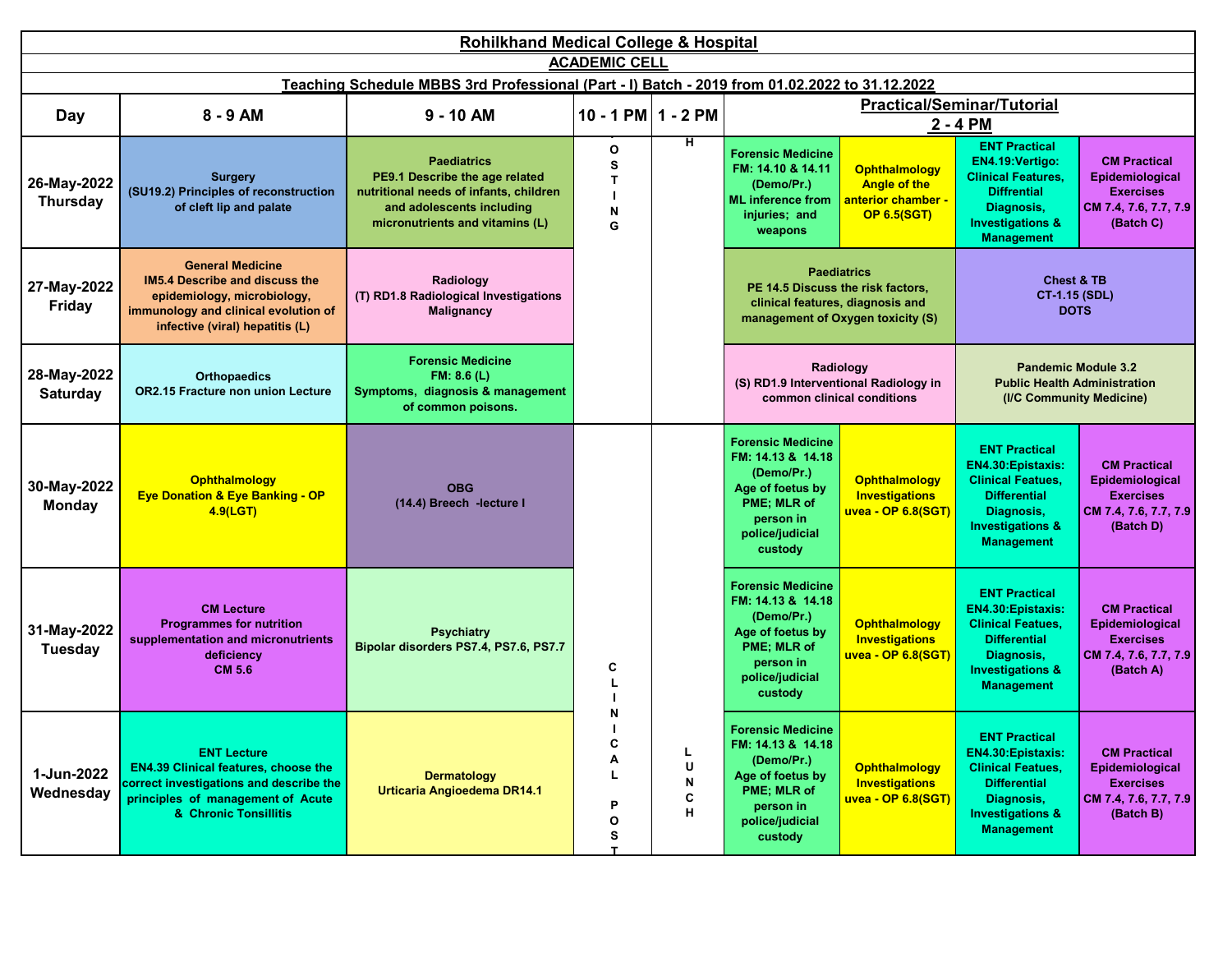|                               | <b>Rohilkhand Medical College &amp; Hospital</b><br><b>ACADEMIC CELL</b>                                                                                       |                                                                                                                                                                                                                                                         |                            |        |                                                                                                                                                          |                                                                     |                                                                                                                                                                |                                                                                                                   |  |  |
|-------------------------------|----------------------------------------------------------------------------------------------------------------------------------------------------------------|---------------------------------------------------------------------------------------------------------------------------------------------------------------------------------------------------------------------------------------------------------|----------------------------|--------|----------------------------------------------------------------------------------------------------------------------------------------------------------|---------------------------------------------------------------------|----------------------------------------------------------------------------------------------------------------------------------------------------------------|-------------------------------------------------------------------------------------------------------------------|--|--|
|                               |                                                                                                                                                                |                                                                                                                                                                                                                                                         |                            |        |                                                                                                                                                          |                                                                     |                                                                                                                                                                |                                                                                                                   |  |  |
|                               |                                                                                                                                                                | Teaching Schedule MBBS 3rd Professional (Part - I) Batch - 2019 from 01.02.2022 to 31.12.2022                                                                                                                                                           |                            |        |                                                                                                                                                          |                                                                     | <b>Practical/Seminar/Tutorial</b>                                                                                                                              |                                                                                                                   |  |  |
| Day                           | 8 - 9 AM                                                                                                                                                       | $9 - 10$ AM                                                                                                                                                                                                                                             | $10 - 1$ PM $1 - 2$ PM     |        |                                                                                                                                                          |                                                                     | 2 - 4 PM                                                                                                                                                       |                                                                                                                   |  |  |
| 2-Jun-2022<br><b>Thursday</b> | (SU20.1)<br><b>Surgery</b><br>Etiopathogenesis of oral cancer<br>symptoms and signs of oropharyngeal<br>cancer.                                                | <b>Paediatrics</b><br>PE 9.3 Explain the calorific value of<br>common indian foods (L)                                                                                                                                                                  | N<br>G                     |        | <b>Forensic Medicine</b><br>FM: 14.13 & 14.18<br>(Demo/Pr.)<br>Age of foetus by<br>PME; MLR of<br>person in<br>police/judicial<br>custody                | <b>Ophthalmology</b><br><b>Investigations</b><br>uvea - OP 6.8(SGT) | <b>ENT Practical</b><br>EN4.30:Epistaxis:<br><b>Clinical Featues,</b><br><b>Differential</b><br>Diagnosis,<br><b>Investigations &amp;</b><br><b>Management</b> | <b>CM Practical</b><br><b>Presentation of</b><br><b>Family &amp; Index</b><br>cases<br><b>CM 2.2</b><br>(Batch C) |  |  |
| 3-Jun-2022<br>Friday          | <b>General Medicine</b><br><b>IM5.5 Describe and discuss the</b><br>pathophysiology and clinical evolution<br>of alcoholic liver disease (L)                   | Anaesthesiology<br>AS 8 & SU 11<br>Chronic pain relief<br>Lecture                                                                                                                                                                                       |                            |        | Paediatrics PE18.1 List and explain the<br>components, plan, outcome of<br><b>Reproductive Child Health (RCH)</b><br>program and appraise its monitoring | and evaluation (S)                                                  | <b>Psychiatry</b><br>Somatoform Disorders PS10.2, PS10.3,<br><b>PS10.5</b>                                                                                     |                                                                                                                   |  |  |
| 4-Jun-2022<br><b>Saturday</b> | <b>Orthopaedics</b><br><b>OR2.15 Compartment syndrome</b><br>Lecture                                                                                           | <b>Forensic Medicine</b><br><b>FM: 8.7 (SGD/DOAP)</b><br>Bedside clinic tests to detect poison                                                                                                                                                          |                            |        | <b>Anaesthesiology</b><br><b>Chronic and Narcotics in patients with</b>                                                                                  | AS 8 & SU 11<br>cancer.<br>Saminar                                  | <b>AETCOM</b><br>Module 3.2 Case studies in bioethics-<br><b>Disclosure of medical errors</b><br>(I/C Forensic Medicine)                                       |                                                                                                                   |  |  |
| 6-Jun-2022<br>Monday          | Ophthalmology<br><b>Uveitis I OP 6.1(LGT)</b>                                                                                                                  | <b>OBG</b><br>(14.4) Breech -lecture II                                                                                                                                                                                                                 |                            |        | <b>Forensic Medicine</b><br>FM: 14.14<br>(Demo/Pr.)<br><b>MLR</b> of accused in<br>sexual offence                                                        | <b>Ophthalmology</b><br>Glaucoma - OP<br>6.9(SGT)                   | <b>ENT Practical</b><br><b>EN4.31: Trauma to</b><br>the face &<br>neck:Clinical<br><b>Featues</b><br><b>Investigations &amp;</b><br><b>Management</b>          | <b>CM Practical</b><br><b>Presentation of</b><br><b>Family &amp; Index</b><br>cases<br><b>CM 2.2</b><br>(Batch D) |  |  |
| 7-Jun-2022<br><b>Tuesday</b>  | <b>CM Lecture</b><br>Antenatal, Intra-natal & Post natal care<br>CM 10.1, 10.2, 10.3                                                                           | <b>Psychiatry</b><br><b>Anxiety disorders PS8.1</b>                                                                                                                                                                                                     | C                          |        | <b>Forensic Medicine</b><br>FM: 14.14<br>(Demo/Pr.)<br><b>MLR</b> of accused in<br>sexual offence                                                        | <b>Ophthalmology</b><br>Glaucoma - OP<br>6.9(SGT)                   | <b>ENT Practical</b><br><b>EN4.31: Trauma to</b><br>the face &<br>neck:Clinical<br><b>Featues</b><br><b>Investigations &amp;</b><br><b>Management</b>          | <b>CM Practical</b><br><b>Presentation of</b><br><b>Family &amp; Index</b><br>cases<br><b>CM 2.2</b><br>(Batch A) |  |  |
| 8-Jun-2022<br>Wednesday       | <b>ENT Lecture</b><br><b>EN4.41 Clinical features investigations</b><br>and principles of management of<br>Acute & chronic abscesses in relation<br>to Pharynx | <b>Dermatology</b><br>Urticaria Angioedema DR14.5                                                                                                                                                                                                       | N<br>C<br>Α                | U<br>N | <b>Forensic Medicine</b><br>FM: 14.14<br>(Demo/Pr.)<br>MLR of accused in<br>sexual offence                                                               | <b>Ophthalmology</b><br>Glaucoma - OP<br>6.9(SGT)                   | <b>ENT Practical</b><br><b>EN4.31: Trauma to</b><br>the face &<br>neck:Clinical<br><b>Featues</b><br><b>Investigations &amp;</b><br><b>Management</b>          | <b>CM Practical</b><br>Presentation of<br>Family & Index<br>cases<br><b>CM 2.2</b><br>(Batch B)                   |  |  |
| 9-Jun-2022<br><b>Thursday</b> | <b>Surgery</b><br>(SU20.2) Enumerate the appropriate<br>investigations and discuss the<br><b>Principles of treatment.</b>                                      | <b>Paediatrics</b><br>PE 10.1 Define and describe the<br>etiopathogenesis, classify including<br>WHO classification, clinical features,<br>complication and management of<br>severe acute malnutrition(SAM) and<br>moderate acute malnutrition(MAM) (L) | P<br>O<br>S<br>Т<br>N<br>G | C<br>Н | <b>Forensic Medicine</b><br>FM: 14.14<br>(Demo/Pr.)<br><b>MLR</b> of accused in<br>sexual offence                                                        | <b>Ophthalmology</b><br>Glaucoma - OP<br>6.9(SGT)                   | <b>ENT Practical</b><br><b>EN4.31: Trauma to</b><br>the face &<br>neck:Clinical<br><b>Featues</b><br><b>Investigations &amp;</b><br><b>Management</b>          | <b>CM Practical</b><br><b>Presentation</b> of<br><b>Family &amp; Index</b><br>cases<br><b>CM 2.2</b><br>(Batch C) |  |  |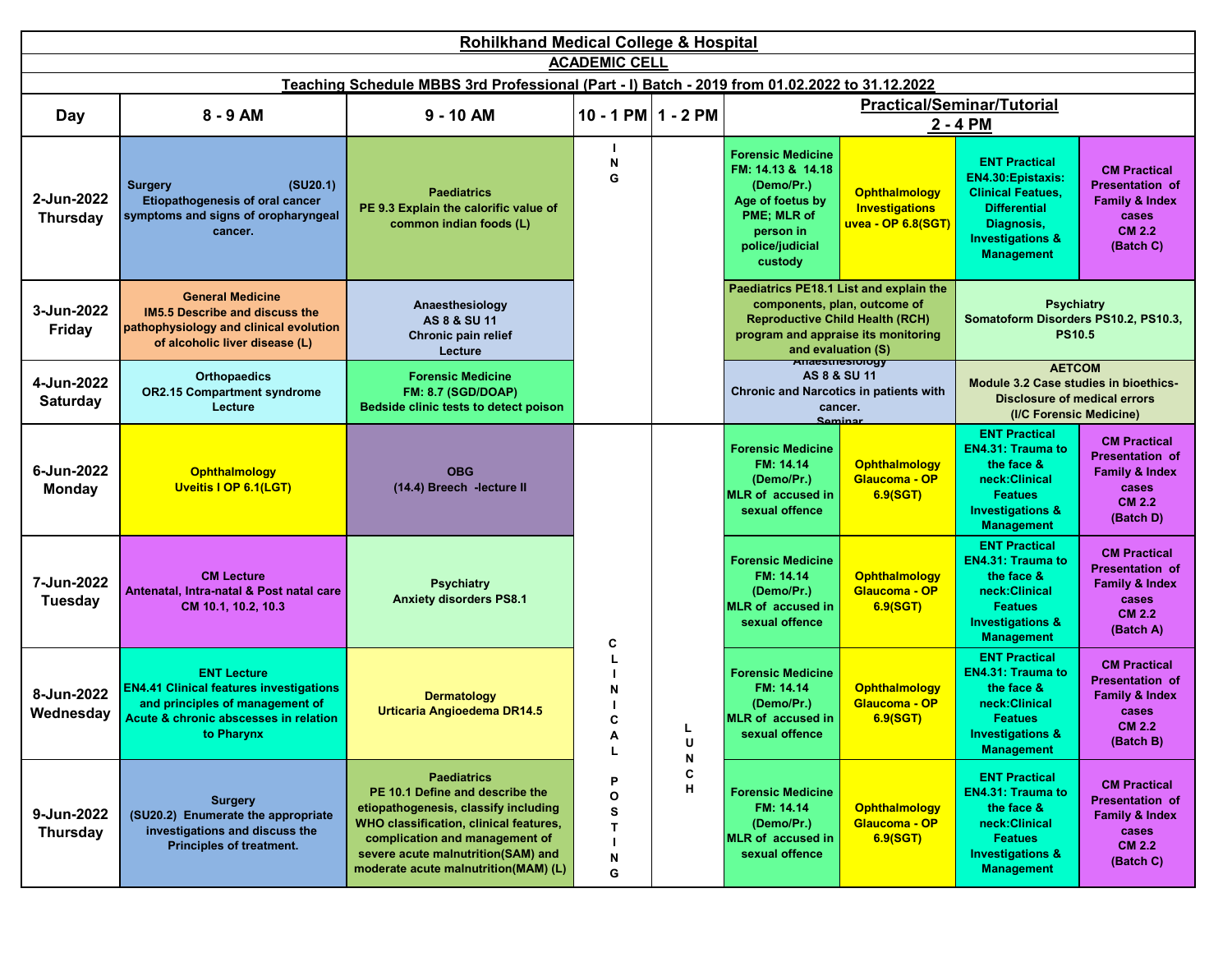|                                | Rohilkhand Medical College & Hospital                                                                                                                                                                                                                                                   |                                                                                                                            |                        |                        |                                                                                                        |                                                                                                                                  |                                                                                                                                       |                                                                                                                   |  |  |  |
|--------------------------------|-----------------------------------------------------------------------------------------------------------------------------------------------------------------------------------------------------------------------------------------------------------------------------------------|----------------------------------------------------------------------------------------------------------------------------|------------------------|------------------------|--------------------------------------------------------------------------------------------------------|----------------------------------------------------------------------------------------------------------------------------------|---------------------------------------------------------------------------------------------------------------------------------------|-------------------------------------------------------------------------------------------------------------------|--|--|--|
|                                | <b>ACADEMIC CELL</b><br>Teaching Schedule MBBS 3rd Professional (Part - I) Batch - 2019 from 01.02.2022 to 31.12.2022                                                                                                                                                                   |                                                                                                                            |                        |                        |                                                                                                        |                                                                                                                                  |                                                                                                                                       |                                                                                                                   |  |  |  |
|                                |                                                                                                                                                                                                                                                                                         |                                                                                                                            |                        |                        |                                                                                                        |                                                                                                                                  |                                                                                                                                       |                                                                                                                   |  |  |  |
| Day                            | 8 - 9 AM                                                                                                                                                                                                                                                                                | $9 - 10$ AM                                                                                                                | $10 - 1$ PM $1 - 2$ PM |                        | <b>Practical/Seminar/Tutorial</b><br>2 - 4 PM                                                          |                                                                                                                                  |                                                                                                                                       |                                                                                                                   |  |  |  |
| 10-Jun-2022<br><b>Friday</b>   | <b>General Medicine</b><br><b>IM5.6 Describe and discuss the</b><br>pathophysiology, clinical evolution<br>and complications of cirrhosis and<br>portal hypertension including ascites,<br>spontaneous bacterial peritonitis,<br>hepatorenal syndrome and hepatic<br>encephalopathy (L) | Radiology<br>(T) RD1.9 Interventional Radiology<br>clinical condition                                                      |                        |                        | <b>Paediatrics</b><br>PE19.5 Discuss immunization in special<br>situations- HIV positive children, (S) |                                                                                                                                  | <b>Chest &amp; TB</b><br>CT-2.8 (SDL) Differential diagnosis of<br>obstructive airway disease.                                        |                                                                                                                   |  |  |  |
| 11-Jun-2022<br><b>Saturday</b> | <b>Orthopaedics</b><br><b>OR2.16 Open fractures Management</b><br>Lecture                                                                                                                                                                                                               | <b>Forensic Medicine</b><br><b>FM: 8.8 (SGD/DOAP)</b><br>Methodologies in treatment of<br>poisoning                        |                        |                        |                                                                                                        | Anaesthesiology<br><b>SU 11</b><br>Peripheral blocks Head, neck and trunk<br><b>Seminar</b>                                      | <b>Pandemic Module 3.2</b><br><b>Health Economics</b><br>(I/C Community Medicine)                                                     |                                                                                                                   |  |  |  |
| 13-Jun-2022<br><b>Monday</b>   | Ophthalmology<br>Uveitis II - OP 6.1(LGT)                                                                                                                                                                                                                                               | <b>OBG</b><br>(14.4) O.C Position                                                                                          |                        |                        | <b>Forensic Medicine</b><br>FM: 14.15<br>(Demo/Pr.)<br><b>MLR</b> of survivor of<br>sexual offence     | <b>Ophthalmology</b><br>Lens - OP 7.1(SGT) I                                                                                     | <b>ENT Practical</b><br><b>EN4.45: Vocal cord</b><br>palsy: Clinical<br>Features,<br><b>Investigations &amp;</b><br><b>Management</b> | <b>CM Practical</b><br><b>Presentation of</b><br><b>Family &amp; Index</b><br>cases<br><b>CM 2.2</b><br>(Batch D) |  |  |  |
| 14-Jun-2022<br><b>Tuesday</b>  | <b>CM Lecture</b><br>Neonatal, infant child care & Care of<br><b>LBW child</b><br>CM 10.1, 10.2, 10.4                                                                                                                                                                                   | <b>Psychiatry</b><br><b>Anxiety disorders</b><br>PS8.4, PS8.6, PS8.7                                                       | C                      |                        | <b>Forensic Medicine</b><br>FM: 14.15<br>(Demo/Pr.)<br><b>MLR</b> of survivor of<br>sexual offence     | <b>Ophthalmology</b><br>Lens - OP 7.1(SGT)                                                                                       | <b>ENT Practical</b><br><b>EN4.45: Vocal cord</b><br>palsy: Clinical<br>Features,<br><b>Investigations &amp;</b><br><b>Management</b> | <b>CM Practical</b><br>Presentation of<br><b>Family &amp; Index</b><br>cases<br><b>CM 2.2</b><br>(Batch A)        |  |  |  |
| 15-Jun-2022<br>Wednesday       | <b>ENT Lecture</b><br><b>EN4.42 Clinical features, choose the</b><br>correct investigations and describe the<br>principles of management of<br>hoarseness of voice                                                                                                                      | <b>Dermatology</b><br>Pyoderma DR15.3                                                                                      | N<br>C<br>А<br>Р       | L.<br>U<br>N<br>C<br>H | <b>Forensic Medicine</b><br>FM: 14.15<br>(Demo/Pr.)<br><b>MLR of survivor of</b><br>sexual offence     | <b>Ophthalmology</b><br>Lens - OP 7.1(SGT) I                                                                                     | <b>ENT Practical</b><br><b>EN4.45: Vocal cord</b><br>palsy: Clinical<br>Features,<br><b>Investigations &amp;</b><br><b>Management</b> | <b>CM Practical</b><br>Presentation of<br><b>Family &amp; Index</b><br>cases<br><b>CM 2.2</b><br>(Batch B)        |  |  |  |
| 16-Jun-2022<br><b>Thursday</b> | (SU21.1)<br><b>Surgery</b><br>Surgical anatomy of the salivary<br>glands, pathology, and clinical<br>presentation of disorders of salivary<br>glands                                                                                                                                    | <b>Paediatrics</b><br>PE 12.1 Discuss the RDA, dietary<br>sources of vitamin A and their in role<br>health and disease (L) | O<br>s<br>Т<br>N<br>G  |                        | <b>Forensic Medicine</b><br>FM: 14.15<br>(Demo/Pr.)<br><b>MLR</b> of survivor of<br>sexual offence     | <b>Ophthalmology</b><br>Lens - OP $7.1(SGT)$                                                                                     | <b>ENT Practical</b><br><b>EN4.45: Vocal cord</b><br>palsy: Clinical<br>Features,<br><b>Investigations &amp;</b><br><b>Management</b> | <b>CM Practical</b><br><b>Revision</b><br>(Batch C)                                                               |  |  |  |
| 17-Jun-2022<br>Friday          | <b>General Medicine</b><br><b>IM5.7 Enumerate and describe the</b><br>causes and pathophysiology of drug<br>induced liver injury (L)                                                                                                                                                    | Anaesthesiology<br><b>PH1</b><br>Local anaesthetics & adjuvants<br>Lecture                                                 |                        |                        |                                                                                                        | <b>Paediatrics</b><br>PE19.8 Demonstrate willingness to<br>participate in the National and sub<br>national immunization days (S) | <b>Psychiatry</b><br>Personality disordersPS11.2, PS11.3,<br><b>PS11.5</b>                                                            |                                                                                                                   |  |  |  |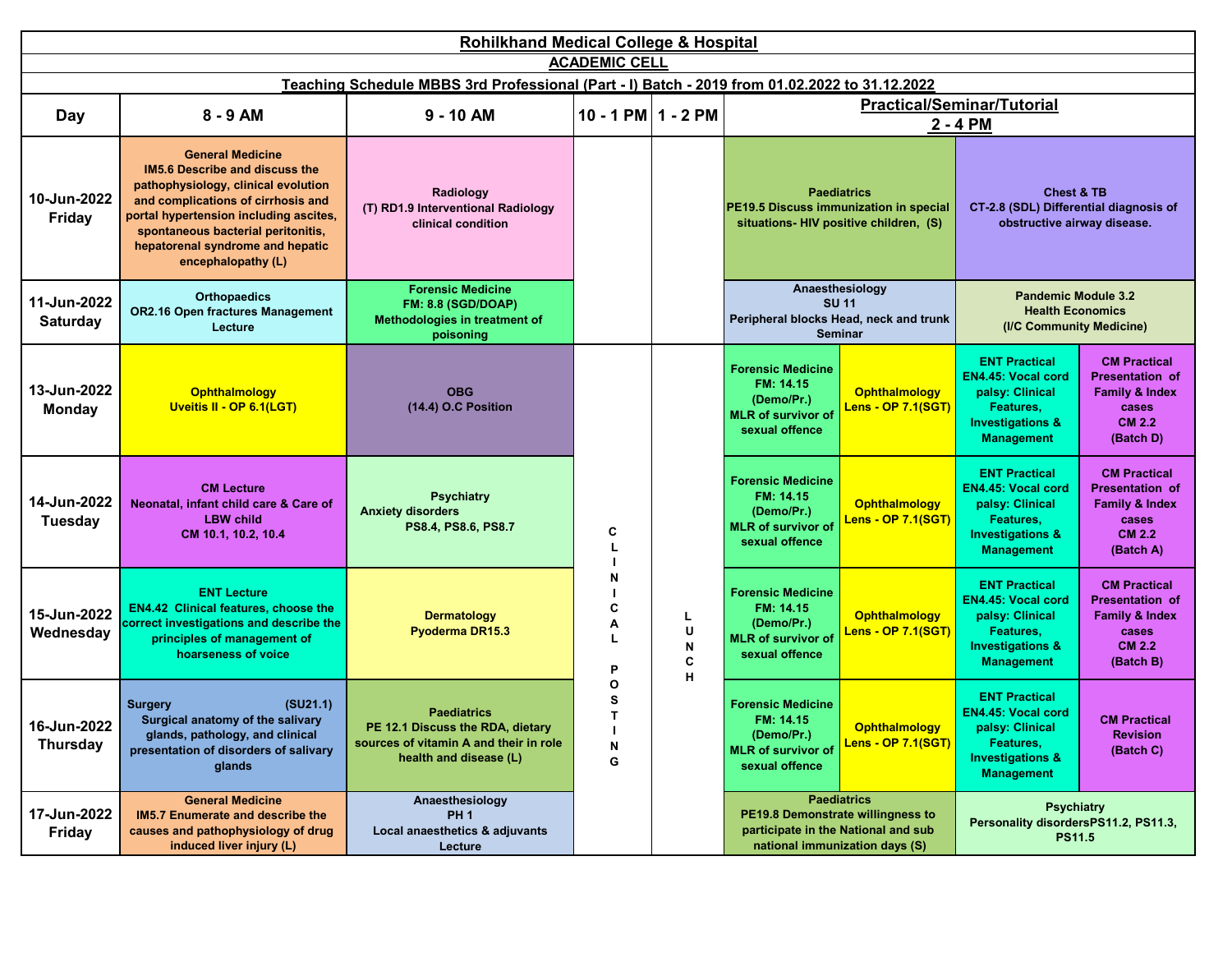|                                                                                                                                                                                               | <b>Rohilkhand Medical College &amp; Hospital</b>                                                                                                                                                                                |                                                                                                                                                                    |                                 |                       |                                                                                                                                                              |                                                                                                                                                                                                                       |  |  |  |  |
|-----------------------------------------------------------------------------------------------------------------------------------------------------------------------------------------------|---------------------------------------------------------------------------------------------------------------------------------------------------------------------------------------------------------------------------------|--------------------------------------------------------------------------------------------------------------------------------------------------------------------|---------------------------------|-----------------------|--------------------------------------------------------------------------------------------------------------------------------------------------------------|-----------------------------------------------------------------------------------------------------------------------------------------------------------------------------------------------------------------------|--|--|--|--|
|                                                                                                                                                                                               |                                                                                                                                                                                                                                 |                                                                                                                                                                    | <b>ACADEMIC CELL</b>            |                       |                                                                                                                                                              |                                                                                                                                                                                                                       |  |  |  |  |
|                                                                                                                                                                                               |                                                                                                                                                                                                                                 | Teaching Schedule MBBS 3rd Professional (Part - I) Batch - 2019 from 01.02.2022 to 31.12.2022                                                                      |                                 |                       |                                                                                                                                                              |                                                                                                                                                                                                                       |  |  |  |  |
| Day                                                                                                                                                                                           | 8 - 9 AM                                                                                                                                                                                                                        | $9 - 10$ AM                                                                                                                                                        | 10 - 1 PM $1 - 2$ PM            |                       |                                                                                                                                                              | <b>Practical/Seminar/Tutorial</b><br>2 - 4 PM                                                                                                                                                                         |  |  |  |  |
| 18-Jun-2022<br>Saturday                                                                                                                                                                       | <b>Orthopaedics</b><br>OR3.1 Acute osteomyelitis Lecture                                                                                                                                                                        | <b>Forensic Medicine</b><br><b>FM: 8.9 (SGD)</b><br>Intimation of cases to the police,<br>maintenance of records, preservation<br>and despatch of relevant samples |                                 |                       | Anaesthesiology<br><b>SU 11</b><br>Peripheral nerve block<br><b>Seminar</b>                                                                                  | <b>AETCOM</b><br>Module 3.3<br>The foundations of Communication-4<br>(ICENT)                                                                                                                                          |  |  |  |  |
| 20-Jun-2022<br><b>Monday</b><br>21-Jun-2022<br><b>Tuesday</b><br>22-Jun-2022<br>Wednesday<br>23-Jun-2022<br><b>Thursday</b><br>24-Jun-2022<br><b>Friday</b><br>25-Jun-2022<br><b>Saturday</b> |                                                                                                                                                                                                                                 | <b>SUMMER VACATION</b><br>(This Vacation is liable to be modified if required)                                                                                     | N<br>С<br>Α<br>P<br>O<br>S<br>т | L<br>U<br>N<br>C<br>н |                                                                                                                                                              | <b>SUMMER VACATION</b><br>(This Vacation is liable to be modified if required)                                                                                                                                        |  |  |  |  |
| 27-Jun-2022<br>Monday<br>28-Jun-2022<br><b>Tuesday</b><br>29-Jun-2022<br>Wednesday<br>30-Jun-2022<br><b>Thursday</b>                                                                          |                                                                                                                                                                                                                                 | <b>QUARANTINE PERIOD</b>                                                                                                                                           | C<br>N<br>C<br>Α                | L<br>U                |                                                                                                                                                              | <b>QUARANTINE PERIOD</b>                                                                                                                                                                                              |  |  |  |  |
| 1-Jul-2022<br><b>Friday</b>                                                                                                                                                                   | <b>General Medicine</b><br>IM5.12 Choose and interpret<br>appropriate diagnostic tests including:<br>CBC, bilirubin, function tests, Hepatitis<br>serology and ascitic fluid examination<br>in patient with liver diseases. (L) | Anaesthesiology<br><b>SU 17</b><br>Management of tension pneumothorax,<br>hemothorax flail chest, ICD<br>Lecture                                                   | P<br>O<br>S<br>Т<br>N           | N<br>C<br>н           | <b>Paediatrics</b><br><b>PE6.5 Explain the Adolescent Nutrition</b><br>and common nutritional problems. (S)                                                  | <b>Psychiatry</b><br>Psychosexual and gender identity<br>disorders PS13.2, PS13.3, PS13.5                                                                                                                             |  |  |  |  |
| 2-Jul-2022<br><b>Saturday</b>                                                                                                                                                                 | Orthopaedics<br>OR3.1 Chronic osteomyelitis Lecture                                                                                                                                                                             | <b>Forensic Medicine</b><br>FM: 8.10 (L)<br><b>Principles of Analytical Toxicology</b>                                                                             | G                               |                       | <del>Anaesmesiology</del><br><b>SU 17</b><br>Demonstration of maintainence of<br>airway intubation in skill lab<br>Saminar                                   | <b>AETCOM</b><br>Module 3.3<br>The foundations of Communication-4<br>(IC ENT)                                                                                                                                         |  |  |  |  |
| 4-Jul-2022<br><b>Monday</b>                                                                                                                                                                   | <b>Ophthalmology</b><br>Glaucoma I - OP 6.7(LGT)                                                                                                                                                                                | <b>OBG</b><br>(14.4) Face presentation and<br>transverse lie                                                                                                       |                                 |                       | <b>Forensic Medicine</b><br>FM: 14.16<br><b>Ophthalmology</b><br><b>Retina Optic Nerve</b><br>(Demo/Pr.)<br>$-$ OP 8.2(SGT)<br><b>MLR of drunk</b><br>person | <b>ENT Practical</b><br>EN4.47: Stridor:<br><b>Clinical Features,</b><br><b>CM Practical</b><br><b>Differential</b><br><b>Revision</b><br>Diagnosis,<br>(Batch A)<br><b>Investigations &amp;</b><br><b>Management</b> |  |  |  |  |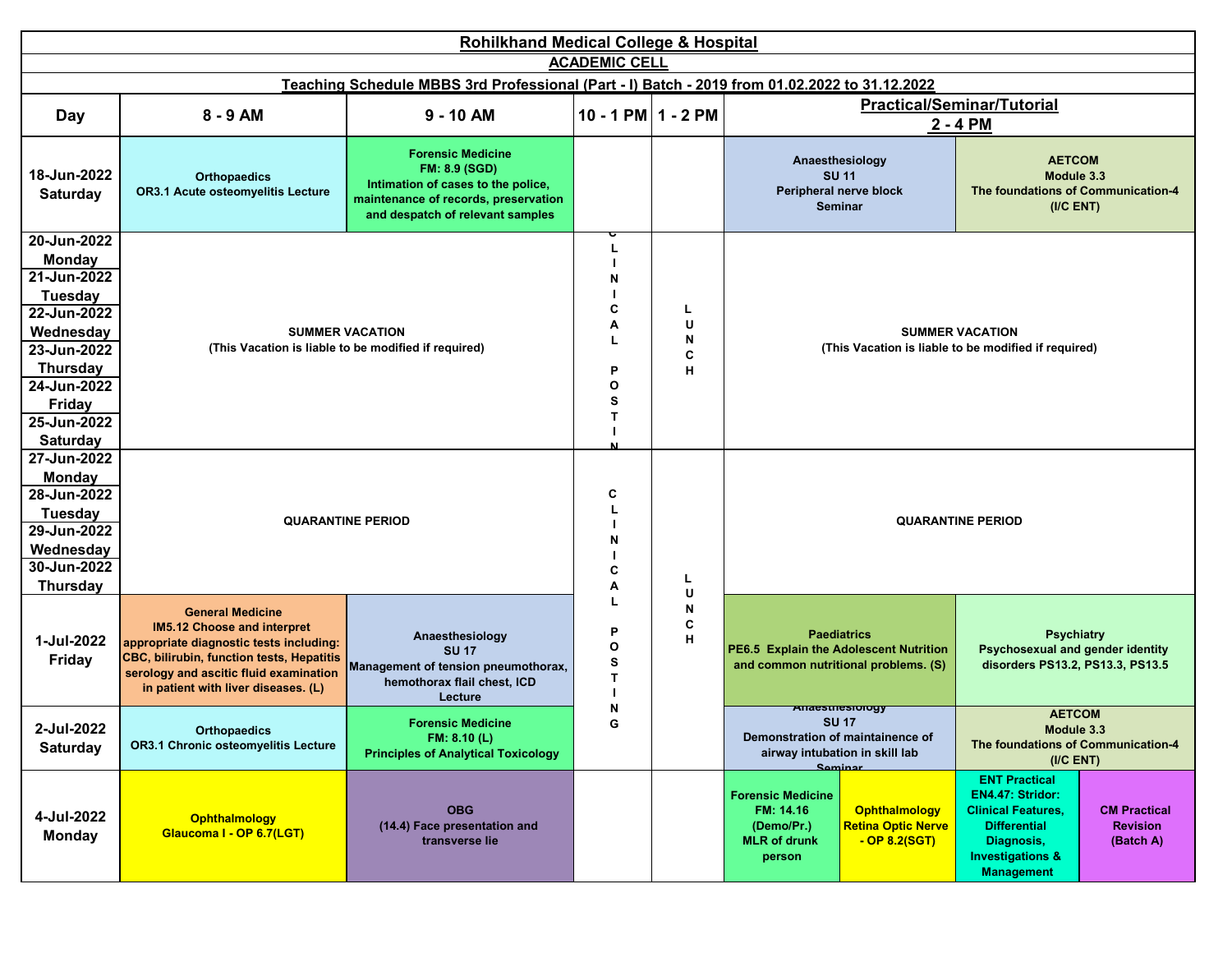|                               | <b>Rohilkhand Medical College &amp; Hospital</b>                                                                                                                                        |                                                                                                                                            |                        |                       |                                                                                                                          |                                                                                                  |                                                                                                                                                                  |                                                                                      |  |  |
|-------------------------------|-----------------------------------------------------------------------------------------------------------------------------------------------------------------------------------------|--------------------------------------------------------------------------------------------------------------------------------------------|------------------------|-----------------------|--------------------------------------------------------------------------------------------------------------------------|--------------------------------------------------------------------------------------------------|------------------------------------------------------------------------------------------------------------------------------------------------------------------|--------------------------------------------------------------------------------------|--|--|
|                               |                                                                                                                                                                                         |                                                                                                                                            | <b>ACADEMIC CELL</b>   |                       |                                                                                                                          |                                                                                                  |                                                                                                                                                                  |                                                                                      |  |  |
|                               |                                                                                                                                                                                         | Teaching Schedule MBBS 3rd Professional (Part - I) Batch - 2019 from 01.02.2022 to 31.12.2022                                              |                        |                       |                                                                                                                          |                                                                                                  |                                                                                                                                                                  |                                                                                      |  |  |
| <b>Day</b>                    | 8 - 9 AM                                                                                                                                                                                | $9 - 10$ AM                                                                                                                                | $10 - 1$ PM $1 - 2$ PM |                       |                                                                                                                          |                                                                                                  | <b>Practical/Seminar/Tutorial</b><br>2 - 4 PM                                                                                                                    |                                                                                      |  |  |
| 5-Jul-2022<br>Tuesday         | <b>CM Lecture</b><br>School going children health care<br>CM 10.1, 10.2, 10.5                                                                                                           | <b>Psychiatry</b><br>Stress related disorders PS9.1, PS9.4,<br><b>PS9.6, PS9.7</b>                                                         | C                      |                       | <b>Forensic Medicine</b><br>FM: 14.16<br>(Demo/Pr.)<br><b>MLR</b> of drunk<br>person                                     | <b>Ophthalmology</b><br><b>Retina Optic Nerve</b><br>$-$ OP 8.2(SGT)                             | <b>ENT Practical</b><br>EN4.47: Stridor:<br><b>Clinical Features,</b><br><b>Differential</b><br>Diagnosis,<br><b>Investigations &amp;</b><br><b>Management</b>   | <b>CM Practical</b><br><b>Revision</b><br>(Batch B)                                  |  |  |
| 6-Jul-2022<br>Wednesday       | <b>ENT Lecture</b><br><b>EN4.43 Clinical feature, investigations</b><br>and principlez of management of<br><b>Acute &amp; Chronic Laryngitis</b>                                        | <b>Dermatology</b><br><b>Nutritional Deficiencies and Skin</b><br>DR17.1, DR17.2,<br>DR17.3, DR17.4                                        | N<br>C<br>A<br>P       | L<br>U<br>N<br>C<br>н | <b>Forensic Medicine</b><br>FM: 14.16<br>(Demo/Pr.)<br><b>MLR of drunk</b><br>person                                     | <b>Ophthalmology</b><br><b>Retina Optic Nerve</b><br>$-$ OP 8.2(SGT)                             | <b>ENT Practical</b><br>EN4.47: Stridor:<br><b>Clinical Features,</b><br><b>Differential</b><br>Diagnosis,<br><b>Investigations &amp;</b><br><b>Management</b>   | <b>CM Practical</b><br><b>Revision</b><br>(Batch C)                                  |  |  |
| 7-Jul-2022<br><b>Thursday</b> | <b>Surgery</b><br>(SU21.2) Enumerate the appropriate<br>investigations and describe the<br>Principles of treatment of disorders of<br>salivary glands                                   | <b>Paediatrics</b><br>PE 1.22 Describe the causes, clinical<br>features, diagnosis and management<br>of deficiency/excess of vitamin A (L) | O<br>s<br>т<br>N<br>G  |                       | <b>Forensic Medicine</b><br>FM: 14.16<br>(Demo/Pr.)<br><b>MLR</b> of drunk<br>person                                     | <b>Ophthalmology</b><br><b>Retina Optic Nerve</b><br>$-$ OP 8.2(SGT)                             | <b>ENT Practical</b><br>EN4.47: Stridor:<br><b>Clinical Features,</b><br><b>Differential</b><br>Diagnosis,<br><b>Investigations &amp;</b><br><b>Management</b>   | <b>Community</b><br><b>Medicine</b>                                                  |  |  |
| 8-Jul-2022<br><b>Friday</b>   | <b>General Medicine</b><br>IM5.13 Enumerate the indications for<br>ultrasound and other imaging studies<br>including MRCP and ERCP and<br>describe the findings in liver disease<br>(L) | Radiology<br>(T) RD1.10 Emergency Radiology &<br>applied aspects                                                                           |                        |                       |                                                                                                                          | <b>Paediatrics</b><br>PE6.7 Describe the common mental<br>health problems during adolescence (S) | <b>Chest &amp; TB</b><br>CT-2.14 (SGD) Pulse oximetry, ABG,<br><b>Chest Radiograph.</b>                                                                          |                                                                                      |  |  |
| 9-Jul-2022<br><b>Saturday</b> | <b>Orthopaedics</b><br><b>OR3.1 Septic arthritis Lecture</b>                                                                                                                            | <b>Forensic Medicine</b><br><b>FM: 9.1 (SGD/DOAP)</b><br><b>Treatment of poisoning; Caustics</b><br>Inorganic & organic                    |                        |                       |                                                                                                                          |                                                                                                  | Anaesthesiology<br><b>SU 11</b><br>Peripheral blocks upper and lower limbs<br><b>Seminar</b>                                                                     | <b>Pandemic Module 3.2</b><br><b>Intenational Health</b><br>(I/C Community Medicine) |  |  |
| 11-Jul-2022<br><b>Monday</b>  | <b>Ophthalmology</b><br>Glaucoma II - OP 6.7 (LGT)                                                                                                                                      | <b>OBG</b><br>(15.1) Episiotomy Cervical cerclage                                                                                          |                        |                       | <b>Forensic Medicine</b><br>FM: 14.17<br>(Demo/Pr.)<br><b>Identify &amp; draw ML</b><br>inference from<br>common poisons | <b>Ophthalmology</b><br><b>Treatment</b><br>modalities in retina<br>$-$ OP 8.4(SGT)              | <b>ENT Practical</b><br>EN4.48: Airway<br><b>Emergencies: Clinial</b><br>Features,<br><b>Differential</b><br>Diagnosis,<br>investigations &<br><b>Management</b> | <b>CM Practical</b><br><b>FA &amp; Feedback</b><br>(Batch D)                         |  |  |
| 12-Jul-2022<br>Tuesday        | <b>CM Lecture</b><br>UIP & IMNCI programme<br><b>CM 10.5</b>                                                                                                                            | <b>Psychiatry</b><br>Somatoform Disorders PS10.1, PS10.4,<br>PS10.6, PS10.7                                                                | C                      |                       | <b>Forensic Medicine</b><br>FM: 14.17<br>(Demo/Pr.)<br><b>Identify &amp; draw ML</b><br>inference from<br>common poisons | <b>Ophthalmology</b><br><b>Treatment</b><br>modalities in retina<br>$-$ OP 8.4(SGT)              | <b>ENT Practical</b><br>EN4.48: Airway<br><b>Emergencies: Clinial</b><br>Features,<br><b>Differential</b><br>Diagnosis,<br>investigations &<br><b>Management</b> | <b>CM Practical</b><br><b>FA &amp; Feedback</b><br>(Batch A)                         |  |  |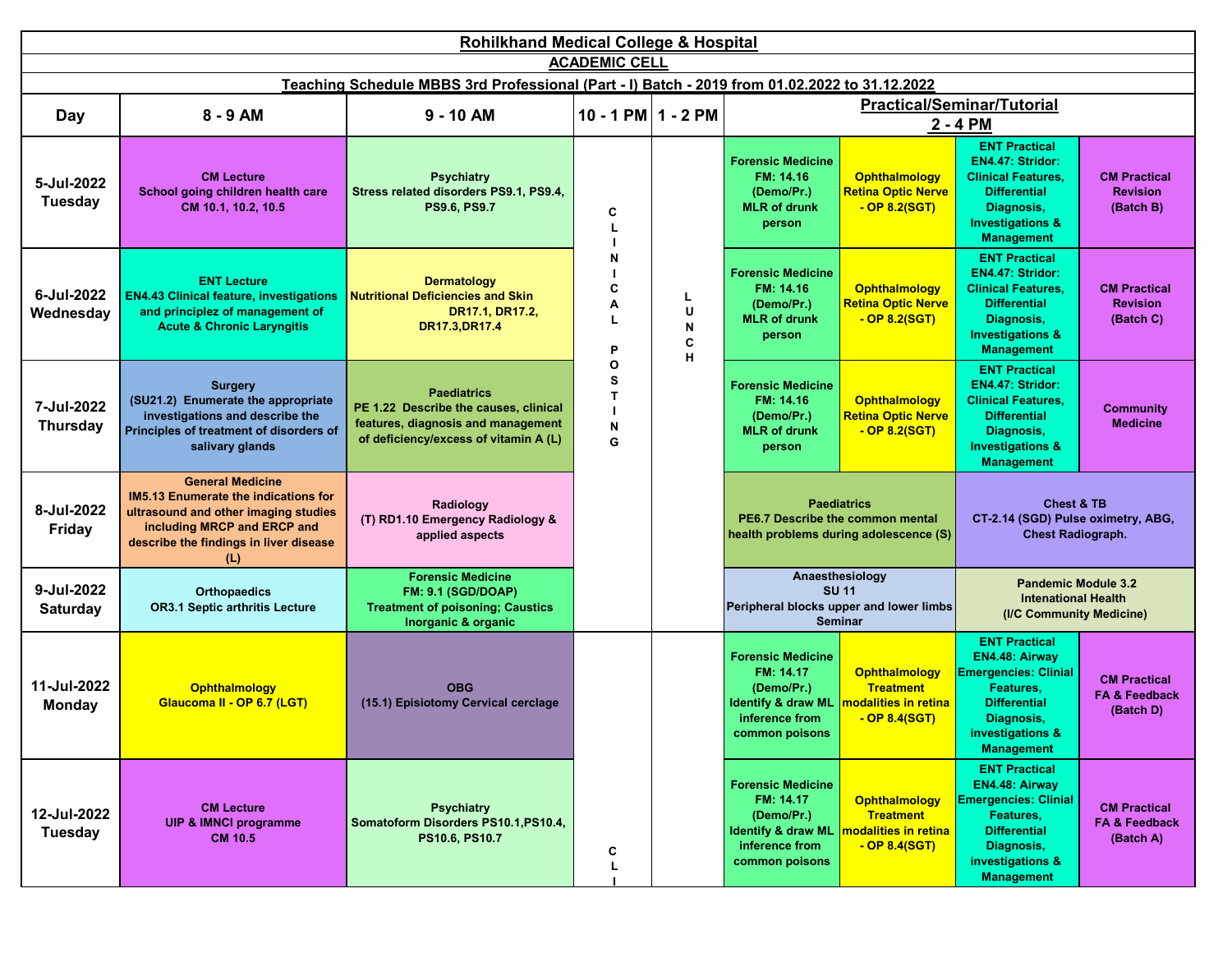|                                | <b>Rohilkhand Medical College &amp; Hospital</b>                                                                                                                         |                                                                                                                                                                                |                            |                       |                                                                                                                               |                                                                                                                                                              |                                                                                                                                                                  |                                                              |  |  |  |
|--------------------------------|--------------------------------------------------------------------------------------------------------------------------------------------------------------------------|--------------------------------------------------------------------------------------------------------------------------------------------------------------------------------|----------------------------|-----------------------|-------------------------------------------------------------------------------------------------------------------------------|--------------------------------------------------------------------------------------------------------------------------------------------------------------|------------------------------------------------------------------------------------------------------------------------------------------------------------------|--------------------------------------------------------------|--|--|--|
|                                |                                                                                                                                                                          |                                                                                                                                                                                | <b>ACADEMIC CELL</b>       |                       |                                                                                                                               |                                                                                                                                                              |                                                                                                                                                                  |                                                              |  |  |  |
|                                |                                                                                                                                                                          | Teaching Schedule MBBS 3rd Professional (Part - I) Batch - 2019 from 01.02.2022 to 31.12.2022                                                                                  |                            |                       |                                                                                                                               |                                                                                                                                                              |                                                                                                                                                                  |                                                              |  |  |  |
| Day                            | $8 - 9$ AM                                                                                                                                                               | $9 - 10$ AM                                                                                                                                                                    | 10 - 1 PM $1 - 2$ PM       |                       |                                                                                                                               |                                                                                                                                                              | <b>Practical/Seminar/Tutorial</b><br>2 - 4 PM                                                                                                                    |                                                              |  |  |  |
| 13-Jul-2022<br>Wednesday       | <b>ENT Lecture</b><br><b>EN4.44 Clinical features.</b><br>investigations and principles of<br>management of Benign lesions of the<br>vocal cord                          | <b>Dermatology</b><br><b>Systemic Diseases and the skin DR18.1</b>                                                                                                             | N<br>C<br>Α<br>L<br>P<br>O | L<br>U<br>N<br>C<br>н | <b>Forensic Medicine</b><br>FM: 14.17<br>(Demo/Pr.)<br><b>Identify &amp; draw ML</b><br>inference from<br>common poisons      | <b>Ophthalmology</b><br><b>Treatment</b><br>modalities in retina<br>$-$ OP 8.4(SGT)                                                                          | <b>ENT Practical</b><br>EN4.48: Airway<br><b>Emergencies: Clinial</b><br>Features,<br><b>Differential</b><br>Diagnosis,<br>investigations &<br><b>Management</b> | <b>CM Practical</b><br><b>FA &amp; Feedback</b><br>(Batch B) |  |  |  |
| 14-Jul-2022<br><b>Thursday</b> | <b>Surgery</b><br>(SU22.1) Applied anatomy and<br>physiology of thyroid                                                                                                  | <b>Paediatrics</b><br>PE 12.7 Describe the causes, clinical<br>features, diagnosis and management<br>of deficiency/excess of vitamin D<br>(Rickets and hypervitaminosis D) (L) | s<br>т<br>N<br>G           |                       | <b>Forensic Medicine</b><br>FM: 14.17<br>(Demo/Pr.)<br><b>Identify &amp; draw ML</b><br>inference from<br>common poisons      | <b>Ophthalmology</b><br><b>Treatment</b><br>modalities in retina<br>$-$ OP 8.4(SGT)                                                                          | <b>ENT Practical</b><br>EN4.48: Airway<br><b>Emergencies: Clinial</b><br>Features.<br><b>Differential</b><br>Diagnosis,<br>investigations &<br><b>Management</b> | <b>CM Practical</b><br><b>FA &amp; Feedback</b><br>(Batch C) |  |  |  |
| 15-Jul-2022<br><b>Friday</b>   | <b>General Medicine</b><br>IM5.14 Outline a diagnostic approach<br>to liver disease based on<br>hyperbilirubinemia, liver function<br>changes and hepatitis serology (L) | Anaesthesiology<br>AS <sub>4</sub><br>Anatomy of upper airway: normal &<br>abnormal (Endo tracheal intubation)<br><b>Seminar</b>                                               |                            |                       | PE6.10 Discuss the objective and<br>functions of AFHS (Adolescent Friendly                                                    | <b>Paediatrics</b><br><b>Health Services) and the referral</b><br>criteria. (S)                                                                              | <b>Psychiatry</b><br>Mental retardation PS15.2, PS15.3                                                                                                           |                                                              |  |  |  |
| 16-Jul-2022<br><b>Saturday</b> | <b>Orthopaedics</b><br><b>OR4.1 Pott's Spine Lecture</b>                                                                                                                 | <b>Forensic Medicine</b><br>FM: 9.2 (L)<br><b>Treatment of Phosphorus, lodine,</b><br><b>Barium poisoning</b>                                                                  |                            |                       |                                                                                                                               | <b>Anaesthesiology</b><br>AS <sub>5</sub><br>Regional Anaesthesia, surface<br>anaesthesia: Infiltration, digital and<br>ankle block, nerinheral nerve blocks | <b>AETCOM</b><br>Module 3.3<br>The foundations of Communication-4<br>(IC ENT)                                                                                    |                                                              |  |  |  |
| 18-Jul-2022<br><b>Monday</b>   | <b>Ophthalmology</b><br>Glaucoma III - OP 6.7(LGT)                                                                                                                       | <b>OBG</b><br>(15.1) Forceps, and ventouse                                                                                                                                     |                            |                       | <b>Forensic Medicine</b><br>FM:14.20 &14.22<br>(SDL/Role Play)<br>dying declaration<br>recording;<br><b>Evidence in Court</b> | <b>Ophthalmology</b><br><b>Refractive error</b><br>correction in a<br>patient with<br>headache - OP<br>9.3(SGT)                                              | <b>ENT Practical</b><br>EN2.15:National<br>programs for<br>prevention of<br>deafness, cancer,<br>noise &<br>environmental<br>pollution                           | <b>CM Practical</b><br><b>Revision</b><br>(Batch D)          |  |  |  |
| 19-Jul-2022<br><b>Tuesday</b>  | <b>CM Lecture</b><br><b>Adolescent health &amp; ARSH</b><br><b>CM 10.8</b>                                                                                               | <b>Psychiatry</b><br>Personality disorders PS11.1, PS11.4,<br>PS11.6, PS11.7                                                                                                   | С<br>L<br>N<br>◠           |                       | <b>Forensic Medicine</b><br>FM:14.20 &14.22<br>(SDL/Role Play)<br>dying declaration<br>recording;<br><b>Evidence in Court</b> | Ophthalmology<br><b>Refractive error</b><br>correction in a<br>patient with<br>headache - OP<br>9.3(SGT)                                                     | <b>ENT Practical</b><br>EN2.15: National<br>programs for<br>prevention of<br>deafness, cancer,<br>noise &<br>environmental<br>pollution                          | <b>CM Practical</b><br><b>Revision</b><br>(Batch A)          |  |  |  |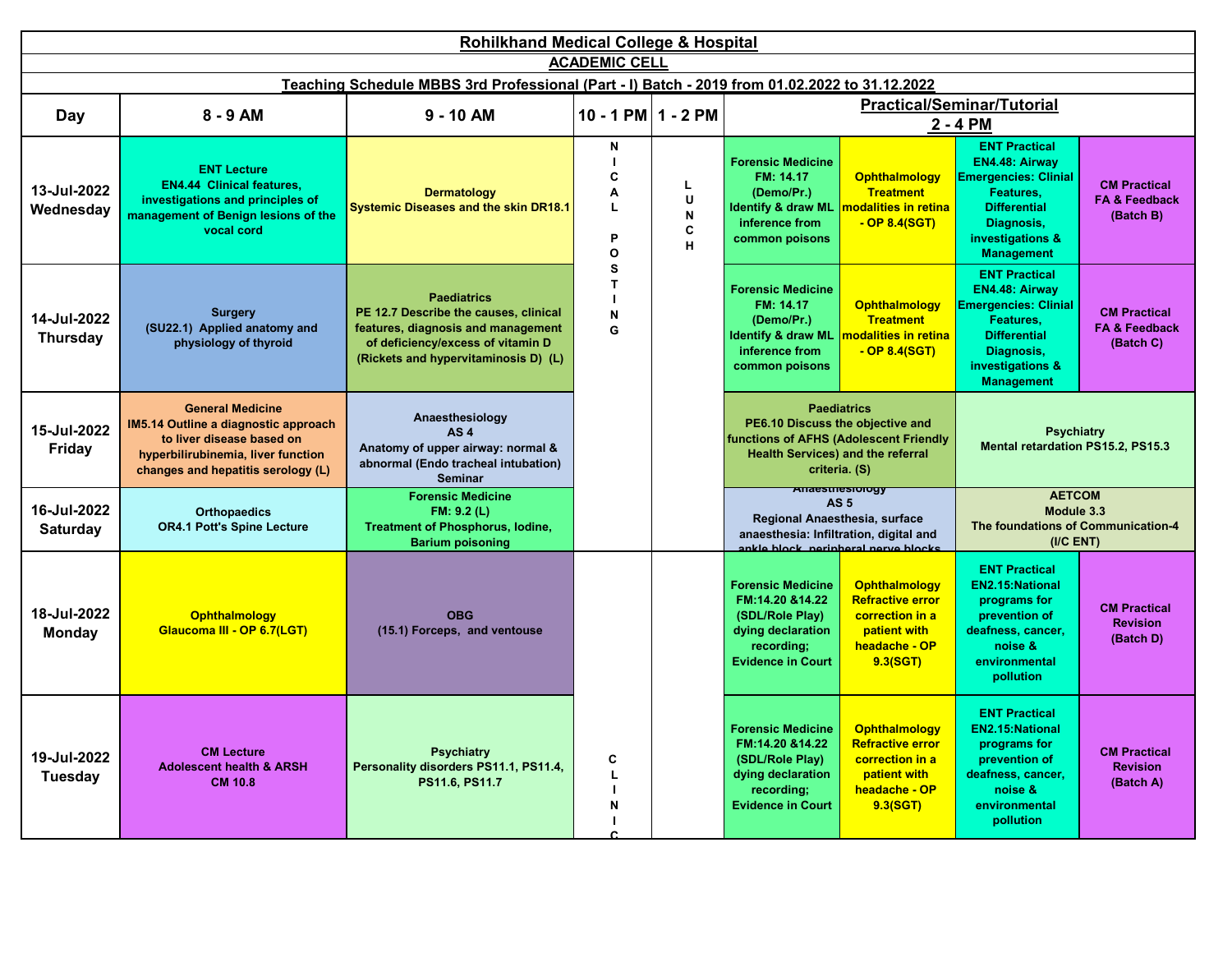|                                | <b>Rohilkhand Medical College &amp; Hospital</b>                                                                            |                                                                                                                             |                                  |                       |                                                                                                                               |                                                                                                                 |                                                                                                                                               |                                                     |  |  |
|--------------------------------|-----------------------------------------------------------------------------------------------------------------------------|-----------------------------------------------------------------------------------------------------------------------------|----------------------------------|-----------------------|-------------------------------------------------------------------------------------------------------------------------------|-----------------------------------------------------------------------------------------------------------------|-----------------------------------------------------------------------------------------------------------------------------------------------|-----------------------------------------------------|--|--|
|                                |                                                                                                                             |                                                                                                                             | <b>ACADEMIC CELL</b>             |                       |                                                                                                                               |                                                                                                                 |                                                                                                                                               |                                                     |  |  |
|                                |                                                                                                                             | Teaching Schedule MBBS 3rd Professional (Part - I) Batch - 2019 from 01.02.2022 to 31.12.2022                               |                                  |                       |                                                                                                                               |                                                                                                                 |                                                                                                                                               |                                                     |  |  |
| <b>Day</b>                     | 8 - 9 AM                                                                                                                    | $9 - 10$ AM                                                                                                                 | 10 - 1 PM $1 - 2$ PM             |                       |                                                                                                                               |                                                                                                                 | <b>Practical/Seminar/Tutorial</b>                                                                                                             |                                                     |  |  |
|                                |                                                                                                                             |                                                                                                                             |                                  |                       |                                                                                                                               |                                                                                                                 | 2 - 4 PM                                                                                                                                      |                                                     |  |  |
| 20-Jul-2022<br>Wednesday       | <b>ENT Lecture</b><br><b>EN4.45 Clinical features investigations</b><br>cord palsy                                          | <b>Dermatology</b><br>and principles of management of Vocal Systemic Diseases and the skin DR18.2                           | Α<br>P<br>$\circ$<br>s<br>т<br>N | L<br>U<br>N<br>C<br>н | <b>Forensic Medicine</b><br>FM:14.20 &14.22<br>(SDL/Role Play)<br>dying declaration<br>recording;<br><b>Evidence in Court</b> | <b>Ophthalmology</b><br><b>Refractive error</b><br>correction in a<br>patient with<br>headache - OP<br>9.3(SGT) | <b>ENT Practical</b><br><b>EN2.15:National</b><br>programs for<br>prevention of<br>deafness, cancer,<br>noise &<br>environmental<br>pollution | <b>CM Practical</b><br><b>Revision</b><br>(Batch B) |  |  |
| 21-Jul-2022<br><b>Thursday</b> | <b>Surgery</b><br>(SU22.2) Etiopathogenesis of thyroidal<br>swellings                                                       | <b>Paediatrics</b><br>PE 12.11 Discuss the RDA, dietary<br>sources of vitamin E and their role in<br>health and disease (L) | G                                |                       | <b>Forensic Medicine</b><br>FM:14.20 &14.22<br>(SDL/Role Play)<br>dying declaration<br>recording;<br><b>Evidence in Court</b> | <b>Ophthalmology</b><br><b>Refractive error</b><br>correction in a<br>patient with<br>headache - OP<br>9.3(SGT) | <b>ENT Practical</b><br><b>EN2.15:National</b><br>programs for<br>prevention of<br>deafness, cancer,<br>noise &<br>environmental<br>pollution | <b>CM Practical</b><br><b>Revision</b><br>(Batch C) |  |  |
| 22-Jul-2022                    |                                                                                                                             |                                                                                                                             |                                  |                       |                                                                                                                               |                                                                                                                 |                                                                                                                                               |                                                     |  |  |
| <b>Friday</b>                  | <b>1st INTERNAL EXAMINATION</b><br>(This Detes is liable to be modified if required)                                        |                                                                                                                             |                                  |                       |                                                                                                                               |                                                                                                                 | <b>1st INTERNAL EXAMINATION</b>                                                                                                               |                                                     |  |  |
| 23-Jul-2022                    |                                                                                                                             |                                                                                                                             |                                  |                       |                                                                                                                               |                                                                                                                 | (This Detes is liable to be modified if required)                                                                                             |                                                     |  |  |
| <b>Saturday</b>                |                                                                                                                             |                                                                                                                             |                                  |                       |                                                                                                                               |                                                                                                                 |                                                                                                                                               |                                                     |  |  |
| 25-Jul-2022                    |                                                                                                                             |                                                                                                                             |                                  |                       |                                                                                                                               |                                                                                                                 |                                                                                                                                               |                                                     |  |  |
| <b>Monday</b><br>26-Jul-2022   |                                                                                                                             |                                                                                                                             |                                  |                       |                                                                                                                               |                                                                                                                 |                                                                                                                                               |                                                     |  |  |
|                                |                                                                                                                             |                                                                                                                             | N                                |                       |                                                                                                                               |                                                                                                                 |                                                                                                                                               |                                                     |  |  |
| Tuesday                        |                                                                                                                             |                                                                                                                             | C                                | L                     |                                                                                                                               |                                                                                                                 |                                                                                                                                               |                                                     |  |  |
| 27-Jul-2022                    |                                                                                                                             |                                                                                                                             | А                                | U                     |                                                                                                                               |                                                                                                                 |                                                                                                                                               |                                                     |  |  |
| Wednesday<br>28-Jul-2022       |                                                                                                                             | <b>1st INTERNAL EXAMINATION</b><br>(This Detes is liable to be modified if required)                                        |                                  | N                     |                                                                                                                               |                                                                                                                 | <b>1st INTERNAL EXAMINATION</b><br>(This Detes is liable to be modified if required)                                                          |                                                     |  |  |
|                                |                                                                                                                             |                                                                                                                             |                                  | C                     |                                                                                                                               |                                                                                                                 |                                                                                                                                               |                                                     |  |  |
| <b>Thursday</b><br>29-Jul-2022 |                                                                                                                             |                                                                                                                             | P                                | н                     |                                                                                                                               |                                                                                                                 |                                                                                                                                               |                                                     |  |  |
|                                |                                                                                                                             |                                                                                                                             | O<br>S                           |                       |                                                                                                                               |                                                                                                                 |                                                                                                                                               |                                                     |  |  |
| Friday<br>30-Jul-2022          |                                                                                                                             |                                                                                                                             | Т                                |                       |                                                                                                                               |                                                                                                                 |                                                                                                                                               |                                                     |  |  |
| <b>Saturday</b>                |                                                                                                                             |                                                                                                                             |                                  |                       |                                                                                                                               |                                                                                                                 |                                                                                                                                               |                                                     |  |  |
|                                |                                                                                                                             | <b>Surgery</b>                                                                                                              | M                                |                       |                                                                                                                               |                                                                                                                 | <b>General Medicine</b>                                                                                                                       |                                                     |  |  |
| 1-Aug-2022                     | <b>Ophthalmology</b>                                                                                                        | (SU22.4) Clinical features,                                                                                                 |                                  |                       |                                                                                                                               |                                                                                                                 | <b>IM 4.1</b>                                                                                                                                 |                                                     |  |  |
| <b>Monday</b>                  | Glaucoma IV - OP 6.7(LGT)                                                                                                   | classification and principles of                                                                                            |                                  |                       |                                                                                                                               |                                                                                                                 | Describe and discuss the febrile response and the influence of host immune                                                                    |                                                     |  |  |
|                                |                                                                                                                             | management of thyroid cancer                                                                                                |                                  |                       |                                                                                                                               |                                                                                                                 | status, risk factors and comorbidities on the febrile response (S)                                                                            |                                                     |  |  |
| 2-Aug-2022<br><b>Tuesday</b>   | <b>Paediatrics</b><br>PE 12.11 Discuss the RDA, dietary<br>sources of vitamin E and their role in<br>health and disease (L) | <b>Psychiatry</b><br>Psychosexual and gender identity<br>disorders PS13.1, PS13.3, PS13.4,<br>PS13.6, PS13.7                | C                                |                       |                                                                                                                               |                                                                                                                 | OBG (2.1) (Small group discussion) Identifying genital anomalies in HSG films<br>and discussion their applied                                 |                                                     |  |  |
| 3-Aug-2022<br>Wednesday        | <b>Forensic Medicine</b><br>FM: 9.3(L)<br>Treatment of As, Pb,HG, Cu, iron, Cd &<br><b>Th poisoning</b>                     | <b>Orthopaedics</b><br>OR4.1 Tuberculosis of hip joint Lecture                                                              | N<br>C<br>Α                      | Ц                     | <b>SU16.1 Minimally invasive General</b><br>Surgery:<br><b>Indications</b>                                                    | <del>उषापुरा</del> ण<br>sonstrisyhsaih hris agnistrisyhs                                                        | <b>Surgery</b><br>SU1.1 Basic concepts of homeostasis<br>and metabolic changes in injury and their<br>mediators.                              |                                                     |  |  |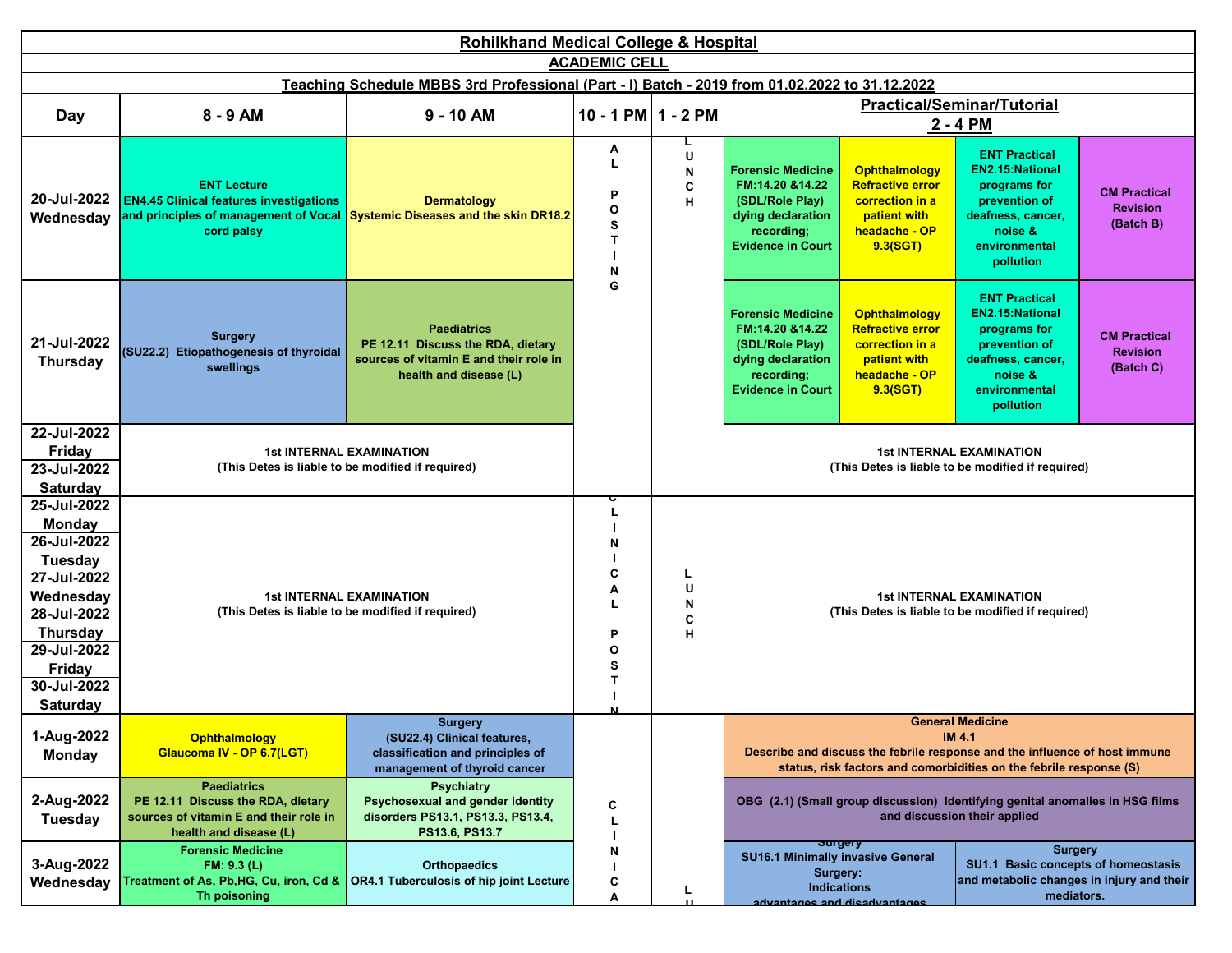|                                | <b>Rohilkhand Medical College &amp; Hospital</b>                                                                                                                                                                                                        |                                                                                                                               |                                                          |             |                                                                                                                                               |                                                                                                                                                        |  |  |  |  |  |
|--------------------------------|---------------------------------------------------------------------------------------------------------------------------------------------------------------------------------------------------------------------------------------------------------|-------------------------------------------------------------------------------------------------------------------------------|----------------------------------------------------------|-------------|-----------------------------------------------------------------------------------------------------------------------------------------------|--------------------------------------------------------------------------------------------------------------------------------------------------------|--|--|--|--|--|
|                                |                                                                                                                                                                                                                                                         |                                                                                                                               | <b>ACADEMIC CELL</b>                                     |             |                                                                                                                                               |                                                                                                                                                        |  |  |  |  |  |
|                                |                                                                                                                                                                                                                                                         | Teaching Schedule MBBS 3rd Professional (Part - I) Batch - 2019 from 01.02.2022 to 31.12.2022                                 |                                                          |             |                                                                                                                                               |                                                                                                                                                        |  |  |  |  |  |
| Day                            | 8 - 9 AM                                                                                                                                                                                                                                                | $9 - 10$ AM                                                                                                                   | $10 - 1$ PM $1 - 2$ PM                                   |             |                                                                                                                                               | <b>Practical/Seminar/Tutorial</b><br>2 - 4 PM                                                                                                          |  |  |  |  |  |
| 4-Aug-2022<br><b>Thursday</b>  | <b>ENT Lecture</b><br><b>EN4.46 Clinical features investigations</b><br>and principles of management of<br><b>Malignancy of the Larynx &amp;</b><br><b>Hypopharynx</b>                                                                                  | <b>General Medicine</b><br>IM5.15 Assist in the performance and<br>interpret the findings of an ascitic fluid<br>analysis (L) | L<br>P<br>$\mathbf{o}$<br>S<br>т                         | N<br>С<br>н |                                                                                                                                               | <b>CM Lecture</b><br>Health problems of elderly and their prevention<br>CM 12.2, 12.3<br>Programmes and Policies for geriatric health<br>CM 12.1.12.4  |  |  |  |  |  |
| 5-Aug-2022<br>Friday           | Radiology<br>(L) RD1.2 Radiological Equipments in<br>current Era                                                                                                                                                                                        | <b>CM Lecture</b><br><b>Concept of health care, Primary health</b><br>care principles and elements<br>CM 17.1, 17.3           | N<br>G                                                   |             |                                                                                                                                               | <b>Ophthalmology</b><br><b>Anatomy &amp; Physiology of eye OP 10.17(Seminar)</b>                                                                       |  |  |  |  |  |
| 6-Aug-2022<br><b>Saturday</b>  | <b>OBG</b><br>(15.1) Caesarean section                                                                                                                                                                                                                  | <b>Chest &amp; TB</b><br>$CT -1.2$ (L)<br>Mycobacterium<br>TB Pathogenesis & clinical evolution.                              |                                                          |             | <b>ENT Seminar</b><br><b>EN4.8: Squamosal type of</b><br><b>CSOM:Clinical Features, Investigations</b><br>& Management                        | <b>Dermatology</b><br><b>Acne DR1.2</b>                                                                                                                |  |  |  |  |  |
| 8-Aug-2022<br><b>Monday</b>    | <b>Ophthalmology</b><br>Cataract - OP 7.2 (LGT)                                                                                                                                                                                                         | <b>Surgery</b><br>(SU22.5) Applied anatomy of<br>parathyroid                                                                  |                                                          |             |                                                                                                                                               | IM 4.2 Describe and discuss the influence of special populations on the febrile<br>response including: the elderly, immune suppression, malignancy and |  |  |  |  |  |
| 9-Aug-2022<br><b>Tuesday</b>   | Holiday                                                                                                                                                                                                                                                 |                                                                                                                               | C<br>L<br>N<br>C<br>Α                                    |             |                                                                                                                                               | noutrononia HIV and travol (S)<br>Holiday<br><b>Surgery</b>                                                                                            |  |  |  |  |  |
| 10-Aug-2022<br>Wednesday       | <b>Forensic Medicine</b><br><b>FM: 9.3 (SGD)</b><br>Treatment of As, Pb,HG, Cu, iron, Cd &<br>Th poisoning                                                                                                                                              | <b>Orthopaedics</b><br>OR4.1 Tuberculosis of knee joint<br>Lecture                                                            |                                                          | L           | əurgery<br>SU23.3 Clinical features, principles of<br>investigation and Management of<br><b>Adrenal tumors</b>                                | SU1.2 Factors affecting the metabolic<br>response to injury                                                                                            |  |  |  |  |  |
| 11-Aug-2022<br><b>Thursday</b> | Holiday                                                                                                                                                                                                                                                 |                                                                                                                               |                                                          | U<br>N<br>С |                                                                                                                                               | Holiday                                                                                                                                                |  |  |  |  |  |
| 12-Aug-2022<br><b>Friday</b>   | Anaesthesiology<br><b>AS 10</b><br>Hazards of positioning Anaesthesia<br>outside operation theatre. Errors and<br>Hazards in perioperative period<br><b>Seminar</b>                                                                                     | <b>AETCOM</b><br>Module 3.3<br>The foundations of Communication-4<br>(ICENT)                                                  | P<br>$\mathbf{o}$<br>s<br>$\mathsf{T}$<br>${\sf N}$<br>G | н           |                                                                                                                                               | Ophthalmology<br><b>Visual Pathway OP 30.5(Seminar)</b>                                                                                                |  |  |  |  |  |
| 13-Aug-2022<br><b>Saturday</b> | <b>OBG</b><br>(16.1) Postpartum haemorrhage - I                                                                                                                                                                                                         | <b>Chest &amp; TB</b><br><b>CT-1.14 (L) ATT</b>                                                                               |                                                          |             | <b>AETUUM</b><br>Module 3.3<br>The foundations of Communication-4                                                                             | <b>Dermatology</b><br><b>Vitiligo DR2.1</b>                                                                                                            |  |  |  |  |  |
| 15-Aug-2022<br><b>Monday</b>   |                                                                                                                                                                                                                                                         | Holiday                                                                                                                       |                                                          |             |                                                                                                                                               | Holiday                                                                                                                                                |  |  |  |  |  |
| <b>Tuesday</b>                 | <b>Paediatrics</b><br>PE 13.1, PE 13.2 Discuss the RDA,<br>16-Aug-2022 dietary sources of iron and their role in Psychiatric disorders in childhood and<br>health and disease, Describe the<br>causes, diagnosis and management of<br>Fe deficiency (L) | adolescence PS14.1                                                                                                            | C<br>N                                                   |             |                                                                                                                                               | <b>OBG</b><br>(8.7) (Seminar) Vaccination in pregnancy                                                                                                 |  |  |  |  |  |
| 17-Aug-2022<br>Wednesday       | <b>Forensic Medicine</b><br>FM: 9.4(L)<br>Tt. of Ethanol, methanol, ethylene<br>glycol poisoning                                                                                                                                                        | <b>Orthopaedics</b><br><b>OR5.1 Rheumatoid arthritis Lecture</b>                                                              | C<br>A<br>L                                              | L<br>U<br>N | <del>ourgery</del><br>SU24.2 Pancreatic endocrine tumours :<br>clinical features, principles of<br>investigation, prognosis and<br>managament | <b>Surgery</b><br>SU1.3 Basic concepts of perioperative<br>care.                                                                                       |  |  |  |  |  |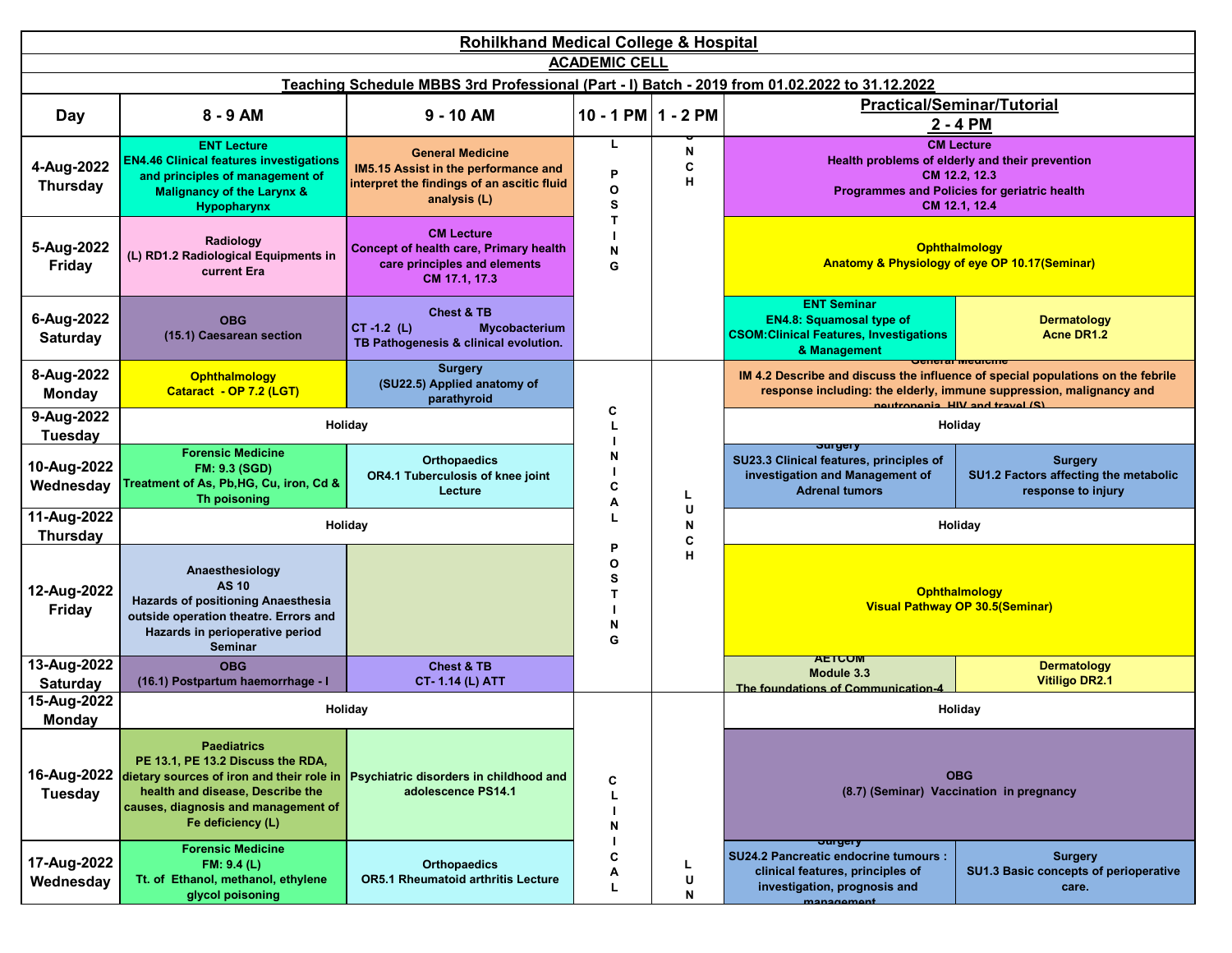| <b>Rohilkhand Medical College &amp; Hospital</b> |                                                                                                                                                                        |                                                                                                                                                                                                                  |                                                  |                       |                                                                                                                                                   |                                                                                                                                                                                                                                               |  |  |  |
|--------------------------------------------------|------------------------------------------------------------------------------------------------------------------------------------------------------------------------|------------------------------------------------------------------------------------------------------------------------------------------------------------------------------------------------------------------|--------------------------------------------------|-----------------------|---------------------------------------------------------------------------------------------------------------------------------------------------|-----------------------------------------------------------------------------------------------------------------------------------------------------------------------------------------------------------------------------------------------|--|--|--|
|                                                  | <b>ACADEMIC CELL</b><br>Teaching Schedule MBBS 3rd Professional (Part - I) Batch - 2019 from 01.02.2022 to 31.12.2022                                                  |                                                                                                                                                                                                                  |                                                  |                       |                                                                                                                                                   |                                                                                                                                                                                                                                               |  |  |  |
| Day                                              | $8 - 9$ AM                                                                                                                                                             | $9 - 10$ AM                                                                                                                                                                                                      | $10 - 1$ PM $1 - 2$ PM                           |                       |                                                                                                                                                   | <b>Practical/Seminar/Tutorial</b><br>2 - 4 PM                                                                                                                                                                                                 |  |  |  |
| 18-Aug-2022<br><b>Thursday</b>                   | <b>ENT Lecture</b><br><b>EN4.47 Clinical features investigations</b><br>and principles of management of<br><b>Stridor</b>                                              | <b>General Medicine</b><br><b>IM5.16 Describe and discuss the</b><br>management of hepatitis, cirrhosis,<br>portal hypertension, ascites<br>spontaneous, bacterial peritonitis and<br>hepatic encephalopathy (L) | P<br>$\mathbf{o}$<br>S<br>$\mathbf{T}$<br>N<br>G | С<br>н                |                                                                                                                                                   | <b>CM Lecture</b><br><b>Community Pathology &amp; Community Diagnosis CM 17.2</b><br>MDG, SDG and Health for all CM 17.4                                                                                                                      |  |  |  |
| 19-Aug-2022<br>Friday                            |                                                                                                                                                                        | Holiday                                                                                                                                                                                                          |                                                  |                       |                                                                                                                                                   | Holiday                                                                                                                                                                                                                                       |  |  |  |
| 20-Aug-2022<br><b>Saturday</b>                   | <b>OBG</b><br>(16.1) Postpartum haemorrhage - II                                                                                                                       | <b>Chest &amp; TB</b><br>CT -1.4 (Tutorial) Drug resistance-TB                                                                                                                                                   |                                                  |                       | <b>EN 4.10 Observe and describe the</b><br>indications for and steps involved in<br>ringotomy and myringonlact                                    | <b>Dermatology</b><br><b>Papulosquamous Disorders DR3.2</b>                                                                                                                                                                                   |  |  |  |
| 22-Aug-2022<br><b>Monday</b>                     | <b>Ophthalmology</b><br><b>Cataract Surgery - OP 7.4(LGT)</b>                                                                                                          | <b>Surgery</b><br>(SU22.6)<br>Clinical features of hypo - and<br>hyperparathyroidism and the<br>principles of their management                                                                                   |                                                  |                       |                                                                                                                                                   | <b>General Medicine</b><br>IM 4.3 Discuss and describe the common causes, pathophysiology and<br>manifestations of fever in various regions in India including bacterial, parasitic<br>and viral causes (e.g.Dengue, Chikungunya, Typhus) (S) |  |  |  |
| 23-Aug-2022<br>Tuesday                           | <b>Paediatrics</b><br>PE 13.6 Discuss the National Anaemia<br>control programme and its<br>recommendations (L)                                                         | <b>Psychiatry</b><br>Psychiatric disorders in childhood and<br>adolescence PS14.3, PS14.5, PS14.6                                                                                                                | C<br>L<br>N                                      |                       |                                                                                                                                                   | <b>OBG</b><br>(8.8) (SGD) Identifying USG films of 1st trimester of Pregnancy                                                                                                                                                                 |  |  |  |
| 24-Aug-2022<br>Wednesday                         | <b>Forensic Medicine</b><br>FM: 9.5(L)<br>Tt. of Organophosphates, Carbamates,<br>Organochlorines, Pyrethroids,<br>Paraquat, Aluminium and Zinc<br>phosphide poisoning | <b>Orthopaedics</b><br><b>OR5.1 Ankylosing Spondylitis Lecture</b>                                                                                                                                               | C<br>A<br>$\mathsf L$<br>P                       | L<br>U<br>N<br>C<br>н | <b>Surgery</b><br>SU24.3 Principles of investigation and<br>management of Pancreatic disorders<br>including pancreatitis and endocrine<br>tumors. | <b>Surgery</b><br>SU2.1 Pathophysiology of shock, types<br>of shock & principles of resuscitation<br>including fluid replacement and<br>monitoring                                                                                            |  |  |  |
| 25-Aug-2022<br><b>Thursday</b>                   | <b>ENT Lecture</b><br><b>EN4.49 Clinical features, principles of</b><br>management of foreign bodies in the<br>air & food passages                                     | <b>General Medicine</b><br><b>IM5.18 Enumerate the indications for</b><br>hepatic transplantation (L)                                                                                                            | O<br>s<br>T<br>N                                 |                       |                                                                                                                                                   | <b>CM Lecture</b><br>Health care delivery system at village level & sub center level CM 17.5<br>Services and health care at primary health centre and IPHS standards for PHC CM<br>17.5                                                       |  |  |  |
| 26-Aug-2022<br>Friday                            | Anaesthesiology<br>PY <sub>3</sub><br><b>Neuromuscular Blocking agents</b><br><b>Seminar</b>                                                                           | <b>AETCOM 3.4</b><br><b>Case Studies in Bioethics-Confidentiality</b><br>(IC ENT)                                                                                                                                | G                                                |                       | a zibiyo abibiya matsayiyo katalog asa                                                                                                            | <b>Ophthalmology</b><br>Lid OP 2.1(Seminar)                                                                                                                                                                                                   |  |  |  |
| 27-Aug-2022<br><b>Saturday</b>                   | <b>OBG</b><br>(16.2) Inversion of uterine                                                                                                                              | <b>Chest &amp; TB</b><br>CT-2.3 (L) Acute exacerbation in<br>obstructive airway disease.                                                                                                                         |                                                  |                       | <b>Operational Research and Field work</b><br>and Surveillance<br>(IIC Community Modicino)                                                        | <b>Dermatology</b><br><b>Lichen Planus DR4.1</b>                                                                                                                                                                                              |  |  |  |
|                                                  |                                                                                                                                                                        |                                                                                                                                                                                                                  | <b>AITO MALNUTRITION</b>                         |                       |                                                                                                                                                   |                                                                                                                                                                                                                                               |  |  |  |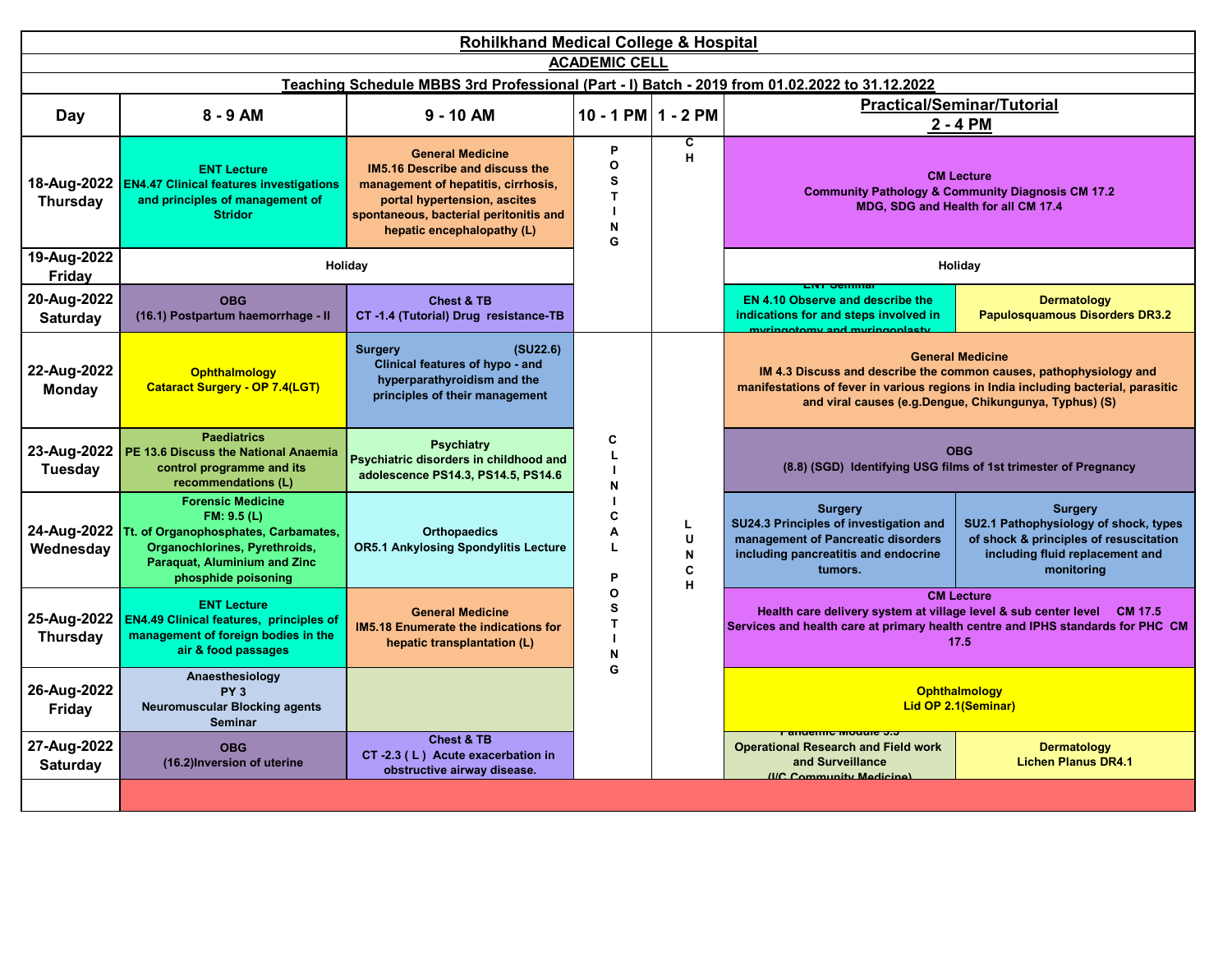| <b>Rohilkhand Medical College &amp; Hospital</b>                                                                      |                                                                                                                                                                                                                                                                       |                                                                                                                                                                                                                                                                                                 |                      |                                                                         |                                                                                                                                                                                                                                                                                                                                                                                                                                                                            |                                                                                                                                                     |  |  |  |
|-----------------------------------------------------------------------------------------------------------------------|-----------------------------------------------------------------------------------------------------------------------------------------------------------------------------------------------------------------------------------------------------------------------|-------------------------------------------------------------------------------------------------------------------------------------------------------------------------------------------------------------------------------------------------------------------------------------------------|----------------------|-------------------------------------------------------------------------|----------------------------------------------------------------------------------------------------------------------------------------------------------------------------------------------------------------------------------------------------------------------------------------------------------------------------------------------------------------------------------------------------------------------------------------------------------------------------|-----------------------------------------------------------------------------------------------------------------------------------------------------|--|--|--|
| <b>ACADEMIC CELL</b><br>Teaching Schedule MBBS 3rd Professional (Part - I) Batch - 2019 from 01.02.2022 to 31.12.2022 |                                                                                                                                                                                                                                                                       |                                                                                                                                                                                                                                                                                                 |                      |                                                                         |                                                                                                                                                                                                                                                                                                                                                                                                                                                                            |                                                                                                                                                     |  |  |  |
| <b>Day</b>                                                                                                            | 8 - 9 AM                                                                                                                                                                                                                                                              | $9 - 10$ AM                                                                                                                                                                                                                                                                                     | 10 - 1 PM $1 - 2$ PM |                                                                         |                                                                                                                                                                                                                                                                                                                                                                                                                                                                            | <b>Practical/Seminar/Tutorial</b><br>2 - 4 PM                                                                                                       |  |  |  |
| 29-Aug-2022<br><b>Monday</b>                                                                                          | <b>Paediatrics</b><br>Describe the age related nutritional<br>needs of infants, children and<br>adolscents including micronutrients<br>and vitamins. Calculate the age related<br>calorie requirement in Health and<br><b>Disease and identify gap</b><br>PE 9.1, 9.5 | <b>General Medicine</b><br>Discuss and describe the methods of<br>nutritional assessment in an adult<br>and calculation of caloric requirements<br>during illnesses. Discuss and describe<br>the causes and consequences of<br>protein caloric<br>malnutrition in the hospital<br>IM 23.1, 23.2 |                      | C<br>N<br>C<br>L<br>A<br>U<br>п<br>N<br>C<br>P<br>Н<br>O<br>S<br>Т<br>N | <b>Paediatrics</b><br>Describe the tools and methods for<br>assessment and cassification of<br>nutritional status of infants, children<br>and adolscents.<br><b>PE 9.2</b>                                                                                                                                                                                                                                                                                                 | <b>Community Medicine</b><br>Assess and classify the nutrition status<br>of infants, children and adolscents and<br>recognize deviations.<br>PE 9.6 |  |  |  |
| 30-Aug-2022<br><b>Tuesday</b>                                                                                         | <b>Pathology</b><br>Describe the pathogenesis of<br>disorders caused by protein calorie<br>malnutrition and starvation<br><b>PA 12.2</b>                                                                                                                              | <b>Paediatrics, Physiology</b><br><b>Define Describe the etio-pathogenesis</b><br><b>Classify including WHO classification</b><br>, clinical features, complication and<br>management of Severe Acute<br><b>Malnourishment (SAM) and Moderate</b><br><b>Acute Malnutrition (MAM) PE 10.1</b>    |                      |                                                                         | Paediatrics, Physiology, Biochemistry (CASE BASED)<br>Outline the clinical approach to a child with SAM and MAM. Assessment of a<br>patient with SAM and MAM, diagnosis, classification<br>and planning management including hospital and community based<br>intervention, rehabilitation and prevention. Identify children with under nutrition as<br>per IMNCI criteria and plan referral. Counsel parents of children with SAM and<br>MAM.<br>PE 10.2, 10.3, 10.4, 10.5 |                                                                                                                                                     |  |  |  |
| 31-Aug-2022<br>Wednesday                                                                                              | <b>Paediatrics</b><br><b>Enumerate the role of locally prepared</b><br>therapeutic diets and ready to use<br>therapeutic diets<br><b>PE 10.6</b>                                                                                                                      | <b>Surgery, Physiology</b><br><b>Enumerate the causes and</b><br>consequences of malnutrition in the<br>surgical patient<br><b>SU 12.1</b>                                                                                                                                                      |                      |                                                                         | <b>Community Medicine</b><br><b>Elicit, Document and Present an</b><br>appropiate nutritional history and<br>perform a dietary recall.<br><b>PE 9.4</b>                                                                                                                                                                                                                                                                                                                    | <b>Community Medicine</b><br><b>Assessment on Nutrition and Malnutrition</b>                                                                        |  |  |  |
| 1-Sep-2022<br><b>Thursday</b>                                                                                         | <b>ENT Lecture</b><br><b>EN4.53 Clinical features,</b><br>investigations and principles of<br>management of HIV manifestations of<br>the ENT                                                                                                                          | <b>General Medicine</b><br>IM7.1 Describe the pathophysiology of<br>autoimmune disease (L)                                                                                                                                                                                                      | G                    |                                                                         | <b>CM Lecture</b><br>1) Services and health care at community health centre & District level and IPHS<br>standards for CHC CM 17.5<br>2) Law related to practice of practices of medicine (Clinical Establishment act,<br>Organ transplantation Act) CM 20.4                                                                                                                                                                                                               |                                                                                                                                                     |  |  |  |
| 2-Sep-2022<br>Friday                                                                                                  | Radiology<br>(L) RD1.4 Common Radiological<br>Investigations Obst. & Gynae.                                                                                                                                                                                           | <b>CM Lecture</b><br>Introduction to Epidemiology &<br>various measurement in epidemiology<br>CM 7.1, 7.2, 7.4                                                                                                                                                                                  |                      |                                                                         |                                                                                                                                                                                                                                                                                                                                                                                                                                                                            | <b>Ophthalmology</b><br><b>Lacrimal System OP 2.3(Seminar)</b>                                                                                      |  |  |  |
| 3-Sep-2022<br><b>Saturday</b>                                                                                         | <b>OBG</b><br>(16.3) IUGR - lec. I                                                                                                                                                                                                                                    | <b>Chest &amp; TB</b><br>CT-1.11 (Tutorial) Pleural fluid<br><b>Examination.</b>                                                                                                                                                                                                                |                      |                                                                         | <b>EN 4.24 Enumerate the indications</b><br>observe and describe the steps in a                                                                                                                                                                                                                                                                                                                                                                                            | <b>Dermatology</b><br><b>Scabies DR5.2</b>                                                                                                          |  |  |  |
| 5-Sep-2022<br><b>Monday</b>                                                                                           | <b>Ophthalmology</b><br><b>Vascular Occlusions of Retina - OP</b><br>$8.1$ (LGT)                                                                                                                                                                                      | <b>Surgery</b><br>(SU23.1) Applied anatomy of adrenal<br>glands                                                                                                                                                                                                                                 |                      |                                                                         |                                                                                                                                                                                                                                                                                                                                                                                                                                                                            | <b>General Medicine</b><br>IM 4.4 Describe and discuss the pathophysiology and manifestations of<br>inflammatory causes of fever (S)                |  |  |  |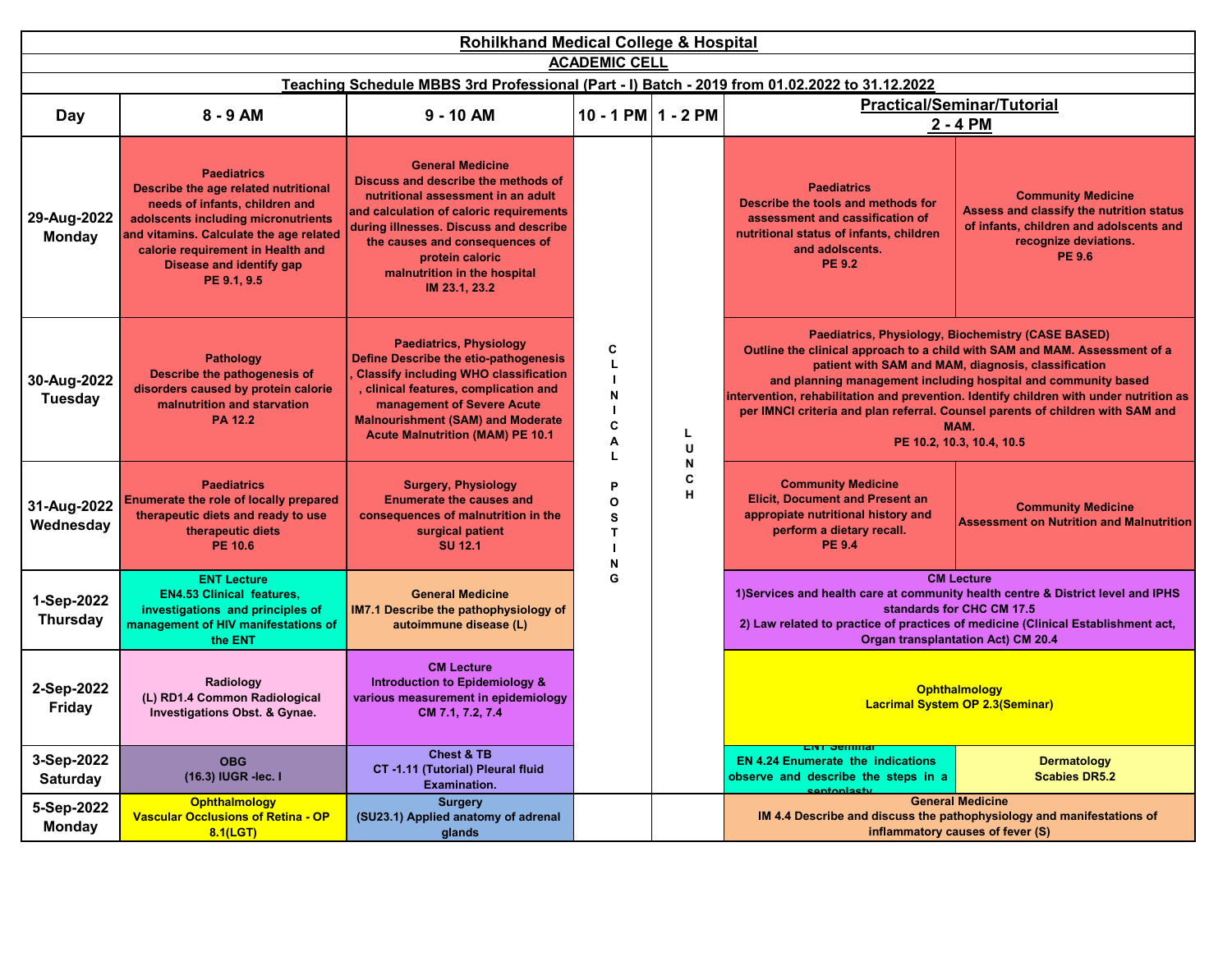| <b>Rohilkhand Medical College &amp; Hospital</b> |                                                                                                                                                                                                                                                                                                                                                                                                                   |                                                                                                                            |                        |                                                                                    |                                                                                                                                                              |                                                                                                                                                                                     |  |  |  |
|--------------------------------------------------|-------------------------------------------------------------------------------------------------------------------------------------------------------------------------------------------------------------------------------------------------------------------------------------------------------------------------------------------------------------------------------------------------------------------|----------------------------------------------------------------------------------------------------------------------------|------------------------|------------------------------------------------------------------------------------|--------------------------------------------------------------------------------------------------------------------------------------------------------------|-------------------------------------------------------------------------------------------------------------------------------------------------------------------------------------|--|--|--|
|                                                  | <b>ACADEMIC CELL</b>                                                                                                                                                                                                                                                                                                                                                                                              |                                                                                                                            |                        |                                                                                    |                                                                                                                                                              |                                                                                                                                                                                     |  |  |  |
|                                                  | Teaching Schedule MBBS 3rd Professional (Part - I) Batch - 2019 from 01.02.2022 to 31.12.2022                                                                                                                                                                                                                                                                                                                     |                                                                                                                            |                        |                                                                                    |                                                                                                                                                              |                                                                                                                                                                                     |  |  |  |
| Day                                              | 8 - 9 AM                                                                                                                                                                                                                                                                                                                                                                                                          | $9 - 10$ AM                                                                                                                | $10 - 1$ PM $1 - 2$ PM |                                                                                    | <b>Practical/Seminar/Tutorial</b><br>2 - 4 PM                                                                                                                |                                                                                                                                                                                     |  |  |  |
| 6-Sep-2022<br><b>Tuesday</b>                     | <b>Paediatrics</b><br>PE 13.7, 13.8 Discuss the RDA, Dietary<br>sources of lodine and & the causes,<br>diagnosis and management of lodine<br>deficiency (L)                                                                                                                                                                                                                                                       | <b>Psychiatry</b><br>Intellectual Disability PS15.1, PS15.4                                                                | C                      | Ν<br>C<br>L<br>А<br>U<br>L<br>N<br>C<br>P<br>Н<br>O<br>S<br>$\mathsf{T}$<br>N<br>G |                                                                                                                                                              | <b>OBG</b><br>(9.1) (DOAP) on mannequin Steps of MTP                                                                                                                                |  |  |  |
| 7-Sep-2022<br>Wednesday                          | <b>Forensic Medicine</b><br><b>FM: 9.5 (SGD)</b><br>Tt. of Organophosphates, Carbamates,<br>Organochlorines, Pyrethroids,<br>Paraquat, Aluminium and Zinc<br>phosphide poisoning                                                                                                                                                                                                                                  | <b>Orthopaedics</b><br><b>OR7.1 Osteoporosis Lecture</b>                                                                   |                        |                                                                                    | <b>Surgery</b><br>SU25.3 Etiopathogenesis, clinical<br>features, Investigations and<br>Principles of treatment of benign and<br>malignant tumours of breast. | <b>Surgery</b><br>SU2.2 Clinical features of shock and its<br>appropriate treatment.                                                                                                |  |  |  |
| 8-Sep-2022<br>Thursday                           | <b>ENT Lecture</b><br><b>EN4.2 Clinical Features, investigations</b><br>and principles of management of<br>disease of the external Ear                                                                                                                                                                                                                                                                            | <b>General Medicine</b><br>IM7.3 Classify cause of joint pain<br>based on the pathophysiology (L)                          |                        |                                                                                    |                                                                                                                                                              | <b>CM SDL</b><br>1) CAD CM 8.2, 8.5<br>2) Rheumatic heart Disease CM 8.2, 8.5                                                                                                       |  |  |  |
| 9-Sep-2022<br>Friday                             | Anaesthesiology<br>PH 1 Mechanism of action - doses,<br>side effect and indications &<br>contraindications of general<br>anaesthetics<br><b>Seminar</b>                                                                                                                                                                                                                                                           | <b>AETCOM Module 3.4</b><br><b>Case Studies in Bioethics-Confidentiality</b><br>(ICENT)                                    |                        |                                                                                    |                                                                                                                                                              | <b>Ophthalmology</b><br>Conjunctiva I - OP 3.3(Seminar)                                                                                                                             |  |  |  |
| 10-Sep-2022<br><b>Saturday</b>                   | <b>OBG</b><br>(16.3) IUGR - lec.ll                                                                                                                                                                                                                                                                                                                                                                                | <b>Chest &amp; TB</b><br>CT -2.5 (L) Alpha 1 antitrypsin                                                                   |                        |                                                                                    | <b>ALL LOW MODULE 3.4 SUL</b><br><b>Case Studies in Bioethics-</b><br>Confidentiality                                                                        | <b>Dermatology</b><br><b>Pediculosis DR6.2</b>                                                                                                                                      |  |  |  |
| 12-Sep-2022<br><b>Monday</b>                     | Ophthalmology<br><b>Fundus Examination - OP 8.3(LGT)</b>                                                                                                                                                                                                                                                                                                                                                          | <b>Surgery</b><br>(SU23.2)<br>Etiology, clinical features and<br>principles of management of disorders<br>of adrenal gland |                        |                                                                                    |                                                                                                                                                              | <b>General Medicine</b><br>IM 4.5 Describe and discuss the pathophysiology and manifestations of malignant<br>causes of fever including hematologic and lymph node malignancies (S) |  |  |  |
| 13-Sep-2022<br><b>Tuesday</b>                    | <b>Paediatrics</b><br>PE 13.11, 13.12, 13.13, 13.14, 14.1<br>Discuss the RDA, dietary sources of<br>Calcium the causes, clinical features,<br>diagnosis and management of Calcium<br>deficiency, dietary sources of<br>Magnesium, clinical features,<br>diagnosis and management of<br>magnesium deficiency, Discuss the<br>risk factors, clinical features,<br>diagnosis and management of lead<br>poisoning (L) | <b>Psychiatry</b><br><b>Psychiatric Disorders in the elderly</b><br><b>PS16.1</b>                                          | C<br>N<br>C<br>Α<br>L  | L<br>U<br>N<br>C                                                                   |                                                                                                                                                              | <b>OBG</b><br>(9.3) (Seminar) GTN                                                                                                                                                   |  |  |  |
| 14-Sep-2022<br>Wednesday                         | <b>Forensic Medicine</b><br>FM: 9.6 (L)<br>Tt. of NH3, CO, HCN, methyl<br>isocyanate, tear gases piosining                                                                                                                                                                                                                                                                                                        | <b>Orthopaedics</b><br><b>OR7.1 Osteomalacia Lecture</b>                                                                   | P<br>О<br>s<br>Т       | н                                                                                  | ञ्जापुराy<br>SU27.6 Pathophysiology, clinical<br>features, Investigations and principle of<br>management of DVT and Varicose<br><b>Voine</b>                 | <b>Surgery</b><br>SU3.1 Indications and appropriate use of<br>blood and blood products and<br>complications of blood transfusion                                                    |  |  |  |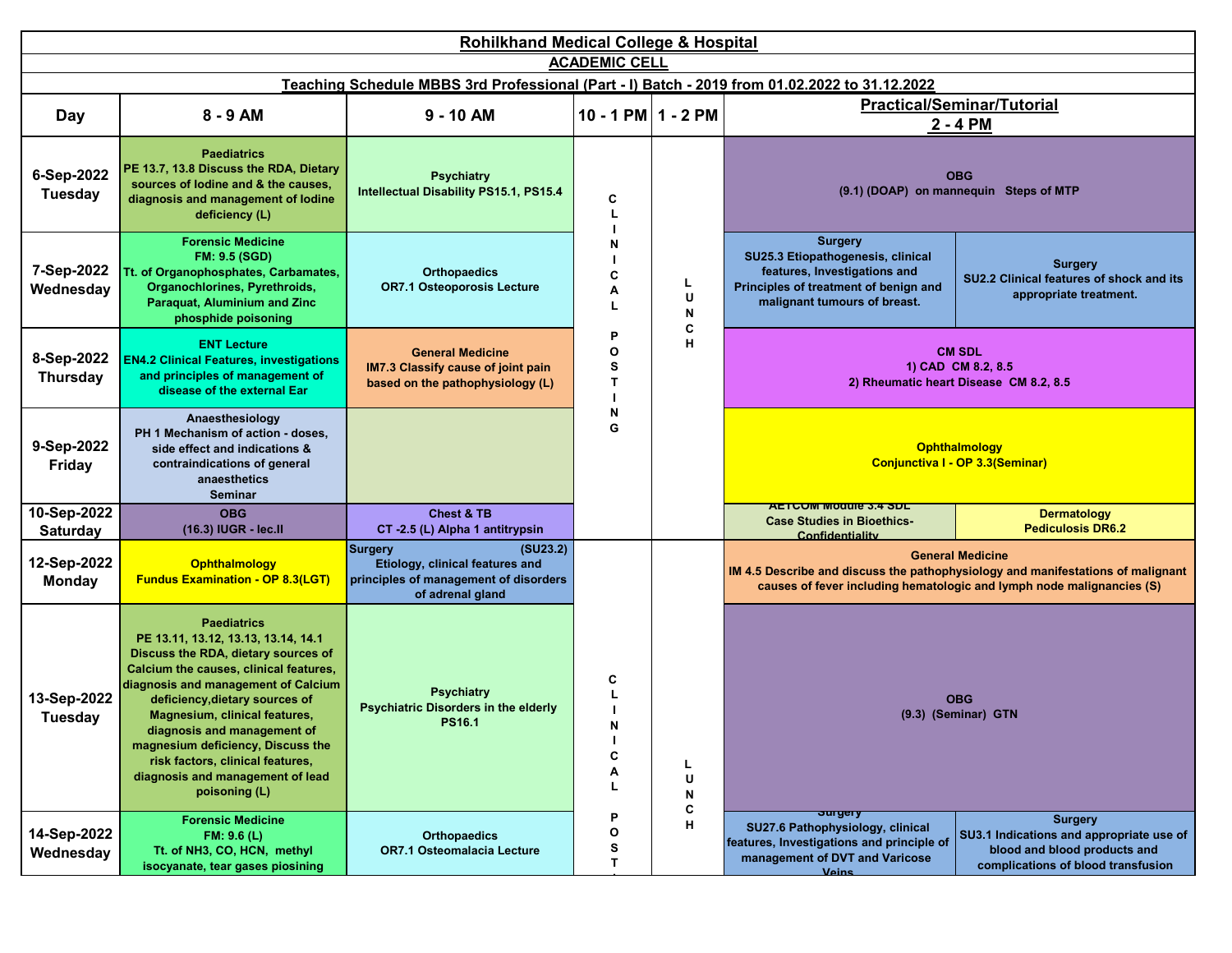| <b>Rohilkhand Medical College &amp; Hospital</b><br><b>ACADEMIC CELL</b>                      |                                                                                                                                                                    |                                                                                                                                     |                                 |        |                                                                                                                                                                     |                                                                                                                             |  |  |  |
|-----------------------------------------------------------------------------------------------|--------------------------------------------------------------------------------------------------------------------------------------------------------------------|-------------------------------------------------------------------------------------------------------------------------------------|---------------------------------|--------|---------------------------------------------------------------------------------------------------------------------------------------------------------------------|-----------------------------------------------------------------------------------------------------------------------------|--|--|--|
| Teaching Schedule MBBS 3rd Professional (Part - I) Batch - 2019 from 01.02.2022 to 31.12.2022 |                                                                                                                                                                    |                                                                                                                                     |                                 |        |                                                                                                                                                                     |                                                                                                                             |  |  |  |
| Day                                                                                           | $8 - 9$ AM                                                                                                                                                         | $9 - 10$ AM                                                                                                                         | $10 - 1$ PM $1 - 2$ PM          |        | <b>Practical/Seminar/Tutorial</b><br>2 - 4 PM                                                                                                                       |                                                                                                                             |  |  |  |
| 15-Sep-2022<br><b>Thursday</b>                                                                | <b>ENT Lecture</b><br><b>EN4.3 Investigations and Principles of</b><br>management of ASOM                                                                          | <b>General Medicine</b><br><b>IM7.4 Develop a systematic clinical</b><br>approach to joint pain based on the<br>pathophysiology (L) | N<br>G                          |        |                                                                                                                                                                     | <b>CM Lecture</b><br>1) Classification of studies & Descriptive epidemiology CM 7.3, 7.5<br>2) Case Control Study CM 7.5    |  |  |  |
| 16-Sep-2022<br><b>Friday</b>                                                                  | Radiology<br>(L) RD1.5 Common Radiological<br>findings Internal Medicine                                                                                           | <b>CM Lecture</b><br><b>Cohort Study</b><br><b>CM 7.5</b>                                                                           |                                 |        |                                                                                                                                                                     | Ophthalmology<br>Conjunctiva II - 3.4, 3.5, 3.6, 37(Seminar)                                                                |  |  |  |
| 17-Sep-2022<br><b>Saturday</b>                                                                | <b>OBG</b><br>(17.1) Physiology of lactation                                                                                                                       | <b>Chest &amp; TB</b><br>CT-2.7 (L) Allergic and non-allergic<br>obstructive airway disease.                                        |                                 |        | <b>ENT Seminar</b><br><b>EN 4.40 Observe and describe the</b><br>indications for and steps involved in a<br>tonsillectomy / adenoidectomy                           | <b>Dermatology</b><br><b>Fungal Infections DR7.2</b>                                                                        |  |  |  |
| 19-Sep-2022<br><b>Monday</b>                                                                  | <b>Ophthalmology</b><br>Optic Nerve - OP 8.5 (LGT)                                                                                                                 | <b>Surgery</b><br>(SU23.3) Clinical features, principles of<br>investigation and management of<br><b>Adrenal tumors</b>             | C<br>N<br>C<br>L<br>А<br>U<br>L |        | <b>General Medicine</b><br>IM 4.6 Discuss and describe the pathophysiology and manifestations of malaria (S)                                                        |                                                                                                                             |  |  |  |
| 20-Sep-2022<br><b>Tuesday</b>                                                                 | <b>Paediatrics</b><br>PE 14.2 Discuss the risk factors,<br>clinical features, diagnosis and<br>management of Kerosene ingestion (L)                                | <b>Psychiatry</b><br><b>Psychiatric Disorders in the elderly</b><br>PS16.2, PS16.3, PS16.5                                          |                                 |        |                                                                                                                                                                     | <b>OBG</b><br>(9.4) SGD on Specimen and cases sheet of H.Mole                                                               |  |  |  |
| 21-Sep-2022<br>Wednesday                                                                      | <b>Forensic Medicine</b><br>FM: 9.6(L)<br>Tt. of NH3, CO, HCN, methyl<br>isocyanate, tear gases piosining                                                          | <b>Orthopaedics</b><br><b>OR7.1 Rickets Lecture</b>                                                                                 |                                 | N      | <del>उषापुरा</del> y<br>SU28.4 Pathophysiology, clinical<br>features, investigations and<br>Principles of management of Intra-<br>abdominal abecose mosontorio quet | <b>Surgery</b><br><b>SU3.2 Observe blood transfusions</b>                                                                   |  |  |  |
| 22-Sep-2022<br><b>Thursday</b>                                                                | <b>ENT Lecture</b><br>AN38.1 Nerve supply actions of<br>intrinsic and extrinsic muscles of the<br>larynx                                                           | <b>General Medicine</b><br>IM7.5 Describe and discriminate acute,<br>subacute and chronic causes of joint<br>pain (L)               | P<br>O<br>s                     | C<br>н |                                                                                                                                                                     | <b>CM Lecture</b><br>1) Interventional studies CM 7.5<br>2) Association & Causation CM 7.7, 7.8                             |  |  |  |
| 23-Sep-2022<br><b>Friday</b>                                                                  | Anaesthesiology<br><b>SU 11</b><br>Mechanism of action - doses, side<br>effect and indications &<br>contraindications of general<br>anaesthetics<br><b>Seminar</b> | <b>AETCOM Module 3.4 SDL</b><br><b>Case Studies in Bioethics-Confidentiality</b><br>(I/C Ophthalmology)                             | $\mathsf{T}$<br>N<br>G          |        |                                                                                                                                                                     | <b>Ophthalmology</b><br>Cornea I - 4.1, 4.2, 4.3(Seminar)                                                                   |  |  |  |
| 24-Sep-2022<br><b>Saturday</b>                                                                | <b>OBG</b><br>(20.1) MTP act. and amendments                                                                                                                       | <b>Chest &amp; TB</b><br>CT-2.11 (SGD) Pulmonary function<br>tests.                                                                 |                                 |        | <u>רסט טיס אוויסטוויט וואסטווא</u><br><b>Operational Research and Field work</b><br>and Surveillance<br>(IIC Community Modicino)                                    | <b>Dermatology</b><br>Viral Infections DR8.2, DR8.3, DR8.4,<br><b>DR8.5, R8.6</b>                                           |  |  |  |
| 26-Sep-2022<br><b>Monday</b>                                                                  | <b>Ophthalmology</b><br>Optic Nerve - OP 8.5 (LGT)                                                                                                                 | <b>Surgery</b><br>(SU24.1) Clinical features, principles of<br>investigation, prognosis And<br>management of pancreatitis           |                                 |        |                                                                                                                                                                     | <b>General Medicine</b><br>IM 4.7 Discuss and describe the pathophysiology and manifestations of the sepsis<br>syndrome (S) |  |  |  |
| 27-Sep-2022<br><b>Tuesday</b>                                                                 | <b>Paediatrics</b><br>PE 14.3 Discuss the risk factors,<br>clinical features, diagnosis and<br>management of organophosphorus<br>poisoning (L)                     | <b>Psychiatry</b><br><b>Psychiatric emergencies PS17.1</b>                                                                          | c<br>L<br>N                     |        |                                                                                                                                                                     | <b>OBG</b><br>(10.1) (Seminar) APH - placenta praeveal                                                                      |  |  |  |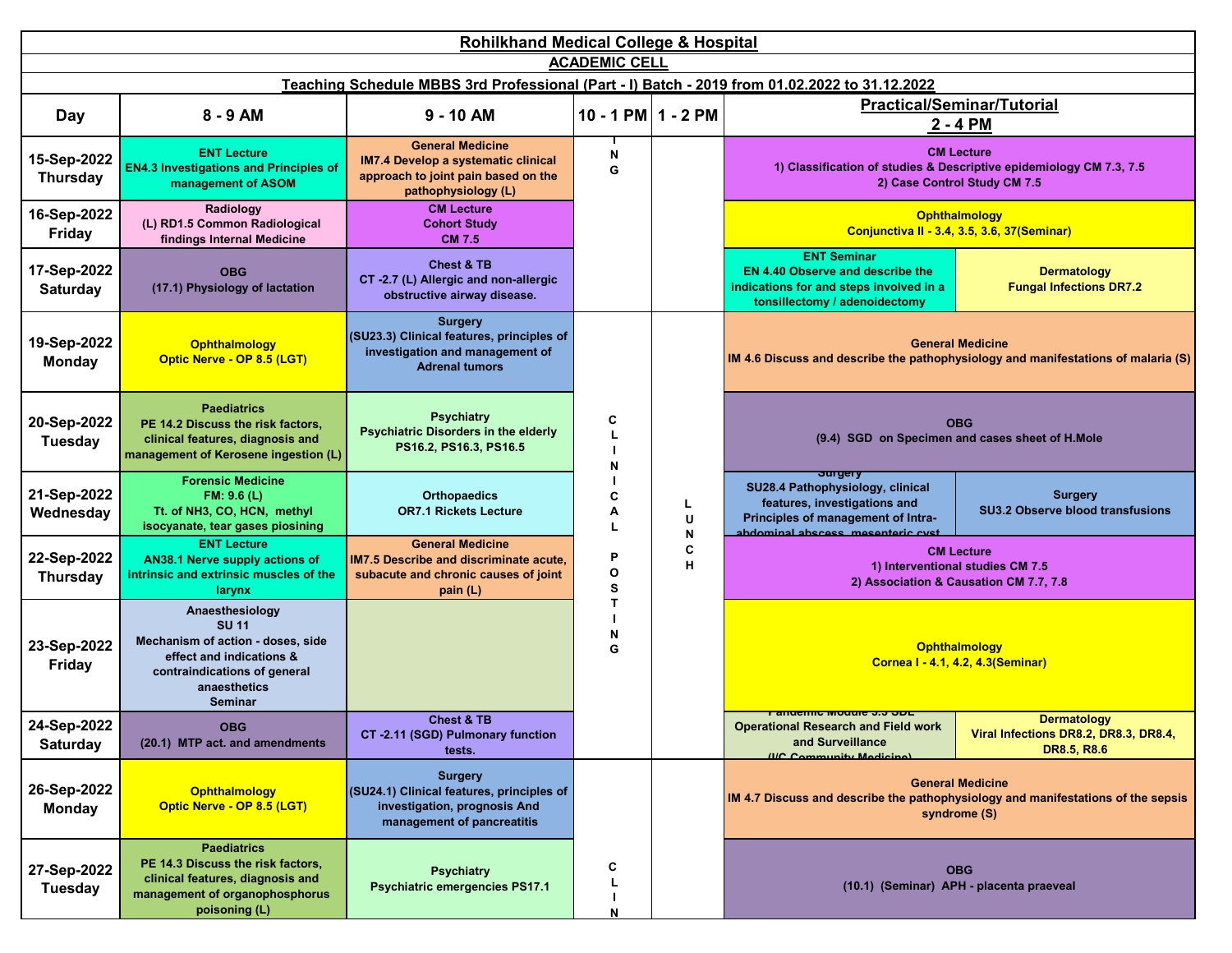| <b>Rohilkhand Medical College &amp; Hospital</b> |                                                                                                                                    |                                                                                                                                                                  |                       |                  |                                                                                                                                             |                                                                                                                                                                                                                                                        |  |  |  |
|--------------------------------------------------|------------------------------------------------------------------------------------------------------------------------------------|------------------------------------------------------------------------------------------------------------------------------------------------------------------|-----------------------|------------------|---------------------------------------------------------------------------------------------------------------------------------------------|--------------------------------------------------------------------------------------------------------------------------------------------------------------------------------------------------------------------------------------------------------|--|--|--|
| <b>ACADEMIC CELL</b>                             |                                                                                                                                    |                                                                                                                                                                  |                       |                  |                                                                                                                                             |                                                                                                                                                                                                                                                        |  |  |  |
|                                                  | Teaching Schedule MBBS 3rd Professional (Part - I) Batch - 2019 from 01.02.2022 to 31.12.2022<br><b>Practical/Seminar/Tutorial</b> |                                                                                                                                                                  |                       |                  |                                                                                                                                             |                                                                                                                                                                                                                                                        |  |  |  |
| Day                                              | 8 - 9 AM                                                                                                                           | $9 - 10$ AM                                                                                                                                                      | 10 - 1 PM $1 - 2$ PM  |                  | 2 - 4 PM                                                                                                                                    |                                                                                                                                                                                                                                                        |  |  |  |
| 28-Sep-2022<br>Wednesday                         | <b>Forensic Medicine</b><br>FM: 10.1 (L)<br>Tt. of Paracetamol,<br><b>Salicylates: Common antibiotics</b><br>poisoning             | <b>Orthopaedics</b><br><b>OR7.1 Paget's Disease Lecture</b>                                                                                                      | C<br>А                | L<br>U<br>N<br>C | <b>Surgery</b><br>SU28.5 Applied Anatomy and<br>physiology of esophagus                                                                     | <b>Surgery</b><br>SU4.1 Elicit document and present<br>history in a case of Burns and perform<br>physical examination. Describe<br><b>Pathophysiology of Burns</b>                                                                                     |  |  |  |
| 29-Sep-2022<br><b>Thursday</b>                   | <b>ENT Lecture</b><br><b>DE4.2 Etiological factors in the</b><br>formation of precancerous/ cancerous<br>lesions                   | <b>General Medicine</b><br>IM7.6 Discriminate, describe and<br>discuss arthralgia from arthritis and<br>mechanical from inflammatory causes<br>of joint pain (L) | P<br>O<br>S<br>Т<br>N | н                |                                                                                                                                             | <b>CM SDL</b><br>Nutritional Surveillance & Major nutritional problems in India CM 5.5<br>Women empowerment CM 10.9                                                                                                                                    |  |  |  |
| 30-Sep-2022<br><b>Friday</b>                     | Radiology<br>(L) RD1.6 Investigations pertaining to<br>disorders in Surgery                                                        | <b>CM Lecture</b><br><b>Investigation of an Epidemic</b><br>CM 7.7, 8.4                                                                                          | G                     |                  |                                                                                                                                             | Ophthalmology<br>Cornea II - 4.4, 4.10(Seminar)                                                                                                                                                                                                        |  |  |  |
| 1-Oct-2022<br><b>Saturday</b>                    | <b>OBG</b><br>(20.1) Methods of MTP                                                                                                | <b>Chest &amp; TB</b><br>CT-2.6 (L) Causes and exacerbation<br>of obstructive airway disease.                                                                    |                       |                  | <u>En oemma</u><br>AN 36.1 Describe the morphology,<br>relations, blood supply and applied<br>anatomy of palatine tonsil and soft<br>nalato | <b>Dermatology</b><br>Leprosy DR9.2, DR9.3                                                                                                                                                                                                             |  |  |  |
| 3-Oct-2022<br><b>Monday</b>                      | <b>Ophthalmology</b><br>Strabismus - OP 9.2 (LGT)                                                                                  | <b>Surgery</b><br>(SU24.2) Clinical features, principles of<br>investigation, prognosis And<br>management of pancreatic endocrine<br>tumours                     | C<br>L                |                  |                                                                                                                                             | <b>General Medicine</b><br>IM 4.8 Discuss and describe the pathophysiology, aetiology and clinical<br>manifestations of fever of unknown origin (FUO) including in a normal host,<br>neutropenic host, nosocomial host and a host with HIV disease (S) |  |  |  |
| 4-Oct-2022<br><b>Tuesday</b>                     |                                                                                                                                    | Holiday                                                                                                                                                          | N                     |                  |                                                                                                                                             | Holiday                                                                                                                                                                                                                                                |  |  |  |
| 5-Oct-2022<br>Wednesday                          |                                                                                                                                    | Holiday                                                                                                                                                          | C<br>A                | Ч                | Holiday                                                                                                                                     |                                                                                                                                                                                                                                                        |  |  |  |
| 6-Oct-2022<br><b>Thursday</b>                    | <b>ENT Lecture</b><br><b>EN4.19 Clinical features,</b><br>investigations and principles of<br>management of Vertigo                | <b>General Medicine</b><br>IM7.7 Discriminate, describe and<br>discuss distinguishing articular from<br>periarticular complaints (L)                             | L<br>P<br>O           | U<br>N<br>C<br>н |                                                                                                                                             | <b>CM SDL</b><br>1) Voluntary Health agencies, AYUSH and Private sector CM 17.5<br>2) Application & use of Computer in epidemiology CM 7.9, 8.6                                                                                                        |  |  |  |
| 7-Oct-2022<br><b>Friday</b>                      | Radiology<br>(L) RD1.7 Investigations pertaining to<br>disorders in Paediatrics                                                    | <b>CM Lecture</b><br><b>Infectious disease Epidemiology</b><br><b>CM 7.2</b>                                                                                     | s<br>T<br>N           |                  |                                                                                                                                             | Ophthalmology<br><b>Uveitis I - 6.1, 6.2, 6.3 (Seminar)</b>                                                                                                                                                                                            |  |  |  |
| 8-Oct-2022<br><b>Saturday</b>                    | <b>OBG</b><br>(20.3) PCPNDT Act                                                                                                    | <b>Chest &amp; TB</b><br>CT-2.16 (L) Therapies for OAD.                                                                                                          | G                     |                  | <b>AETCOM</b> module 3.4<br><b>Case Studies in Bioethics-</b><br><b>Confidentiality</b><br>(I/C Ophthalmology)                              | <b>Dermatology</b><br><b>Sexually Transmitted Diseases DR10.1,</b><br><b>DR10.2</b>                                                                                                                                                                    |  |  |  |
| 10-Oct-2022<br><b>Monday</b>                     | <b>Ophthalmology</b><br>Ocular Injury - OP 9.5 (LGT)                                                                               | <b>Surgery</b><br>(SU24.3) Principles of investigation<br>and management of Pancreatic<br>disorders including pancreatitis and<br>endocrine tumors.              |                       |                  |                                                                                                                                             | <b>General Medicine</b><br>IM 15.1 Enumerate, describe and discuss the aetiology of upper and lower GI<br>bleeding (S)                                                                                                                                 |  |  |  |
| 11-Oct-2022<br><b>Tuesday</b>                    | <b>Paediatrics</b>                                                                                                                 | <b>Psychiatry</b><br>Psychiatric emergencies PS17.2,<br><b>PS17.3</b>                                                                                            | С                     |                  |                                                                                                                                             | OBG (10.1) (Seminar) APH - Il abruptio placentae                                                                                                                                                                                                       |  |  |  |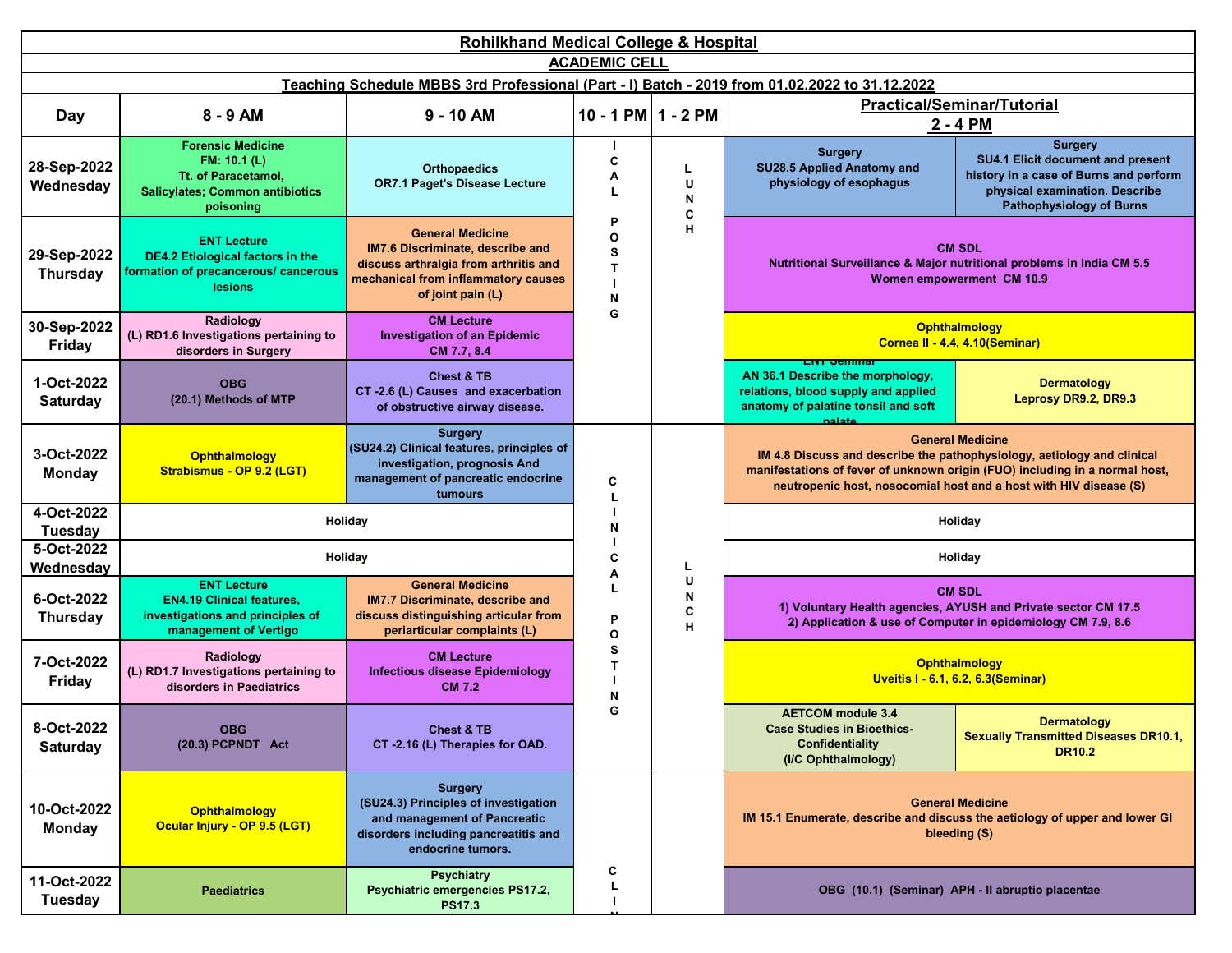| <b>Rohilkhand Medical College &amp; Hospital</b> |                                                                                                                                                 |                                                                                                                           |                             |                          |                                                                                                                                                                                      |                                                                                                                                                                                       |  |                                                                                                                                                                            |
|--------------------------------------------------|-------------------------------------------------------------------------------------------------------------------------------------------------|---------------------------------------------------------------------------------------------------------------------------|-----------------------------|--------------------------|--------------------------------------------------------------------------------------------------------------------------------------------------------------------------------------|---------------------------------------------------------------------------------------------------------------------------------------------------------------------------------------|--|----------------------------------------------------------------------------------------------------------------------------------------------------------------------------|
| <b>ACADEMIC CELL</b>                             |                                                                                                                                                 |                                                                                                                           |                             |                          |                                                                                                                                                                                      |                                                                                                                                                                                       |  |                                                                                                                                                                            |
|                                                  |                                                                                                                                                 | Teaching Schedule MBBS 3rd Professional (Part - I) Batch - 2019 from 01.02.2022 to 31.12.2022                             |                             |                          |                                                                                                                                                                                      |                                                                                                                                                                                       |  |                                                                                                                                                                            |
| Day                                              | 8 - 9 AM                                                                                                                                        | $9 - 10$ AM                                                                                                               | 10 - 1 PM $1 - 2$ PM        |                          |                                                                                                                                                                                      | <b>Practical/Seminar/Tutorial</b><br>2 - 4 PM                                                                                                                                         |  |                                                                                                                                                                            |
| 12-Oct-2022<br>Wednesday                         | <b>Forensic Medicine</b><br>FM: 10.1 (L)<br>Tt. of Barbiturates, BDZ, phenytoin,<br>lithium, haloperidol, neuroleptics,<br>tricyclics poisoning | <b>Orthopaedics</b><br>OR10.1 Benign bone tumor Lecture                                                                   | C<br>А<br>L                 | L<br>U<br>N              | SU28.6 Clinical features, investigations<br>and principles of<br>management of malignant and Benign<br>disorders of esophagus                                                        | <b>Surgery</b><br>SU4.2 Clinical features, Diagnosis, type<br>and extent of burns and planning<br>appropriate treatment.                                                              |  |                                                                                                                                                                            |
| 13-Oct-2022<br><b>Thursday</b>                   | <b>ENT Lecture</b><br><b>EN4.30 Clinical features,</b><br>investigations and principles of<br>management of Epistaxis                           | <b>General Medicine</b><br>IM7.9 Describe the common signs and<br>symptoms of articular and periarticular<br>diseases (L) | P<br>O<br>S<br>T            | C<br>Н                   |                                                                                                                                                                                      |                                                                                                                                                                                       |  | ᇭᇬᇆ<br>Programme related to Poverty reduction CM 2.5<br><b>CM Seminar/ Tutorial</b><br><b>National Vector Borne Disease Control Programme (NVBDCP)</b><br>CMR <sub>3</sub> |
| 14-Oct-2022<br><b>Friday</b>                     | Anaesthesiology<br>SU 17 & PY 11<br><b>BLS</b> in skill lab<br><b>Group discussion</b>                                                          | <b>AETCOM Module 3.5</b><br><b>Case Studies in Bioethics-Fiduciary Duty</b><br>(I/C Ophthalmology)                        | N<br>G                      |                          |                                                                                                                                                                                      | <b>Ophthalmology</b><br>Uveitis II - OP 6.4, 6.6, 5.1 (Seminar)                                                                                                                       |  |                                                                                                                                                                            |
| 15-Oct-2022<br><b>Saturday</b>                   | <b>OBG</b><br>(21.1) Contraception -Lec.- I                                                                                                     | <b>Chest &amp; TB</b><br>CT -2.12 (Tutorial) Peak expiratory flow<br>rate.                                                |                             |                          | нт эчши<br>AN 38.1 Describe the morphology.<br>nerve & blood supply and actions of<br>intrinsic and extrinsic muscles of the<br>larynx                                               | <b>Dermatology</b><br><b>Sexually Transmitted Diseases DR10.5,</b><br><b>DR10.7</b>                                                                                                   |  |                                                                                                                                                                            |
| 17-Oct-2022<br><b>Monday</b>                     | <b>Ophthalmology</b><br>Optic Nerve - OP 8.5 (SDL)                                                                                              | <b>Surgery</b><br>(SU25.1) Applied anatomy and<br>appropriate investigations for breast<br>disease                        |                             |                          |                                                                                                                                                                                      | <b>General Medicine</b><br>IM 15.2 Enumerate, describe and discuss the evaluation and steps involved in<br>stabilizing a patient who presents with acute volume loss and GI bleed (S) |  |                                                                                                                                                                            |
| 18-Oct-2022<br><b>Tuesday</b>                    | <b>Paediatrics</b><br>PE 14.4 Discuss the risk factors,<br>clinical features, diagnosis and<br>management of paracetamol poisoning<br>(L)       | <b>Psychiatry</b><br><b>Therapeutics PS18.1</b>                                                                           | C<br>N                      |                          |                                                                                                                                                                                      | <b>OBG</b><br>(14.1) (SGD) filling form for blood products and writing transfusion notes                                                                                              |  |                                                                                                                                                                            |
| 19-Oct-2022<br>Wednesday                         | <b>Forensic Medicine</b><br><b>FM: 10.1 (SGD)</b><br>Tt. of Narcotic Analgesics,<br><b>Anaesthetics, and Muscle Relaxants</b><br>Poisoning      | <b>Orthopaedics</b><br>OR10.1 Osteosarcoma                                                                                | C<br>А<br>L                 | L<br>U<br>${\sf N}$<br>C | SU28.11 Applied anatomy of spleen.<br>Describe the clinical Features,<br>Investigations and principles of<br>management of splenic injuries. Post-<br>splenectomy sepsis-prophylaxis | <b>Surgery</b><br>SU4.3 Medicolegal aspects in burn<br>injuries.                                                                                                                      |  |                                                                                                                                                                            |
| 20-Oct-2022<br><b>Thursday</b>                   | <b>ENT Lecture</b><br><b>EN4.31 Clinical features,</b><br>investigations and priniciples of<br>management of trauma to the face &<br>neck       | <b>General Medicine</b><br><b>IM7.10 Describe the systemic</b><br>manifestations of rheumatologic<br>disease (L)          | P<br>O<br>S<br>$\mathbf{T}$ | н                        | <b>CM Seminar/ Tutorial</b><br><b>National Leprosy Eradication Programme (NLEP) CM 8.3</b><br><b>National Tuberculosis Elimination Programme (NTEP) CM 8.3</b>                       |                                                                                                                                                                                       |  |                                                                                                                                                                            |
| 21-Oct-2022<br><b>Friday</b>                     | Radiology<br>(L) RD1.9 Interventional Radiology in<br>common clinical conditions                                                                | <b>CM Lecture</b><br>Major health outbreak, Health events<br>and measures to prevent<br>CM 8.4, 20.1, 20.2, 20.3, 20.4    | ${\sf N}$<br>G              |                          |                                                                                                                                                                                      | Ophthalmology<br>Glaucoma I - OP 6.7, 6.5 (Seminar)                                                                                                                                   |  |                                                                                                                                                                            |
| 22-Oct-2022<br>Saturday                          | <b>OBG</b><br>(21.1) Contraception -Lec.- II                                                                                                    | <b>Chest &amp; TB</b><br>CT -2.17 (L) Vaccinations in OAD.                                                                |                             |                          | <b>Pandemic Module 3.3</b><br><b>Operational Research and Field work</b><br>and Surveillance<br>(I/C Community Medicine)                                                             | <b>Dermatology</b><br><b>HIV DR 11.2</b>                                                                                                                                              |  |                                                                                                                                                                            |
| 24-Oct-2022<br><b>Monday</b>                     |                                                                                                                                                 | Holiday                                                                                                                   |                             |                          |                                                                                                                                                                                      | Holiday                                                                                                                                                                               |  |                                                                                                                                                                            |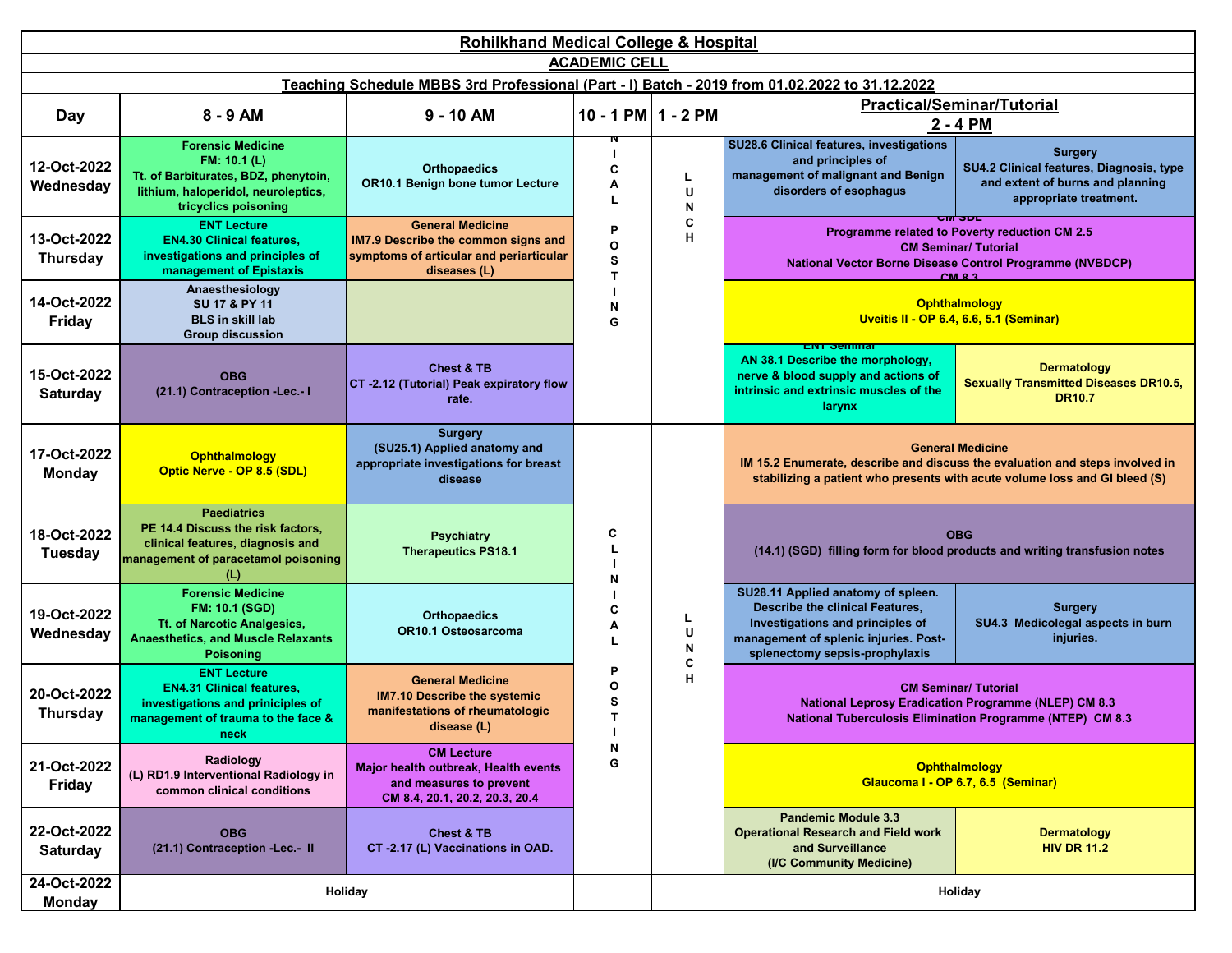| <b>Rohilkhand Medical College &amp; Hospital</b>                                                                      |                                                                                                                                                                                                                                     |                                                                                                                                                                                 |                      |                       |                                                                                                                                                                              |                                                                                                                                                            |  |  |  |
|-----------------------------------------------------------------------------------------------------------------------|-------------------------------------------------------------------------------------------------------------------------------------------------------------------------------------------------------------------------------------|---------------------------------------------------------------------------------------------------------------------------------------------------------------------------------|----------------------|-----------------------|------------------------------------------------------------------------------------------------------------------------------------------------------------------------------|------------------------------------------------------------------------------------------------------------------------------------------------------------|--|--|--|
| <b>ACADEMIC CELL</b><br>Teaching Schedule MBBS 3rd Professional (Part - I) Batch - 2019 from 01.02.2022 to 31.12.2022 |                                                                                                                                                                                                                                     |                                                                                                                                                                                 |                      |                       |                                                                                                                                                                              |                                                                                                                                                            |  |  |  |
|                                                                                                                       | <b>Practical/Seminar/Tutorial</b>                                                                                                                                                                                                   |                                                                                                                                                                                 |                      |                       |                                                                                                                                                                              |                                                                                                                                                            |  |  |  |
| Day                                                                                                                   | 8 - 9 AM                                                                                                                                                                                                                            | $9 - 10$ AM                                                                                                                                                                     | 10 - 1 PM $1 - 2$ PM |                       |                                                                                                                                                                              | 2 - 4 PM                                                                                                                                                   |  |  |  |
| 25-Oct-2022<br><b>Tuesday</b>                                                                                         |                                                                                                                                                                                                                                     | Holiday                                                                                                                                                                         | C                    |                       |                                                                                                                                                                              | Holiday                                                                                                                                                    |  |  |  |
| 26-Oct-2022<br>Wednesday                                                                                              |                                                                                                                                                                                                                                     | Holiday                                                                                                                                                                         | N                    |                       |                                                                                                                                                                              | Holiday                                                                                                                                                    |  |  |  |
| 27-Oct-2022<br><b>Thursday</b>                                                                                        | <b>ENT Lecture</b><br><b>EN4.12 Correct investigations and</b><br>principles of management of Hearing<br><b>Loss</b>                                                                                                                | <b>General Medicine</b><br><b>IM7.15 Enumerate the indications for</b><br>and interpret the results of : CBC, anti-<br>CCP, RA, ANA, DNA and other tests of<br>autoimmunity (L) | C<br>А<br>P          | L<br>U<br>N<br>C<br>н | <b>CM Seminar/ Tutorial</b><br>1) National AIDS control Programme (NACP) CM 8.3<br>2) National Programme for control of Blindness (NPCB) CM 8.3                              |                                                                                                                                                            |  |  |  |
| 28-Oct-2022<br><b>Friday</b>                                                                                          | Radiology<br>(L) RD1.10 Role of Emergency<br>Radiology & applied aspects                                                                                                                                                            | <b>CM Lecture</b><br>Types of screening & evaluation of a<br><b>Screening Test</b><br><b>CM 7.6</b>                                                                             | O<br>S<br>т          |                       | Ophthalmology<br>Glaucoma II - OP 6.9 (Seminar)                                                                                                                              |                                                                                                                                                            |  |  |  |
| 29-Oct-2022<br><b>Saturday</b>                                                                                        | <b>OBG</b><br>(21.1) Contraception Lec.- III                                                                                                                                                                                        | <b>Chest &amp; TB</b><br>CT -2.19 (SGD) Management plan for<br>acute exacerbations in OAD.                                                                                      | N<br>G               |                       | <b>ENT Seminar</b><br>PY 10.15: Describe and discuss<br>functional anatomy of ear and auditory<br>pathways & physiology of hearing                                           | <b>Dermatology</b><br>Dermatitis and Eczema DR12.2, DR12.5                                                                                                 |  |  |  |
| 31-Oct-2022<br><b>Monday</b>                                                                                          | Ophthalmology<br>Optic Nerve - OP 8.5 (SDL)                                                                                                                                                                                         | <b>Surgery</b><br>(SU25.2) Etiopathogenesis, clinical<br>features and principles of management<br>of benign breast disease including<br>infections of the breast                |                      |                       |                                                                                                                                                                              | <b>General Medicine</b><br>IM 15.3 Describe and discuss the physiologic effects of acute blood and volume<br>loss(S)                                       |  |  |  |
| 1-Nov-2022<br><b>Tuesday</b>                                                                                          | <b>Paediatrics</b><br>PE15.1, 15.2 Discuss the fluid and<br>electrolyte requirement in health and<br>disease and The clinical features and<br>complications of fluid and electrolyte<br>imbalance and outline the<br>management (L) | <b>Psychiatry</b><br><b>Therapeutics PS18.2</b>                                                                                                                                 | C<br>N<br>C<br>A     | L                     |                                                                                                                                                                              | <b>OBG</b><br>(14.1) (demostration) Foetal Skull                                                                                                           |  |  |  |
| 2-Nov-2022<br>Wednesday                                                                                               | <b>Forensic Medicine</b><br><b>FM: 10.1 (SGD)</b><br>Tt. Of oleander, odollam, aconite,<br>digitalis, Insulin poisoning                                                                                                             | <b>Orthopaedics</b><br><b>OR10.1 Ewing Sarcoma Lecture</b>                                                                                                                      | P<br>O               | U<br>N<br>C<br>н      | <del>ourgery</del><br>SU28.12 Applied anatomy of biliary<br>system. Describe the Clinical features,<br>investigations and principles of<br>management of diseases of biliary | <del>ourgery</del><br><b>SU4.4 Communicate and counsel</b><br>patients and families on the outcome and<br>rehabilitation demonstrating empathy<br>and care |  |  |  |
| 3-Nov-2022<br><b>Thursday</b>                                                                                         | <b>ENT Lecture</b><br><b>EN4.19 Clinical features,</b><br>investigations and principles of<br>management of Vertigo                                                                                                                 | <b>General Medicine</b><br><b>IM7.19 Develop an appropriate</b><br>treatment plan for patients with<br>rheumatologic diseases (L)                                               | s<br>Т<br>N<br>G     |                       |                                                                                                                                                                              | <b>CM</b><br><b>FA &amp; Feedback</b>                                                                                                                      |  |  |  |
| 4-Nov-2022<br><b>Friday</b>                                                                                           | Radiology<br>(L) RD1.11 Preparations of Patient for<br>common Imaging procedures                                                                                                                                                    | <b>CM Lecture</b><br><b>Hypertension</b><br>CM 8.2, 8.5                                                                                                                         |                      |                       |                                                                                                                                                                              | <b>Ophthalmology</b><br>Lens I - OP 7.1, 7.2 (Seminar)                                                                                                     |  |  |  |
| 5-Nov-2022<br><b>Saturday</b>                                                                                         | <b>OBG</b><br>(21.1) )Contraception Lec.- IV                                                                                                                                                                                        | <b>Chest &amp; TB</b><br>CT-2.15 (Tutorial) Bronchial Asthma<br>v/s COPD                                                                                                        |                      |                       | <b>ENT Seminar</b><br>DE 4.4: Counseling patients to risks of<br>oral cancer with respect to tobacco,<br>smoking, alcohol and other causative<br><b>factors</b>              | <b>Dermatology</b><br>Dermatitis and Eczema DR12.6, DR12.7                                                                                                 |  |  |  |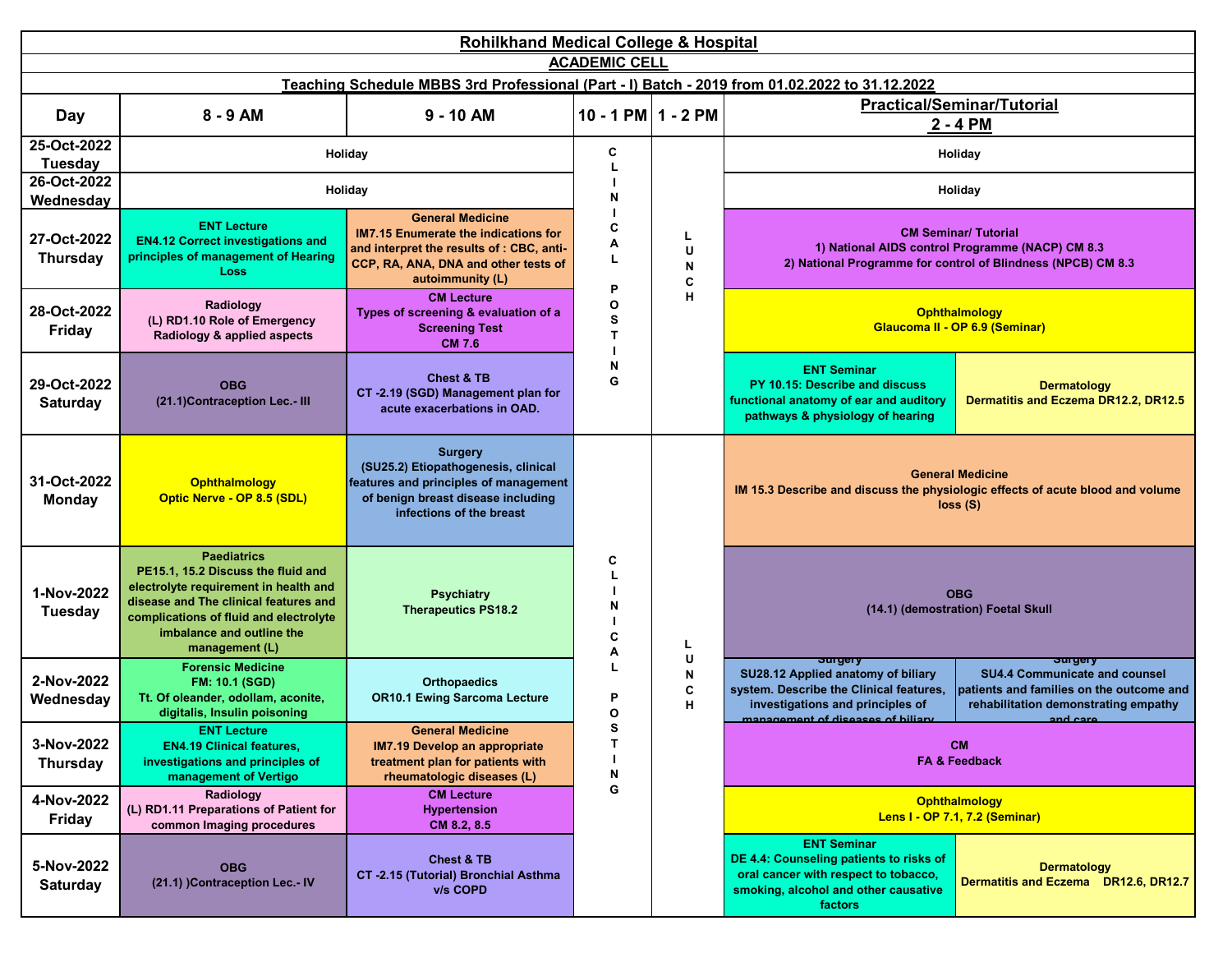| <b>Rohilkhand Medical College &amp; Hospital</b>                                                                      |                                                                                                                                                                                       |                                                                                                                                                                    |                                                                               |                       |                                                                                                                                                                                                      |                                                                                                                                                                                                                 |  |  |  |
|-----------------------------------------------------------------------------------------------------------------------|---------------------------------------------------------------------------------------------------------------------------------------------------------------------------------------|--------------------------------------------------------------------------------------------------------------------------------------------------------------------|-------------------------------------------------------------------------------|-----------------------|------------------------------------------------------------------------------------------------------------------------------------------------------------------------------------------------------|-----------------------------------------------------------------------------------------------------------------------------------------------------------------------------------------------------------------|--|--|--|
| <b>ACADEMIC CELL</b><br>Teaching Schedule MBBS 3rd Professional (Part - I) Batch - 2019 from 01.02.2022 to 31.12.2022 |                                                                                                                                                                                       |                                                                                                                                                                    |                                                                               |                       |                                                                                                                                                                                                      |                                                                                                                                                                                                                 |  |  |  |
|                                                                                                                       |                                                                                                                                                                                       |                                                                                                                                                                    |                                                                               |                       |                                                                                                                                                                                                      |                                                                                                                                                                                                                 |  |  |  |
| <b>Day</b>                                                                                                            | 8 - 9 AM                                                                                                                                                                              | $9 - 10$ AM                                                                                                                                                        | 10 - 1 PM $1 - 2$ PM                                                          |                       | <b>Practical/Seminar/Tutorial</b><br>2 - 4 PM                                                                                                                                                        |                                                                                                                                                                                                                 |  |  |  |
| 7-Nov-2022<br><b>Monday</b>                                                                                           | <b>Ophthalmology</b><br>Strabismus - OP 9.2 (SDL)                                                                                                                                     | <b>Surgery</b><br>(SU25.3)Etiopathogenesis, clinical<br>features, Investigations and principles<br>of treatment of benign and malignant<br>tumours of breast.      |                                                                               | С<br>N                |                                                                                                                                                                                                      | <b>General Medicine</b><br>IM 15.10 Enumerate the indications for endoscopy, colonoscopy and other<br>imaging procedures in the investigation of Upper GI bleeding (S)                                          |  |  |  |
| 8-Nov-2022<br><b>Tuesday</b>                                                                                          | <b>Paediatrics</b><br>PE16.1 Explain the components of<br>integrated Management of Neonatal<br>and Childhood illnesses (IMNCI)<br>guidelines and method of risk<br>stratification (L) | <b>Psychiatry</b><br><b>Therapeutics PS18.3</b>                                                                                                                    | C<br>L<br>Α<br>U<br>L<br>N<br>C<br>P<br>н<br>O<br>s<br>$\mathbf{T}$<br>N<br>G |                       |                                                                                                                                                                                                      | <b>OBG</b><br>(14.1) (demonstration) Maternal Pelvis & types - I                                                                                                                                                |  |  |  |
| 9-Nov-2022<br>Wednesday                                                                                               | <b>Forensic Medicine</b><br>FM: 11.1 (L)<br>Mx of Snake bite, scorpion sting, bee<br>and wasp sting and spider bite                                                                   | <b>Orthopaedics</b><br><b>OR10.1 Osteoclastoma Lecture</b>                                                                                                         |                                                                               |                       | <b>Surgery</b><br>SU28.13 Applied anatomy of small and<br>large intestine                                                                                                                            | <b>Surgery</b><br>SU5.1 Normal wound healing and factors<br>affecting healing                                                                                                                                   |  |  |  |
| 10-Nov-2022<br><b>Thursday</b>                                                                                        | <b>ENT Lecture</b><br><b>EN4.21 Cinical features, investigations</b><br>and management of Tinnitus                                                                                    | <b>General Medicine</b><br>IM7.20 Select, prescribe and<br>communicate appropriate medications<br>for relief of joint pain (L)                                     |                                                                               |                       |                                                                                                                                                                                                      | <b>CM Seminar/ Tutorial</b><br>1) National Programme for Prevention and Control of Cancer, Diabetes,<br>Cardiovascular diseases & Stroke (NPCDCS) CM 8.3<br>2) National Mental Health Programmes (NMHP) CM 15.3 |  |  |  |
| 11-Nov-2022<br>Friday                                                                                                 | Anaesthesiology<br>Self directed study                                                                                                                                                | <b>AETCOM Module 3.5 SDL</b><br><b>Case Studies in Bioethics-Fiduciary Duty</b><br>(I/C Ophthalmology)                                                             |                                                                               |                       |                                                                                                                                                                                                      | <b>Ophthalmology</b><br>Lens II - OP 7.3, 7.4(Seminar)                                                                                                                                                          |  |  |  |
| 12-Nov-2022<br><b>Saturday</b>                                                                                        | <b>OBG</b><br>(21.1) )Contraception Lec.- V                                                                                                                                           | <b>Chest &amp; TB</b><br>CT-2.20 (L) Principles and use of<br>oxygen therapy.                                                                                      |                                                                               |                       | <u>יטט טיט אוויטט ווא</u><br><b>Case Studies in Bioethics-Fiduciary</b><br>Duty<br>(IIC Ophthalmology)                                                                                               | <b>Dermatology</b><br><b>Vesiculobullous Lesion DR13.1, DR13.3</b>                                                                                                                                              |  |  |  |
| 14-Nov-2022<br><b>Monday</b>                                                                                          | Ophthalmology<br>Ocular Injury - OP 9.5 (SDL)                                                                                                                                         | <b>Surgery</b><br>(SU26.1) Outline the role of surgery in<br>the management of coronary heart<br>disease, valvular heart diseases and<br>congenital heart diseases |                                                                               |                       |                                                                                                                                                                                                      | <b>General Medicine</b><br>IM 15.14 Describe and enumerate the indications, pharmacology and side effects<br>of pharmacotherapy of pressors used in the treatment of Upper GI bleed (S)                         |  |  |  |
| 15-Nov-2022<br>Tuesday                                                                                                | <b>Paediatrics</b><br>PE19.1 Explain the components of the<br><b>Universal immunization Program and</b><br>the National Immunization Program (L)                                      | <b>Psychiatry</b><br>Describe the relevance, role and status<br>of community psychiatry<br><b>PS19.1</b>                                                           | C<br>느<br>N<br>c<br>Α<br>L<br>P<br>О                                          |                       |                                                                                                                                                                                                      | <b>OBG</b><br>(14.2) (Demostration) mechanism of labour in OP                                                                                                                                                   |  |  |  |
| 16-Nov-2022<br>Wednesday                                                                                              | <b>Forensic Medicine</b><br><b>FM: 11.1 (SGD)</b><br>Mx of Snake bite, scorpion sting, bee<br>and wasp sting and spider bite                                                          | <b>Orthopaedics</b><br>OR10.1 Metastatic bone tumors lecture                                                                                                       |                                                                               | L<br>U<br>N<br>C<br>н | <b>Surgery</b><br>SU28.14 Clinical features,<br>investigations and principles of<br>Management of disorders of small and<br>large intestine including neonatal<br>obstruction and Short gut syndrome | <b>Surgery</b><br>SU5.2 Eliciting, document ing and<br>presenting a history in a patient<br>presenting with wounds.                                                                                             |  |  |  |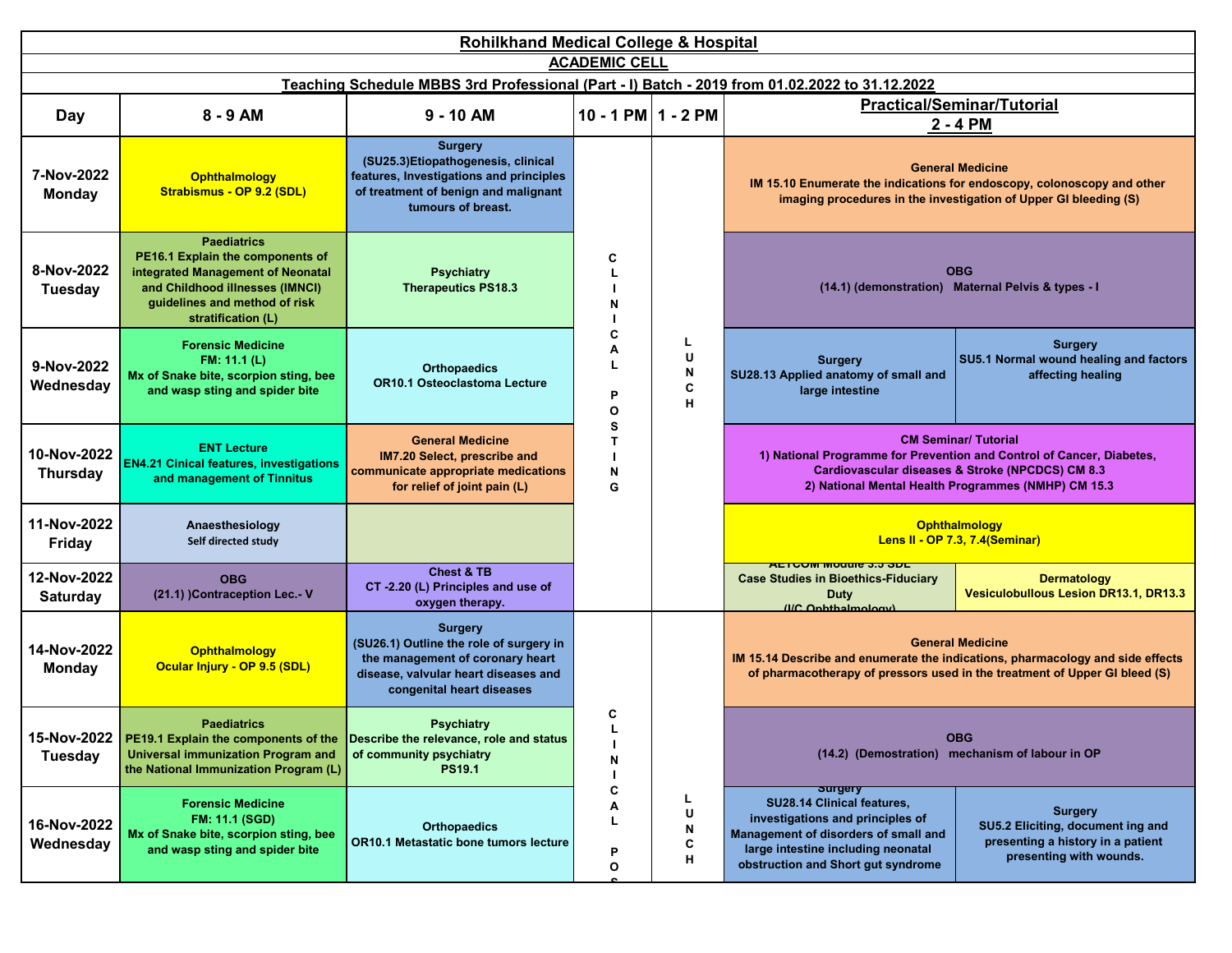| <b>Rohilkhand Medical College &amp; Hospital</b> |                                                                                                                                                                                                                     |                                                                                                                                      |                             |             |                                                                                                                                                              |                                                                                                                                                                                          |  |  |  |
|--------------------------------------------------|---------------------------------------------------------------------------------------------------------------------------------------------------------------------------------------------------------------------|--------------------------------------------------------------------------------------------------------------------------------------|-----------------------------|-------------|--------------------------------------------------------------------------------------------------------------------------------------------------------------|------------------------------------------------------------------------------------------------------------------------------------------------------------------------------------------|--|--|--|
|                                                  | <b>ACADEMIC CELL</b><br>Teaching Schedule MBBS 3rd Professional (Part - I) Batch - 2019 from 01.02.2022 to 31.12.2022                                                                                               |                                                                                                                                      |                             |             |                                                                                                                                                              |                                                                                                                                                                                          |  |  |  |
|                                                  |                                                                                                                                                                                                                     |                                                                                                                                      |                             |             |                                                                                                                                                              | <b>Practical/Seminar/Tutorial</b>                                                                                                                                                        |  |  |  |
| Day                                              | $8 - 9$ AM                                                                                                                                                                                                          | $9 - 10$ AM                                                                                                                          | $10 - 1$ PM $1 - 2$ PM      |             |                                                                                                                                                              | 2 - 4 PM                                                                                                                                                                                 |  |  |  |
| 17-Nov-2022<br><b>Thursday</b>                   | <b>ENT Lecture</b><br><b>EN4.26 Clinical features,</b><br>investigations and management of<br><b>Adenoids</b>                                                                                                       | <b>General Medicine</b><br>IM7.21 Select, prescribe and<br>communicate preventive therapy for<br>crystalline arthropathies (L)       | $\mathsf{T}$<br>N<br>G      |             | <b>CM Seminar/ Tutorial</b><br>1) Reproductive Child Health (RCH) CM 10.5, 10.7<br>2) National health Mission (NHM) CM 16.4, 17.4                            |                                                                                                                                                                                          |  |  |  |
| 18-Nov-2022<br><b>Friday</b>                     |                                                                                                                                                                                                                     | Holiday                                                                                                                              |                             |             |                                                                                                                                                              | Holiday                                                                                                                                                                                  |  |  |  |
| 19-Nov-2022<br><b>Saturday</b>                   | <b>OBG</b><br>(21.1) )Contraception Lec.- VI                                                                                                                                                                        | <b>Chest &amp; TB</b><br><b>Assessment</b>                                                                                           |                             |             | <b>ENT Seminar</b><br><b>EN 4.22: Nasal Obstruction: Clinical</b><br><b>Features, Differential Diagnosis,</b><br><b>Investigations &amp; Management</b>      | <b>Dermatology</b><br><b>Vesiculobullous Lesion DR13.2</b>                                                                                                                               |  |  |  |
| 21-Nov-2022<br><b>Monday</b>                     | <b>Ophthalmology</b><br><b>Revision</b>                                                                                                                                                                             | <b>Surgery</b><br>(SU26.3) Clinical features of<br>mediastinal diseases and the<br>principles of management                          |                             |             |                                                                                                                                                              | <b>General Medicine</b><br>IM 15.15 Describe and enumerate the indications, pharmacology and side effects<br>of pharmacotherapy of acid peptic disease including Helicobacter pylori (S) |  |  |  |
| 22-Nov-2022<br><b>Tuesday</b>                    | <b>Paediatrics</b><br>PE19.2 Explain the epidemiology of<br>Vaccine preventable diseases (L)                                                                                                                        | <b>Psychiatry</b><br>Describe the objectives strategies and<br>contents of the National Mental Health<br><b>PS19.2</b>               | C<br>L<br>N                 |             | <b>OBG</b><br>(14.4) (DOAP) Mechanism of normal labour                                                                                                       |                                                                                                                                                                                          |  |  |  |
| 23-Nov-2022<br>Wednesday                         | <b>Forensic Medicine</b><br>FM: 12.1 (L)<br>Mx of Tobacco, cannabis,<br>amphetamines poisoning                                                                                                                      | <b>Psychiatry</b><br><b>Orthopaedics OR11.1 Radial nerve</b><br>palsy and wrist drop Lecture                                         | C<br>A<br>L                 | L<br>U<br>N | <del>ourgery</del><br>SU28.15 Clinical features,<br>investigations and principles of<br>management of diseases of Appendix<br>including annondicitie and ite | <b>Surgery</b><br>SU5.3 The various types of wounds,<br>management of wounds.                                                                                                            |  |  |  |
| 24-Nov-2022<br><b>Thursday</b>                   | <b>ENT Lecture</b><br><b>EN4.28 Clinical features,</b><br>investigations and priniciples of<br>management of Vasomotor Rhinitis                                                                                     | <b>General Medicine</b><br>IM7.22 Select, prescribe and<br>communicate treatment option for<br>systemic rheumatologic conditions (L) | P<br>O<br>s<br>$\mathbf{T}$ | С<br>н      |                                                                                                                                                              | <b>CM Seminar/ Tutorial</b><br><b>Ayushman Bharat</b><br>CM 16.4, 17.5                                                                                                                   |  |  |  |
| 25-Nov-2022<br><b>Friday</b>                     | Anaesthesiology<br>Self directed study                                                                                                                                                                              | <b>AETCOM Module 3.5</b><br><b>Case Studies in Bioethics-Fiduciary Duty</b><br>(I/C Ophthalmology)                                   | N<br>G                      |             |                                                                                                                                                              | Ophthalmology<br>Retina I - OP 8.1, 8.2 (Seminar)                                                                                                                                        |  |  |  |
| 26-Nov-2022<br><b>Saturday</b>                   | <b>OBG</b><br>(21.2) Post Partum IUCD                                                                                                                                                                               | <b>Chest &amp; TB</b><br>CT-2.22 (Practical) Use of inhalers.                                                                        |                             |             | <u>न्याएनामान् सामगणन् कर</u><br><b>Operational Research and Field work</b><br>and Surveillance<br>(IIC Community Modicino)                                  | <b>Dermatology</b><br>Urticaria Angioedema DR14.2, DR14.3,<br><b>DR14.4</b>                                                                                                              |  |  |  |
| 28-Nov-2022<br><b>Monday</b>                     | <b>Ophthalmology</b><br><b>Revision</b>                                                                                                                                                                             | <b>Surgery</b><br>(SU26.4) Etiology, pathogenesis,<br>clinical features of tumors of lung and<br>the principles of management        |                             |             |                                                                                                                                                              | <b>General Medicine</b><br>IM 16.1 Describe and discuss the aetiology of acute and chronic diarrhea including<br>infectious and non infectious causes (S)                                |  |  |  |
| 29-Nov-2022<br><b>Tuesday</b>                    | <b>Paediatrics</b><br>PE19.3 Vaccine description with<br>regard to classification of vaccines,<br>strain used, dose, route, schedule,<br>risks, benefits and side effects,<br>indications and contraindications (L) | <b>Psychiatry</b><br>Describe and discuss the basic legal<br>and ethical issues in psychiatry<br><b>PS19.3</b>                       | c<br>N                      |             |                                                                                                                                                              | <b>OBG</b><br>(14.4) (DOAP) Mechanism of Labour in breech & various manouves                                                                                                             |  |  |  |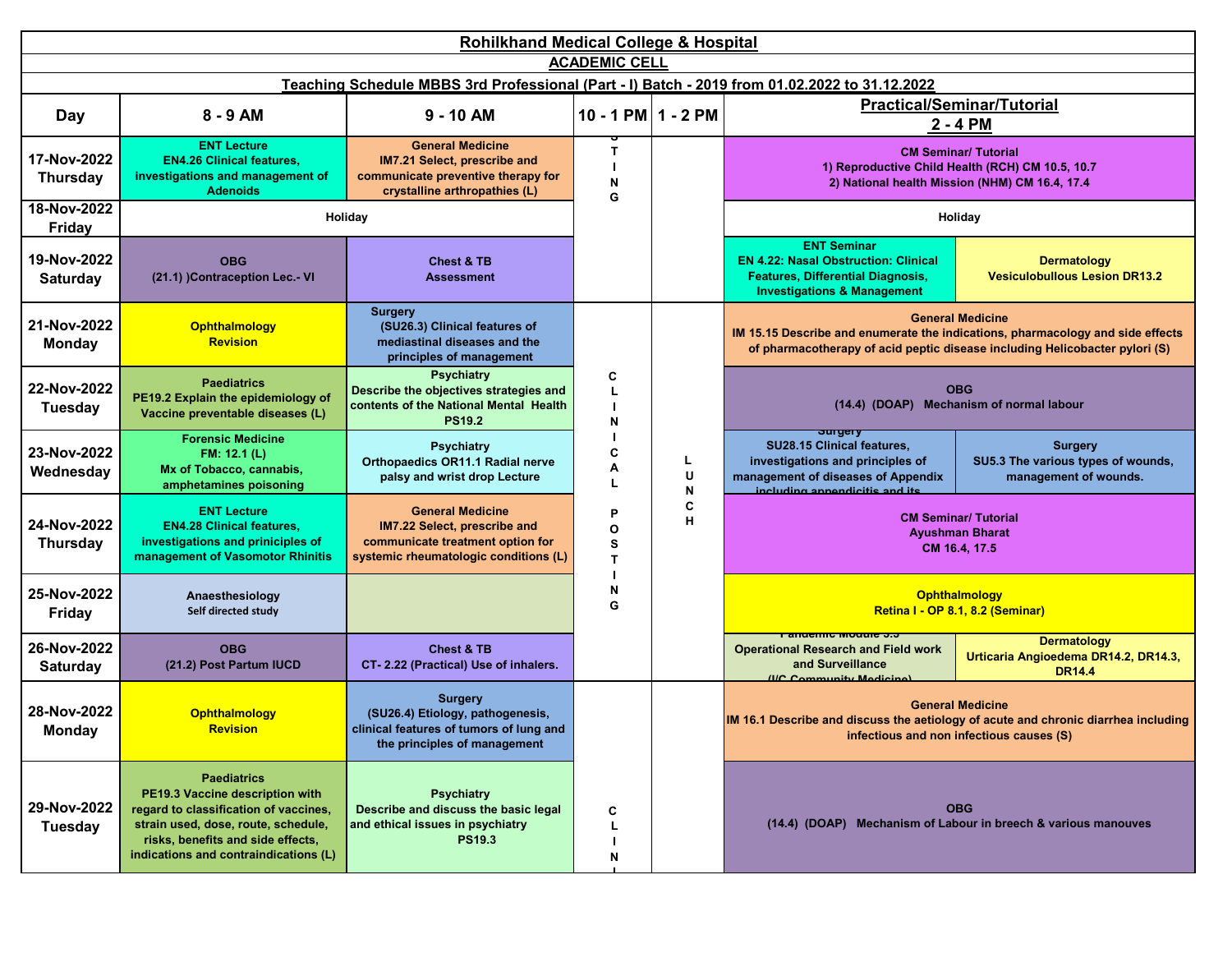| Rohilkhand Medical College & Hospital                                                                                 |                                                                                                                                                                            |                                                                                                                                                                              |                        |                   |                                                                                                                                                    |                                                                                                                        |  |  |
|-----------------------------------------------------------------------------------------------------------------------|----------------------------------------------------------------------------------------------------------------------------------------------------------------------------|------------------------------------------------------------------------------------------------------------------------------------------------------------------------------|------------------------|-------------------|----------------------------------------------------------------------------------------------------------------------------------------------------|------------------------------------------------------------------------------------------------------------------------|--|--|
| <b>ACADEMIC CELL</b><br>Teaching Schedule MBBS 3rd Professional (Part - I) Batch - 2019 from 01.02.2022 to 31.12.2022 |                                                                                                                                                                            |                                                                                                                                                                              |                        |                   |                                                                                                                                                    |                                                                                                                        |  |  |
|                                                                                                                       | 8 - 9 AM                                                                                                                                                                   | $9 - 10$ AM                                                                                                                                                                  | $10 - 1$ PM $1 - 2$ PM |                   |                                                                                                                                                    | <b>Practical/Seminar/Tutorial</b>                                                                                      |  |  |
| Day                                                                                                                   |                                                                                                                                                                            |                                                                                                                                                                              |                        |                   |                                                                                                                                                    | 2 - 4 PM                                                                                                               |  |  |
| 30-Nov-2022<br>Wednesday                                                                                              | <b>Forensic Medicine</b><br>FM: 12.1 (L)<br>Mx of cocaine, hallucinogens, designer<br>drugs & solvent poisoning                                                            | <b>Orthopaedics</b><br>OR11.1 Medial and ulnar nerve palsy<br>claw hand Lecture                                                                                              | C<br>A<br>L<br>P       | L<br>U<br>N<br>C  | <b>Surgery</b><br>SU28.16 Applied anatomy including<br>congenital anomalies of the rectum and<br>anal canal                                        | <b>Surgery</b><br>SU5.4 Medico legal aspects of wounds                                                                 |  |  |
| 1-Dec-2022<br><b>Thursday</b>                                                                                         | <b>ENT Lecture</b><br><b>EN4.38 Clinical features,</b><br>investigations and priniciples of<br>management of type of dysphagia                                             | <b>General Medicine</b><br>IM7.23 Describe the basis for biologic<br>and disease modifying therapy in<br>rheumatologic diseases (L)                                          | O<br>s<br>T<br>N       | н                 |                                                                                                                                                    | <b>Pandemic Module 3.3</b><br><b>Operational Research and Field work and Surveillance</b><br>(I/C Community Medicine)  |  |  |
| 2-Dec-2022<br><b>Friday</b>                                                                                           | Radiology<br>(L) RD1.12 Effects of Radioation in<br>pregnancy & methods of preventions                                                                                     | <b>CM Lecture</b><br><b>Planning Cycle and Health Planning</b><br>CM 16.1, 16.2                                                                                              | G                      |                   |                                                                                                                                                    | Ophthalmology<br>Retina II - OP 8.4(Seminar)                                                                           |  |  |
| 3-Dec-2022<br><b>Saturday</b>                                                                                         | <b>OBG</b><br>(23.1) Puberty                                                                                                                                               | <b>Chest &amp; TB</b><br>CT-2.28 (L)<br>Smoking cessation.                                                                                                                   |                        |                   | <b>ENT Seminar</b><br><b>EN 4.12: Hearing loss: Clinical</b><br><b>Features, Differential Diagnosis,</b><br><b>Investigations &amp; Management</b> | <b>Dermatology</b><br>Pyoderma DR15.1, DR15.2, DR15.4                                                                  |  |  |
| 5-Dec-2022<br><b>Monday</b>                                                                                           | <b>Ophthalmology</b><br>Strabismus - OP 9.2 (SDL)                                                                                                                          | <b>Surgery</b><br>(SU27.1) Etiopathogenesis, clinical<br>features, investigations and principles<br>of treatment of occlusive arterial<br>disease.                           |                        |                   |                                                                                                                                                    | <b>General Medicine</b><br>IM 16.3 Describe and discuss the chronic effects of diarrhea including<br>malabsorption (S) |  |  |
| 6-Dec-2022<br><b>Tuesday</b>                                                                                          | <b>Paediatrics</b><br>PE19.4 Define cold chain and discuss<br>the methods of safe storage and<br>handling of vaccines (L)                                                  | <b>Psychiatry</b><br>Enumerate and describe the salient<br>features of the prevalent mental health<br>laws in India<br><b>PS19.4</b>                                         | C<br>L<br>N            |                   |                                                                                                                                                    | <b>OBG</b><br>(11.1) (Seminar) Multiple Pregnancy                                                                      |  |  |
| 7-Dec-2022<br>Wednesday                                                                                               | <b>Forensic Medicine</b><br>FM: 13.1, 13.2 (L)<br><b>Toxic pollution of environment; MLI</b><br>and toxic hazards; MLA a poisoning in<br><b>Workman's Compensation Act</b> | <b>Orthopaedics</b><br>OR12.1 CTEV -1 Lecture                                                                                                                                | C<br>Α<br>L<br>P       | L.<br>U<br>N<br>C | <b>Surgery</b><br>SU28.17 Clinical features,<br>investigations and principles of<br>management of common anorectal<br>diseases                     | <b>Surgery</b><br>SU6.1 Etiology and pathogenesis of<br>surgical Infections                                            |  |  |
| <b>Thursday</b>                                                                                                       | <b>ENT Lecture</b><br>8-Dec-2022   EN4.52 Clinical features, investigation<br>and principles of management of<br>diseases of Oesophagus                                    | <b>General Medicine</b><br><b>IM7.26 Demonstrate an understanding</b><br>of the impact of rheumatologic<br>conditions on quality of life, well<br>being, work and family (L) | O<br>s<br>N<br>G       | н                 |                                                                                                                                                    | <b>Pandemic Module 3.3</b><br><b>Operational Research and Field work and Surveillance</b><br>(I/C Community Medicine)  |  |  |
| 9-Dec-2022<br><b>Friday</b>                                                                                           | Anaesthesiology/EXAM                                                                                                                                                       | <b>AETCOM Module 3.5</b><br><b>Case Studies in Bioethics-Fiduciary Duty</b><br>(I/C Ophthalmology)                                                                           |                        |                   |                                                                                                                                                    | Ophthalmology<br><b>Optic Nerve - OP 8.5(Seminar)</b>                                                                  |  |  |
| 10-Dec-2022<br><b>Saturday</b>                                                                                        | <b>OBG</b><br>(23.2) Delayed puberty                                                                                                                                       | <b>Chest &amp; TB</b><br>CT -1.3 (Seminar) TB and Co-<br>morbidities HIV/DM                                                                                                  |                        |                   | <b>AETCOM Module</b><br>SA<br>(I/C Ophthalmology)                                                                                                  | <b>Dermatology</b><br><b>Collagen Vascular Disease DR16.1</b>                                                          |  |  |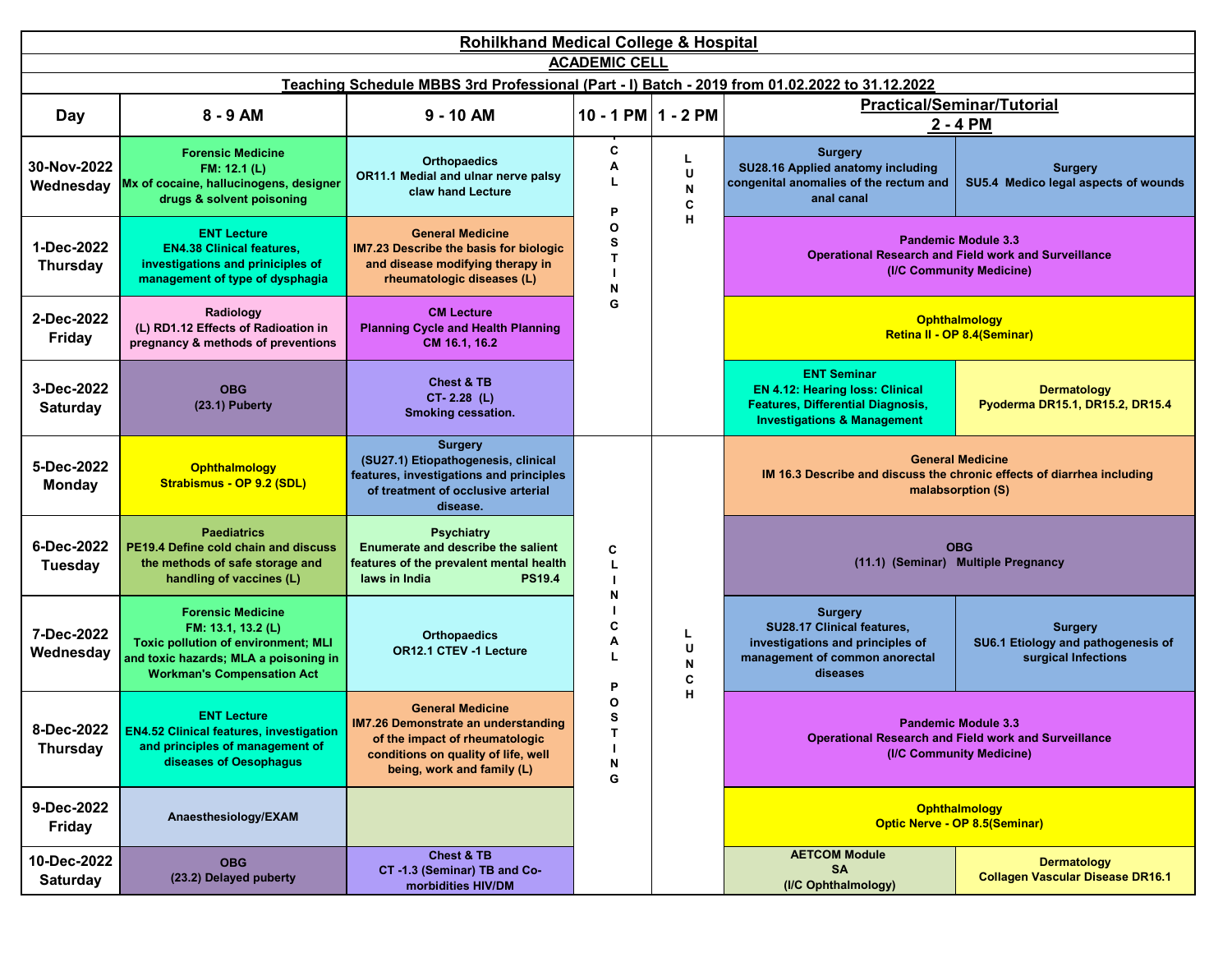| <b>Rohilkhand Medical College &amp; Hospital</b>                                                                                                                                |                                                                                                                                                                                                                                                                           |                                                                                                                                                                                           |                                      |                                                                                                              |                                                                                       |                                                                                                                                                                                                                      |                                                                                                                                    |  |  |
|---------------------------------------------------------------------------------------------------------------------------------------------------------------------------------|---------------------------------------------------------------------------------------------------------------------------------------------------------------------------------------------------------------------------------------------------------------------------|-------------------------------------------------------------------------------------------------------------------------------------------------------------------------------------------|--------------------------------------|--------------------------------------------------------------------------------------------------------------|---------------------------------------------------------------------------------------|----------------------------------------------------------------------------------------------------------------------------------------------------------------------------------------------------------------------|------------------------------------------------------------------------------------------------------------------------------------|--|--|
| <b>ACADEMIC CELL</b><br>Teaching Schedule MBBS 3rd Professional (Part - I) Batch - 2019 from 01.02.2022 to 31.12.2022                                                           |                                                                                                                                                                                                                                                                           |                                                                                                                                                                                           |                                      |                                                                                                              |                                                                                       |                                                                                                                                                                                                                      |                                                                                                                                    |  |  |
|                                                                                                                                                                                 |                                                                                                                                                                                                                                                                           |                                                                                                                                                                                           |                                      |                                                                                                              |                                                                                       |                                                                                                                                                                                                                      |                                                                                                                                    |  |  |
| <b>Day</b>                                                                                                                                                                      | 8 - 9 AM                                                                                                                                                                                                                                                                  | $9 - 10$ AM                                                                                                                                                                               | $10 - 1 PM$ 1 - 2 PM                 |                                                                                                              | <b>Practical/Seminar/Tutorial</b><br>2 - 4 PM                                         |                                                                                                                                                                                                                      |                                                                                                                                    |  |  |
| 12-Dec-2022<br><b>Monday</b>                                                                                                                                                    | Ophthalmology<br>Ocular Injury - OP 9.5 (SDL)                                                                                                                                                                                                                             | <b>Surgery</b><br>(SU27.3) Clinical Features<br>investigation and principles of<br>management of vasospastic disorders                                                                    | С<br>N<br>C<br>А<br>U                | <b>General Medicine</b><br>IM 16.6 Distinguish between diarrhea and dysentery based on clinical features (S) |                                                                                       |                                                                                                                                                                                                                      |                                                                                                                                    |  |  |
| 13-Dec-2022<br><b>Tuesday</b>                                                                                                                                                   | <b>Paediatrics</b><br><b>PE19.5 Discuss immunization in</b><br>special situations- HIV positive<br>children, immunodeficiency, pre-term,<br>organ transplants, those who received<br>blood and blood products,<br>splenectomised children, adolescents,<br>travellers (L) | <b>Psychiatry</b><br>Describe the concept and principles of<br>preventive psychiatry and mental<br>health promotion (positive mental<br>health); and community education<br><b>PS19.5</b> |                                      | <b>OBG</b><br>(12.2) (Seminar) Anemia in Pregnancy                                                           |                                                                                       |                                                                                                                                                                                                                      |                                                                                                                                    |  |  |
| 14-Dec-2022<br>Wednesday                                                                                                                                                        | <b>Forensic Medicine</b><br>FM: 14.12 (L)<br>Contents & structure of bullet and<br>cartridges & ML interpretation                                                                                                                                                         | Orthopaedics OR12.1 CTEV -2 Lecture                                                                                                                                                       | P<br>O<br>S                          | N<br>C<br>н                                                                                                  |                                                                                       | <b>Surgery</b><br>SU29.1 The causes, investigations and<br>principles of management of Hematuria                                                                                                                     | <b>Surgery</b><br>SU6.2 Enumerate Prophylactic and<br>therapeutic antibiotics. Planning<br>appropriate management with antibiotics |  |  |
| 15-Dec-2022<br><b>Thursday</b>                                                                                                                                                  | <b>ENT: Class Test</b>                                                                                                                                                                                                                                                    | <b>General Medicine</b><br>IM 7.16 & 7.17 Enumerate the<br>indications for arthrocentesis.<br><b>Enumerate the indications and</b><br>interpret plain radiographs of joints (L)           | т<br>N<br>G                          |                                                                                                              | <b>CM Tutorial</b><br><b>Health Management Techniques</b><br>CM 16.3                  |                                                                                                                                                                                                                      |                                                                                                                                    |  |  |
| 16-Dec-2022<br><b>Friday</b><br>17-Dec-2022<br><b>Saturday</b>                                                                                                                  |                                                                                                                                                                                                                                                                           | 2nd INTERNAL/SEND UP EXAMINATION<br>(This Detes is liable to be modified if required)                                                                                                     |                                      |                                                                                                              |                                                                                       | 2nd INTERNAL/SEND UP EXAMINATION<br>(This Detes is liable to be modified if required)                                                                                                                                |                                                                                                                                    |  |  |
| 19-Dec-2022<br><b>Monday</b><br>20-Dec-2022<br>Tuesday<br>21-Dec-2022<br>Wednesday<br>22-Dec-2022<br><b>Thursday</b><br>23-Dec-2022<br>Friday<br>24-Dec-2022<br><b>Saturday</b> | 2nd INTERNAL/SEND UP EXAMINATION<br>(This Detes is liable to be modified if required)                                                                                                                                                                                     |                                                                                                                                                                                           | L<br>N<br>C<br>А<br>P<br>O<br>S<br>т | L<br>U<br>N<br>н                                                                                             | 2nd INTERNAL/SEND UP EXAMINATION<br>(This Detes is liable to be modified if required) |                                                                                                                                                                                                                      |                                                                                                                                    |  |  |
| 26-Dec-2022<br><b>Monday</b>                                                                                                                                                    | <b>Ophthalmology</b><br><b>Revision</b>                                                                                                                                                                                                                                   | <b>Surgery</b><br>(SU27.4) Types of gangrene and<br>principles of amputation                                                                                                              |                                      |                                                                                                              |                                                                                       | <b>General Medicine</b><br>IM 16.12 Enumerate and discuss the indications for further investigations<br>including antibodies, colonoscopy, diagnostic imaging and biopsy in the<br>diagnosis of chronic diarrhea (S) |                                                                                                                                    |  |  |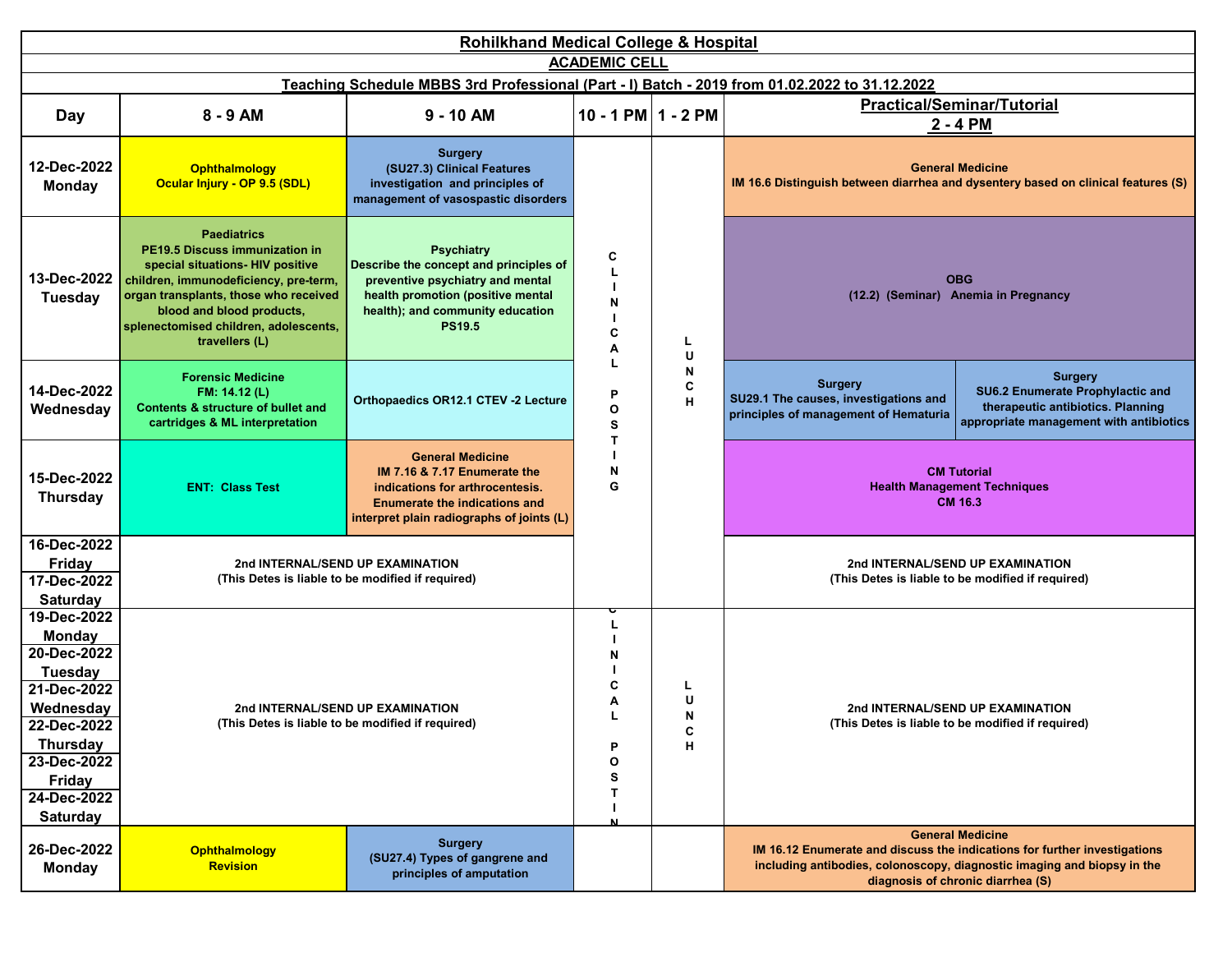| <b>Rohilkhand Medical College &amp; Hospital</b> |                                                                                                                                                                                                                                                |                                                                                                                                                                                                     |                      |                                                                                                                                                                        |                                                                                                                                                  |                                                                                                                                                                                      |  |  |  |  |  |  |  |
|--------------------------------------------------|------------------------------------------------------------------------------------------------------------------------------------------------------------------------------------------------------------------------------------------------|-----------------------------------------------------------------------------------------------------------------------------------------------------------------------------------------------------|----------------------|------------------------------------------------------------------------------------------------------------------------------------------------------------------------|--------------------------------------------------------------------------------------------------------------------------------------------------|--------------------------------------------------------------------------------------------------------------------------------------------------------------------------------------|--|--|--|--|--|--|--|
|                                                  |                                                                                                                                                                                                                                                |                                                                                                                                                                                                     | <b>ACADEMIC CELL</b> |                                                                                                                                                                        |                                                                                                                                                  |                                                                                                                                                                                      |  |  |  |  |  |  |  |
| Day                                              | $8 - 9$ AM                                                                                                                                                                                                                                     | $9 - 10$ AM                                                                                                                                                                                         |                      | Teaching Schedule MBBS 3rd Professional (Part - I) Batch - 2019 from 01.02.2022 to 31.12.2022<br><b>Practical/Seminar/Tutorial</b><br>10 - 1 PM $1 - 2$ PM<br>2 - 4 PM |                                                                                                                                                  |                                                                                                                                                                                      |  |  |  |  |  |  |  |
| 27-Dec-2022<br><b>Tuesday</b>                    | <b>Paediatrics</b><br>PE19.9 Describe the components of<br>safe vaccine practice - Patient<br>education/counseling; adverse events<br>following immunization, safe injection<br>practices, documentation and Medico-<br>legal implications (L) | <b>Pschiatry</b><br><b>Enumerate and describe the</b><br>identifying features and the principles<br>of participatory management of mental<br>illness occurring during and after<br>disasters PS19.6 | C<br>N<br>C          | L<br>A<br>U<br>L<br>N<br>C<br>P<br>H<br>O                                                                                                                              |                                                                                                                                                  | <b>OBG</b><br>(12.4) (Seminar) hypertensive disorders in pregnancy - I                                                                                                               |  |  |  |  |  |  |  |
| 28-Dec-2022<br>Wednesday                         | <b>Forensic Medicine</b><br><b>FM: 14.12 (SGD)</b><br><b>Contents &amp; structure of bullet and</b><br>cartridges & ML interpretation                                                                                                          | <b>Orthopaedics</b><br>OR12.1 CTEV -2 Lecture                                                                                                                                                       |                      |                                                                                                                                                                        | <b>Surgery</b><br>SU29.2 Clinical features, investigations<br>and principles of management of<br>congenital anomalies of genitourinary<br>system | <b>Surgery</b><br>SU9.1 Choose appropriate biochemical,<br>microbiological, pathological, imaging<br>investigations and interpreting the<br>investigative data in a surgical patient |  |  |  |  |  |  |  |
| 29-Dec-2022<br><b>Thursday</b>                   | <b>ENT: Discussion of Class Test</b>                                                                                                                                                                                                           | <b>General Medicine</b><br>IM 7.18 Communicate diagnosis,<br>treatment plan and subsequent follow<br>up plan to patients (L)                                                                        | S<br>T<br>N<br>G     |                                                                                                                                                                        |                                                                                                                                                  | <b>CM Tutorial</b><br>Policies related with Health Planning and Health Management<br><b>CM 16.4</b>                                                                                  |  |  |  |  |  |  |  |
| 30-Dec-2022<br><b>Friday</b>                     | Radiology<br>(L) RD1.13 Components of the PC &<br><b>PNDT Act</b>                                                                                                                                                                              | <b>Community Medicine</b><br><b>Revision</b>                                                                                                                                                        |                      |                                                                                                                                                                        |                                                                                                                                                  |                                                                                                                                                                                      |  |  |  |  |  |  |  |
| 31-Dec-2022<br>Saturday                          | <b>OBG</b><br>(23.3) Precocious puberty                                                                                                                                                                                                        | <b>Chest &amp; TB</b><br><b>Assessment</b>                                                                                                                                                          |                      |                                                                                                                                                                        | <b>ENT Seminar</b><br>EN 4.43: Acute & Chronic Laryngitis :<br><b>Clinical Features, Investigations &amp;</b><br><b>Management</b>               | <b>Dermatology</b><br><b>Collagen Vascular Disease DR16.2</b>                                                                                                                        |  |  |  |  |  |  |  |
| <b>Color Coding</b>                              |                                                                                                                                                                                                                                                |                                                                                                                                                                                                     |                      |                                                                                                                                                                        |                                                                                                                                                  |                                                                                                                                                                                      |  |  |  |  |  |  |  |
|                                                  | Opthalmology                                                                                                                                                                                                                                   |                                                                                                                                                                                                     |                      | <b>General Medicine</b>                                                                                                                                                |                                                                                                                                                  |                                                                                                                                                                                      |  |  |  |  |  |  |  |
|                                                  | <b>ENT</b>                                                                                                                                                                                                                                     |                                                                                                                                                                                                     |                      | <b>General Surgery</b>                                                                                                                                                 |                                                                                                                                                  |                                                                                                                                                                                      |  |  |  |  |  |  |  |
|                                                  | <b>Paediatrics</b>                                                                                                                                                                                                                             |                                                                                                                                                                                                     |                      | <b>OBG</b>                                                                                                                                                             |                                                                                                                                                  |                                                                                                                                                                                      |  |  |  |  |  |  |  |
|                                                  | <b>Forensic Medicine</b>                                                                                                                                                                                                                       |                                                                                                                                                                                                     |                      |                                                                                                                                                                        | <b>Integration Teaching</b><br><b>AETCOM/Pandemic</b>                                                                                            |                                                                                                                                                                                      |  |  |  |  |  |  |  |
|                                                  | <b>Community Medicine</b><br>Skin & VD                                                                                                                                                                                                         |                                                                                                                                                                                                     |                      | <b>Psychiatry</b>                                                                                                                                                      |                                                                                                                                                  |                                                                                                                                                                                      |  |  |  |  |  |  |  |
|                                                  | <b>Orthopaedics</b>                                                                                                                                                                                                                            |                                                                                                                                                                                                     |                      | <b>Chest &amp; TB</b>                                                                                                                                                  |                                                                                                                                                  |                                                                                                                                                                                      |  |  |  |  |  |  |  |
|                                                  | Radiology                                                                                                                                                                                                                                      |                                                                                                                                                                                                     |                      |                                                                                                                                                                        |                                                                                                                                                  |                                                                                                                                                                                      |  |  |  |  |  |  |  |
|                                                  | Anaesthesiology                                                                                                                                                                                                                                |                                                                                                                                                                                                     |                      |                                                                                                                                                                        |                                                                                                                                                  |                                                                                                                                                                                      |  |  |  |  |  |  |  |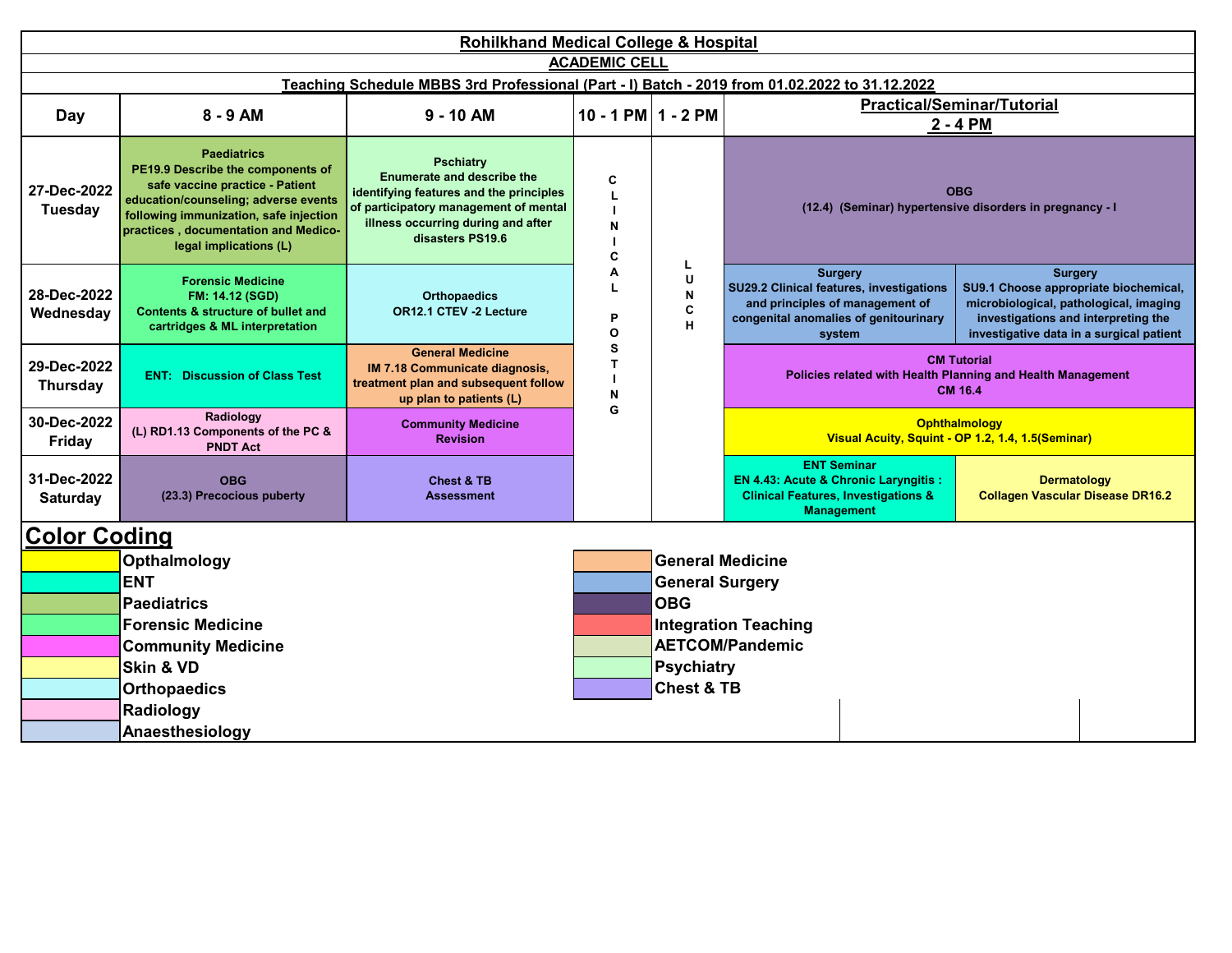#### **Pilibhit By-pass Road, Bareilly**

#### **Clinical Posting for MBBS 3rd Professional (Part - I) Batch-2019 from 01.02.2022 to 25.12.2022**

| From       | To         | Medicine      | <b>Surgery</b> | <b>OBG</b>  | <b>Paediatrics</b> | <b>Orthopaedics</b> | <b>Ophtha</b> | <b>ENT</b>   | Comm.<br>Medicine | <b>Ward Leaving</b><br><b>Test</b> |
|------------|------------|---------------|----------------|-------------|--------------------|---------------------|---------------|--------------|-------------------|------------------------------------|
| 01.02.2022 | 28.02.2022 | $\mathbf{A}$  | $\, {\bf B}$   | $\mathbf C$ | ${\rm D}$          | $\mathbf E$         | ${\bf F}$     | ${\bf G}$    | $\,$ H            | Last day of                        |
| 01.03.2022 | 07.04.2022 | B             | $\mathbf C$    | $\mathbf D$ | $\mathbf E$        | $\mathbf F$         | ${\bf G}$     | H            | $\boldsymbol{A}$  |                                    |
| 08.04.2022 | 05.05.2022 | $\mathcal{C}$ | $\mathbf D$    | E           | $\rm F$            | G                   | H             | $\mathbf{A}$ | B                 |                                    |
| 06.05.2022 | 10.06.2022 | $\mathbf D$   | $\mathbf E$    | $\rm F$     | ${\bf G}$          | H                   | A             | $\, {\bf B}$ | $\mathbf C$       |                                    |
| 11.06.2022 | 08.07.2022 | E             | $\mathbf F$    | G           | $\, {\rm H}$       | $\mathbf{A}$        | B             | $\mathbf C$  | ${\rm D}$         | Posting                            |
| 09.07.2022 | 20.08.2022 | $\rm F$       | G              | H           | $\mathbf{A}$       | $\mathbf B$         | $\mathbf C$   | D            | E                 |                                    |
| 01.09.2022 | 28.09.2022 | $\mathbf G$   | H              | A           | $\, {\bf B}$       | $\mathcal{C}$       | $\mathbf D$   | E            | $\mathbf F$       |                                    |
| 19.09.2022 | 16.10.2022 | Н             | A              | $\mathbf B$ | $\mathbf C$        | $\mathbf D$         | E             | $\rm F$      | G                 |                                    |

#### **Clinical Posting of four weeks from 01.02.2022 to 16.10.2022**

Distribution of batches for Clinical Posting.

Batch 'A' - Roll No. 1 to 19, Batch 'B' - Roll No. 20 to 37, Batch 'C' - Roll No. 38 to 56, Batch 'D' - Roll No. 57 to 74, Batch 'E' - Roll No. 75 to 93, Batch 'F' - Roll No. 94 to 111, Batch 'G' - Roll No. 112 to 130, Batch 'H' - Roll No. 131 onwards.

|            | Comm.           |                         | Casualty    | Ward |                  |                  |                    |                        |          |
|------------|-----------------|-------------------------|-------------|------|------------------|------------------|--------------------|------------------------|----------|
| To<br>From | <b>Medicine</b> | <b>Psychiatry Derma</b> | Anaesthesia |      | <b>Dentistry</b> | <b>Medicine</b>  | <b>Surgery</b>     | Leaving<br><b>Test</b> |          |
| 17.10.2022 | 30.10.2022      | А                       | B           | C    | D 17.10 to 23.10 | D 24.10 to 30.10 | E 17.10 to 23.10   | E 24.10 to 30.10       |          |
| 31.10.2022 | 13.11.2022      | B                       | C           | D    | E 31.10 to 06.11 | E 07.11 to 13.11 | A 31.10 to 06.11   | A 07.11 to 13.11       | Last day |
| 14.11.2022 | 27.11.2022      | C                       | D           | E    | A 14.11 to 20.11 | A 21.11 to 27.11 | B 14.11 to 20.11   | B 21.11 to 27.11       | of       |
| 28.11.2022 | 11.12.2022      | D                       | E           | A    | B 28.11 to 04.12 | B 05.12 to 11.12 | C $28.11$ to 04.12 | C 05.12 to 11.12       | Posting  |
| 12.12.2022 | 25.12.2022      | E                       | A           | B    | C 12.12 to 18.12 | C 19.12 to 25.12 | D 12.12 to 18.12   | D 19.12 to 25.12       |          |

#### **Clinical Posting of Two weeks from 17.10.2022 to 25.12.2022**

Distribution of batches for Clinical Posting.

Batch 'A' - Roll No. 1 to 30, Batch 'B' - Roll No. 31 to 60, Batch 'C' - Roll No. 61 to 90, Batch 'D' - Roll No. 91 to 120, Batch 'E' - Roll No. 121 onwards.

**Dean/Principal** Rohilkhand Medical College & Hospital **Bareilly DEAN/PRINCIPAL Rohilkhand Medical College & Hospital BAREILLY**  $\sim$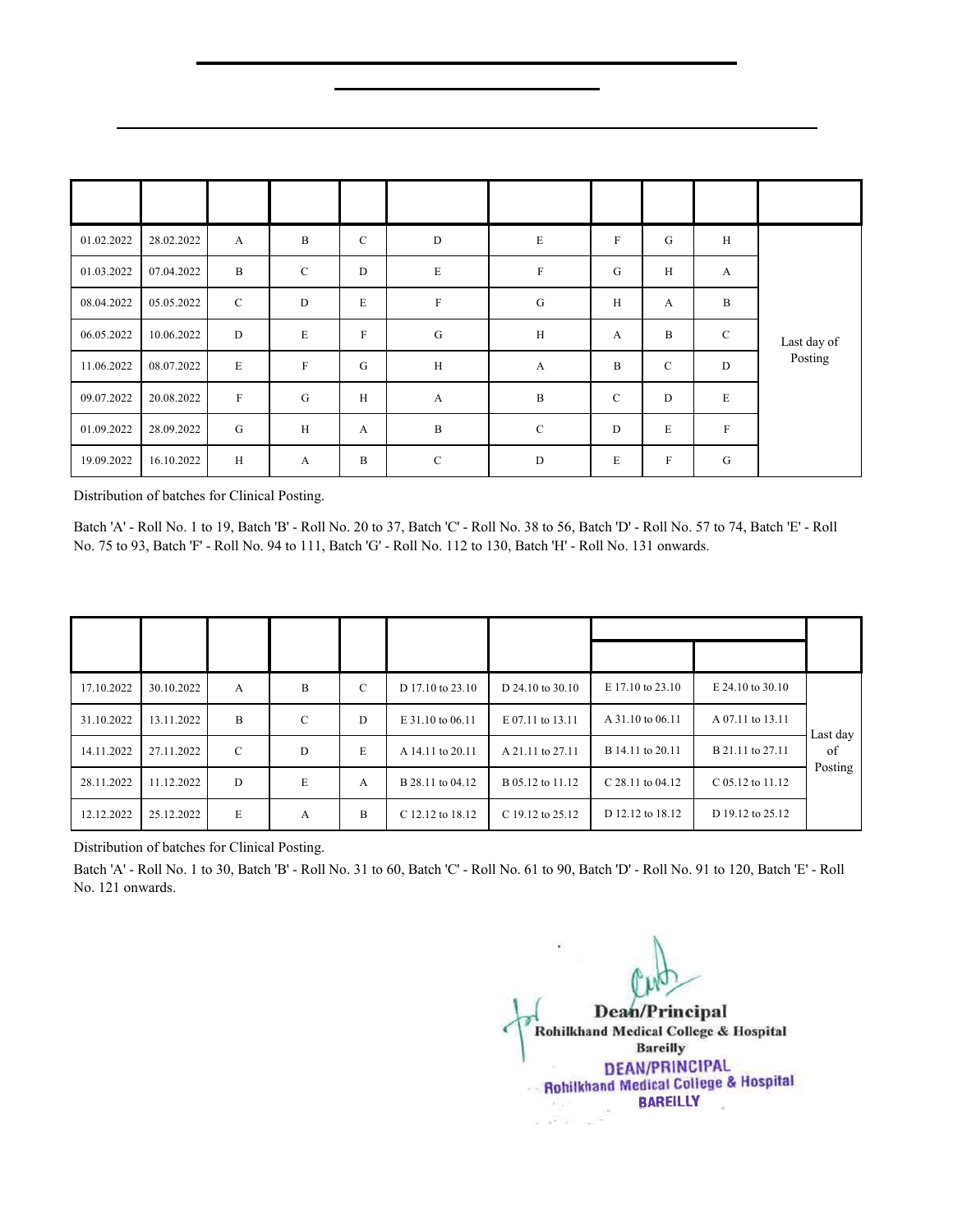| <b>Subjects</b>    | Lecture<br>hours         | <b>Small group</b><br>teaching/tutorials/integ<br>rated<br>learning/practical<br>(hours) | <b>Clinical</b><br><b>Postings</b> | Self directed<br>learning<br>(hours) | <b>Total</b><br>(hours) |  |  |  |  |  |
|--------------------|--------------------------|------------------------------------------------------------------------------------------|------------------------------------|--------------------------------------|-------------------------|--|--|--|--|--|
|                    | <b>Forensic Medicine</b> |                                                                                          |                                    |                                      |                         |  |  |  |  |  |
| January            |                          |                                                                                          | <b>NIL</b>                         |                                      |                         |  |  |  |  |  |
| February           | $\overline{2}$           | $\, 8$                                                                                   | $---$                              | $\overline{2}$                       | 12                      |  |  |  |  |  |
| March              | $\boldsymbol{0}$         | 10                                                                                       | ----                               | $\overline{2}$                       | 12                      |  |  |  |  |  |
| April              | 3                        | $\overline{7}$                                                                           | ----                               | $\mathbf{1}$                         | 11                      |  |  |  |  |  |
| May                | $\overline{4}$           | $\, 8$                                                                                   | $\cdots$                           | $\boldsymbol{0}$                     | 12                      |  |  |  |  |  |
| June               | $\boldsymbol{0}$         | 9                                                                                        | $- - - -$                          | $\boldsymbol{0}$                     | 9                       |  |  |  |  |  |
| July               | $\overline{2}$           | $\overline{7}$                                                                           | $---$                              | $\boldsymbol{0}$                     | 9                       |  |  |  |  |  |
| August             | $\overline{2}$           | $\mathbf{1}$                                                                             | $---$                              | $\boldsymbol{0}$                     | 3                       |  |  |  |  |  |
| September          | 3                        | $1\,$                                                                                    | $\cdots$                           | $\boldsymbol{0}$                     | $\boldsymbol{4}$        |  |  |  |  |  |
| October            | $\mathbf{1}$             | $\mathbf{1}$                                                                             | ----                               | $\boldsymbol{0}$                     | $\overline{2}$          |  |  |  |  |  |
| November           | 3                        | $\overline{2}$                                                                           | $---$                              | $\boldsymbol{0}$                     | 5                       |  |  |  |  |  |
| December           | $\overline{2}$           | $\mathbf{1}$                                                                             | $- - - -$                          | $\boldsymbol{0}$                     | 3                       |  |  |  |  |  |
| <b>Total Hours</b> | 22                       | 55                                                                                       | ----                               | 5                                    | 82                      |  |  |  |  |  |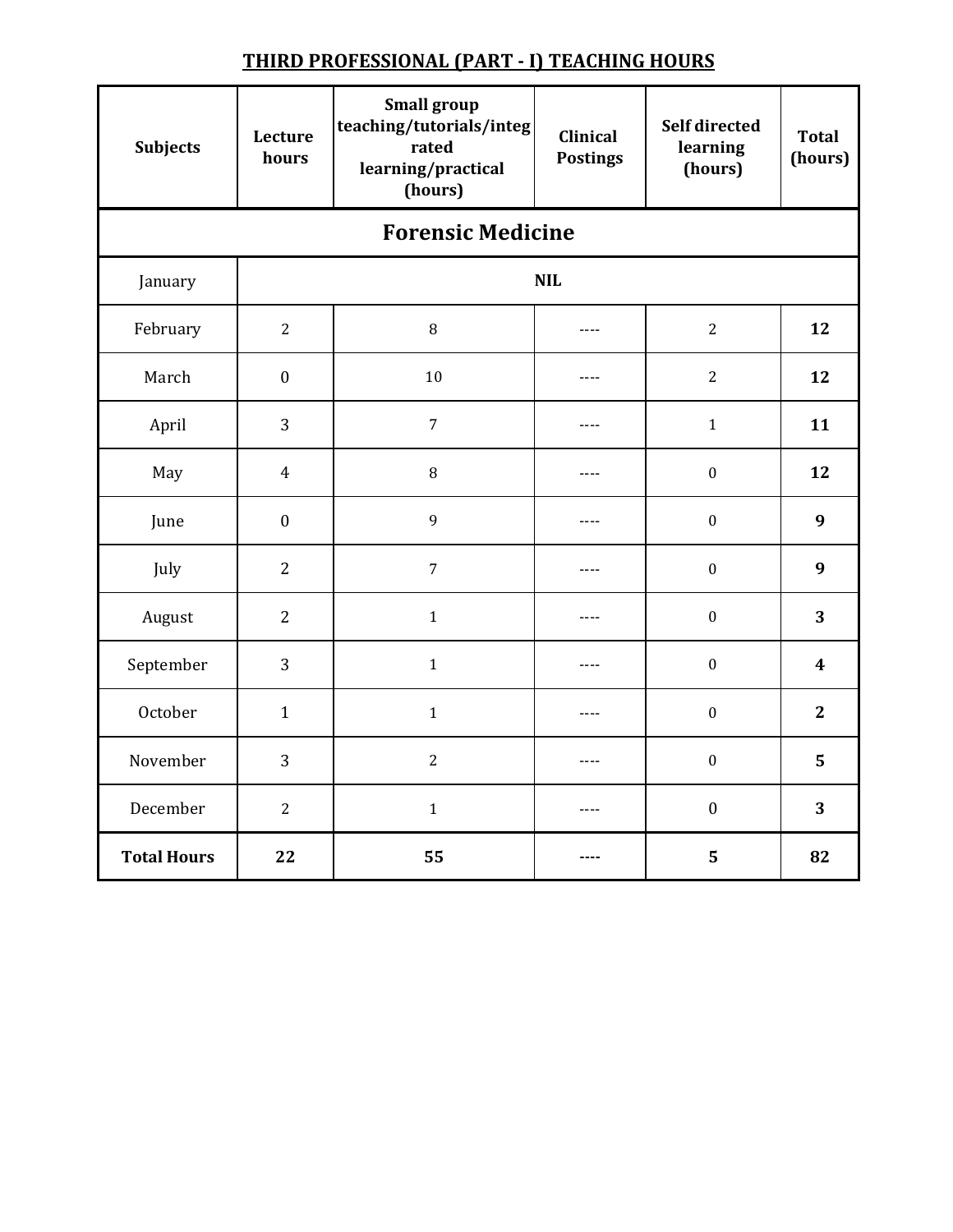| <b>Subjects</b>    | Lecture<br>hours          | <b>Small group</b><br>teaching/tutorials/integ<br>rated<br>learning/practical<br>(hours) | <b>Clinical</b><br><b>Postings</b> | <b>Self directed</b><br>learning<br>(hours) | <b>Total</b><br>(hours) |  |  |  |  |  |
|--------------------|---------------------------|------------------------------------------------------------------------------------------|------------------------------------|---------------------------------------------|-------------------------|--|--|--|--|--|
|                    | <b>Community Medicine</b> |                                                                                          |                                    |                                             |                         |  |  |  |  |  |
| January            |                           |                                                                                          | <b>NIL</b>                         |                                             |                         |  |  |  |  |  |
| February           | $\overline{4}$            | $\, 8$                                                                                   |                                    | $\boldsymbol{0}$                            | 12                      |  |  |  |  |  |
| March              | $\overline{4}$            | 8                                                                                        |                                    | $\boldsymbol{0}$                            | 12                      |  |  |  |  |  |
| April              | 3                         | $\boldsymbol{6}$                                                                         |                                    | $\boldsymbol{0}$                            | $\boldsymbol{9}$        |  |  |  |  |  |
| May                | $\overline{4}$            | $\, 8$                                                                                   |                                    | $\boldsymbol{0}$                            | 12                      |  |  |  |  |  |
| June               | $\overline{2}$            | $\overline{2}$                                                                           |                                    | $\boldsymbol{0}$                            | $\overline{\mathbf{4}}$ |  |  |  |  |  |
| July               | 3                         | 6                                                                                        | 108                                | $\boldsymbol{0}$                            | $\boldsymbol{9}$        |  |  |  |  |  |
| August             | $\overline{7}$            | $\boldsymbol{0}$                                                                         |                                    | $\boldsymbol{0}$                            | $\overline{7}$          |  |  |  |  |  |
| September          | 9                         | $\boldsymbol{0}$                                                                         |                                    | $\overline{4}$                              | 13                      |  |  |  |  |  |
| October            | 3                         | $\overline{4}$                                                                           |                                    | $\overline{4}$                              | 11                      |  |  |  |  |  |
| November           | $\mathbf{1}$              | $\, 8$                                                                                   |                                    | $\boldsymbol{0}$                            | $\boldsymbol{9}$        |  |  |  |  |  |
| December           | $\overline{2}$            | $\, 8$                                                                                   |                                    | $\bf{0}$                                    | 10                      |  |  |  |  |  |
| <b>Total Hours</b> | 42                        | 58                                                                                       | 108                                | 8                                           | 108                     |  |  |  |  |  |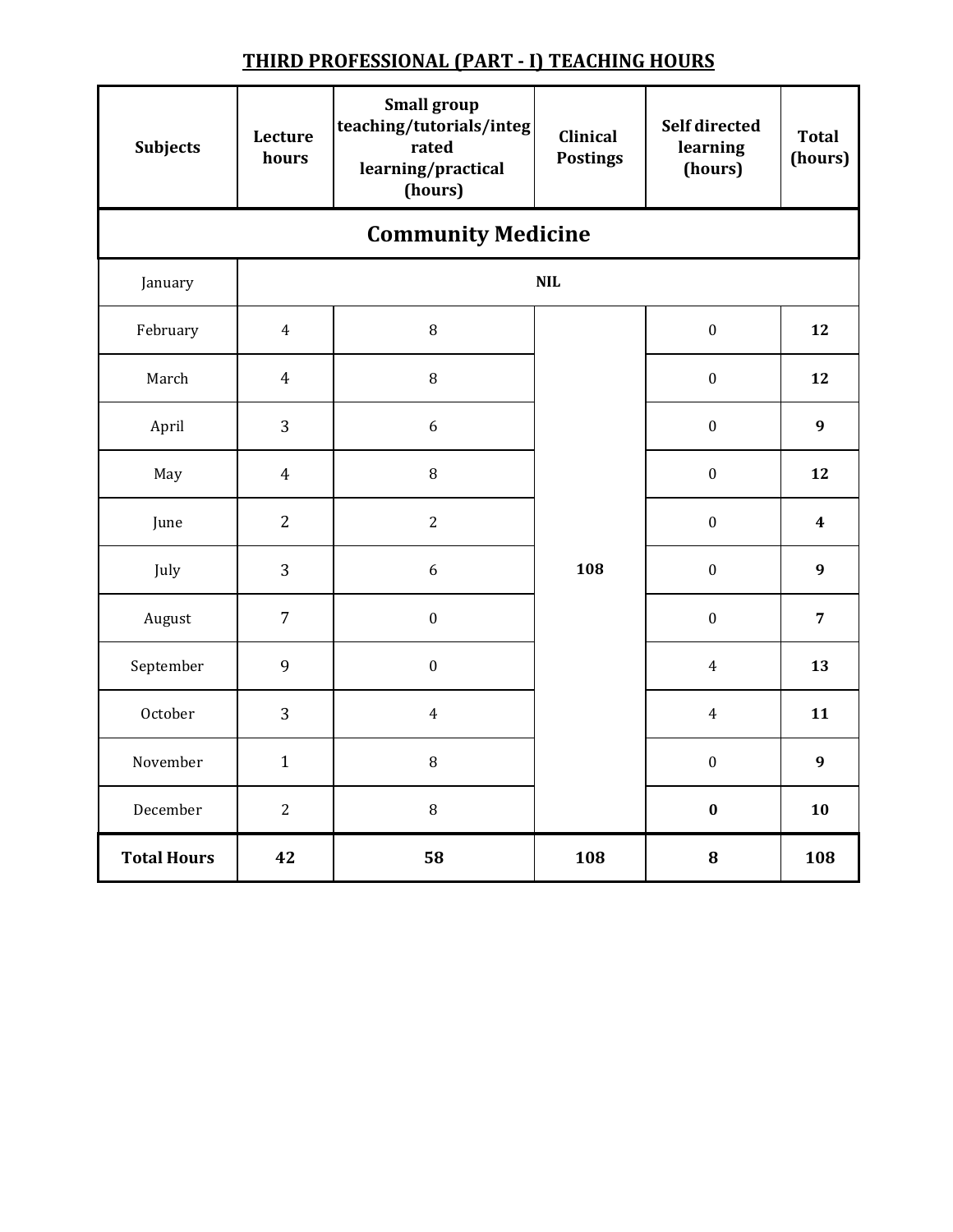| <b>Subjects</b>    | Lecture<br>hours     | <b>Small group</b><br>teaching/tutorials/integ<br>rated<br>learning/practical<br>(hours) | Clinical<br><b>Postings</b> | <b>Self directed</b><br>learning<br>(hours) | <b>Total</b><br>(hours) |  |  |  |  |  |
|--------------------|----------------------|------------------------------------------------------------------------------------------|-----------------------------|---------------------------------------------|-------------------------|--|--|--|--|--|
|                    | <b>Ophthalmology</b> |                                                                                          |                             |                                             |                         |  |  |  |  |  |
| January            |                      |                                                                                          | <b>NIL</b>                  |                                             |                         |  |  |  |  |  |
| February           | $\overline{4}$       | $\, 8$                                                                                   |                             | $\boldsymbol{0}$                            | 12                      |  |  |  |  |  |
| March              | $\overline{4}$       | $\, 8$                                                                                   |                             | $\boldsymbol{0}$                            | 12                      |  |  |  |  |  |
| April              | 3                    | 6                                                                                        |                             | $\boldsymbol{0}$                            | $\boldsymbol{9}$        |  |  |  |  |  |
| May                | 5                    | $\, 8$                                                                                   |                             | $\boldsymbol{0}$                            | 13                      |  |  |  |  |  |
| June               | $\overline{2}$       | $\overline{2}$                                                                           |                             | $\boldsymbol{0}$                            | $\overline{\mathbf{4}}$ |  |  |  |  |  |
| July               | 3                    | $\boldsymbol{6}$                                                                         | 72                          | $\boldsymbol{0}$                            | $\boldsymbol{9}$        |  |  |  |  |  |
| August             | 3                    | 6                                                                                        |                             | $\boldsymbol{0}$                            | 9                       |  |  |  |  |  |
| September          | $\overline{4}$       | $10\,$                                                                                   |                             | $\boldsymbol{0}$                            | 14                      |  |  |  |  |  |
| October            | $\overline{4}$       | 8                                                                                        |                             | $\boldsymbol{0}$                            | 12                      |  |  |  |  |  |
| November           | $\overline{4}$       | 6                                                                                        |                             | $\boldsymbol{0}$                            | 10                      |  |  |  |  |  |
| December           | 3                    | 6                                                                                        |                             | $\bf{0}$                                    | $\boldsymbol{9}$        |  |  |  |  |  |
| <b>Total Hours</b> | 39                   | 74                                                                                       | 72                          | $\bf{0}$                                    | 113                     |  |  |  |  |  |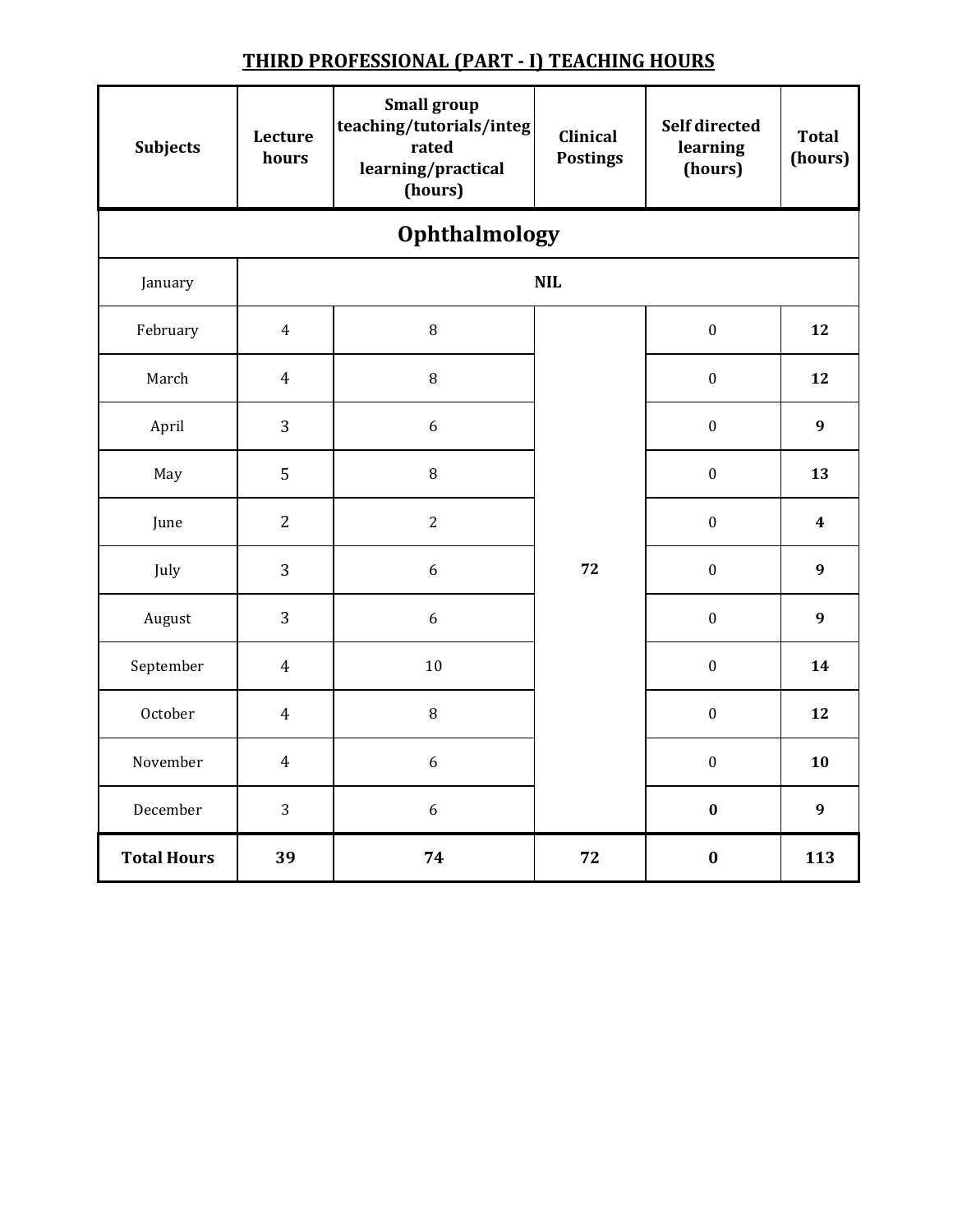| <b>Subjects</b>    | Lecture<br>hours | <b>Small group</b><br>teaching/tutorials/integ<br>rated<br>learning/practical<br>(hours) | Clinical<br><b>Postings</b> | Self directed<br>learning<br>(hours) | <b>Total</b><br>(hours) |  |  |  |  |
|--------------------|------------------|------------------------------------------------------------------------------------------|-----------------------------|--------------------------------------|-------------------------|--|--|--|--|
| <b>E.N.T.</b>      |                  |                                                                                          |                             |                                      |                         |  |  |  |  |
| January            |                  |                                                                                          | <b>NIL</b>                  |                                      |                         |  |  |  |  |
| February           | $\overline{4}$   | $\, 8$                                                                                   |                             | $\bf{0}$                             | 12                      |  |  |  |  |
| March              | 5                | $\, 8$                                                                                   |                             | $\bf{0}$                             | 13                      |  |  |  |  |
| <b>April</b>       | 3                | 6                                                                                        |                             | $\bf{0}$                             | 9                       |  |  |  |  |
| <b>May</b>         | $\overline{4}$   | $\, 8$                                                                                   |                             | $\boldsymbol{0}$                     | 12                      |  |  |  |  |
| June               | 3                | $\overline{2}$                                                                           |                             | $\bf{0}$                             | 5                       |  |  |  |  |
| July               | $\overline{4}$   | $\boldsymbol{6}$                                                                         | 72                          | $\bf{0}$                             | 10                      |  |  |  |  |
| <b>August</b>      | 3                | $\overline{2}$                                                                           |                             | $\bf{0}$                             | 5                       |  |  |  |  |
| September          | 5                | $\overline{2}$                                                                           |                             | $\bf{0}$                             | $\overline{7}$          |  |  |  |  |
| <b>October</b>     | $\overline{4}$   | 3                                                                                        |                             | $\bf{0}$                             | $\overline{7}$          |  |  |  |  |
| November           | $\overline{4}$   | $\overline{2}$                                                                           |                             | $\bf{0}$                             | 6                       |  |  |  |  |
| <b>December</b>    | $\overline{4}$   | $\overline{2}$                                                                           |                             | $\bf{0}$                             | 6                       |  |  |  |  |
| <b>Total Hours</b> | 43               | 49                                                                                       | 72                          | $\boldsymbol{0}$                     | 92                      |  |  |  |  |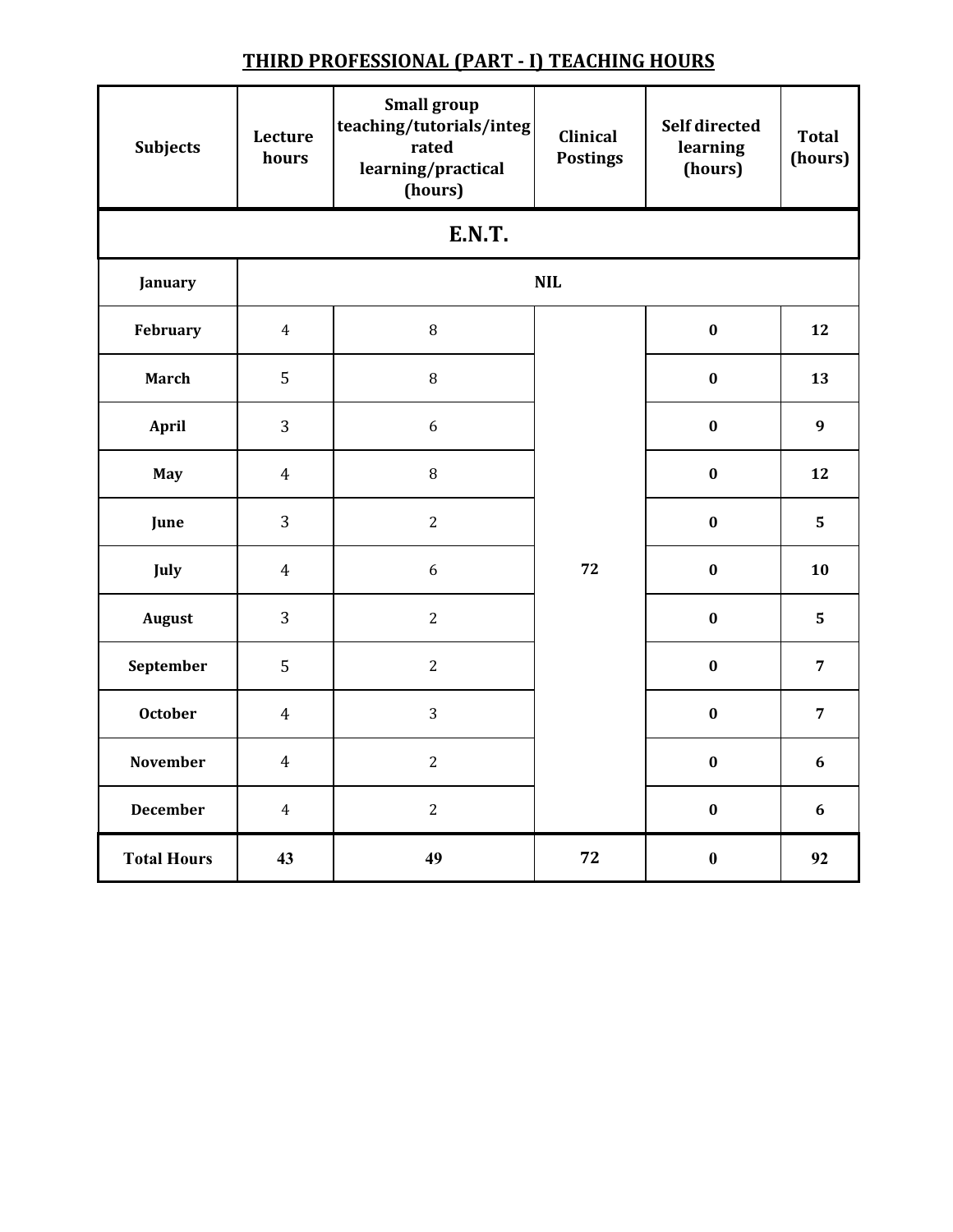| <b>Subjects</b>         | Lecture<br>hours | <b>Small group</b><br>teaching/tutorials/integ<br>rated<br>learning/practical<br>(hours) | <b>Clinical</b><br><b>Postings</b> | <b>Self directed</b><br>learning<br>(hours) | <b>Total</b><br>(hours) |  |  |  |  |
|-------------------------|------------------|------------------------------------------------------------------------------------------|------------------------------------|---------------------------------------------|-------------------------|--|--|--|--|
| <b>General Medicine</b> |                  |                                                                                          |                                    |                                             |                         |  |  |  |  |
| January                 |                  |                                                                                          | <b>NIL</b>                         |                                             |                         |  |  |  |  |
| February                | $\overline{4}$   | $\boldsymbol{0}$                                                                         |                                    | $\bf{0}$                                    | $\overline{\mathbf{4}}$ |  |  |  |  |
| <b>March</b>            | 5                | $\boldsymbol{0}$                                                                         |                                    | $\bf{0}$                                    | 5                       |  |  |  |  |
| April                   | 3                | $\boldsymbol{0}$                                                                         |                                    | $\bf{0}$                                    | 3                       |  |  |  |  |
| May                     | $\overline{4}$   | $\boldsymbol{0}$                                                                         |                                    | $\bf{0}$                                    | $\overline{\mathbf{4}}$ |  |  |  |  |
| June                    | 3                | $\boldsymbol{0}$                                                                         |                                    | $\bf{0}$                                    | 3                       |  |  |  |  |
| July                    | $\overline{4}$   | $\boldsymbol{0}$                                                                         | 90                                 | $\boldsymbol{0}$                            | $\overline{\mathbf{4}}$ |  |  |  |  |
| August                  | 3                | 6                                                                                        |                                    | $\bf{0}$                                    | $\boldsymbol{9}$        |  |  |  |  |
| September               | 5                | $\, 8$                                                                                   |                                    | $\boldsymbol{0}$                            | 13                      |  |  |  |  |
| <b>October</b>          | $\overline{4}$   | 8                                                                                        |                                    | $\bf{0}$                                    | 12                      |  |  |  |  |
| <b>November</b>         | $\overline{4}$   | $\, 8$                                                                                   |                                    | $\boldsymbol{0}$                            | 12                      |  |  |  |  |
| <b>December</b>         | $\overline{4}$   | 6                                                                                        |                                    | $\bf{0}$                                    | 10                      |  |  |  |  |
| <b>Total Hours</b>      | 43               | 36                                                                                       | 90                                 | $\bf{0}$                                    | 79                      |  |  |  |  |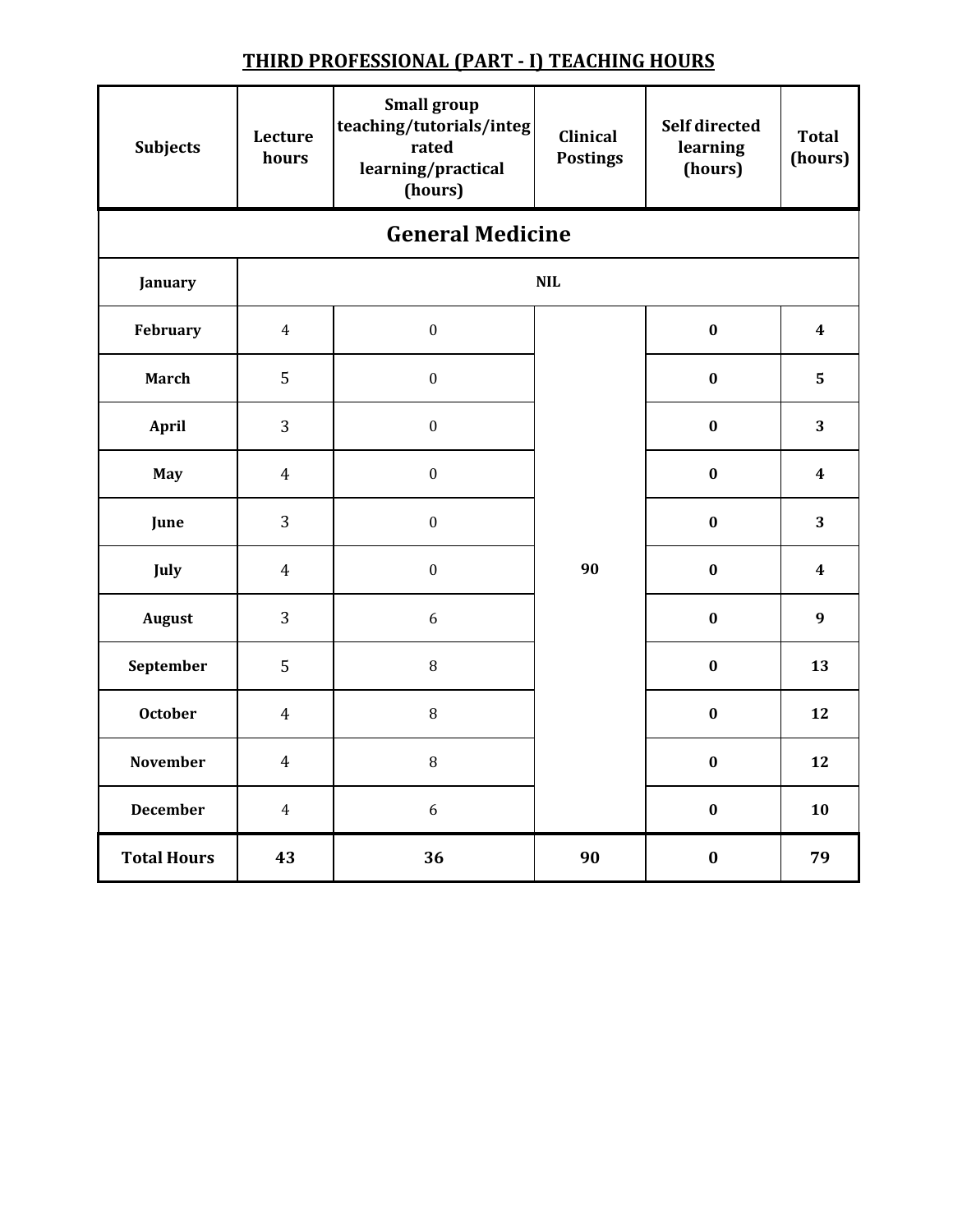| <b>Subjects</b>        | Lecture<br>hours | <b>Small group</b><br>teaching/tutorials/integ<br>rated<br>learning/practical<br>(hours) | Clinical<br><b>Postings</b> | <b>Self directed</b><br>learning<br>(hours) | <b>Total</b><br>(hours) |  |  |  |  |
|------------------------|------------------|------------------------------------------------------------------------------------------|-----------------------------|---------------------------------------------|-------------------------|--|--|--|--|
| <b>General Surgery</b> |                  |                                                                                          |                             |                                             |                         |  |  |  |  |
| January                |                  |                                                                                          | <b>NIL</b>                  |                                             |                         |  |  |  |  |
| February               | $\overline{4}$   | $\boldsymbol{0}$                                                                         |                             | $\boldsymbol{0}$                            | $\boldsymbol{4}$        |  |  |  |  |
| March                  | $\overline{4}$   | $\boldsymbol{0}$                                                                         |                             | $\boldsymbol{0}$                            | 4                       |  |  |  |  |
| <b>April</b>           | 3                | $\boldsymbol{0}$                                                                         |                             | $\boldsymbol{0}$                            | 3                       |  |  |  |  |
| <b>May</b>             | $\overline{4}$   | $\boldsymbol{0}$                                                                         |                             | $\boldsymbol{0}$                            | $\boldsymbol{4}$        |  |  |  |  |
| June                   | 3                | $\boldsymbol{0}$                                                                         |                             | $\boldsymbol{0}$                            | 3                       |  |  |  |  |
| July                   | 3                | $\boldsymbol{0}$                                                                         | 90                          | $\boldsymbol{0}$                            | 3                       |  |  |  |  |
| <b>August</b>          | 3                | $\, 8$                                                                                   |                             | $\boldsymbol{0}$                            | 11                      |  |  |  |  |
| September              | $\overline{4}$   | $\, 8$                                                                                   |                             | $\boldsymbol{0}$                            | 12                      |  |  |  |  |
| October                | $\overline{4}$   | $\overline{4}$                                                                           |                             | $\boldsymbol{0}$                            | 8                       |  |  |  |  |
| <b>November</b>        | $\overline{4}$   | $10\,$                                                                                   |                             | $\boldsymbol{0}$                            | 14                      |  |  |  |  |
| <b>December</b>        | 3                | $6\,$                                                                                    |                             | $\boldsymbol{0}$                            | $\boldsymbol{9}$        |  |  |  |  |
| <b>Total Hours</b>     | 39               | 36                                                                                       | 90                          | $\bf{0}$                                    | 75                      |  |  |  |  |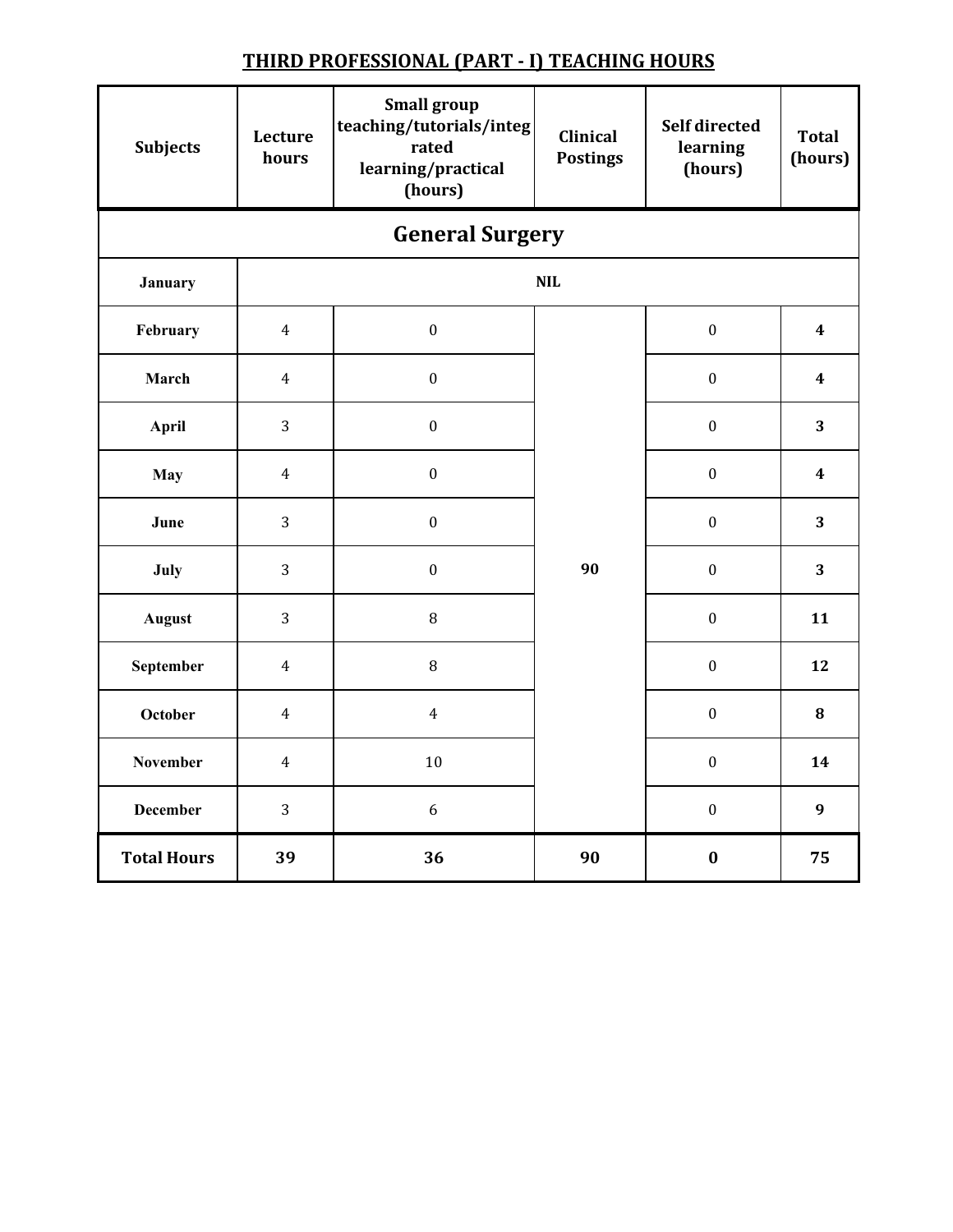| <b>Subjects</b>                     | Lecture<br>hours | <b>Small group</b><br>teaching/tutorials/integ<br>rated<br>learning/practical<br>(hours) | <b>Clinical</b><br><b>Postings</b> | <b>Self directed</b><br>learning<br>(hours) | <b>Total</b><br>(hours) |  |  |  |  |
|-------------------------------------|------------------|------------------------------------------------------------------------------------------|------------------------------------|---------------------------------------------|-------------------------|--|--|--|--|
| <b>Obstetrics &amp; Gynaecology</b> |                  |                                                                                          |                                    |                                             |                         |  |  |  |  |
| January                             |                  |                                                                                          | <b>NIL</b>                         |                                             |                         |  |  |  |  |
| February                            | $\overline{4}$   | $\boldsymbol{0}$                                                                         |                                    | $\boldsymbol{0}$                            | $\overline{\mathbf{4}}$ |  |  |  |  |
| <b>March</b>                        | $\overline{4}$   | $\boldsymbol{0}$                                                                         |                                    | $\boldsymbol{0}$                            | $\overline{\mathbf{4}}$ |  |  |  |  |
| <b>April</b>                        | 3                | $\boldsymbol{0}$                                                                         |                                    | $\boldsymbol{0}$                            | 3                       |  |  |  |  |
| May                                 | 5                | $\boldsymbol{0}$                                                                         |                                    | $\boldsymbol{0}$                            | 5                       |  |  |  |  |
| June                                | $\overline{2}$   | $\boldsymbol{0}$                                                                         |                                    | $\boldsymbol{0}$                            | $\mathbf{2}$            |  |  |  |  |
| July                                | 3                | $\boldsymbol{0}$                                                                         | 72                                 | $\boldsymbol{0}$                            | 3                       |  |  |  |  |
| <b>August</b>                       | $\overline{4}$   | $\boldsymbol{6}$                                                                         |                                    | $\boldsymbol{0}$                            | 10                      |  |  |  |  |
| September                           | $\overline{4}$   | $\, 8$                                                                                   |                                    | $\boldsymbol{0}$                            | 12                      |  |  |  |  |
| <b>October</b>                      | 5                | $\overline{4}$                                                                           |                                    | $\mathbf{0}$                                | 9                       |  |  |  |  |
| November                            | $\overline{4}$   | $10\,$                                                                                   |                                    | $\boldsymbol{0}$                            | 14                      |  |  |  |  |
| <b>December</b>                     | 3                | 6                                                                                        |                                    | $\boldsymbol{0}$                            | $\boldsymbol{9}$        |  |  |  |  |
| <b>Total Hours</b>                  | 41               | 34                                                                                       | 72                                 | $\bf{0}$                                    | 75                      |  |  |  |  |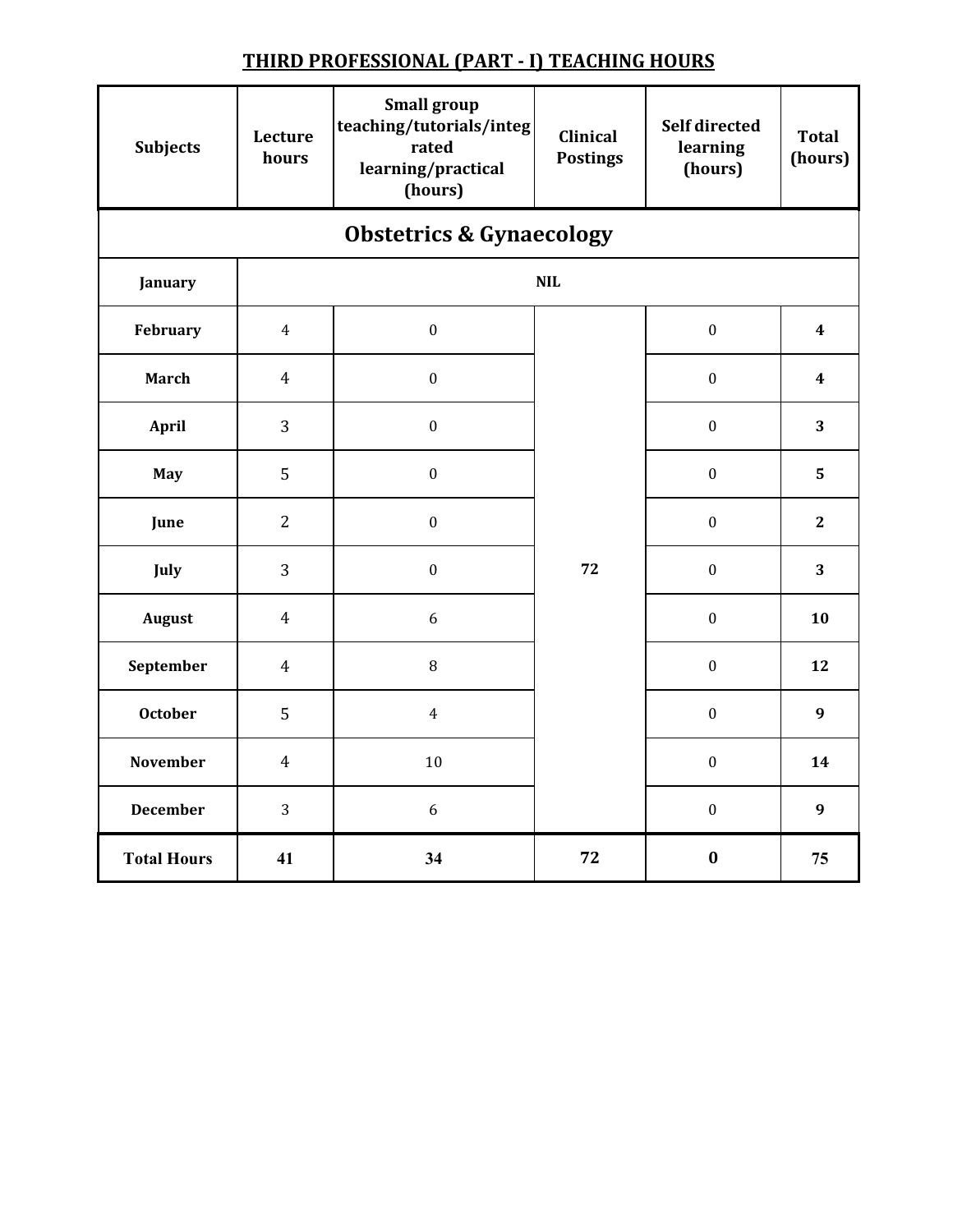| <b>Subjects</b>    | Lecture<br>hours | <b>Small group</b><br>teaching/tutorials/integ<br>rated<br>learning/practical<br>(hours) | <b>Clinical</b><br><b>Postings</b> | Self directed<br>learning<br>(hours) | <b>Total</b><br>(hours) |  |  |  |  |
|--------------------|------------------|------------------------------------------------------------------------------------------|------------------------------------|--------------------------------------|-------------------------|--|--|--|--|
| <b>Paediatrics</b> |                  |                                                                                          |                                    |                                      |                         |  |  |  |  |
| January            |                  |                                                                                          | $\textsf{NIL}$                     |                                      |                         |  |  |  |  |
| February           | $\overline{4}$   | $\overline{4}$                                                                           |                                    | $\boldsymbol{0}$                     | 8                       |  |  |  |  |
| <b>March</b>       | $\overline{4}$   | 3                                                                                        |                                    | $\boldsymbol{0}$                     | $\overline{7}$          |  |  |  |  |
| April              | 3                | $\overline{4}$                                                                           |                                    | $\boldsymbol{0}$                     | $\overline{7}$          |  |  |  |  |
| May                | $\overline{4}$   | $\overline{4}$                                                                           |                                    | $\boldsymbol{0}$                     | 8                       |  |  |  |  |
| June               | 3                | 3                                                                                        |                                    | $\boldsymbol{0}$                     | 6                       |  |  |  |  |
| July               | 3                | 3                                                                                        | 72                                 | $\boldsymbol{0}$                     | $\boldsymbol{6}$        |  |  |  |  |
| <b>August</b>      | 3                | $\boldsymbol{0}$                                                                         |                                    | $\boldsymbol{0}$                     | 3                       |  |  |  |  |
| September          | $\overline{4}$   | $\boldsymbol{0}$                                                                         |                                    | $\boldsymbol{0}$                     | $\overline{\mathbf{4}}$ |  |  |  |  |
| <b>October</b>     | $\overline{2}$   | $\boldsymbol{0}$                                                                         |                                    | $\boldsymbol{0}$                     | $\mathbf{2}$            |  |  |  |  |
| <b>November</b>    | 5                | $\boldsymbol{0}$                                                                         |                                    | $\boldsymbol{0}$                     | 5                       |  |  |  |  |
| <b>December</b>    | 3                | $\boldsymbol{0}$                                                                         |                                    | $\boldsymbol{0}$                     | 3                       |  |  |  |  |
| <b>Total Hours</b> | 38               | 21                                                                                       | 72                                 | $\bf{0}$                             | 59                      |  |  |  |  |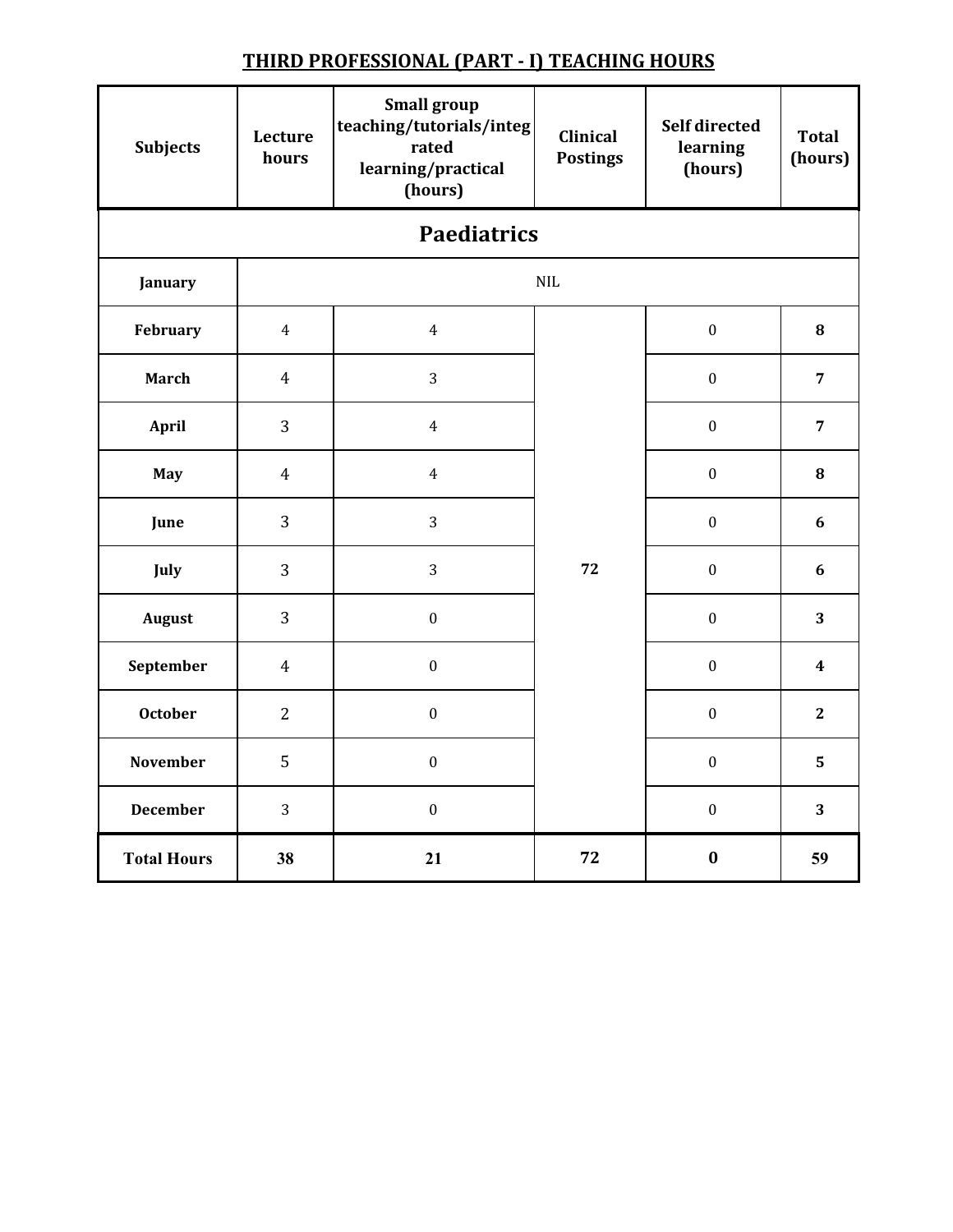| <b>Subjects</b>    | Lecture<br>hours | <b>Small group</b><br>teaching/tutorials/integ<br>rated<br>learning/practical<br>(hours) | <b>Clinical</b><br><b>Postings</b> | <b>Self directed</b><br>learning<br>(hours) | <b>Total</b><br>(hours) |  |  |  |  |
|--------------------|------------------|------------------------------------------------------------------------------------------|------------------------------------|---------------------------------------------|-------------------------|--|--|--|--|
| <b>Dermatology</b> |                  |                                                                                          |                                    |                                             |                         |  |  |  |  |
| January            |                  |                                                                                          | <b>NIL</b>                         |                                             |                         |  |  |  |  |
| February           | $\overline{4}$   | $\boldsymbol{0}$                                                                         |                                    | $\boldsymbol{0}$                            | $\overline{\mathbf{4}}$ |  |  |  |  |
| March              | 5                | $\boldsymbol{0}$                                                                         |                                    | $\boldsymbol{0}$                            | 5                       |  |  |  |  |
| April              | 3                | $\boldsymbol{0}$                                                                         |                                    | $\boldsymbol{0}$                            | 3                       |  |  |  |  |
| May                | $\overline{4}$   | $\boldsymbol{0}$                                                                         |                                    | $\boldsymbol{0}$                            | $\boldsymbol{4}$        |  |  |  |  |
| June               | 3                | $\boldsymbol{0}$                                                                         |                                    | $\boldsymbol{0}$                            | 3                       |  |  |  |  |
| July               | 3                | $\boldsymbol{0}$                                                                         | 36                                 | $\boldsymbol{0}$                            | 3                       |  |  |  |  |
| August             | $\boldsymbol{0}$ | $\overline{4}$                                                                           |                                    | $\boldsymbol{0}$                            | $\overline{\mathbf{4}}$ |  |  |  |  |
| September          | $\boldsymbol{0}$ | $\overline{4}$                                                                           |                                    | $\boldsymbol{0}$                            | $\boldsymbol{4}$        |  |  |  |  |
| October            | $\boldsymbol{0}$ | 5                                                                                        |                                    | $\boldsymbol{0}$                            | 5                       |  |  |  |  |
| November           | $\boldsymbol{0}$ | $\overline{4}$                                                                           |                                    | $\boldsymbol{0}$                            | $\boldsymbol{4}$        |  |  |  |  |
| December           | $\boldsymbol{0}$ | 3                                                                                        |                                    | $\boldsymbol{0}$                            | 3                       |  |  |  |  |
| <b>Total Hours</b> | 22               | 20                                                                                       | 36                                 | $\bf{0}$                                    | 42                      |  |  |  |  |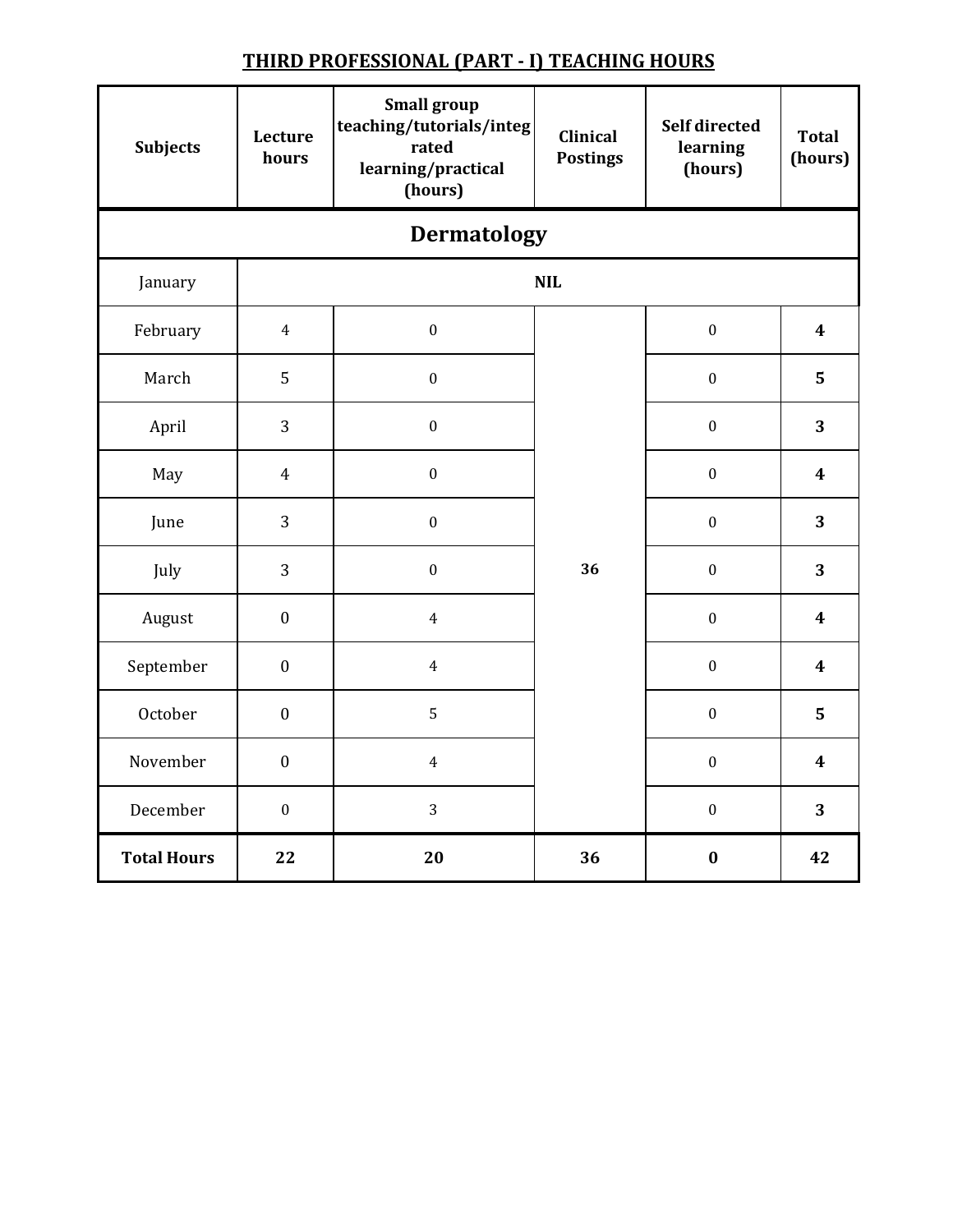| <b>Subjects</b>    | Lecture<br>hours | <b>Small group</b><br>teaching/tutorials/integ<br>rated<br>learning/practical<br>(hours) | <b>Clinical</b><br><b>Postings</b> | Self directed<br>learning<br>(hours) | <b>Total</b><br>(hours) |  |  |  |  |
|--------------------|------------------|------------------------------------------------------------------------------------------|------------------------------------|--------------------------------------|-------------------------|--|--|--|--|
| Psychiatry         |                  |                                                                                          |                                    |                                      |                         |  |  |  |  |
| January            |                  |                                                                                          | $\ensuremath{\text{NIL}}$          |                                      |                         |  |  |  |  |
| February           | $\overline{4}$   | $\overline{2}$                                                                           |                                    | $\boldsymbol{0}$                     | 6                       |  |  |  |  |
| March              | $\overline{4}$   | $\mathbf{1}$                                                                             |                                    | $\boldsymbol{0}$                     | 5                       |  |  |  |  |
| April              | 3                | $\overline{2}$                                                                           |                                    | $\mathbf{1}$                         | 6                       |  |  |  |  |
| May                | $\overline{4}$   | $\overline{c}$                                                                           |                                    | $\boldsymbol{0}$                     | 6                       |  |  |  |  |
| June               | $\overline{2}$   | $\overline{2}$                                                                           |                                    | $\mathbf{1}$                         | 5                       |  |  |  |  |
| July               | 3                | $\boldsymbol{0}$                                                                         | 36                                 | $\boldsymbol{0}$                     | 3                       |  |  |  |  |
| August             | 3                | $\boldsymbol{0}$                                                                         |                                    | $\boldsymbol{0}$                     | 3                       |  |  |  |  |
| September          | $\overline{4}$   | $\boldsymbol{0}$                                                                         |                                    | $\mathbf{1}$                         | 5                       |  |  |  |  |
| October            | $\overline{2}$   | $\boldsymbol{0}$                                                                         |                                    | $\mathbf{1}$                         | 3                       |  |  |  |  |
| November           | 5                | $\boldsymbol{0}$                                                                         |                                    | $\boldsymbol{0}$                     | 5                       |  |  |  |  |
| December           | 3                | $\boldsymbol{0}$                                                                         |                                    | $\mathbf{1}$                         | $\overline{4}$          |  |  |  |  |
| <b>Total Hours</b> | 37               | 9                                                                                        | 36                                 | 5                                    | 51                      |  |  |  |  |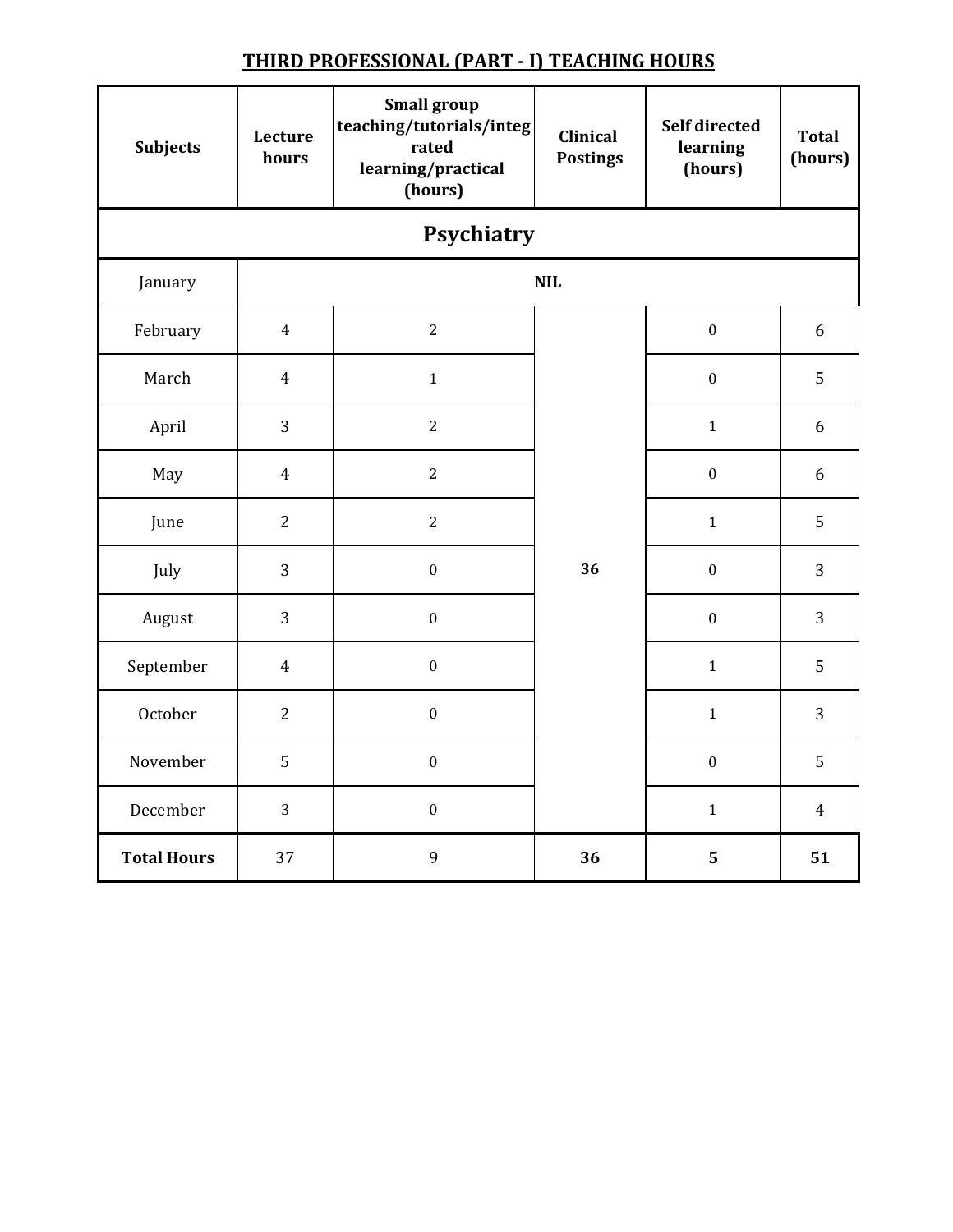| <b>Subjects</b>    | Lecture<br>hours            | <b>Small group</b><br>teaching/tutorials/integ<br>rated<br>learning/practical<br>(hours) | <b>Clinical</b><br><b>Postings</b> | Self directed<br>learning<br>(hours) | <b>Total</b><br>(hours) |  |
|--------------------|-----------------------------|------------------------------------------------------------------------------------------|------------------------------------|--------------------------------------|-------------------------|--|
|                    | <b>Respiratory Medicine</b> |                                                                                          |                                    |                                      |                         |  |
| January            |                             |                                                                                          | <b>NIL</b>                         |                                      |                         |  |
| February           | $\boldsymbol{0}$            | $\overline{2}$                                                                           | ----                               | $\boldsymbol{0}$                     | $\overline{2}$          |  |
| March              | $\boldsymbol{0}$            | $\mathbf{1}$                                                                             | ----                               | $\mathbf{1}$                         | $\overline{2}$          |  |
| April              | $\boldsymbol{0}$            | $\mathbf 1$                                                                              | ----                               | $\mathbf{1}$                         | $\overline{2}$          |  |
| May                | $\boldsymbol{0}$            | $\boldsymbol{0}$                                                                         | ----                               | $\overline{2}$                       | $\overline{2}$          |  |
| June               | $\boldsymbol{0}$            | $\boldsymbol{0}$                                                                         | ----                               | $\mathbf{1}$                         | $\mathbf{1}$            |  |
| July               | $\boldsymbol{0}$            | $\boldsymbol{0}$                                                                         | ----                               | $\mathbf{1}$                         | $\mathbf{1}$            |  |
| August             | 3                           | $\mathbf{1}$                                                                             | ----                               | $\boldsymbol{0}$                     | $\overline{4}$          |  |
| September          | $\overline{2}$              | $\overline{c}$                                                                           | $- - - -$                          | $\boldsymbol{0}$                     | $\overline{4}$          |  |
| October            | 3                           | $\overline{2}$                                                                           |                                    | $\boldsymbol{0}$                     | 5                       |  |
| November           | $\mathbf{1}$                | $\overline{2}$                                                                           | $---$                              | $\boldsymbol{0}$                     | 3                       |  |
| December           | $\mathbf{1}$                | $\mathbf{1}$                                                                             | ----                               | $\boldsymbol{0}$                     | $\overline{2}$          |  |
| <b>Total Hours</b> | 10                          | 12                                                                                       |                                    | 6                                    | 28                      |  |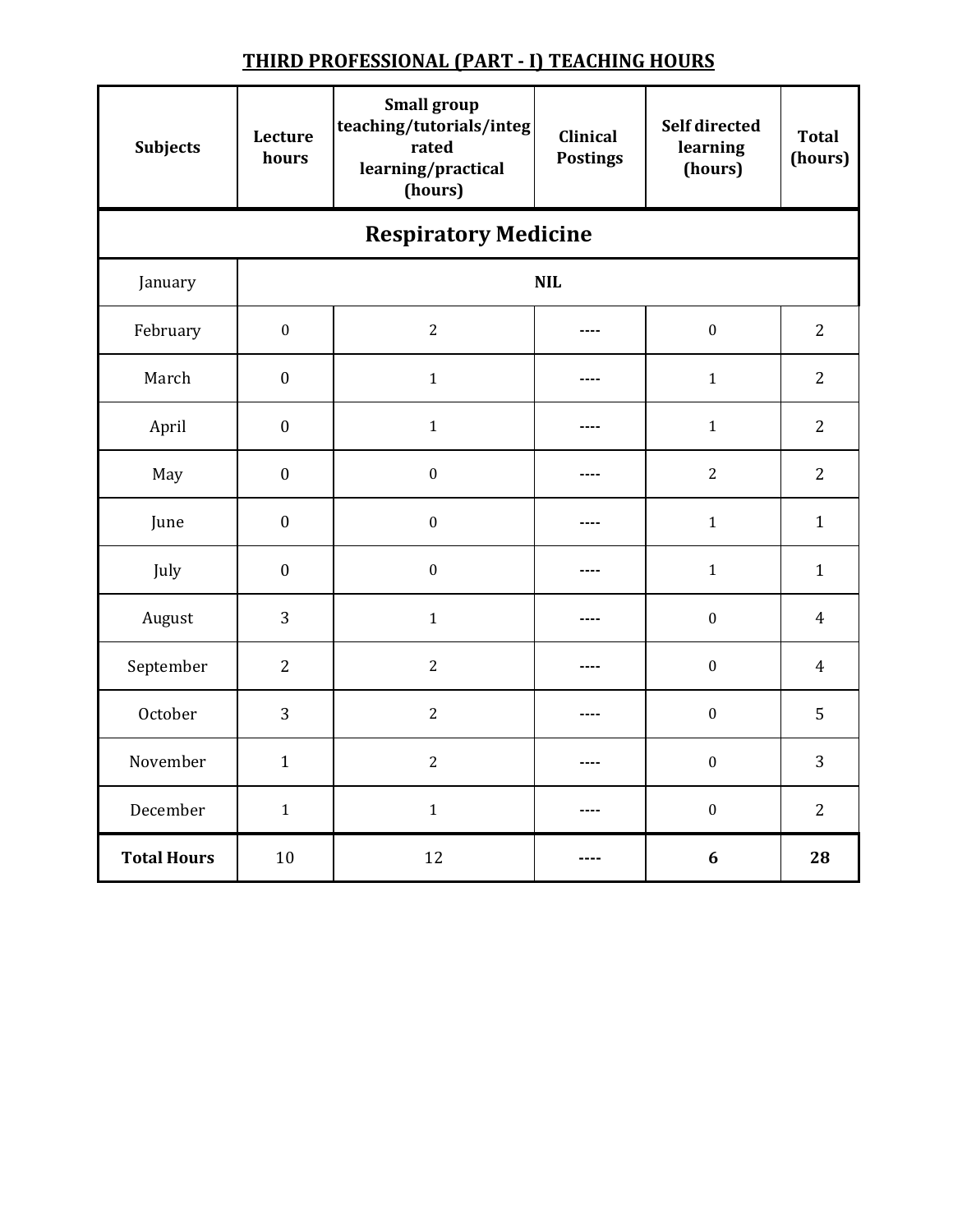| <b>Subjects</b>    | Lecture<br>hours    | <b>Small group</b><br>teaching/tutorials/integ<br>rated<br>learning/practical<br>(hours) | <b>Clinical</b><br><b>Postings</b> | <b>Self directed</b><br>learning<br>(hours) | <b>Total</b><br>(hours) |  |
|--------------------|---------------------|------------------------------------------------------------------------------------------|------------------------------------|---------------------------------------------|-------------------------|--|
|                    | <b>Orthopaedics</b> |                                                                                          |                                    |                                             |                         |  |
| January            |                     |                                                                                          | <b>NIL</b>                         |                                             |                         |  |
| February           | $\overline{4}$      | $\overline{4}$                                                                           |                                    | $\boldsymbol{0}$                            | 8                       |  |
| March              | $\overline{4}$      | $\overline{4}$                                                                           |                                    | $\boldsymbol{0}$                            | 8                       |  |
| April              | 5                   | $\boldsymbol{0}$                                                                         |                                    | $\boldsymbol{0}$                            | 5                       |  |
| May                | $\overline{4}$      | $\boldsymbol{0}$                                                                         |                                    | $\boldsymbol{0}$                            | $\overline{4}$          |  |
| June               | 3                   | $\boldsymbol{0}$                                                                         |                                    | $\boldsymbol{0}$                            | 3                       |  |
| July               | 3                   | $\boldsymbol{0}$                                                                         | 72                                 | $\boldsymbol{0}$                            | 3                       |  |
| August             | $\overline{4}$      | $\boldsymbol{0}$                                                                         |                                    | $\boldsymbol{0}$                            | $\overline{4}$          |  |
| September          | $\overline{4}$      | $\boldsymbol{0}$                                                                         |                                    | $\boldsymbol{0}$                            | $\overline{4}$          |  |
| October            | $\overline{2}$      | $\boldsymbol{0}$                                                                         |                                    | $\boldsymbol{0}$                            | $\overline{2}$          |  |
| November           | $\overline{2}$      | $\boldsymbol{0}$                                                                         |                                    | $\boldsymbol{0}$                            | $\overline{2}$          |  |
| December           | 5                   | $\boldsymbol{0}$                                                                         |                                    | $\boldsymbol{0}$                            | 5                       |  |
| <b>Total Hours</b> | 40                  | $\, 8$                                                                                   | 72                                 | $\bf{0}$                                    | 48                      |  |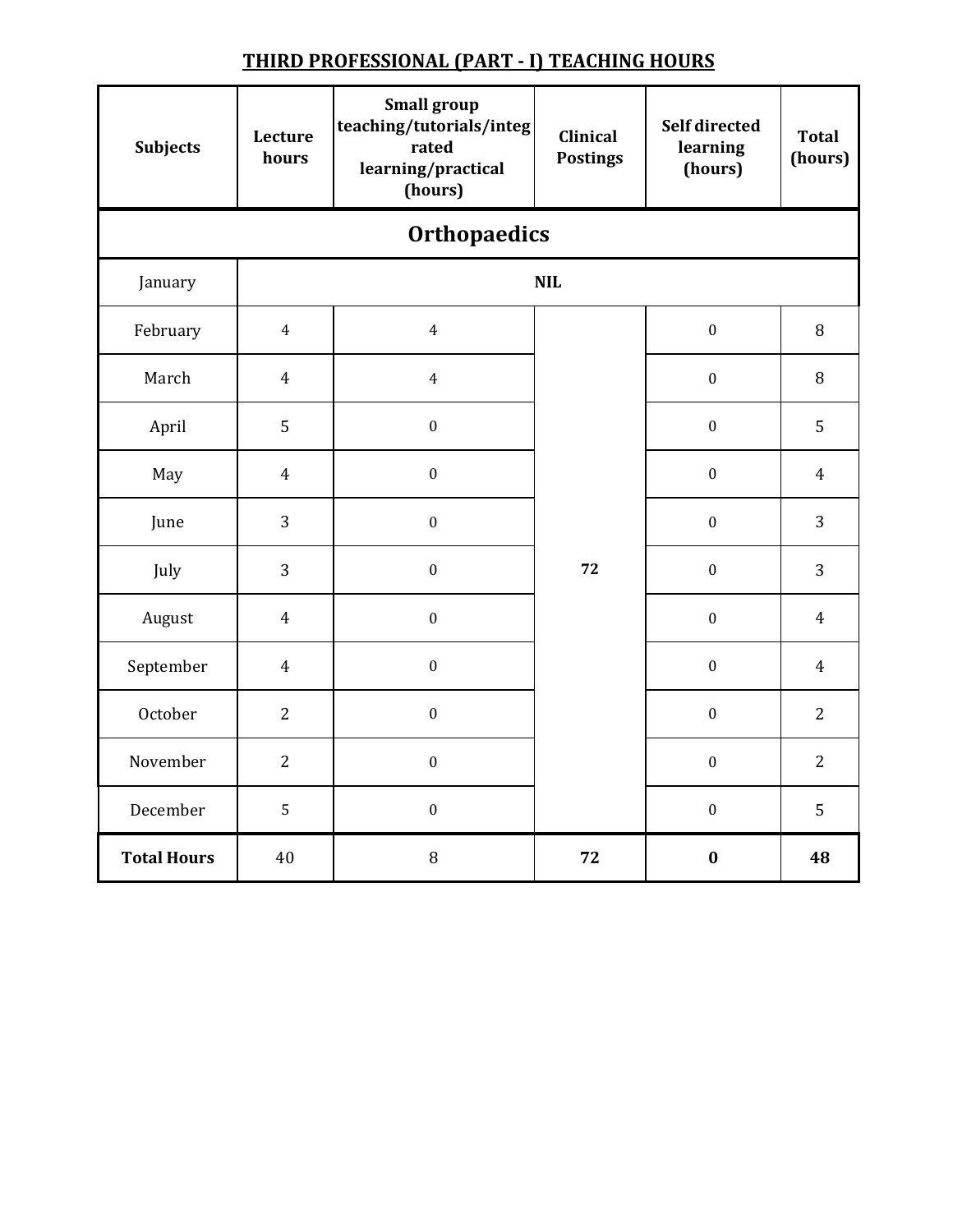| <b>Subjects</b>    | Lecture<br>hours | <b>Small group</b><br>teaching/tutorials/integ<br>rated<br>learning/practical<br>(hours) | <b>Clinical</b><br><b>Postings</b> | Self directed<br>learning<br>(hours) | <b>Total</b><br>(hours) |  |  |
|--------------------|------------------|------------------------------------------------------------------------------------------|------------------------------------|--------------------------------------|-------------------------|--|--|
|                    | Radiodiagnosis   |                                                                                          |                                    |                                      |                         |  |  |
| January            |                  |                                                                                          | <b>NIL</b>                         |                                      |                         |  |  |
| February           | $\overline{2}$   | $\boldsymbol{0}$                                                                         |                                    | $\boldsymbol{0}$                     | $\overline{2}$          |  |  |
| March              | $\overline{2}$   | $\boldsymbol{0}$                                                                         |                                    | $\boldsymbol{0}$                     | $\overline{2}$          |  |  |
| April              | $\overline{2}$   | $\mathsf S$                                                                              |                                    | $\boldsymbol{0}$                     | $\overline{7}$          |  |  |
| May                | $\overline{2}$   | $\overline{4}$                                                                           |                                    | $\boldsymbol{0}$                     | $\boldsymbol{6}$        |  |  |
| June               | $\mathbf{1}$     | $\boldsymbol{0}$                                                                         |                                    | $\boldsymbol{0}$                     | $\mathbf{1}$            |  |  |
| July               | $\mathbf{1}$     | $\boldsymbol{0}$                                                                         |                                    | $\boldsymbol{0}$                     | $\mathbf{1}$            |  |  |
| August             | $\mathbf{1}$     | $\boldsymbol{0}$                                                                         |                                    | $\boldsymbol{0}$                     | $\mathbf{1}$            |  |  |
| September          | 3                | $\boldsymbol{0}$                                                                         |                                    | $\boldsymbol{0}$                     | 3                       |  |  |
| October            | 3                | $\boldsymbol{0}$                                                                         |                                    | $\boldsymbol{0}$                     | 3                       |  |  |
| November           | $\mathbf{1}$     | $\boldsymbol{0}$                                                                         |                                    | $\boldsymbol{0}$                     | $\mathbf{1}$            |  |  |
| December           | $\overline{2}$   | $\boldsymbol{0}$                                                                         |                                    | $\boldsymbol{0}$                     | $\overline{2}$          |  |  |
| <b>Total Hours</b> | 20               | 9                                                                                        |                                    | $\bf{0}$                             | 29                      |  |  |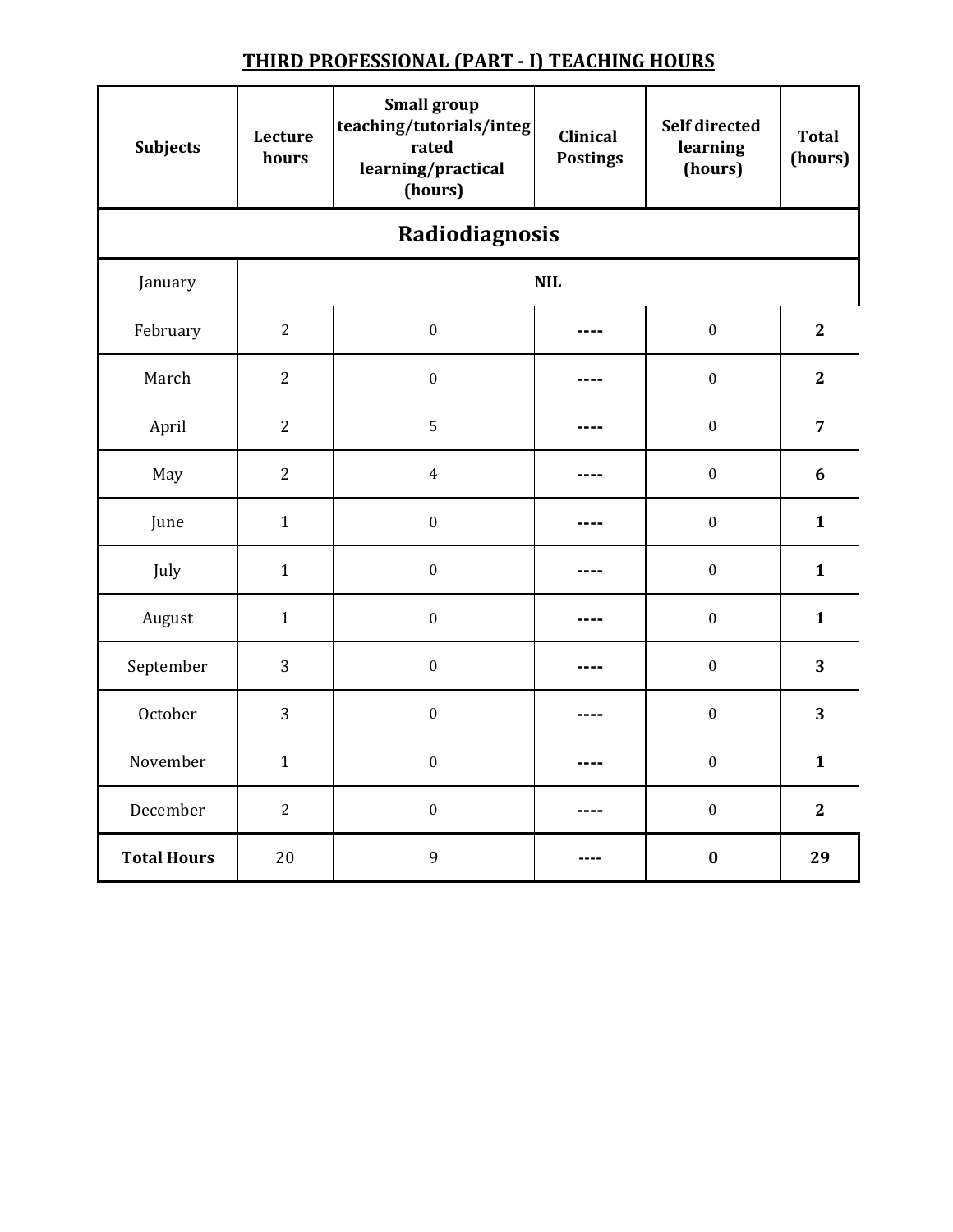| <b>Subjects</b>    | Lecture<br>hours | <b>Small group</b><br>teaching/tutorials/integ<br>rated<br>learning/practical<br>(hours) | Clinical<br><b>Postings</b> | <b>Self directed</b><br>learning<br>(hours) | <b>Total</b><br>(hours) |  |  |
|--------------------|------------------|------------------------------------------------------------------------------------------|-----------------------------|---------------------------------------------|-------------------------|--|--|
|                    | Anaesthesiology  |                                                                                          |                             |                                             |                         |  |  |
| January            |                  |                                                                                          | <b>NIL</b>                  |                                             |                         |  |  |
| February           | $\overline{2}$   | $\boldsymbol{0}$                                                                         |                             | $\boldsymbol{0}$                            | $\overline{2}$          |  |  |
| March              | $\mathbf{1}$     | $\boldsymbol{0}$                                                                         |                             | $\boldsymbol{0}$                            | $\mathbf{1}$            |  |  |
| April              | $\overline{2}$   | $\boldsymbol{0}$                                                                         |                             | $\boldsymbol{0}$                            | $\overline{2}$          |  |  |
| May                | $\overline{2}$   | $\boldsymbol{0}$                                                                         |                             | $\boldsymbol{0}$                            | $\mathbf{2}$            |  |  |
| June               | $\overline{2}$   | 3                                                                                        |                             | $\boldsymbol{0}$                            | 5                       |  |  |
| July               | $\mathbf{1}$     | $\overline{4}$                                                                           | 18                          | $\boldsymbol{0}$                            | 5                       |  |  |
| August             | $\boldsymbol{0}$ | $\overline{2}$                                                                           |                             | $\boldsymbol{0}$                            | $\overline{2}$          |  |  |
| September          | $\boldsymbol{0}$ | $\overline{c}$                                                                           |                             | $\boldsymbol{0}$                            | $\mathbf{2}$            |  |  |
| October            | $\boldsymbol{0}$ | $\mathbf{1}$                                                                             |                             | $\boldsymbol{0}$                            | $\mathbf{1}$            |  |  |
| November           | $\boldsymbol{0}$ | $\overline{2}$                                                                           |                             | $\boldsymbol{0}$                            | $\mathbf{2}$            |  |  |
| December           | $\boldsymbol{0}$ | $\mathbf{1}$                                                                             |                             | $\boldsymbol{0}$                            | $\mathbf{1}$            |  |  |
| <b>Total Hours</b> | 10               | 15                                                                                       | 18                          | $\bf{0}$                                    | 25                      |  |  |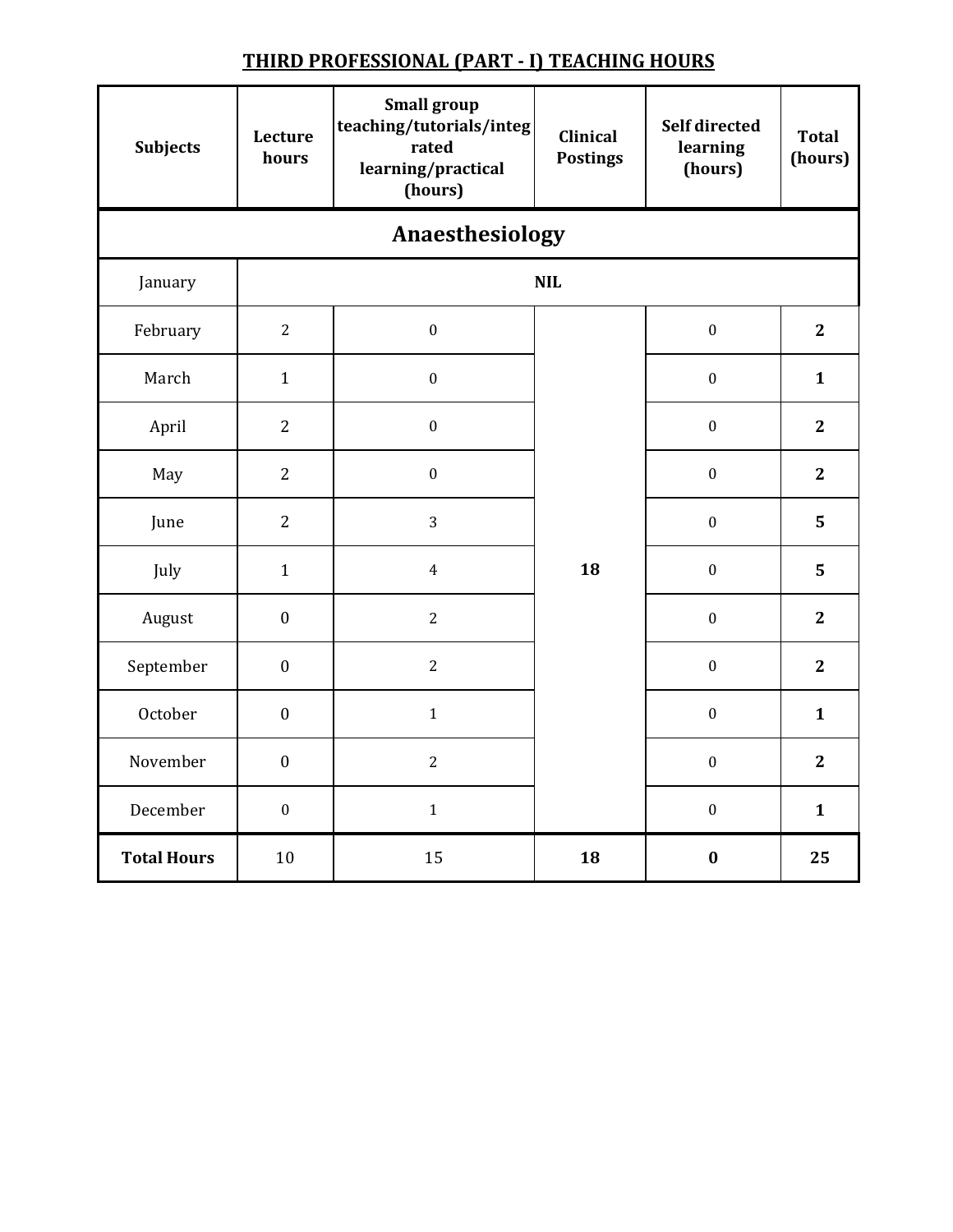| <b>Subjects</b>    | Lecture<br>hours | <b>Small group</b><br>teaching/tutorials/integ<br>rated<br>learning/practical<br>(hours) | <b>Clinical</b><br><b>Postings</b> | Self directed<br>learning<br>(hours) | <b>Total</b><br>(hours) |
|--------------------|------------------|------------------------------------------------------------------------------------------|------------------------------------|--------------------------------------|-------------------------|
|                    |                  | Dentistry                                                                                |                                    |                                      |                         |
| January            |                  |                                                                                          | <b>NIL</b>                         |                                      |                         |
| February           | $\boldsymbol{0}$ | $\boldsymbol{0}$                                                                         |                                    | $\boldsymbol{0}$                     | $\bf{0}$                |
| March              | $\boldsymbol{0}$ | $\boldsymbol{0}$                                                                         |                                    | $\boldsymbol{0}$                     | $\bf{0}$                |
| April              | $\boldsymbol{0}$ | $\boldsymbol{0}$                                                                         |                                    | $\boldsymbol{0}$                     | $\bf{0}$                |
| May                | $\boldsymbol{0}$ | $\boldsymbol{0}$                                                                         |                                    | $\boldsymbol{0}$                     | $\bf{0}$                |
| June               | $\boldsymbol{0}$ | $\boldsymbol{0}$                                                                         |                                    | $\boldsymbol{0}$                     | $\bf{0}$                |
| July               | $\boldsymbol{0}$ | $\boldsymbol{0}$                                                                         | 18                                 | $\boldsymbol{0}$                     | $\bf{0}$                |
| August             | $\boldsymbol{0}$ | $\boldsymbol{0}$                                                                         |                                    | $\boldsymbol{0}$                     | $\bf{0}$                |
| September          | $\boldsymbol{0}$ | $\boldsymbol{0}$                                                                         |                                    | $\boldsymbol{0}$                     | $\bf{0}$                |
| October            | $\boldsymbol{0}$ | $\boldsymbol{0}$                                                                         |                                    | $\boldsymbol{0}$                     | $\bf{0}$                |
| November           | $\boldsymbol{0}$ | $\boldsymbol{0}$                                                                         |                                    | $\boldsymbol{0}$                     | $\bf{0}$                |
| December           | $\boldsymbol{0}$ | $\boldsymbol{0}$                                                                         |                                    | $\boldsymbol{0}$                     | $\bf{0}$                |
| <b>Total Hours</b> | $\boldsymbol{0}$ | $\boldsymbol{0}$                                                                         | 18                                 | $\bf{0}$                             | $\bf{0}$                |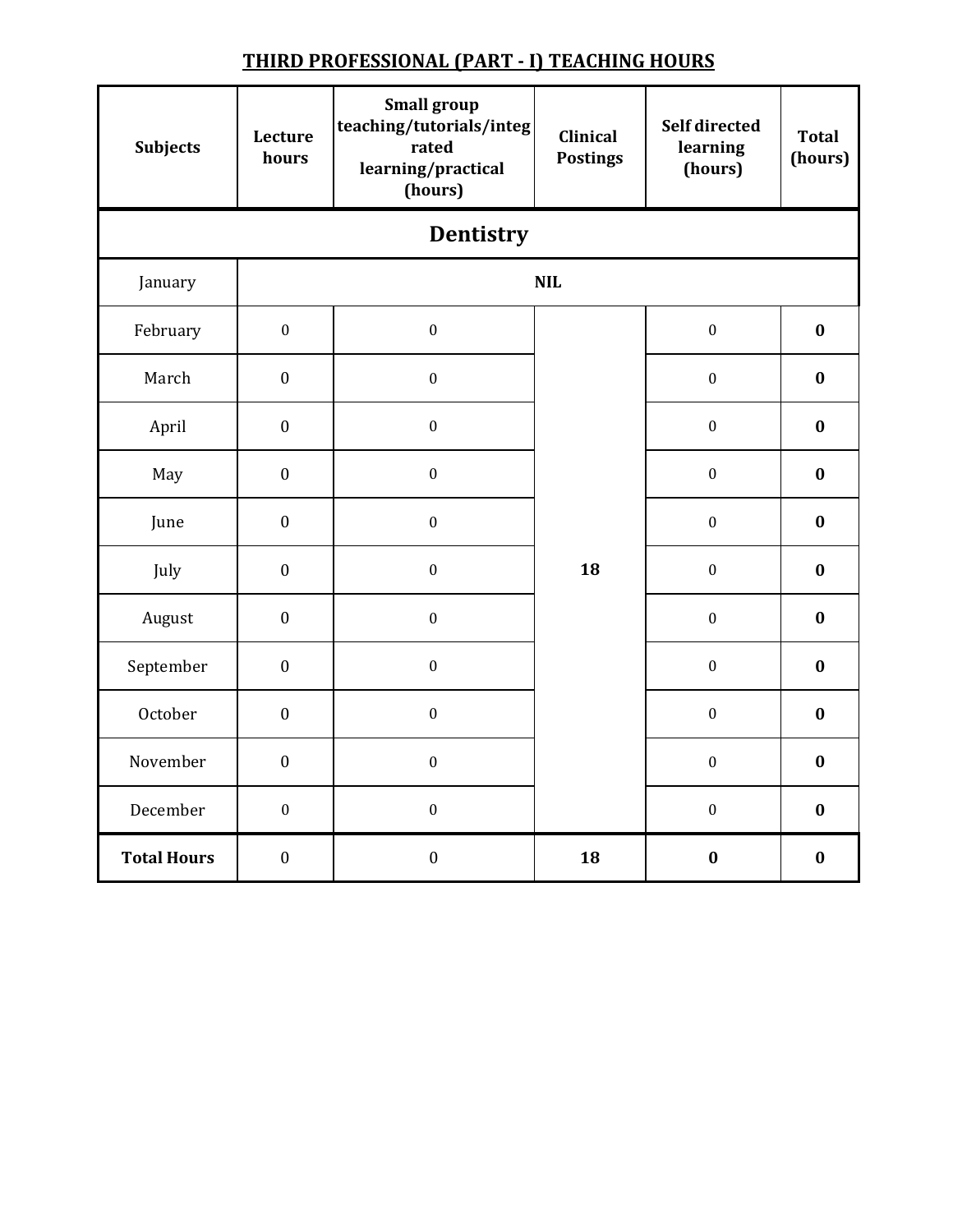| <b>Subjects</b>    | Lecture<br>hours              | <b>Small group</b><br>teaching/tutorials/integ<br>rated<br>learning/practical<br>(hours) | <b>Clinical</b><br><b>Postings</b> | <b>Self directed</b><br>learning<br>(hours) | <b>Total</b><br>(hours) |
|--------------------|-------------------------------|------------------------------------------------------------------------------------------|------------------------------------|---------------------------------------------|-------------------------|
|                    |                               | <b>AETCOM</b>                                                                            |                                    |                                             |                         |
| January            | <b>AETCOM</b><br><b>Hours</b> | <b>Total (hours)</b>                                                                     |                                    | ----                                        |                         |
| February           | $\overline{2}$                | $\overline{2}$                                                                           |                                    |                                             | $\overline{2}$          |
| March              | $\overline{2}$                | $\overline{c}$                                                                           |                                    |                                             | $\mathbf{2}$            |
| April              | 3                             | 3                                                                                        |                                    |                                             | 3                       |
| May                | $\overline{2}$                | $\overline{2}$                                                                           |                                    |                                             | $\overline{2}$          |
| June               | $\overline{2}$                | $\overline{2}$                                                                           |                                    |                                             | $\mathbf{2}$            |
| July               | $\overline{2}$                | $\overline{2}$                                                                           |                                    | <b>Nil</b>                                  | $\overline{2}$          |
| August             | 3                             | 3                                                                                        |                                    |                                             | 3                       |
| September          | 3                             | 3                                                                                        |                                    |                                             | 3                       |
| October            | $\overline{2}$                | $\overline{2}$                                                                           |                                    |                                             | $\overline{2}$          |
| November           | 3                             | 3                                                                                        |                                    |                                             | 3                       |
| December           | $\overline{2}$                | $\overline{2}$                                                                           |                                    |                                             | $\mathbf{2}$            |
| <b>Total Hours</b> | 26                            | 26                                                                                       |                                    |                                             | 26                      |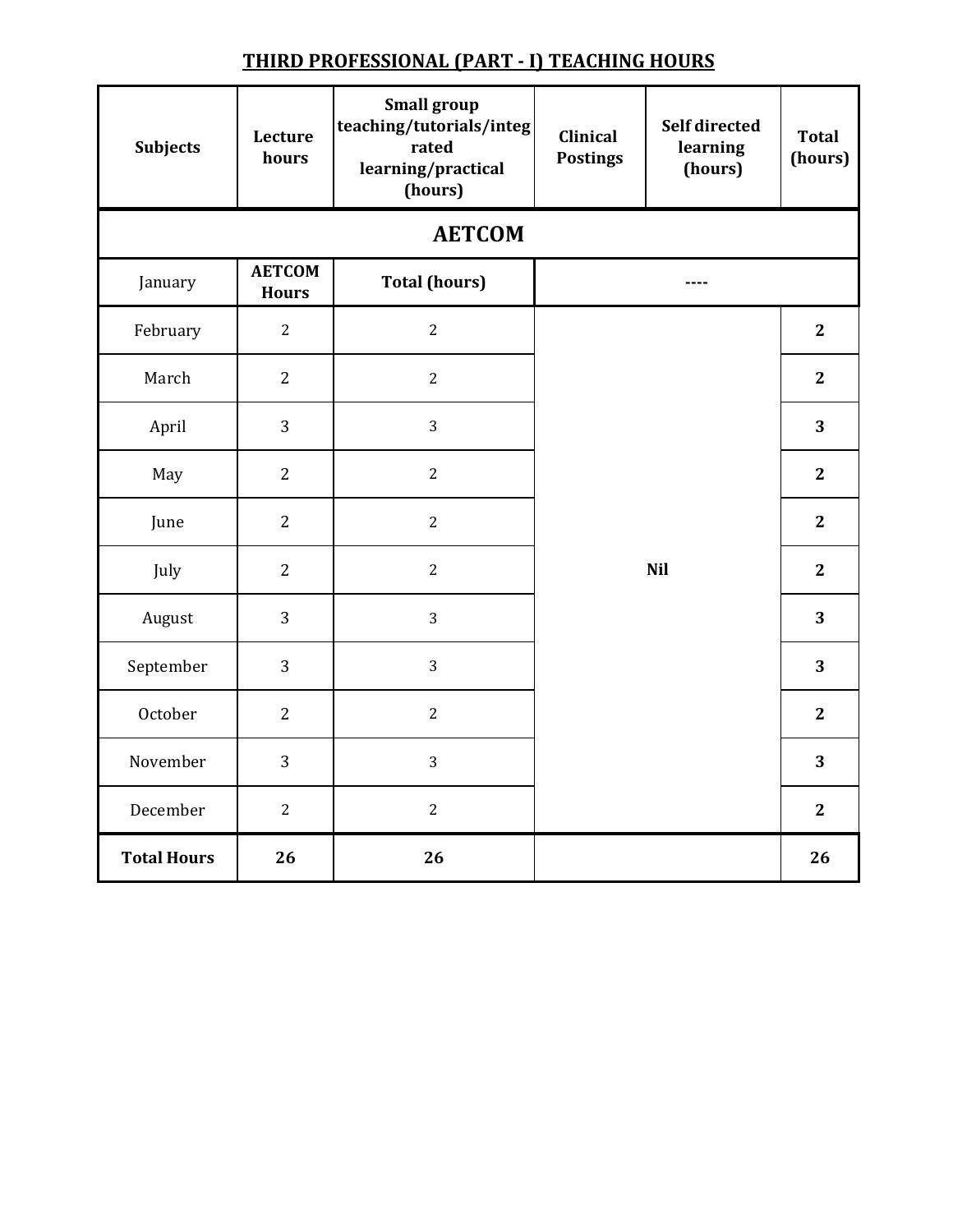| <b>Subjects</b>    | Lecture<br>hours              | <b>Small group</b><br>teaching/tutorials/integ<br>rated<br>learning/practical<br>(hours) | Clinical<br><b>Postings</b> | Self directed<br>learning<br>(hours) | <b>Total</b><br>(hours) |
|--------------------|-------------------------------|------------------------------------------------------------------------------------------|-----------------------------|--------------------------------------|-------------------------|
|                    |                               | PENDEMIC MODULE                                                                          |                             |                                      |                         |
| January            | <b>AETCOM</b><br><b>Hours</b> | <b>Total (hours)</b>                                                                     |                             |                                      |                         |
| February           | $\overline{2}$                | $\overline{2}$                                                                           |                             |                                      | $\overline{2}$          |
| March              | $\overline{2}$                | $\overline{2}$                                                                           |                             |                                      | $\overline{2}$          |
| April              | $\overline{2}$                | $\overline{2}$                                                                           |                             |                                      | $\overline{2}$          |
| May                | $\overline{2}$                | $\overline{2}$                                                                           |                             |                                      | $\mathbf{2}$            |
| June               | $\mathbf{1}$                  | $\mathbf{1}$                                                                             |                             | $\mathbf{1}$                         |                         |
| July               | $\mathbf{1}$                  | $\mathbf{1}$                                                                             | <b>Nil</b>                  | $\mathbf{1}$                         |                         |
| August             | $\mathbf{1}$                  | $\mathbf{1}$                                                                             |                             |                                      | $\mathbf{1}$            |
| September          | $\mathbf{1}$                  | $\mathbf{1}$                                                                             |                             |                                      | $\mathbf{1}$            |
| October            | $\mathbf{1}$                  | $\mathbf{1}$                                                                             |                             |                                      | $\mathbf{1}$            |
| November           | $\mathbf{1}$                  | $\mathbf{1}$                                                                             |                             |                                      | $\mathbf{1}$            |
| December           | $\boldsymbol{0}$              | $\boldsymbol{0}$                                                                         |                             |                                      | $\bf{0}$                |
| <b>Total Hours</b> | 14                            | 14                                                                                       |                             |                                      | 14                      |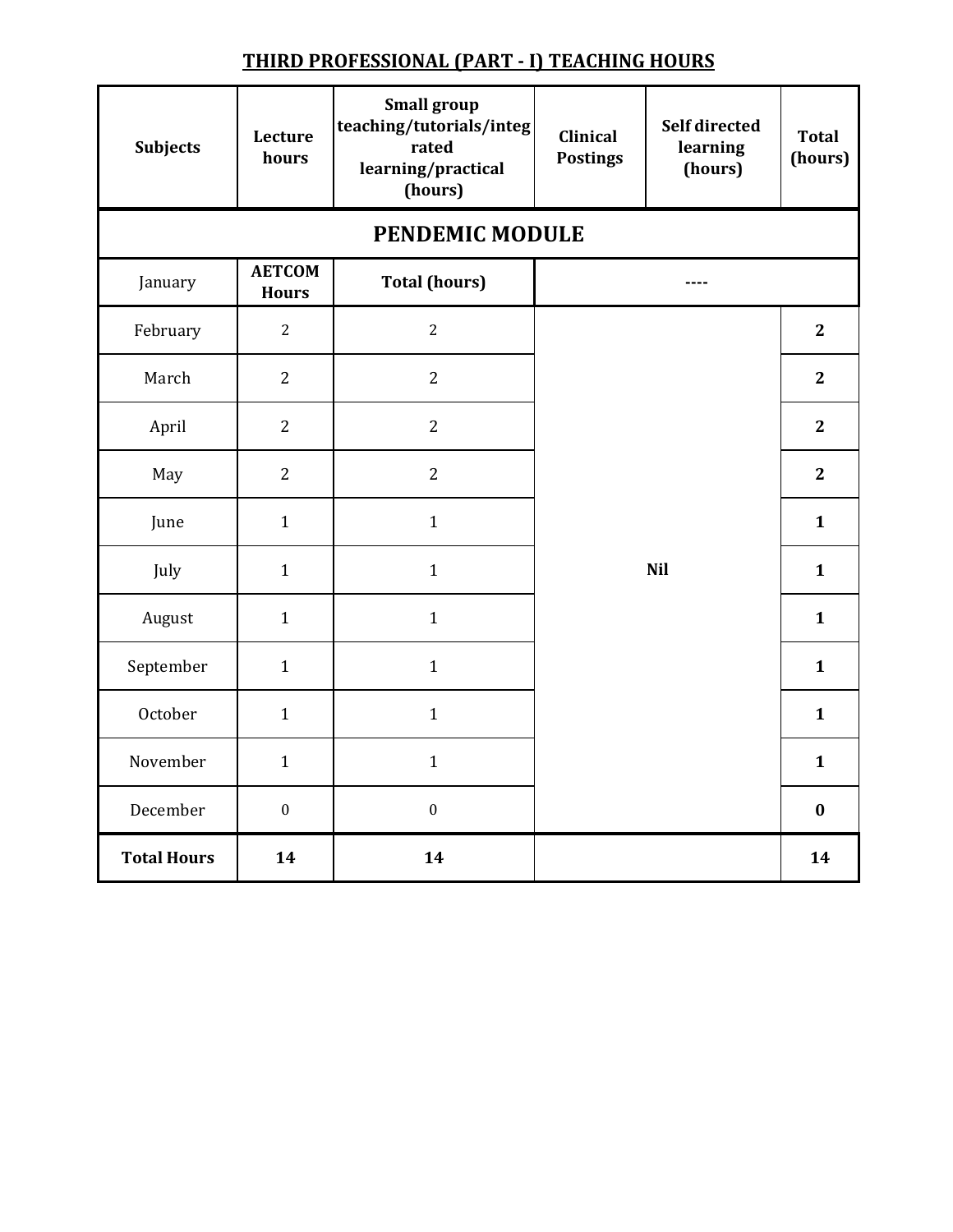

### **Pilibhit By-pass Road, Bareilly**

|               | <b>Department of General Medicine</b>                                                                                                                                                                                            |                        |                                                           |  |  |
|---------------|----------------------------------------------------------------------------------------------------------------------------------------------------------------------------------------------------------------------------------|------------------------|-----------------------------------------------------------|--|--|
| <b>Day</b>    | <b>Topic</b>                                                                                                                                                                                                                     | <b>Compentency No.</b> | <b>Teaching Learning Methods</b>                          |  |  |
| Day 1         | Elicit document and present an appropriate history including the<br>evolution, risk factors including immune status and occupational risk<br>Effett aocument and present a medical history that neips defineate the              | IM3.4                  | <b>Practical Demonstration</b>                            |  |  |
| Day 2         | aetiology of the current presentation and includes clinical<br>ntation rick factors drug use sexual history vaccination                                                                                                          | IM5.9                  | <b>Practical Demonstration</b>                            |  |  |
| Day 3         | Elicit document and present a medical history that will differentiate<br>the aetiologies of disease                                                                                                                              | IM7.11                 | <b>Practical Demonstration</b>                            |  |  |
| Day 4         | Perform a systematic examination of all joints, muscle and skin that<br>will establish the diagnosis and severity of disease                                                                                                     | IM7.12                 | <b>Practical Demonstration/</b><br><b>Bedside Clinics</b> |  |  |
| Day 5         | Perform a systematic examination that establishes the diagnosis and<br>severity that includes nutritional status, mental status, jaundice,<br>ahdominal distension ascites, features of nortosystemic hypertension               | IM5.10                 | <b>Practical Demonstration</b>                            |  |  |
| Day 6         | Generate a differential diagnosis and prioritise based on clinical<br>features that suggest a specific aetiology for the presenting symptom<br>Encit document and present a medical mistory that neips denneate the              | IM5.11                 | <b>Practical Demonstration</b>                            |  |  |
| Day 7         | aetiology of the current presentation and includes risk factors for<br>HIV med och infortion otber ravnlly transmitted dissussed of the                                                                                          | IM <sub>6.7</sub>      | <b>Practical Demonstration/</b><br><b>Bedside Clinics</b> |  |  |
| Day 8         | clinical features, and prioritise the diagnosis based on the<br>nrecentation                                                                                                                                                     | IM3.6                  | <b>Practical Demonstration</b>                            |  |  |
| Day 9         | Generate a differential diagnosis and prioritise based on clinical<br>features that suggest a specific aetiology                                                                                                                 | IM7.13                 | <b>Practical Demonstration</b>                            |  |  |
| Day 10        | <b>Enumerate the indications for ultrasound and other imaging studies</b><br>including MRCP and ERCP and describe the findings in liver                                                                                          | <b>IM5.13</b>          | <b>Practical Demonstration</b>                            |  |  |
| Day 11        | Outline a diagnostic approach to liver disease based on<br>hyperbilirubinemia, liver function changes and hepatitis serology                                                                                                     | IM5.14                 | <b>Practical Demonstration</b>                            |  |  |
| Day 12        | Cnoose and interpret appropriate diagnosite tests to diagnose<br>opportunistic infections including CBC, sputum examination and                                                                                                  | IM6.10                 | <b>Practical Demonstration</b>                            |  |  |
| Day 13        | <u>entvær ahland entvras stophare dragnostic resistro anglichest and </u><br>classify the severity of HIV-AIDS including specific tests of HIV,                                                                                  | IM <sub>6.9</sub>      | <b>Practical Demonstration</b>                            |  |  |
| Day 14        | Ferform, aocument and demonstrate a pnysical examination pased<br>on the history that includes general examination, including an<br>annronriate abdominal examination                                                            | IM16.5                 | <b>Practical Demonstration/</b><br><b>Bedside Clinics</b> |  |  |
| Day 15        | Elicit document and present an appropriate history that will establish<br>the diagnosis cause of thyroid dysfunction and its severity                                                                                            | IM 12.5                | <b>Practical Demonstration</b>                            |  |  |
| <b>Day 16</b> | Demonstrate the correct technique to palpate the thyroid                                                                                                                                                                         | IM 12.7                | <b>Practical Demonstration/</b><br><b>Bedside Clinics</b> |  |  |
| Day 17        | Generate a differential diagnosis based on the clinical presentation<br>and prioritise it based on the most likely diagnosis                                                                                                     | IM 12.8                | <b>Practical Demonstration</b>                            |  |  |
| Day 18        | Interpret thyroid function tests in hypo and hyperthyroidism                                                                                                                                                                     | IM 12.11               | <b>Practical Demonstration</b>                            |  |  |
| <b>Day 19</b> | Describe and discuss the indications of thionamide therapy, radio<br>iodine therapy and surgery in the management of thyrotoxicosis                                                                                              | IM 12.15               | <b>Practical Demonstration</b>                            |  |  |
| <b>Day 20</b> | Effett and document and present an appropriate mstory that includes<br>the natural history, dietary history, modifiable risk factors, family<br><del>bistory , luce for secondary constraie ad prosivation to lose weighta</del> | IM 14.6                | <b>Practical Demonstration</b>                            |  |  |
| <b>Day 21</b> | on the history that includes general examination, measurement of<br>shdominal obecity cions of secondary causes and comorbidities                                                                                                | IM 14.7                | <b>Practical Demonstration</b>                            |  |  |
| <b>Day 22</b> | Generate a differential diagnosis based on the presenting symptoms<br>and clinical features and prioritise based on the most likely diagnosis                                                                                    | IM 14.8                | <b>Practical Demonstration</b>                            |  |  |
| Day 23        | Order and interpret diagnostic tests based on the clinical diagnosis<br>including blood glucose, lipids, thyroid function tests etc.                                                                                             | IM 14.9                | <b>Practical Demonstration</b>                            |  |  |
| <b>Day 24</b> | <b>Ward Living Test</b>                                                                                                                                                                                                          |                        |                                                           |  |  |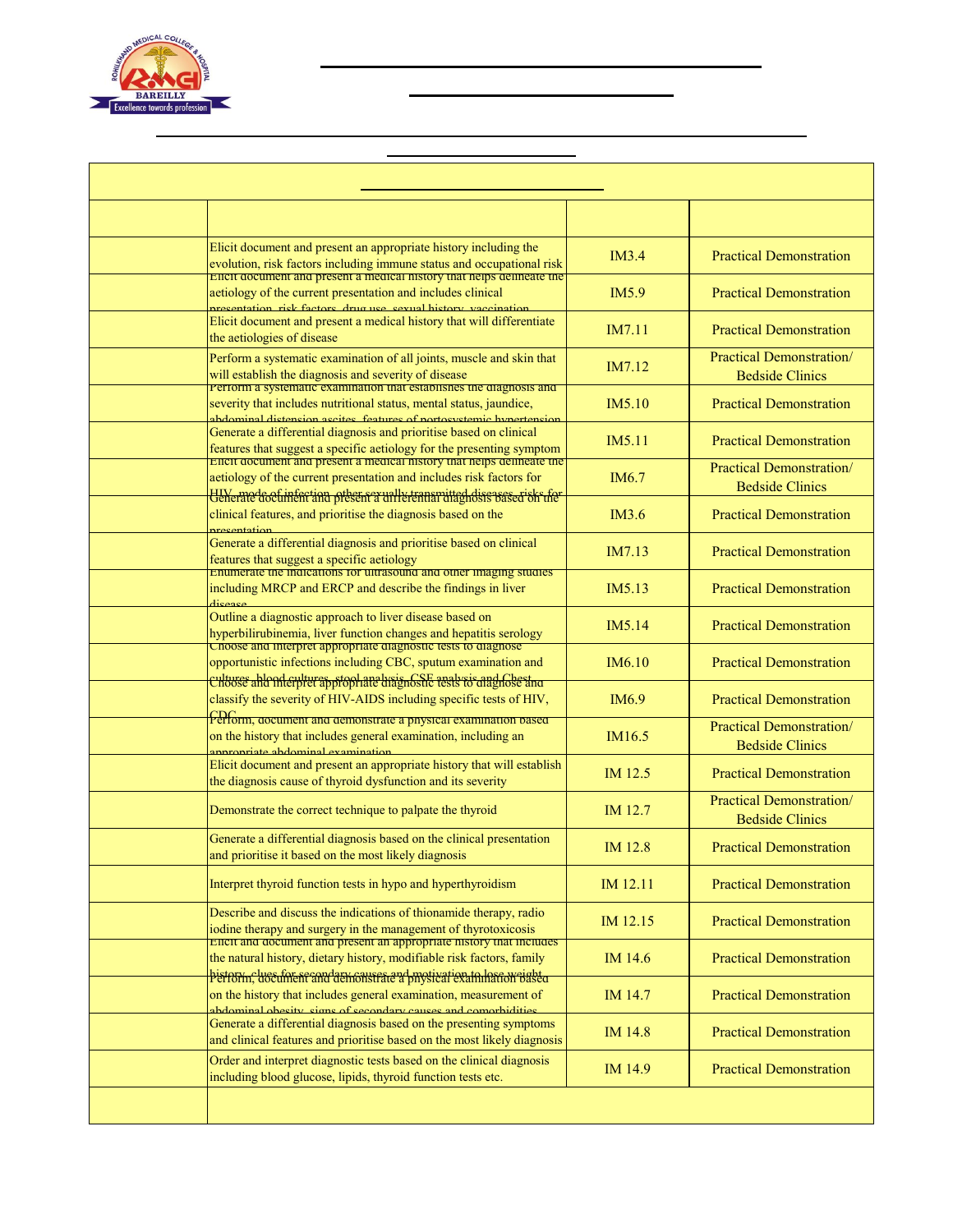

### **Pilibhit By-pass Road, Bareilly**

| <b>Department of General Surgery</b> |                                                                                                                                                                                                                                                   |                                          |                                  |  |  |
|--------------------------------------|---------------------------------------------------------------------------------------------------------------------------------------------------------------------------------------------------------------------------------------------------|------------------------------------------|----------------------------------|--|--|
| <b>Days</b>                          | <b>Topic</b>                                                                                                                                                                                                                                      | <b>Compentency No.</b>                   | <b>Teaching Learning Methods</b> |  |  |
| Day 1                                | Describe the Principles of FIRST AID, Demonstrate the steps in<br>Basic Life Support. Transport of injured patient in a simulated<br>environment                                                                                                  | <b>SU17.1</b><br>SU17.2                  | Small group discussion           |  |  |
| Day 2                                | Describe the Principles in management of mass casualties                                                                                                                                                                                          | SU17.3                                   | Small group discussion           |  |  |
| Day 3                                | Describe Pathophysiology, mechanism of head injuries, Describe<br>clinical features for neurological assessment and GCS in head<br>injuries, Chose appropriate investigations and discuss the principles<br>of management of head injuries        | SU17.4<br>SU17.5<br>SU17.6               | Small group discussion           |  |  |
| Day 4                                | Describe the clinical features of soft tissue injuries. Chose<br>appropriate investigations and discuss the principles of management.<br>Describe the pathophysiology of chest injuries                                                           | SU17.7<br>SU17.8                         | Small group discussion           |  |  |
| Day 5                                | Describe the clinical features and principles of management of chest<br>injuries. Demonstrate Airway maintenance. Recognize and manage<br>tension pneumothorax, hemothorax and flail chest in simulated<br>environment                            | SU17.9<br>SU17.10                        | Small group discussion           |  |  |
| Day 6                                | Describe the pathogenesis, clinical features and management of<br>various cutaneous and subcutaneous infections. Classify skin tumors,<br>Differentiate different skin tumors and discuss their management.                                       | <b>SU18.1</b><br>SU18.2                  | Small group discussion           |  |  |
| Day 7                                | Describe and demonstrate the clinical examination of surgical patient<br>including swelling and order relevant investigation for diagnosis.<br>Describe and discuss appropriate treatment plan.                                                   | SU <sub>18.3</sub>                       | Small group discussion           |  |  |
| Day 8                                | Describe the etiology and classification of cleft lip and palate<br>Describe the Principles of reconstruction of cleft lip and palate                                                                                                             | SU <sub>19.1</sub><br>SU <sub>19.2</sub> | Small group discussion           |  |  |
| Day 9                                | Describe etiopathogenesis of oral cancer symptoms and signs of<br>oropharyngeal cancer. Enumerate the appropriate investigations and<br>discuss the Principles of treatment.                                                                      | <b>SU20.1</b><br>SU <sub>20.2</sub>      | Small group discussion           |  |  |
| Day 10                               | Describe surgical anatomy of the salivary glands, pathology, and<br>clinical presentation of disorders of salivary glands Enumerate the<br>appropriate investigations and describe the Principles of treatment of<br>disorders of salivary glands | SU21.1<br>SU21.2                         | Small group discussion           |  |  |
| Day 11                               | Describe the applied anatomy and physiology of thyroid, Describe<br>the etiopathogenesis of thyroidal swellings                                                                                                                                   | SU22.1<br>SU22.2                         | Small group discussion           |  |  |
| Day 12                               | Demonstrate and document the correct clinical examination of<br>thyroid swellings and discus the differential diagnosis and their<br>management                                                                                                   | SU22.3                                   | <b>Bedside Clinic</b>            |  |  |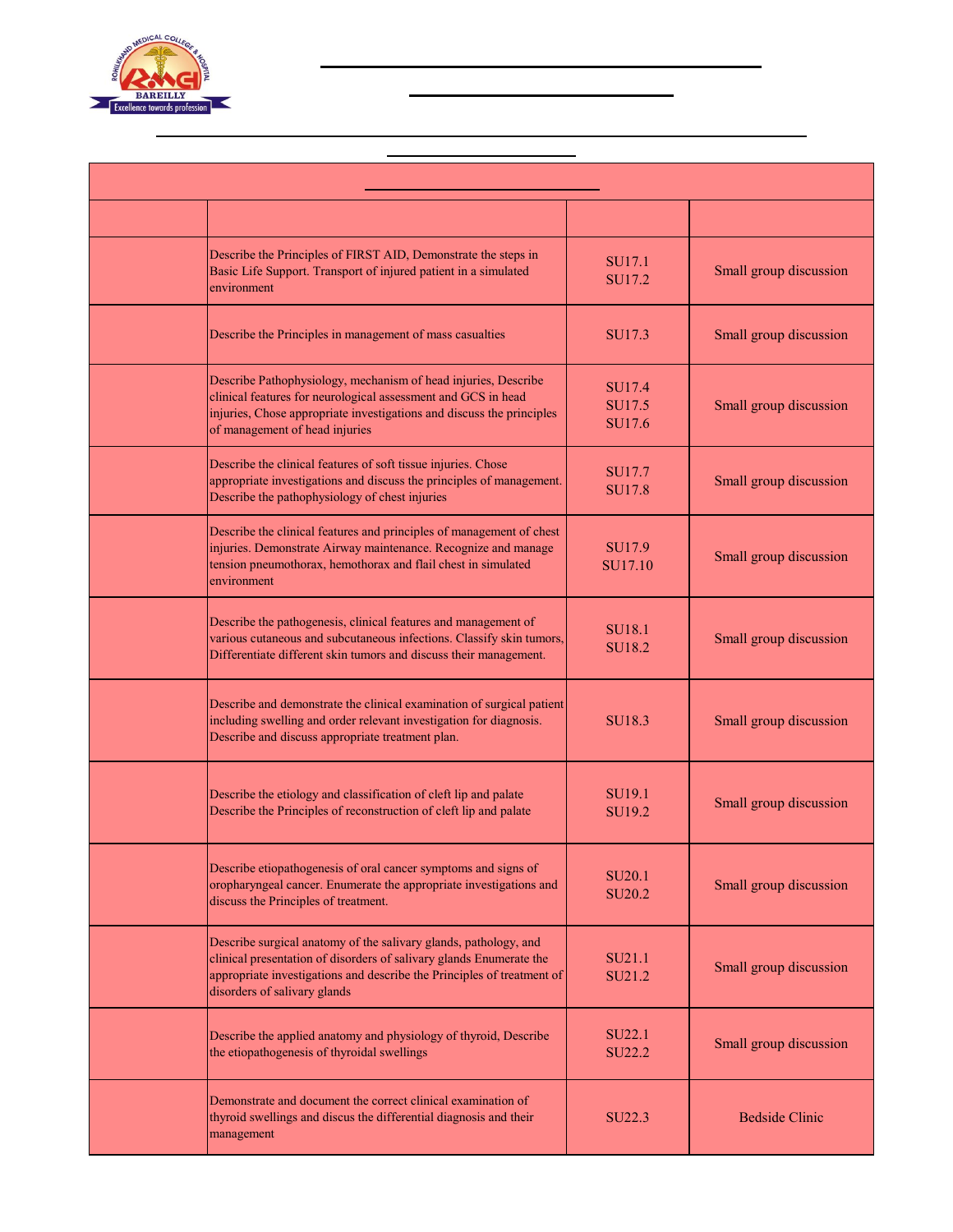

### **Pilibhit By-pass Road, Bareilly**

| Day 13 | Describe the clinical features, classification and principles of<br>management of thyroid cancer                                                                                                                                                                                                                                                   | <b>SU22.4</b>                                                  | Small group discussion |  |
|--------|----------------------------------------------------------------------------------------------------------------------------------------------------------------------------------------------------------------------------------------------------------------------------------------------------------------------------------------------------|----------------------------------------------------------------|------------------------|--|
| Day 14 | Describe the applied anatomy of parathyroid Describe and discuss<br>the clinical features of hypo - and hyperparathyroidism and the<br>principles of their management                                                                                                                                                                              | SU22.5<br>SU22.6                                               | Small group discussion |  |
| Day 15 | Describe the applied anatomy of adrenal glands Describe the<br>etiology, clinical features and principles of management of disorders<br>of adrenal gland Describe the clinical features, principles of<br>investigation and management of Adrenal tumors                                                                                           | SU23.1<br>SU23.2<br>SU23.3                                     | Small group discussion |  |
| Day 16 | Describe the clinical features, principles of investigation, prognosis<br>And management of pancreatitis Describe the clinical features,<br>principles of investigation, prognosis And management of pancreatic<br>endocrine tumours Describe the principles of investigation and<br>management of Pancreatic disorders including pancreatitis and | SU <sub>24.1</sub><br>SU24.2<br>SU24.3                         | Small group discussion |  |
| Day 17 | Describe applied anatomy and appropriate investigations for breast<br>disease Describe the etiopathogenesis, clinical features and<br>principles of management of benign breast disease including<br>infections of the breast                                                                                                                      | SU <sub>25.1</sub><br>SU25.2                                   | Small group discussion |  |
| Day 18 | Describe the etiopathogenesis, clinical features, Investigations and<br>principles of treatment of benign and malignant tumours of breast.                                                                                                                                                                                                         | SU <sub>25.3</sub>                                             | Small group discussion |  |
| Day 19 | Counsel the patient and obtain informed consent for treatment of<br>malignant conditions of the breast                                                                                                                                                                                                                                             | SU25.4                                                         | <b>DOAP</b> session    |  |
| Day 20 | Demonstrate the correct technique to palpate the breast for breast<br>swelling in a mannequin or equivalent                                                                                                                                                                                                                                        | SU25.5                                                         | <b>DOAP</b> session    |  |
| Day 21 | Outline the role of surgery in the management of coronary heart<br>disease, valvular heart diseases and congenital heart diseases<br>Describe the clinical features of mediastinal diseases and the<br>principles of management Describe the etiology, pathogenesis,<br>clinical features of tumors of lung and the principles of management       | SU <sub>26.1</sub><br>SU <sub>26.3</sub><br>SU <sub>26.4</sub> | Small group discussion |  |
| Day 22 | Demonstrate the correct examination of the vascular system and<br>describe the investigation of vascular disease                                                                                                                                                                                                                                   | SU27.2                                                         | <b>DOAP</b> session    |  |
| Day 23 | Describe the etiopathogenesis, clinical features, investigations and<br>principles of treatment of occlusive arterial disease. Describe clinical<br>Features investigation and principles of management of vasospastic<br>disorders Describe the types of gangrene and principles of<br>amputation                                                 | SU27.1<br>SU27.3<br>SU27.4                                     | Small group discussion |  |
| Day 24 | <b>Ward Living Test</b>                                                                                                                                                                                                                                                                                                                            |                                                                |                        |  |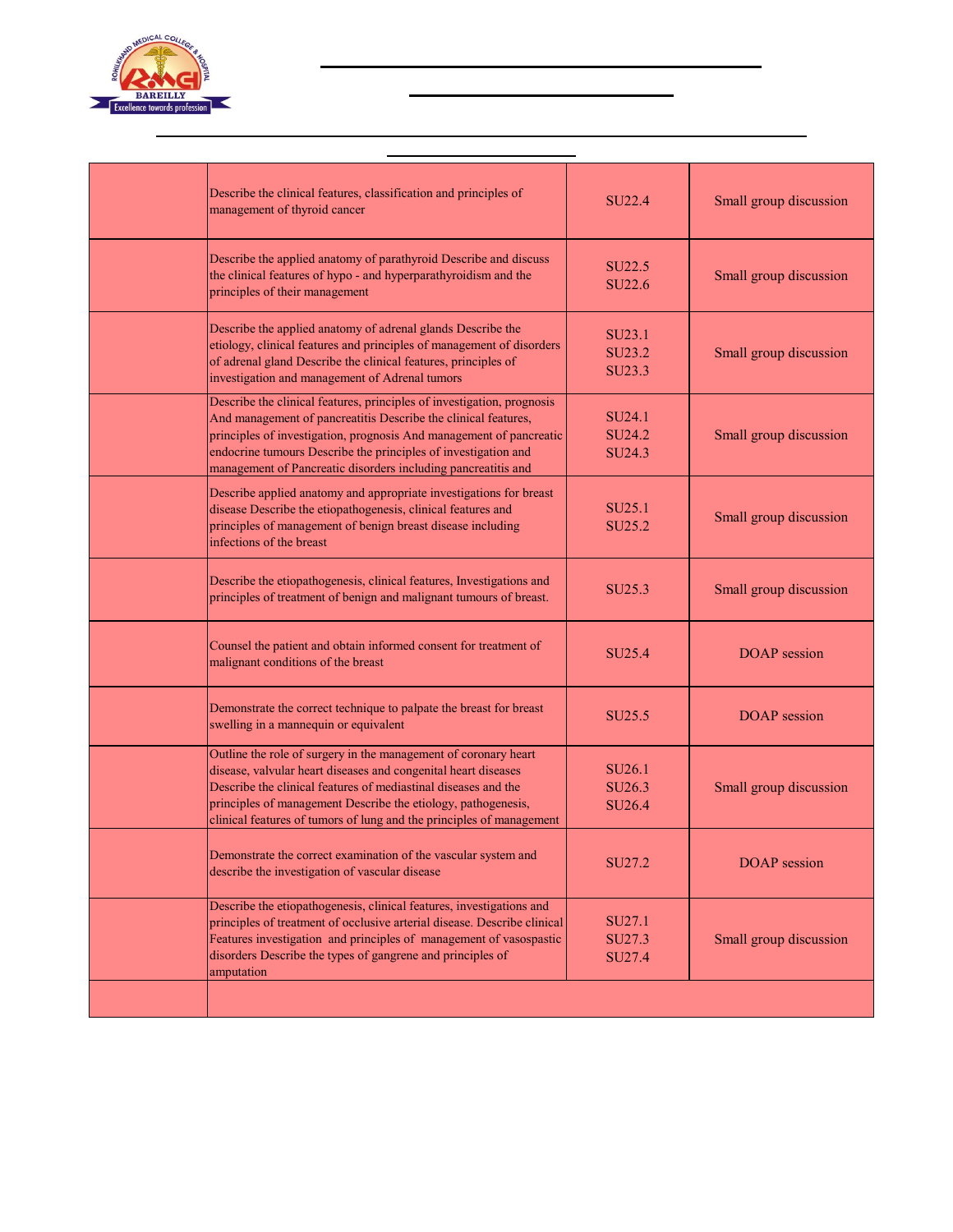

### **Pilibhit By-pass Road, Bareilly**

| <b>Department of Obstetrics &amp; Gynaecology</b> |                                                                                                               |                        |                                  |  |  |
|---------------------------------------------------|---------------------------------------------------------------------------------------------------------------|------------------------|----------------------------------|--|--|
| <b>Days</b>                                       | <b>Topic</b>                                                                                                  | <b>Compentency No.</b> | <b>Teaching Learning Methods</b> |  |  |
| Day 1                                             | Obstetric History taking                                                                                      | 8.2                    | Bed side                         |  |  |
| Day 2                                             | Antenatal care & screening for high risk pregnancy                                                            | 8.1                    | Bed side                         |  |  |
| Day 3                                             | Obstetric examination including informed consent                                                              | 8.3                    | Bed side                         |  |  |
| Day 4                                             | Diagnosis of Pregnancy                                                                                        | 6.1                    | Bed side                         |  |  |
| Day 5                                             | Discussion of a case of anemia – History taking,<br><b>Examination and Investigation</b>                      | 12.2                   | Bed side                         |  |  |
| Day 6                                             | Discussion on management of anemia                                                                            | 12.2                   | Bed side                         |  |  |
| Day 7                                             | Discussion on a case of APH - Classification, D/D                                                             | 10.1                   | Bed side                         |  |  |
| Day 8                                             | Management of placenta praevia and abruptio placenta                                                          | 10.1                   | Bed side                         |  |  |
| Day 9                                             | Discussion on a case of HDP - Classification, History<br>taking & Examination of PIH                          | 12.1                   | Bed side                         |  |  |
| Day 10                                            | Discussion on management of PIH                                                                               | 12.1                   | Bed side                         |  |  |
| Day 11                                            | $D/D$ of bleeding in early pregnancy $&$ discussion on<br>different types of abortions - Threatened abortion, | 9.1                    | Bed side                         |  |  |
| Day 12                                            | $D/D$ of bleeding in early pregnancy $&$ discussion on<br>different types of abortions - Missed abortion,     | 9.1                    | Bed side                         |  |  |
| Day 13                                            | $D/D$ of bleeding in early pregnancy $\&$ discussion on<br>different types of abortions - Septic abortion     | 9.1                    | Bed side                         |  |  |
| Day 14                                            | Discussion on MTP                                                                                             | 9.2                    | Bed side                         |  |  |
| Day 15                                            | Discussion on Clinical features, diagnosis $\&$<br>management of Ectopic pregnancy                            | 9.3                    | Bed side                         |  |  |
| <b>Day 16</b>                                     | Discussion on Clinical features, diagnosis &<br>management of H.mole                                          | 9.4                    | Bed side                         |  |  |
| Day 17                                            | Discussion on Hyperemesis gravidarum                                                                          | 9.5                    | Bed side                         |  |  |
| Day 18                                            | Discussion of a case of puerperium                                                                            | 19.1                   | Bed side                         |  |  |
| <b>Day 19</b>                                     | Screening for cervical Ca - Pap-smear & discussion on<br>cervix biopsy                                        | 33.1                   | Bed side                         |  |  |
| <b>Day 20</b>                                     | Discussion on Physiological & pathological discharges                                                         | 22.2                   | Bed side                         |  |  |
| <b>Day 21</b>                                     | Discussion on Candidiasis, Trichomoniasis & Bacterial<br>vaginosis                                            | 22.2                   | Bed side                         |  |  |
| <b>Day 22</b>                                     | Gynecological History taking & examination                                                                    | 35.1                   | Bed side                         |  |  |
| <b>Day 23</b>                                     | Discussion on a case of UTI in Pregnancy                                                                      | 12.5                   | Bed side                         |  |  |
| <b>Day 24</b>                                     | <b>Ward Living Test</b>                                                                                       |                        |                                  |  |  |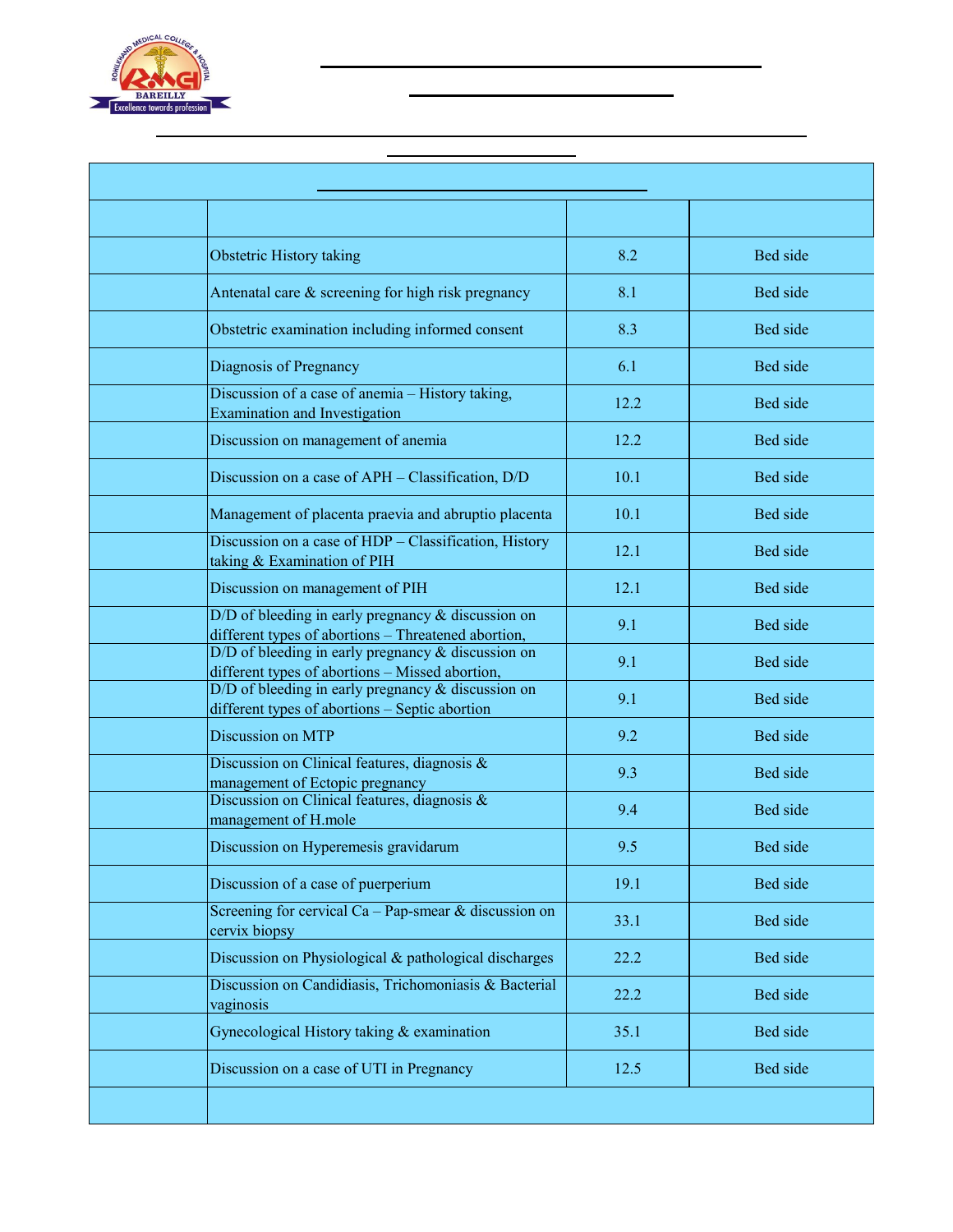

### **Pilibhit By-pass Road, Bareilly**

| <b>Department of Paediatrics</b> |                                                                       |                                        |                                  |
|----------------------------------|-----------------------------------------------------------------------|----------------------------------------|----------------------------------|
| <b>Days</b>                      | <b>Topic</b>                                                          | <b>Compentency No.</b>                 | <b>Teaching Learning Methods</b> |
| Day 1                            | Growth & Development Assessment                                       | PE 1.7, PE 2.2,<br>PE 2.3, PE 2.5,     | Bed side clinic                  |
| Day 2                            | Vaccine Storage & Immunization                                        | PE 19.7, PE<br>19.10, PE 19.11,        | Bed side clinic                  |
| Day 3                            | Nutritional Assessment (History taking &<br><b>SAM</b> classification | PE 9.4, PE 9.5,<br>PE 9.6, PE 9.7,     | Bed side clinic                  |
| Day 4                            | Fluid & Electrolyte Balance                                           | PE 15.3, PE 15.5,<br>PE 15.5, PE 27.21 | Bed side clinic                  |
| Day 5                            | <b>Clinical Assessment of micronutrient Deficiencies</b>              | PE 13.3, PE 13.4,<br>PE 13.5           | Bed side clinic                  |
| Day 6                            | <b>Clinical Assessment of Vitamin</b><br>deficiencies                 | PE 12.3, PE 12.4,<br>PE12.8, PE 12.9,  | Bed side clinic                  |
| Day 7                            | Skill Lab- Vaccine administrator, IV<br>cannula & 10 insertion        | PE 15.6, PE 15.7,<br>PE 19.13, PE      | Bed side clinic                  |
| Day 8                            | Assessment & cane of normal newborn                                   | PE 20.4, PE 20.5,<br>PE 20.6, PE 27.27 | Bed side clinic                  |
| Day 9                            | Breast feeding & Complementary feeding                                | PE 7.5, PE 7.7,<br>PE 7.8, PE 7.9,     | Bed side clinic                  |
| Day 10                           | <b>Neonatal Resuscitation</b>                                         | PE 20.3, PE<br>27.15, PE 27.16,        | Bed side clinic                  |
| Day 11                           | <b>Clinical Assessment of Renal disorders-</b><br>Hx and examination  | PE 26.5, PE 21.9,<br>PE 21.10, PE      | Bed side clinic                  |
| Day 12                           | Clinical Assessmentof G/I disorders - HX<br>& EX                      | PE 26.5, PE 26.6,<br>PE 26.7, PE 26.8, | Bed side clinic                  |
| Day 13                           | Assessment of dehydration and fluid<br>resuscitation - IMNCI          | PE 24.9, PE<br>24.10, PE 24.11,        | Bed side clinic                  |
| Day 14                           | Cardiovascular disorders - History of<br>Examination                  | PE 23.8, PE 23.9,<br>PE 23.10, PE      | Bed side clinic                  |
| Day 15                           | Cardiovascular disorders - Lab Assessment<br>- Blood/X-Ray/ECG/ECHO   | PE23.12, PE<br>23.13, PE 23.15         | Bed side clinic                  |
| Day 16                           | Respiratory disease - Hx and Ex                                       | PE28.9, PE28.10, P<br>E 28.11, PE      | Bed side clinic                  |
| Day 17                           | Respiratory diseases interpretation of<br>chest x-ray                 | PE28.17, PE<br>31.9, PE 31.11,         | Bed side clinic                  |
| Day 18                           | Skill Lab - NG insertion Liver and Kidney Biopsy                      | PE 24.15                               | Bed side clinic                  |
| <b>Day 19</b>                    | Skill Lab - Administration of Mtx use of inhalers                     | PE 28.20, PE<br>34.7                   | Bed side clinic                  |
| Day 20                           | <b>Examiniation of CNS</b>                                            | PE 27.15, PE<br>30.18                  | Bed side clinic                  |
| Day 21                           | <b>Interpretation of Neuroradiology</b><br><b>CT/MRI/EEG</b>          | PE 30.21, PE<br>30.22                  | Bed side clinic                  |
| Day 22                           | Skill Lab - LP                                                        | PE 30.23                               | Bed side clinic                  |
| <b>Day 23</b>                    | Approach to child in ER and BLS                                       | PE 27.28, PE<br>27.32, PE 27.34,       | Bed side clinic                  |
| <b>Day 24</b>                    | <b>Ward Living Test</b>                                               |                                        |                                  |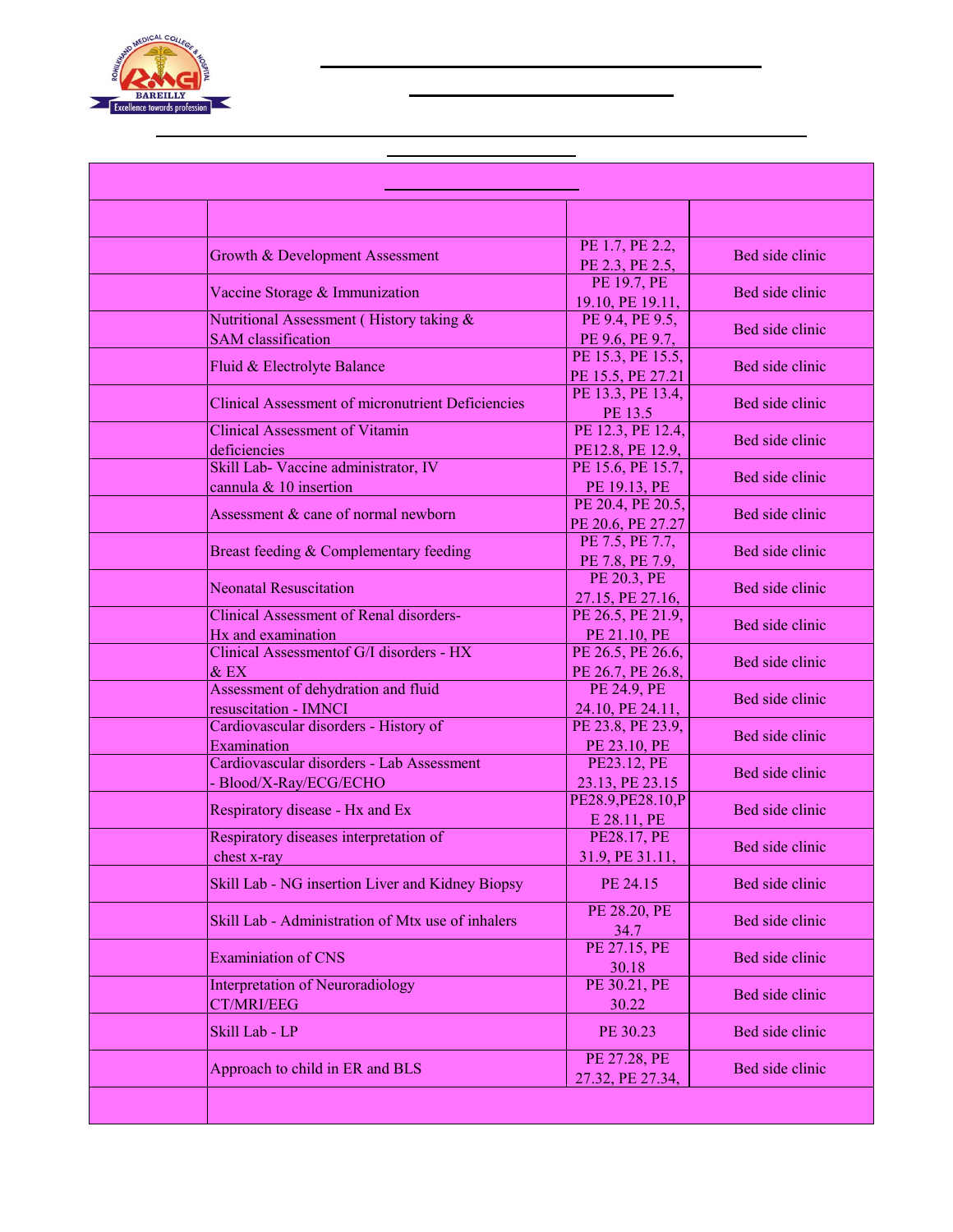

## **Pilibhit By-pass Road, Bareilly**

| <b>Department of Ophthalmology</b> |                                  |                        |                                  |
|------------------------------------|----------------------------------|------------------------|----------------------------------|
| <b>Days</b>                        | <b>Topic</b>                     | <b>Compentency No.</b> | <b>Teaching Learning Methods</b> |
| Day 1                              | <b>Visual Acuity Assessment</b>  | OP 1.3                 | <b>DOAP</b>                      |
| Day 2                              | <b>Visual Acuity Assessment</b>  | OP 1.3                 | <b>DOAP</b>                      |
| Day 3                              | Lid & Adnexia                    | <b>OP 2.1</b>          | <b>LGT</b>                       |
| Day 4                              | Lid & Adnexia                    | <b>OP 2.2</b>          | <b>DOAP</b>                      |
| Day 5                              | Lid & Adnexia                    | <b>OP 2.3</b>          | <b>DOAP</b>                      |
| Day 6                              | Conjunctiva                      | <b>OP 3.1</b>          | <b>DOAP</b>                      |
| Day 7                              | Conjunctiva                      | <b>OP 3.1</b>          | <b>DOAP</b>                      |
| Day 8                              | Conjunctiva                      | OP 3.1, 3.5            | <b>DOAP</b>                      |
| Day 9                              | Cornea                           | <b>OP 4.3</b>          | <b>SGT</b>                       |
| Day 10                             | Cornea                           | OP 3.8, 3.9            | <b>DOAP</b>                      |
| Day 11                             | Cornea                           | <b>OP 4.10</b>         | <b>DOAP</b>                      |
| Day 12                             | Iris & Anterior Chamber          | <b>OP 6.6</b>          | <b>DOAP</b>                      |
| Day 13                             | Iris & Anterior Chamber          | OP 6.10                | <b>DOAP</b>                      |
| Day 14                             | Lens                             | OP 7.1                 | <b>SGT</b>                       |
| Day 15                             | Lens                             | OP 7.3                 | <b>DOAP</b>                      |
| Day 16                             | Lens                             | OP 7.6                 | <b>DOAP</b>                      |
| <b>Day 17</b>                      | Lens                             | <b>OP 7.4</b>          | <b>LGT</b>                       |
| <b>Day 18</b>                      | <b>Extra Ocular Muscles</b>      | OP 9.1                 | <b>DOAP</b>                      |
| <b>Day 19</b>                      | <b>Dark Room Procedures</b>      |                        | <b>DOAP</b>                      |
| <b>Day 20</b>                      | Do & To                          |                        | <b>DOAP</b>                      |
| <b>Day 21</b>                      | Digital & Schiotz                |                        | <b>DOAP</b>                      |
| <b>Day 22</b>                      | <b>Syringing Tonometry</b>       |                        | <b>DOAP</b>                      |
| <b>Day 23</b>                      | Hirschberg Test & Exam of Squint |                        | <b>DOAP</b>                      |
| <b>Day 24</b>                      | <b>Ward Living Test</b>          |                        |                                  |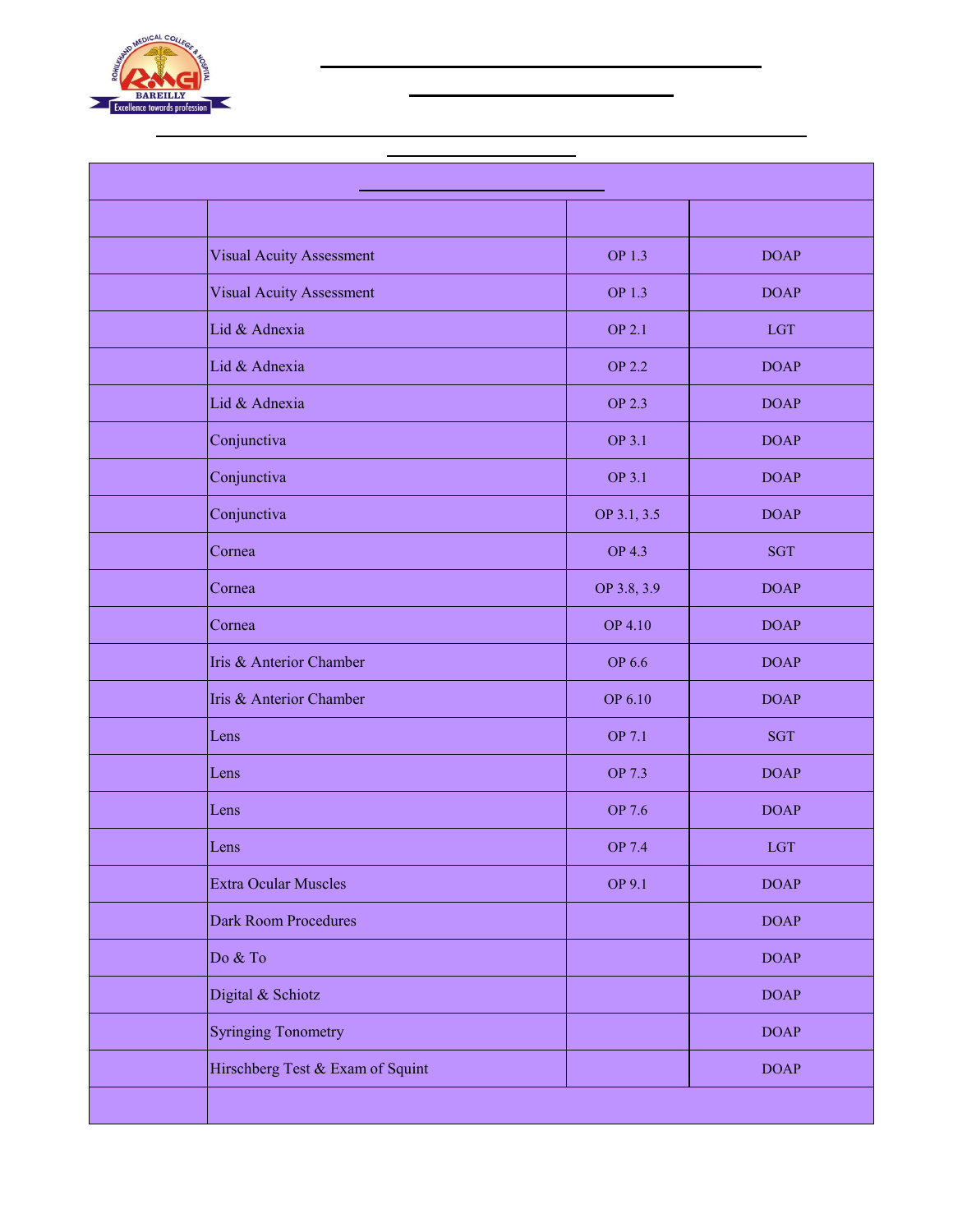

## **Pilibhit By-pass Road, Bareilly**

| <b>Department of E.N.T.</b> |                                          |                        |                                  |
|-----------------------------|------------------------------------------|------------------------|----------------------------------|
| <b>Days</b>                 | <b>Topic</b>                             | <b>Compentency No.</b> | <b>Teaching Learning Methods</b> |
| Day 1                       | <b>History Taking -Ear</b>               | <b>EN2.1</b>           | Practical /Demonstration         |
| Day 2                       | <b>History Taking -Nose</b>              | <b>EN2.1</b>           | Practical /Demonstration         |
| Day 3                       | History Taking-Oral Cavity and Larynx    | <b>EN2.1</b>           | Practical /Demonstration         |
| Day 4                       | Examination of Ear                       | EN2.3, EN4.4           | Practical /Demonstration         |
| Day 5                       | Examination of Nose                      | <b>EN2.5</b>           | Practical /Demonstration         |
| Day 6                       | <b>Examination of Oral Cavity</b>        | <b>EN2.6</b>           | Practical /Demonstration         |
| Day 7                       | <b>Examination of Larynx</b>             | <b>EN2.7</b>           | Practical /Demonstration         |
| Day 8                       | <b>Examination of Neck</b>               | <b>EN3.3</b>           | Practical /Demonstration         |
| Day 9                       | Case - ASOM/ Glue ear                    | EN4.3, EN4.5           | Practical /Demonstration         |
| Day 10                      | Case of CSOM -TTD                        | <b>EN4.7</b>           | <b>Small Group Teaching</b>      |
| Day 11                      | Case of CSOM- AAD                        | <b>EN4.8</b>           | Practical /Demonstration         |
| Day 12                      | Case of CSOM -TTD                        | <b>EN4.7</b>           | <b>Small Group Teaching</b>      |
| Day 13                      | Case of Deviated Nasal Septum (DNS)      | <b>EN4.23</b>          | Practical /Demonstration         |
| Day 14                      | Case of Facial Nerve Palsy               | <b>EN4.8</b>           | <b>Small Group Teaching</b>      |
| Day 15                      | Short Case- Evaluation of a Tracheostomy | <b>EN4.50</b>          | Practical /Demonstration         |
| Day 16                      | Short Case- Laryngeal Malignancy         | <b>EN4.46</b>          | <b>Practical /Demonstration</b>  |
| Day 17                      | <b>Case of Tonsillitis</b>               | <b>EN4.39</b>          | Practical /Demonstration         |
| Day 18                      | Case of Nasal Polyp / Rhinosinusitis     | EN4.25, EN4.27,        | Practical /Demonstration         |
| <b>Day 19</b>               | <b>Short Case-Hoarseness</b>             | EN4.42                 | <b>Small Group Teaching</b>      |
| <b>Day 20</b>               | Case of DNS/ Nasal Polyp CRS             | 14.23, EN4.25, EN4.    | Practical /Demonstration         |
| Day 21                      | Instruments                              | EN2.6, EN2.4, EN2      | Practical /Demonstration         |
| Day 22                      | <b>Short Case-Neck Trauma</b>            | EN4.31                 | <b>Small Group Teaching</b>      |
| Day 23                      | Pure Tone Audiogram, OAE and BERA        | V, 2.8EN4.16, EN4.     | Practical /Demonstration         |
| <b>Day 24</b>               | <b>Ward Living Test</b>                  |                        |                                  |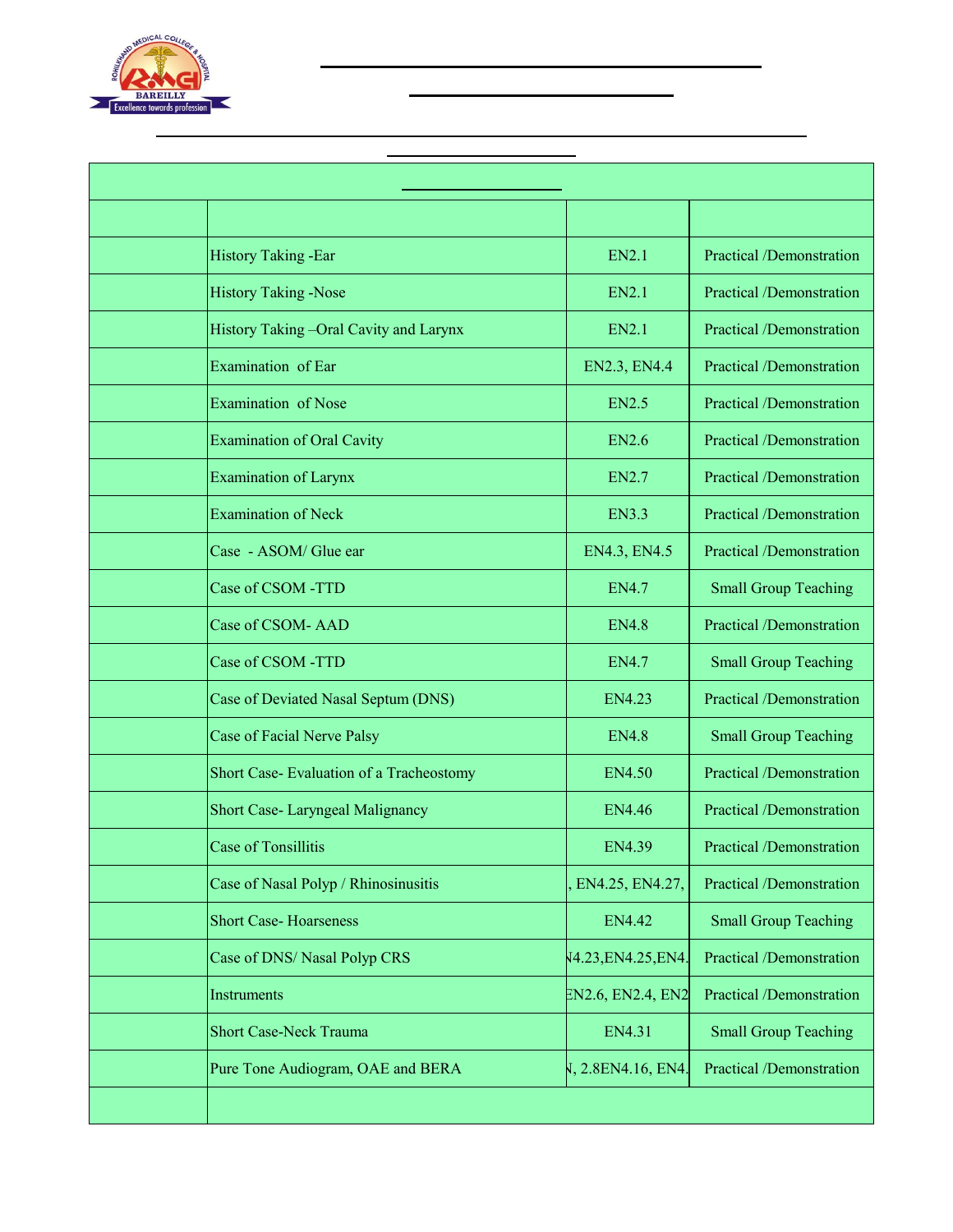

### **Pilibhit By-pass Road, Bareilly**

| <b>Department of Community Medicine</b> |                                                                            |                                                       |                                  |
|-----------------------------------------|----------------------------------------------------------------------------|-------------------------------------------------------|----------------------------------|
| <b>Days</b>                             | <b>Topic</b>                                                               | <b>Compentency No.</b>                                | <b>Teaching Learning Methods</b> |
| Day 1                                   | Orientation to Family Study and Assessment methods                         | 2.1, 2.2                                              | Practical                        |
| Day 2                                   | Family visit and Assessment of family                                      | 2.1, 2.2                                              | Practical                        |
| Day 3                                   | Demographic assessment of family and Socio economic<br><b>Status</b>       | 2.1, 2.2                                              | Practical                        |
| Day 4                                   | Family visit and Assessment of family                                      | 2.1, 2.2                                              | Practical                        |
| Day 5                                   | Assessment of Physical Environment                                         | 3.5                                                   | Practical                        |
| Day 6                                   | Family visit and Assessment of family                                      | 3.5                                                   | Practical                        |
| Day 7                                   | <b>Assessment of Biological Environment</b>                                | 3.7                                                   | Practical                        |
| Day 8                                   | Family visit and Assessment of family                                      | 3.7                                                   | Practical                        |
| Day 9                                   | Assessment of Psychological & Cultural Environment                         | 3.7                                                   | Practical                        |
| <b>Day 10</b>                           | Family visit and Assessment of family                                      | 3.7                                                   | Practical                        |
| Day 11                                  | Nutritional Assessment of family and individual level                      | 5.2, 5.4, 5.5                                         | Practical                        |
| Day 12                                  | Family visit and Assessment of family                                      | 5.2, 5.4, 5.5                                         | Practical                        |
| Day 13                                  | Index case ANC                                                             | 10.1, 10.3, 10.8,<br>12.2                             | Practical                        |
| Day 14                                  | Family visit and Assessment of family                                      | 10.1, 10.3, 10.8,<br>$\frac{12.3}{10.1, 10.3, 10.8,}$ | Practical                        |
| Day 15                                  | Index case Infant and Under Five children                                  | 12.4                                                  | Practical                        |
| Day 16                                  | Family visit and Assessment of family                                      | 10.1, 10.3, 10.8,<br>12.5                             | Practical                        |
| Day 17                                  | Index Case Adolescent and Geriatric person                                 | 10.1, 10.3, 10.8,<br>12.6                             | Practical                        |
| Day 18                                  | Family visit and Assessment of family                                      | 10.1, 10.3, 10.8,<br>12.7                             | Practical                        |
| <b>Day 19</b>                           | Index Case Chronic Disease and Addiction                                   | 10.1, 10.3, 10.8,<br>12.8                             | Practical                        |
| <b>Day 20</b>                           | Family visit and Assessment of family                                      | 10.1, 10.3, 10.8,<br>12.9                             | Practical                        |
| <b>Day 21</b>                           | Family visit and Assessment of family                                      | 10.1, 10.3, 10.8,<br>12.9                             | Practical                        |
| <b>Day 22</b>                           | Demonstration of Health education and preventive<br>measurement for family | 4.3                                                   | Practical                        |
| <b>Day 23</b>                           | Family visit and Assessment of family                                      | 4.3                                                   | Practical                        |
| <b>Day 24</b>                           | <b>Ward Living Test</b>                                                    |                                                       |                                  |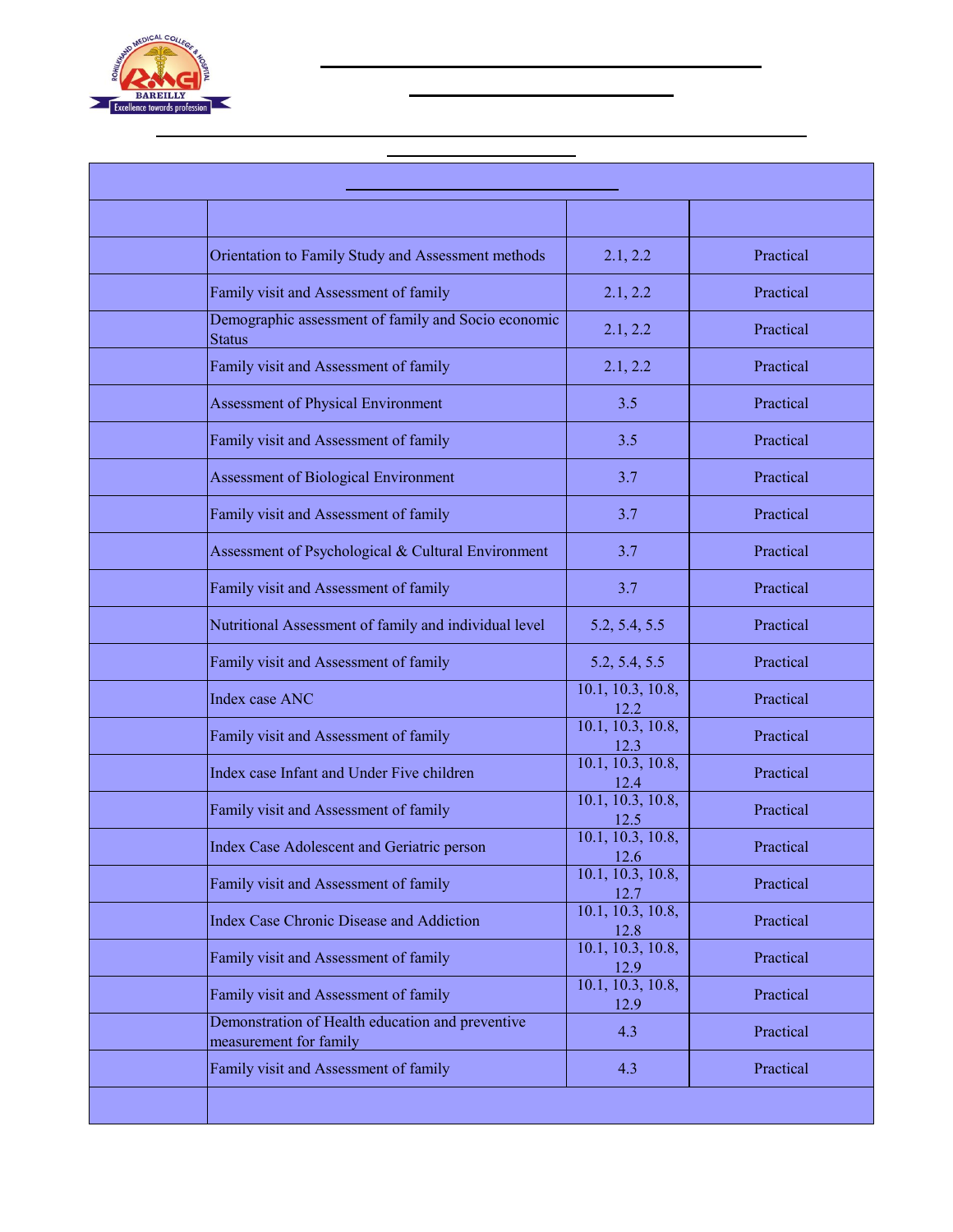

### **Pilibhit By-pass Road, Bareilly**

| <b>Department of Orthopaedics</b> |                                                                             |                        |                                  |
|-----------------------------------|-----------------------------------------------------------------------------|------------------------|----------------------------------|
| <b>Days</b>                       | <b>Topic</b>                                                                | <b>Compentency No.</b> | <b>Teaching Learning Methods</b> |
| Day 1                             | Casualty management of trauma patient in including<br>principle of triage-1 | <b>OR1.1</b>           | Demonstration/Video play         |
| Day 2                             | Casualty management of trauma patient in including<br>principle of triage-2 | <b>OR1.1</b>           | Demonstration/Video play         |
| Day 3                             | Principle of management of soft tissue injuries-1                           | <b>OR1.3</b>           | Demonstration/Video play         |
| Day 4                             | Principle of management of soft tissue injuries-2                           | <b>OR1.3</b>           | Demonstration/Video play         |
| Day 5                             | Principle of management of hip joint dislocation -1                         | <b>OR1.5</b>           | Bed side clinic                  |
| Day 6                             | Principle of management of hip joint dislocation -2                         | <b>OR1.5</b>           | Bed side clinic                  |
| Day 7                             | Principle of management of shoulder joint dislocation                       | <b>OR1.6</b>           | Demonstration/Video play         |
| Day 8                             | Principle of management of knee joint dislocation                           | <b>OR1.6</b>           | Demonstration/Video play         |
| Day 9                             | Principle of management of open fracture -1                                 | OR2.16                 | Bed side clinic                  |
| Day 10                            | Principle of management of open fracture -2                                 | OR2.16                 | Bed side clinic                  |
| Day 11                            | Examination of proximal femur fracture                                      | <b>OR2.10</b>          | Bed side clinic                  |
| Day 12                            | Fracture neck of femur                                                      | <b>OR2.10</b>          | Bed side clinic                  |
| Day 13                            | Fracture IT femur                                                           | OR2.10                 | Bed side clinic                  |
| Day 14                            | Examination of pott's spine                                                 | OR4.1                  | Bed side clinic                  |
| Day 15                            | Examination of TB hip joint                                                 | <b>OR4.1</b>           | Bed side clinic                  |
| Day 16                            | Examination of TB knee joint                                                | <b>OR4.1</b>           | Bed side clinic                  |
| Day 17                            | Examination of chronic osteomyelitis of long bone                           | <b>OR3.1</b>           | Demonstration/Video play         |
| Day 18                            | Examination of non-union of long bone                                       | OR2.15                 | Bed side clinic                  |
| <b>Day 19</b>                     | <b>Examination of Congenital disorder</b>                                   | OR12.1                 | Bed side clinic                  |
| <b>Day 20</b>                     | <b>Examination of CTEV</b>                                                  | OR12.1                 | Bed side clinic                  |
| <b>Day 21</b>                     | <b>Examination of CDH</b>                                                   | OR12.1                 | Bed side clinic                  |
| <b>Day 22</b>                     | Examination of spine bifida                                                 | OR12.1                 | Bed side clinic                  |
| Day 23                            | Examination of ulnar nerve palsy(Claw hand)                                 | OR11.1                 | Bed side clinic                  |
| <b>Day 24</b>                     | <b>Ward Living Test</b>                                                     |                        |                                  |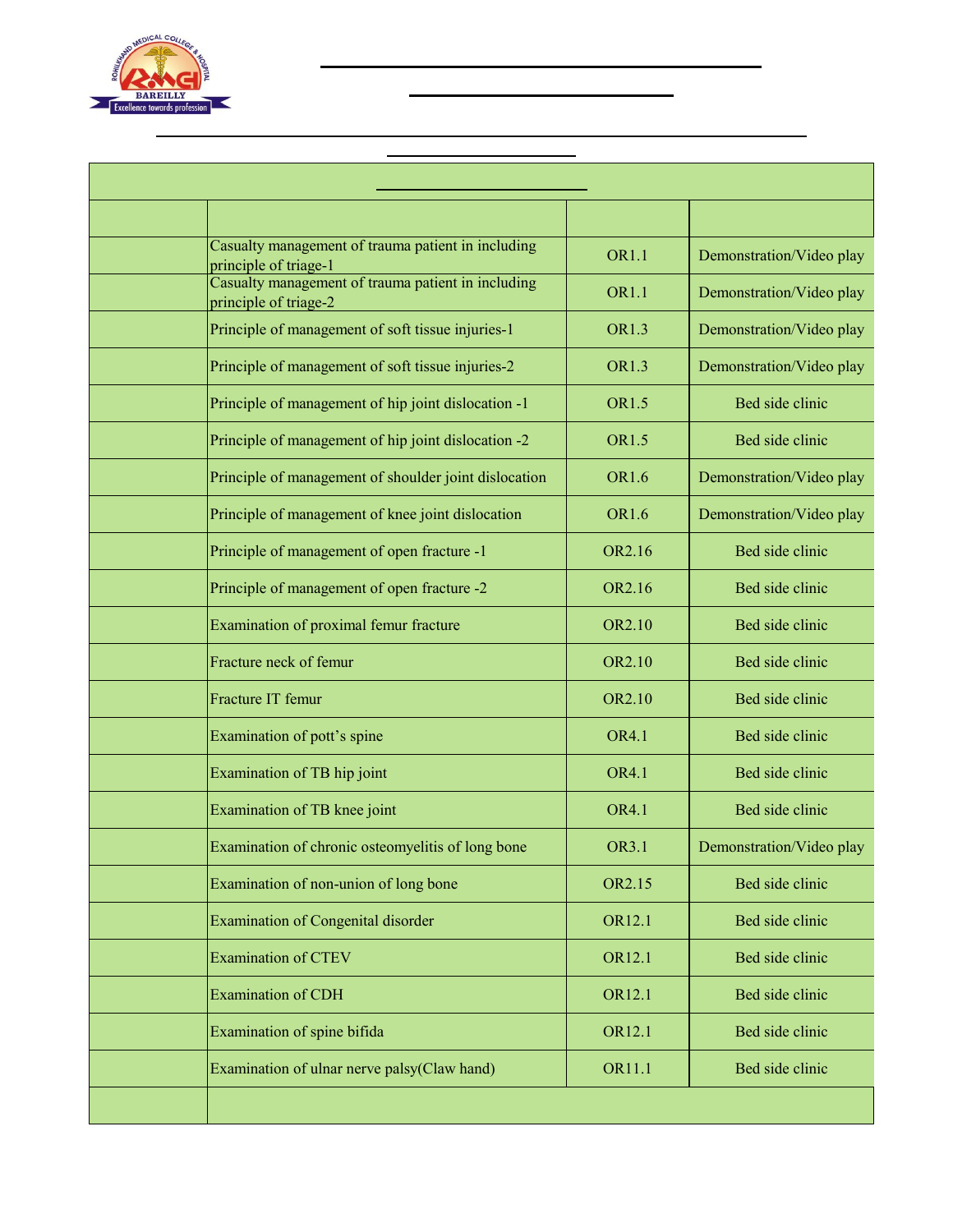

## **Pilibhit By-pass Road, Bareilly**

| <b>Department of Community Medicine</b> |                                                                                 |                        |                                  |
|-----------------------------------------|---------------------------------------------------------------------------------|------------------------|----------------------------------|
| <b>Days</b>                             | <b>Topic</b>                                                                    | <b>Compentency No.</b> | <b>Teaching Learning Methods</b> |
| Day 1                                   | Research Methodology (Sections in Research Paper)                               | 6.1, 6.4               | Practical                        |
| Day 2                                   | Cross sectional Study and Exercises                                             | 6.1, 6.5               | Practical                        |
| Day 3                                   | Field visit for project                                                         | 6.1, 6.6               | Practical                        |
| Day 4                                   | Case Control Study and Related exercises                                        | 6.1, 6.7               | Practical                        |
| Day 5                                   | Cohort Study and related exercises                                              | 6.1, 6.8               | Practical                        |
| Day 6                                   | Field visit for project                                                         | 6.1, 6.9               | Practical                        |
| Day 7                                   | Screening and related Exercises                                                 | 6.1, 6.10              | Practical                        |
| Day 8                                   | Descriptive Statistics and related exercises                                    | 6.1, 6.11              | Practical                        |
| Day 9                                   | Field visit for project                                                         | 6.1, 6.12              | Practical                        |
| Day 10                                  | Inferential statistics (Including Normal Distribution)<br>and related exercises | 6.1, 6.13              | Practical                        |
| Day 11                                  | spots related with diseases, Environment and Nutrition                          | 8.1, 8.5, 5.1          | Practical                        |
| Day 12                                  | Spots related with Maternal & child care, programmes                            | 8.1, 8.5, 8.3          | Practical                        |
| Day 13                                  | <b>Project Presentation</b>                                                     | 8.1, 8.5, 8.4          | Practical                        |
| Day 14                                  | <b>Ward Living Test</b>                                                         |                        |                                  |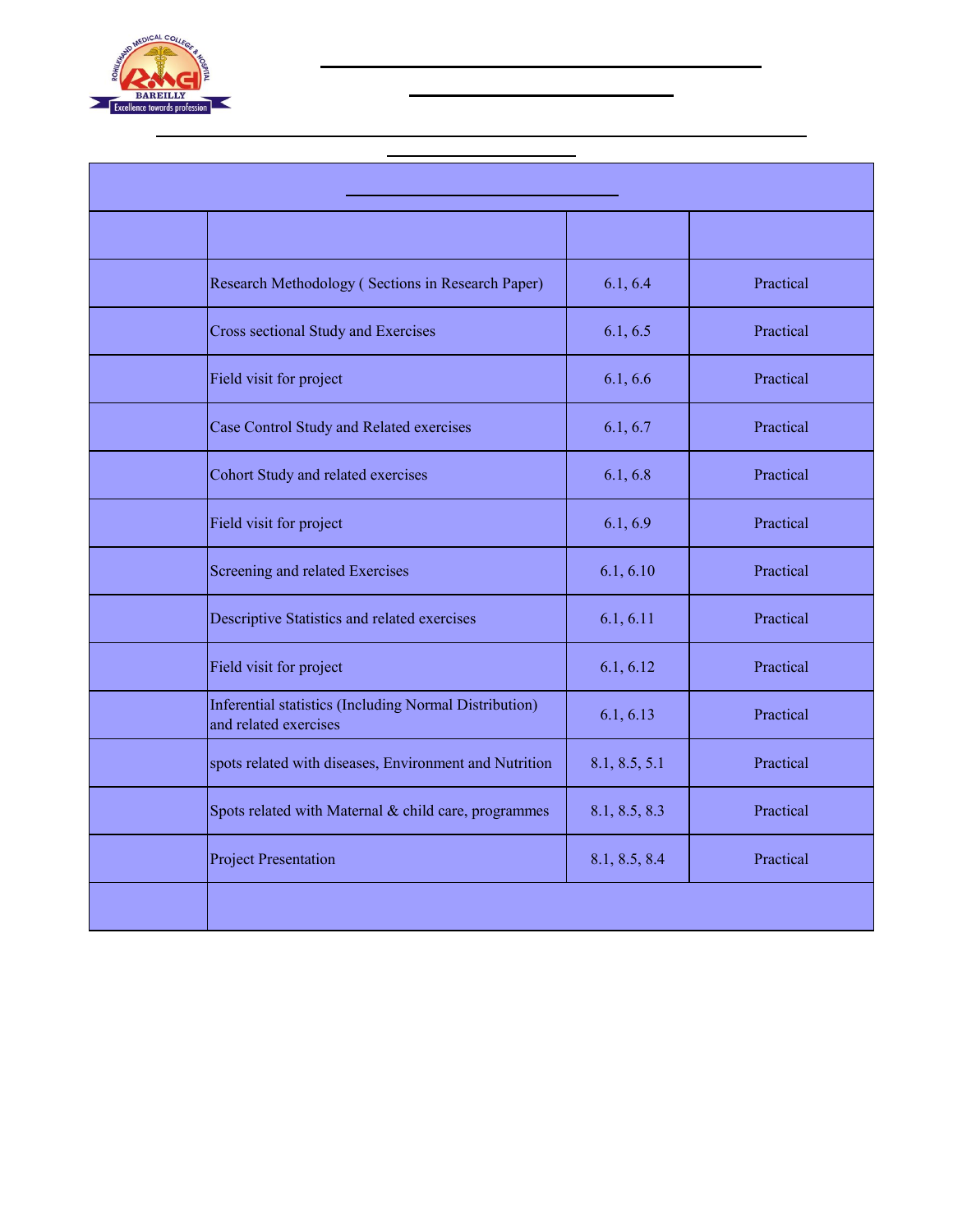

## **Pilibhit By-pass Road, Bareilly**

| <b>Department of Psychiatry</b> |                                                       |                                  |                                          |
|---------------------------------|-------------------------------------------------------|----------------------------------|------------------------------------------|
| <b>Days</b>                     | <b>Topic</b>                                          | <b>Compentency No.</b>           | <b>Teaching Learning Methods</b>         |
| Day 1                           | Doctor pateint relationship                           | PS1.1, PS1.3,<br><b>PS1.4</b>    | <b>DOAP</b> Session                      |
| Day 2                           | Introduction to psychiatry                            | PS3.3, PS3.4,<br>PS3.5, PS3.9    | Lecture                                  |
| Day 3                           | Substance use disorders                               | PS4.2, PS4.3,<br><b>PS4.5</b>    | Lecture, Bedside<br>Clinic, DOAP Session |
| Day 4                           | Psychotic disorders                                   | PS5.2, PS5.4                     | <b>DOAP</b> Session                      |
| Day 5                           | Depression                                            | PS6.2, PS6.3,<br><b>PS6.5</b>    | Lecture                                  |
| Day 6                           | <b>Bipolar disorders</b>                              | PS7.2, PS7.3,<br><b>PS7.5</b>    | Lecture, Bedside<br>Clinic, DOAP Session |
| Day 7                           | <b>Anxiety</b> disorders                              | PS8.2, PS8.3,<br><b>PS8.5</b>    | <b>DOAP</b> Session                      |
| Day 8                           | Stress related disorders                              | PS9.2, PS9.3,<br><b>PS9.5</b>    | Lecture                                  |
| Day 9                           | <b>Somatoform Disorders</b>                           | PS10.2, PS10.3,<br><b>PS10.5</b> | Lecture, Bedside<br>Clinic, DOAP Session |
| Day 10                          | Personality disorders                                 | PS11.2, PS11.3,<br><b>PS11.5</b> | <b>DOAP</b> Session                      |
| Day 11                          | Psychosomatic disorders                               | PS12.2, PS12.3,<br><b>PS12.5</b> | Lecture                                  |
| Day 12                          | Psychosexual and gender identity<br>disorders         | PS13.2, PS13.3,<br>PS13.5        | Lecture, Bedside<br>Clinic, DOAP Session |
| Day 13                          | Psychiatric disorders in childhood<br>and adolescence | PS14.2, PS14.2                   | <b>DOAP</b> Session                      |
| Day 14                          | <b>Ward Living Test</b>                               |                                  |                                          |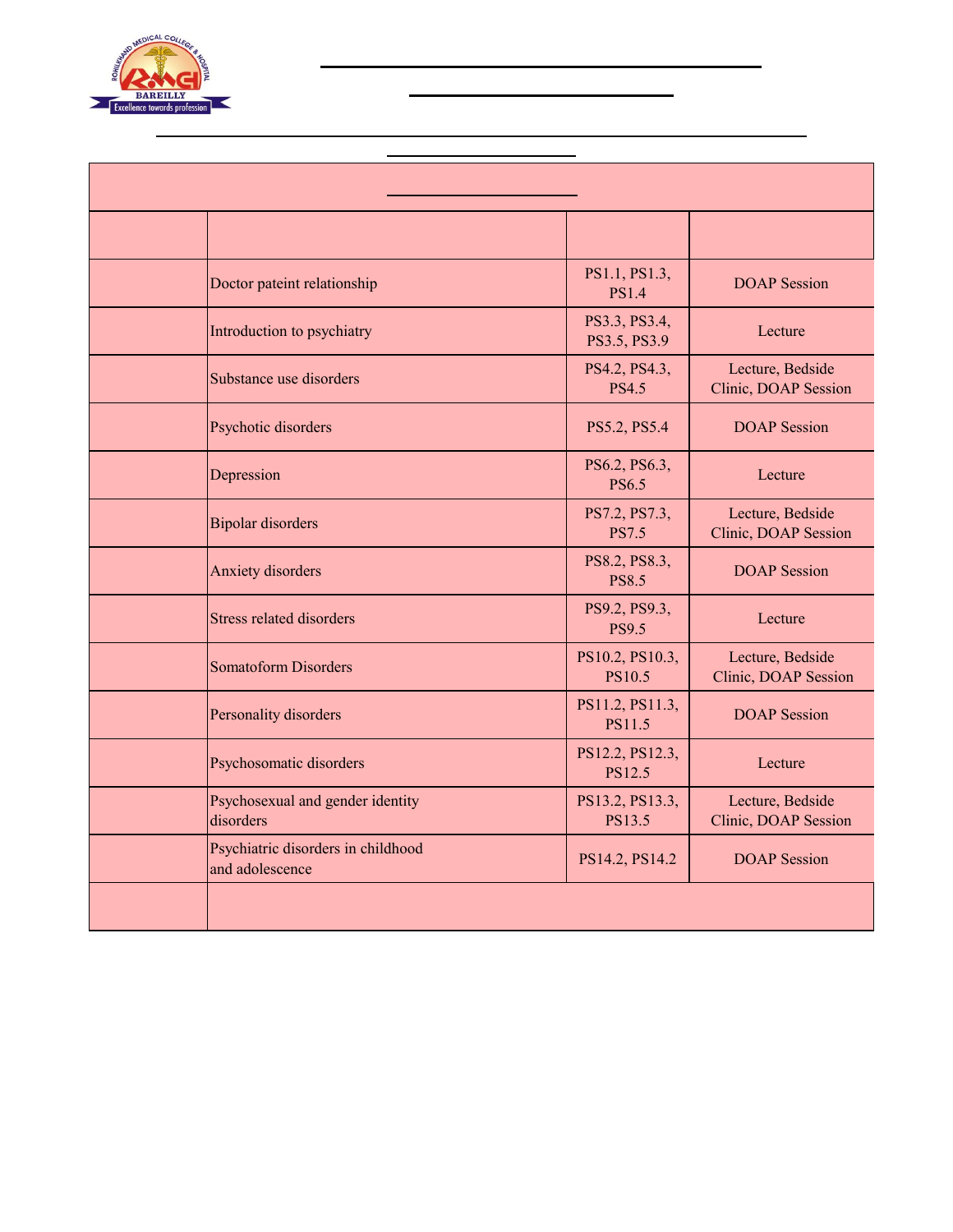

## **Pilibhit By-pass Road, Bareilly**

| <b>Department of Dermatology</b> |                                                                                             |                                           |                                  |
|----------------------------------|---------------------------------------------------------------------------------------------|-------------------------------------------|----------------------------------|
| <b>Days</b>                      | <b>Topic</b>                                                                                | <b>Compentency No.</b>                    | <b>Teaching Learning Methods</b> |
| Day 1                            | Introduction, History taling in Skin, Types of Lession<br>and distribution &<br>arrangement |                                           |                                  |
| Day 2                            | <b>Revision of Bacterial Infection</b>                                                      | DR 15.1, DR15.2,<br>DR 15.4               | Beside Clinic, DOAP<br>Session   |
| Day 3                            | Revision of fungal infection                                                                | DR 7.2                                    | <b>DOAP</b> Session              |
| Day 4                            | Revision of viral infection                                                                 | DR 8.2, DR 8.3, DR<br>8.4, DR 8.5, DR 8.6 | <b>DOAP</b> Session              |
| Day 5                            | Acne                                                                                        | DR 1.2                                    | <b>Bedside Clinic</b>            |
| Day 6                            | vitiligo                                                                                    | DR 2.1                                    | <b>Bedside Clinic</b>            |
| Day 7                            | papulosquamous disorders                                                                    | DR 3.2                                    | <b>Bedside Clinic</b>            |
| Day 8                            | Lichen planus                                                                               | DR 4.1                                    | <b>Bedside Clinic</b>            |
| Day 9                            | Dermatitis and Eczema                                                                       | DR 12.2                                   | <b>Bedside Clinic</b>            |
| Day 10                           | <b>Dermatitis and Eczema</b>                                                                | DR 12.5                                   | <b>Bedside Clinic</b>            |
| Day 11                           | Dermatitis and Eczema                                                                       | DR 12.6, DR 12.7                          | <b>Bedside Clinic</b>            |
| Day 12                           | Vesiculobulous disorder                                                                     | DR 13.1, DR 13.2                          | <b>Bedside Clinic</b>            |
| Day 13                           | Vesiculobulous disorder                                                                     | DR 13.3                                   | <b>Bedside Clinic</b>            |
| Day 14                           | <b>Ward Living Test</b>                                                                     |                                           |                                  |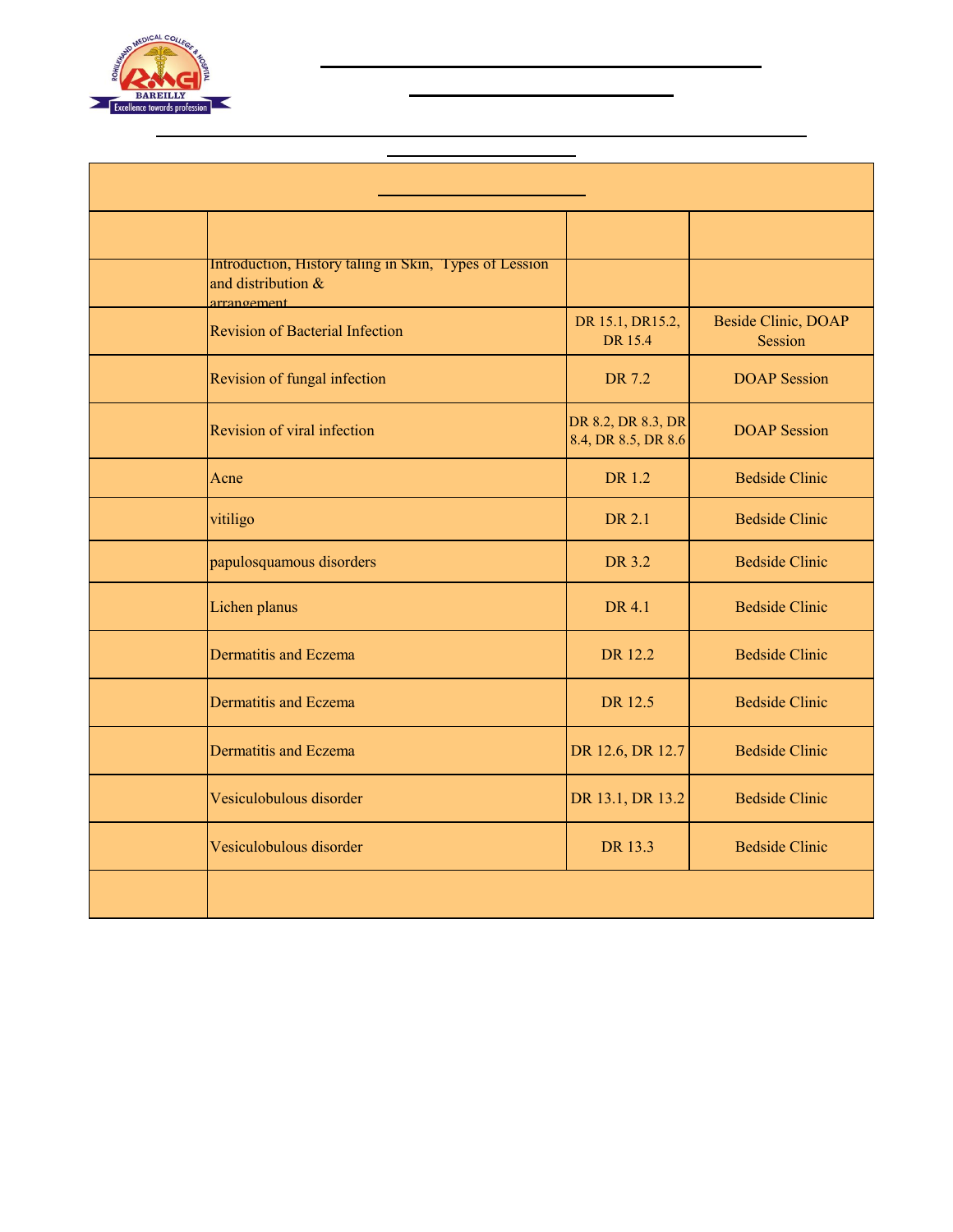

## **Pilibhit By-pass Road, Bareilly**

| <b>Department of Anaesthesiology</b> |                                      |                        |                                                                 |
|--------------------------------------|--------------------------------------|------------------------|-----------------------------------------------------------------|
| <b>Days</b>                          | <b>Topic</b>                         | <b>Compentency No.</b> | <b>Teaching Learning Methods</b>                                |
| Day 1                                | <b>Cardiopulmonary Resuscitation</b> | AS2.1, AS2.2           | <b>DOAP</b> Session                                             |
| Day 2                                | Fluids                               | AS9.1, AS9.4           | Group Discussion/Lecture/<br><b>DOAP</b> Session                |
| Day 3                                | Regional Anaesthesia                 | AS5.2, AS5.6           | Lecture, Group<br>Discussion, DOAP Session                      |
| Day 4                                | Intensive care Management I          | AS7.1, AS7.3           | Lecture, Group<br>discussion, DOAP session                      |
| Day 5                                | Intensive care Management II         | AS7.4, AS7.5           | Lecture, Group<br>Discussion, DOAP Session                      |
| Day 6                                | <b>Ward Living Test</b>              |                        |                                                                 |
| <b>Department of Dentistry</b>       |                                      |                        |                                                                 |
| <b>Days</b>                          | <b>Topic</b>                         | <b>Compentency No.</b> | <b>Teaching Learning Methods</b>                                |
| Day 1                                | <b>Dental Caries</b>                 | DE 1.1, to DE 1.5      | Lecture, Group discussion, Chair<br>side teaching, DOAP session |
| Day 2                                | <b>Edentulous State</b>              | DE 2.1, to DE 2.5      | Lecture, Group discussion, Chair<br>side teaching, DOAP session |
| Day 3                                | Malocclusion                         | DE 3.1, to DE 3.4      | Lecture, Group discussion, Chair<br>side teaching, DOAP session |
| Day 4                                | <b>Oral Cancer</b>                   | DE 4.1, to DE 4.4      | Lecture, Group discussion, Chair<br>side teaching, DOAP session |
| Day 5                                | <b>Periodontal Disease</b>           | DE 5.1, to DE 5.5      | Lecture, Group discussion, Chair<br>side teaching, DOAP session |
| Day 6                                | <b>Oral Cancer</b>                   | PA24.1                 | Lecture, Group discussion                                       |
| Day 7                                | <b>Ward Living Test</b>              |                        |                                                                 |